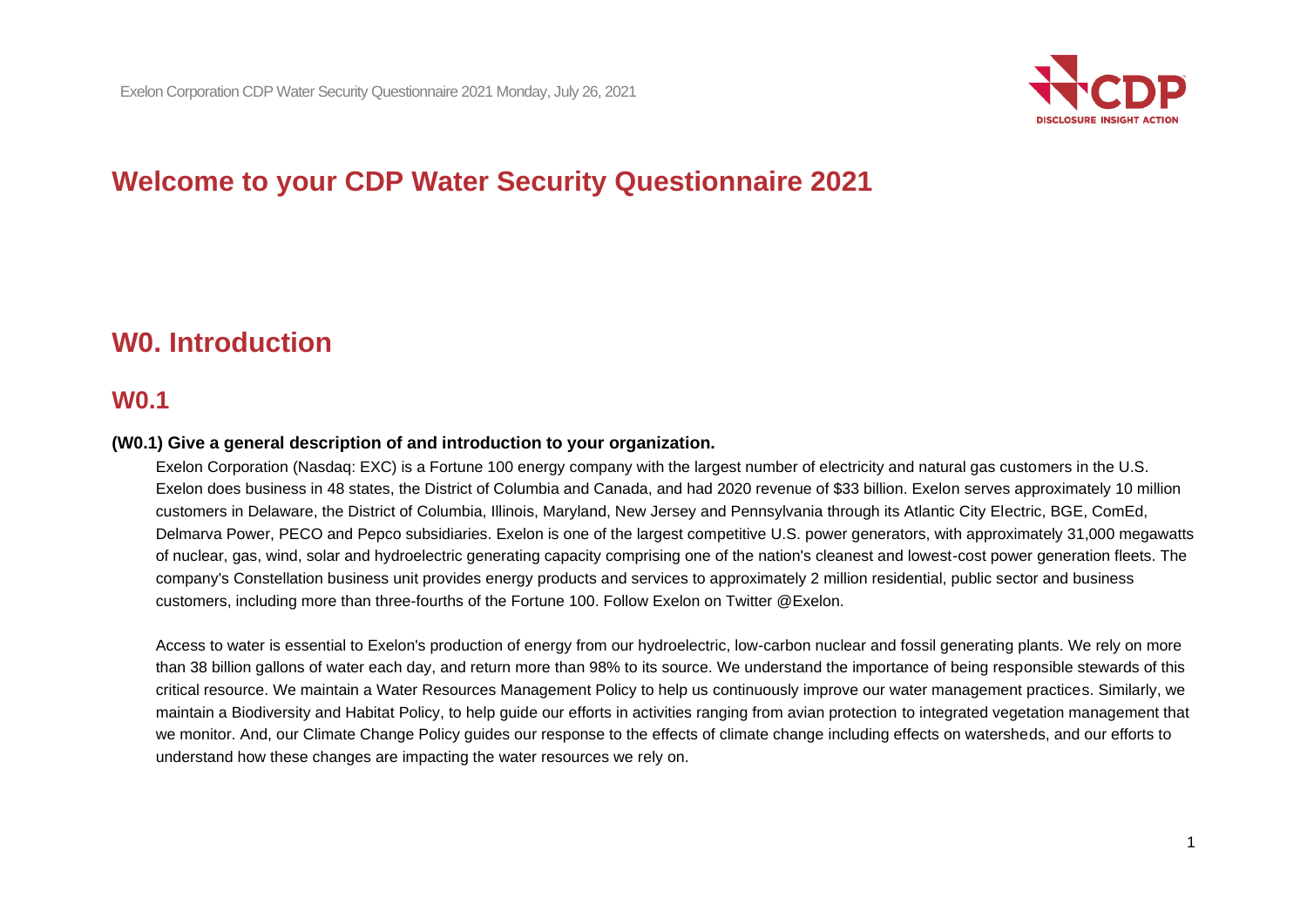

This report contains certain written and oral forward-looking statements within the meaning of the Private Securities Litigation Reform Act of 1995 that are subject to risks and uncertainties. The factors that could cause actual results to differ materially from the forward-looking statements made by Exelon Corporation, Exelon Generation Company, LLC, Commonwealth Edison Company, PECO Energy Company, Baltimore Gas and Electric Company, Pepco Holdings LLC, Potomac Electric Power Company, Delmarva Power & Light Company, and Atlantic City Electric Company (Registrants) include those factors discussed herein, including those factors discussed with respect to the Registrants discussed in Exelon's 2020 Annual Report of Form 10-K in (a) Part I, ITEM 1A. Risk Factors, (b) Part II, ITEM 7. Management's Discussion and Analysis of Financial Condition and Results of Operations, (c) Part II, ITEM 8. Financial Statements and Supplementary Data: Note 19, Commitments and Contingencies, and (d) other factors discussed in filings with the SEC by the Registrants. Readers are cautioned not to place undue reliance on these forward-looking statements, which apply only as of the date of this Report. None of the Registrants undertakes any obligation to publicly release any revision to its forward-looking statements to reflect events or circumstances after the date of this Report.

## **W-EU0.1a**

**(W-EU0.1a) Which activities in the electric utilities sector does your organization engage in?**

Electricity generation Transmission **Distribution** 

## **W-EU0.1b**

**(W-EU0.1b) For your electricity generation activities, provide details of your nameplate capacity and the generation for each technology.**

|                     |       |       | Nameplate capacity (MW) % of total nameplate capacity Gross electricity generation (GWh) |
|---------------------|-------|-------|------------------------------------------------------------------------------------------|
| $\vert$ Coal – hard |       |       |                                                                                          |
| Lignite             |       |       |                                                                                          |
| <b>Oil</b>          | 1,104 | 3.53  | 20                                                                                       |
| Gas                 | 8,226 | 26.31 | 19,713                                                                                   |
| <b>Biomass</b>      | 50    | 0.16  | 438                                                                                      |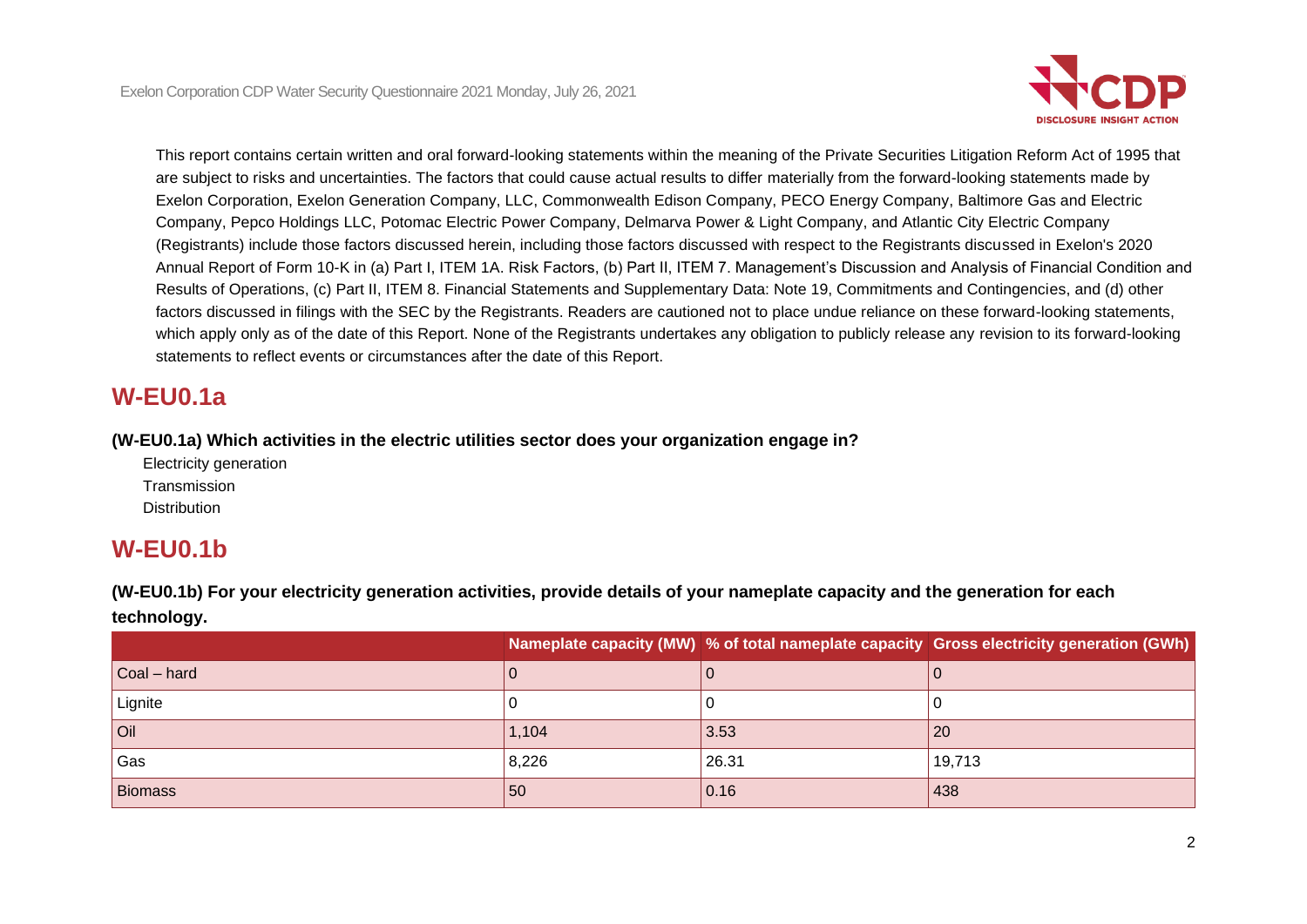

| Waste (non-biomass)                                           | 0        |       |         |
|---------------------------------------------------------------|----------|-------|---------|
| Nuclear                                                       | 18,880   | 60.37 | 156,637 |
| Fossil-fuel plants fitted with carbon capture and storage   0 |          |       |         |
| Geothermal                                                    |          |       |         |
| Hydropower                                                    | 1,642    | 5.25  | 1,249   |
| Wind                                                          | 746      | 2.39  | 2,188   |
| Solar                                                         | 613      | 1.96  | 1,123   |
| Marine                                                        |          |       |         |
| Other renewable                                               | 10       | 0.03  |         |
| Other non-renewable                                           | $\Omega$ |       |         |
| Total                                                         | 31,271   | 100   | 181,368 |

## **W0.2**

#### **(W0.2) State the start and end date of the year for which you are reporting data.**

|                | <b>Start date</b> | <b>End date</b>   |
|----------------|-------------------|-------------------|
| Reporting year | January 1, 2020   | December 31, 2020 |

## **W0.3**

**(W0.3) Select the countries/areas for which you will be supplying data.**

United States of America

### **W0.4**

**(W0.4) Select the currency used for all financial information disclosed throughout your response.**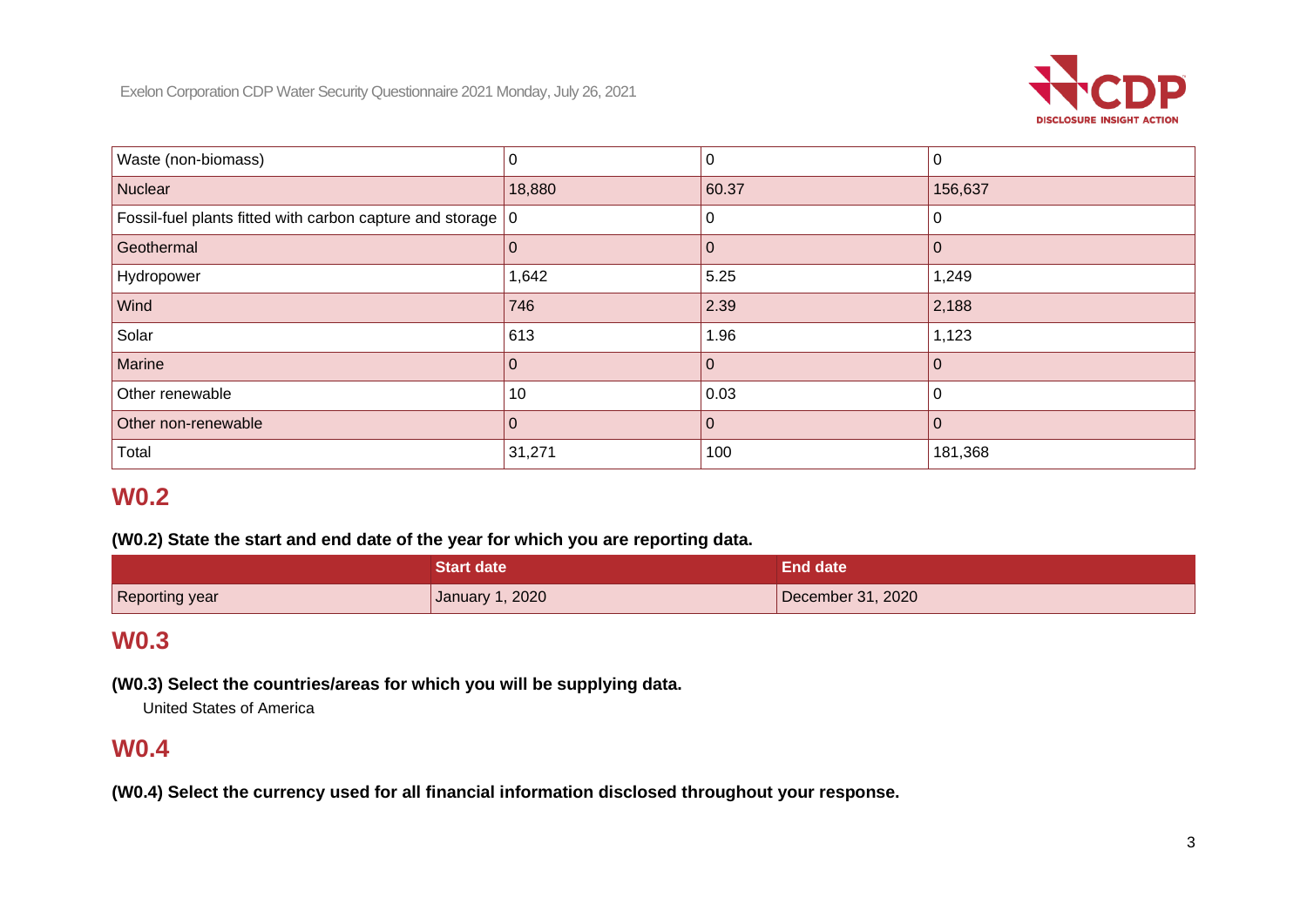

USD

## **W0.5**

**(W0.5) Select the option that best describes the reporting boundary for companies, entities, or groups for which water impacts on your business are being reported.**

Companies, entities or groups over which operational control is exercised

### **W0.6**

**(W0.6) Within this boundary, are there any geographies, facilities, water aspects, or other exclusions from your disclosure?** No

## **W1. Current state**

### **W1.1**

**(W1.1) Rate the importance (current and future) of water quality and water quantity to the success of your business.**

|                                                                       | Direct use<br>importance<br>rating | Indirect use<br>importance<br>rating | <b>Please explain</b>                                                                                                                                                                                                                                                                                                                                                                                                                                                                                                                                                                                                                                                |
|-----------------------------------------------------------------------|------------------------------------|--------------------------------------|----------------------------------------------------------------------------------------------------------------------------------------------------------------------------------------------------------------------------------------------------------------------------------------------------------------------------------------------------------------------------------------------------------------------------------------------------------------------------------------------------------------------------------------------------------------------------------------------------------------------------------------------------------------------|
| Sufficient amounts of<br>good quality freshwater<br>available for use | Important                          | Neutral                              | Access to affordable, reliable and adequate water supplies is imperative to the success of<br>our business. Direct water access supports our zero-emission hydroelectric and nuclear<br>facilities and our fossil fuel steam power plants. While water quality is a consideration,<br>access to sufficient volume is more of a concern. We use approximately 38 billion gallons of<br>water each day, and greater than 98% of the water is returned to its source. Water supply<br>has not been a significant challenge to date; however, we continue to assess our risks,<br>evaluate our impacts and closely monitor our watersheds on an ongoing basis. We engage |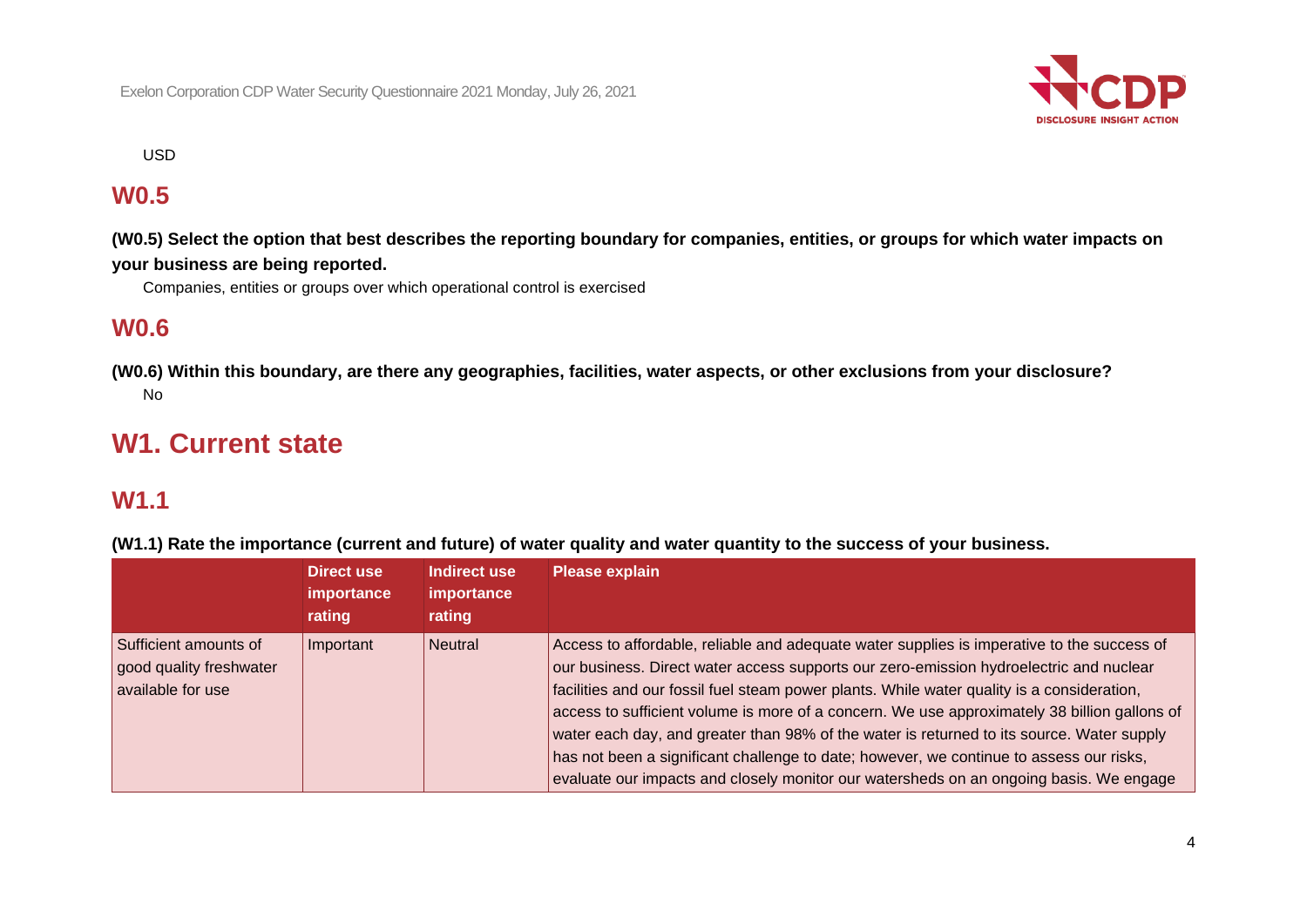

|                                                                                           |           |         | the communities in our watersheds' improvement, environmental education and<br>sustainability initiatives. Like direct importance, indirect importance is more dependent on<br>quantity than quality; therefore, we rate it as neutral. Our largest upstream dependence is on<br>fuels and purchased power for resale. Our products have de minimis requirements for water<br>at the end point of use.                                                                                                                                                                                                                                                                                                                                                                                                                                                                                                                                                                                                |
|-------------------------------------------------------------------------------------------|-----------|---------|-------------------------------------------------------------------------------------------------------------------------------------------------------------------------------------------------------------------------------------------------------------------------------------------------------------------------------------------------------------------------------------------------------------------------------------------------------------------------------------------------------------------------------------------------------------------------------------------------------------------------------------------------------------------------------------------------------------------------------------------------------------------------------------------------------------------------------------------------------------------------------------------------------------------------------------------------------------------------------------------------------|
| Sufficient amounts of<br>recycled, brackish and/or<br>produced water available<br>for use | Important | Neutral | Our nuclear and fossil plants located in saline watersheds depend directly on brackish water<br>for cooling. Our Limerick nuclear plant collaborated with regulators and environmental<br>stakeholders to develop a flow augmentation alternative that uses upriver mine water to<br>supplement flow in the Schuylkill River. Adequate, affordable and reliable water supplies to<br>support our indirect operations have not been a challenge to date; however, we continue to<br>assess our risks, evaluate our impacts and closely monitor our watersheds on an ongoing<br>basis. We engage the communities in our watersheds' improvement, environmental<br>education and sustainability initiatives. Like direct importance, indirect importance is more<br>dependent on quantity than quality; therefore, we rate it as neutral. Our largest upstream<br>dependence is on fuels and purchased power for resale. Our products have de minimis<br>requirements for water at the end point of use. |

## **W1.2**

#### **(W1.2) Across all your operations, what proportion of the following water aspects are regularly measured and monitored?**

|                                             | $%$ of<br>sites/facilities/operations | <b>Please explain</b>                                                                                                                                                                                                                                                                                                                                                                                                     |
|---------------------------------------------|---------------------------------------|---------------------------------------------------------------------------------------------------------------------------------------------------------------------------------------------------------------------------------------------------------------------------------------------------------------------------------------------------------------------------------------------------------------------------|
| Water withdrawals - total<br><i>volumes</i> | 100%                                  | We measure all water inflows and outflows by source (including dedicated cooling ponds) in<br>accordance with permit and/or internal performance monitoring requirements and methodology<br>specifications for both quantitative and qualitative aspects of water use (e.g. sensor or meter<br>type, calibration frequency, testing) defined by the engineering department of individual<br>operating companies or sites. |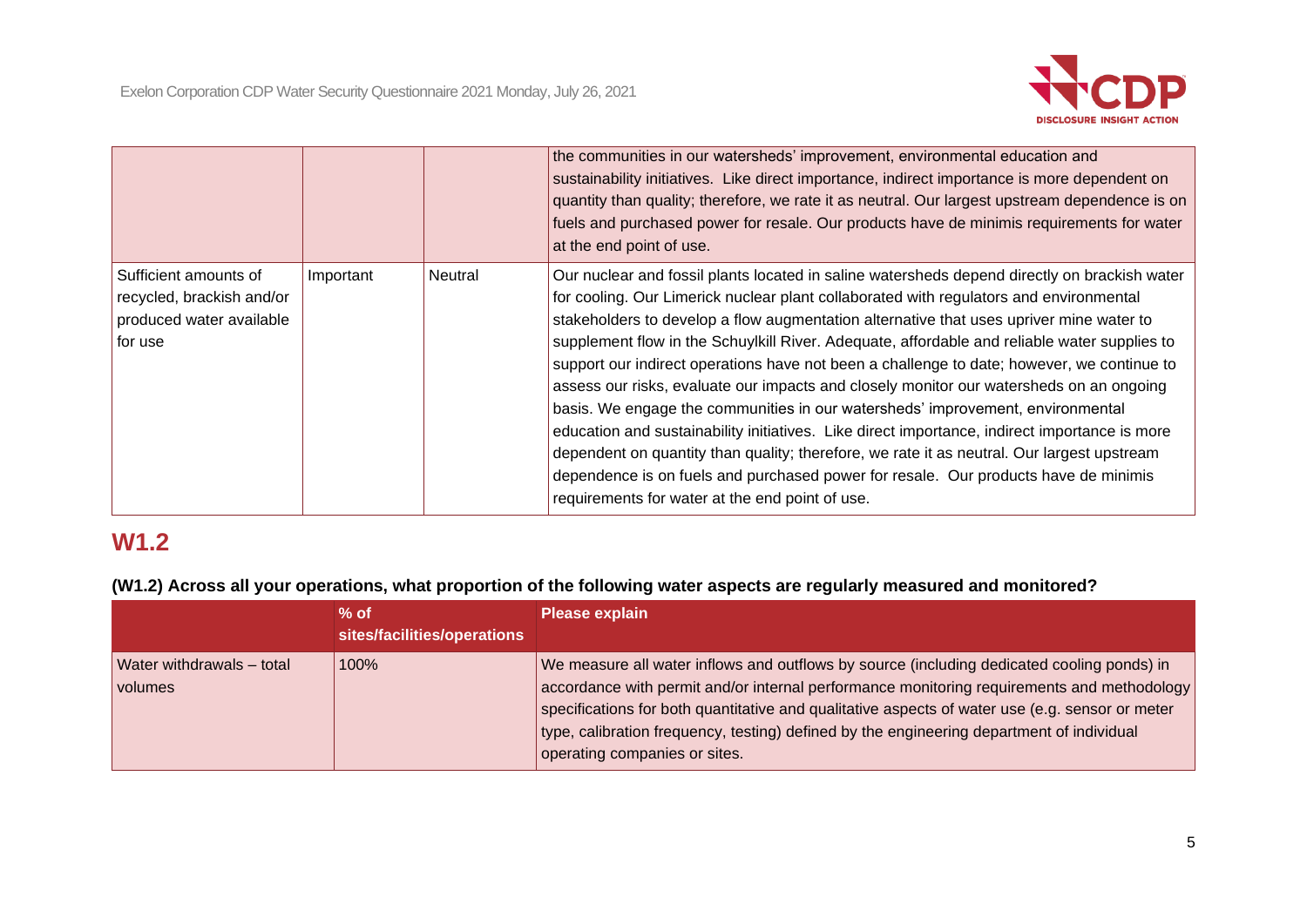

| Water withdrawals - volumes<br>by source                     | 100% | We measure all water inflows and outflows by source (including dedicated cooling ponds) in<br>accordance with permit and/or internal performance monitoring requirements and methodology<br>specifications for both quantitative and qualitative aspects of water use (e.g. sensor or meter<br>type, calibration frequency, testing) defined by the engineering department of individual<br>operating companies or sites. |
|--------------------------------------------------------------|------|---------------------------------------------------------------------------------------------------------------------------------------------------------------------------------------------------------------------------------------------------------------------------------------------------------------------------------------------------------------------------------------------------------------------------|
| Water withdrawals quality                                    | 100% | We monitor water quality of all withdrawals as necessary to meet the performance<br>requirements of our systems in accordance with permit and/or internal performance monitoring<br>requirements and methodology specifications (e.g. sensor or meter type, calibration frequency,<br>testing) defined by the engineering department of individual operating companies or sites.                                          |
| Water discharges - total<br>volumes                          | 100% | We measure all water inflows and outflows by source (including dedicated cooling ponds) in<br>accordance with permit and/or internal performance monitoring requirements and methodology<br>specifications of our systems (e.g. sensor or meter type, calibration frequency, testing) defined<br>by the engineering department of individual operating companies or sites.                                                |
| Water discharges - volumes<br>by destination                 | 100% | We measure all water inflows and outflows by source (included dedicated cooling ponds) by<br>source and destination water bodies in accordance with permit and/or internal performance<br>monitoring requirements and methodology specifications (e.g. sensor or meter type, calibration<br>frequency, testing) defined by the engineering department of individual operating companies<br>or sites.                      |
| Water discharges - volumes<br>by treatment method            | 100% | We monitor all discharges by treatment and/or use methods in accordance with permit and/or<br>internal performance monitoring requirements and methodology specifications (e.g. sensor or<br>meter type, calibration frequency, testing) defined by the engineering department of individual<br>operating companies or sites.                                                                                             |
| Water discharge quality - by<br>standard effluent parameters | 100% | We monitor and report standard effluent parameters including chemical constituents and<br>temperature in accordance with our various operating permits and methodology specifications<br>(e.g. sensor or meter type, calibration frequency, testing) defined by engineering department<br>of individual operating companies or sites.                                                                                     |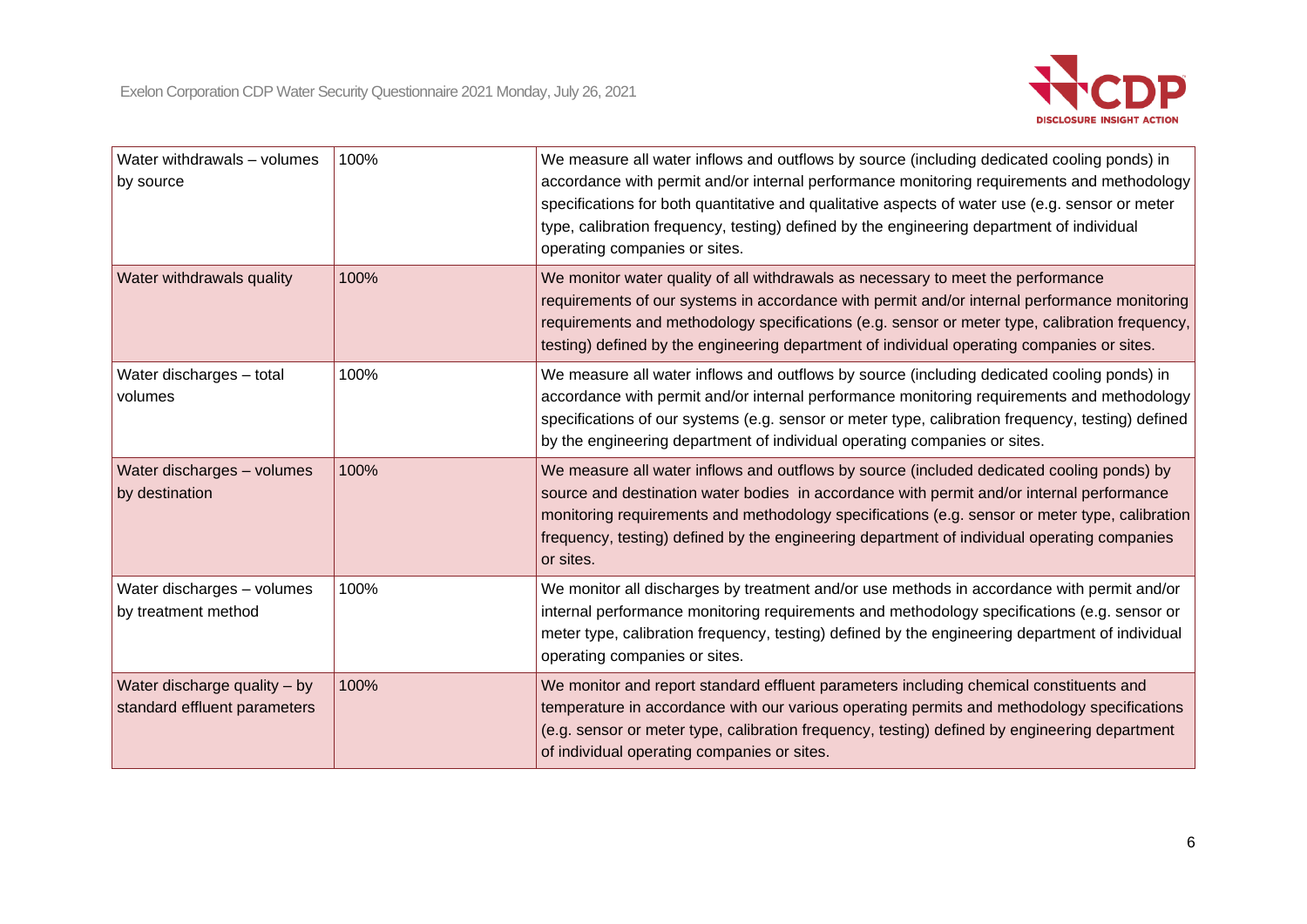

| Water discharge quality -<br>temperature                                               | 100% | We monitor and report standard effluent parameters including chemical constituents and<br>temperature in accordance with our various operating permits and methodology specifications<br>(e.g. sensor or meter type, calibration frequency, testing) defined by engineering department<br>of individual operating companies or sites.                                   |
|----------------------------------------------------------------------------------------|------|-------------------------------------------------------------------------------------------------------------------------------------------------------------------------------------------------------------------------------------------------------------------------------------------------------------------------------------------------------------------------|
| Water consumption - total<br>volume                                                    | 100% | We measure and report total water consumption (withdrawal minus discharge) for all of our<br>water use in accordance with permit and/or internal performance monitoring requirements and<br>methodology specifications (e.g. sensor or meter type, calibration frequency, testing) defined<br>by the engineering department of individual operating companies or sites. |
| Water recycled/reused                                                                  | 100% | We measure the volume of recycled water at all facilities that generate or use recycled water<br>in accordance with permit and/or internal performance monitoring requirements and<br>methodology specifications (e.g. sensor or meter type, calibration frequency, testing) defined<br>by the engineering department of individual operating companies or sites.       |
| The provision of fully-<br>functioning, safely managed<br>WASH services to all workers | 100% | We provide WASH services in all facilities. We meet all drinking and sanitary water needs of<br>our facilities.                                                                                                                                                                                                                                                         |

## **W-EU1.2a**

**(W-EU1.2a) For your hydropower operations, what proportion of the following water aspects are regularly measured and monitored?**

|                                                    | % of sites/facilities/operations<br>measured and monitored | <b>Please explain</b>                                                                                                                                                                                                                                                                                                                                                     |
|----------------------------------------------------|------------------------------------------------------------|---------------------------------------------------------------------------------------------------------------------------------------------------------------------------------------------------------------------------------------------------------------------------------------------------------------------------------------------------------------------------|
| Fulfilment of<br>downstream<br>environmental flows | 100%                                                       | We fulfil downstream environmental flow commitments in accordance with company policy and/or<br>permit requirements that establish minimum flow requirements and, monitoring frequency and<br>methodology specifications (e.g. sensor or meter type, calibration frequency, testing) defined by<br>the engineering department of individual operating companies or sites. |
| Sediment loading                                   | 100%                                                       | We monitor and report standard effluent parameters including sediment parameters in<br>accordance with company policy and/or our various operating permits and methodology                                                                                                                                                                                                |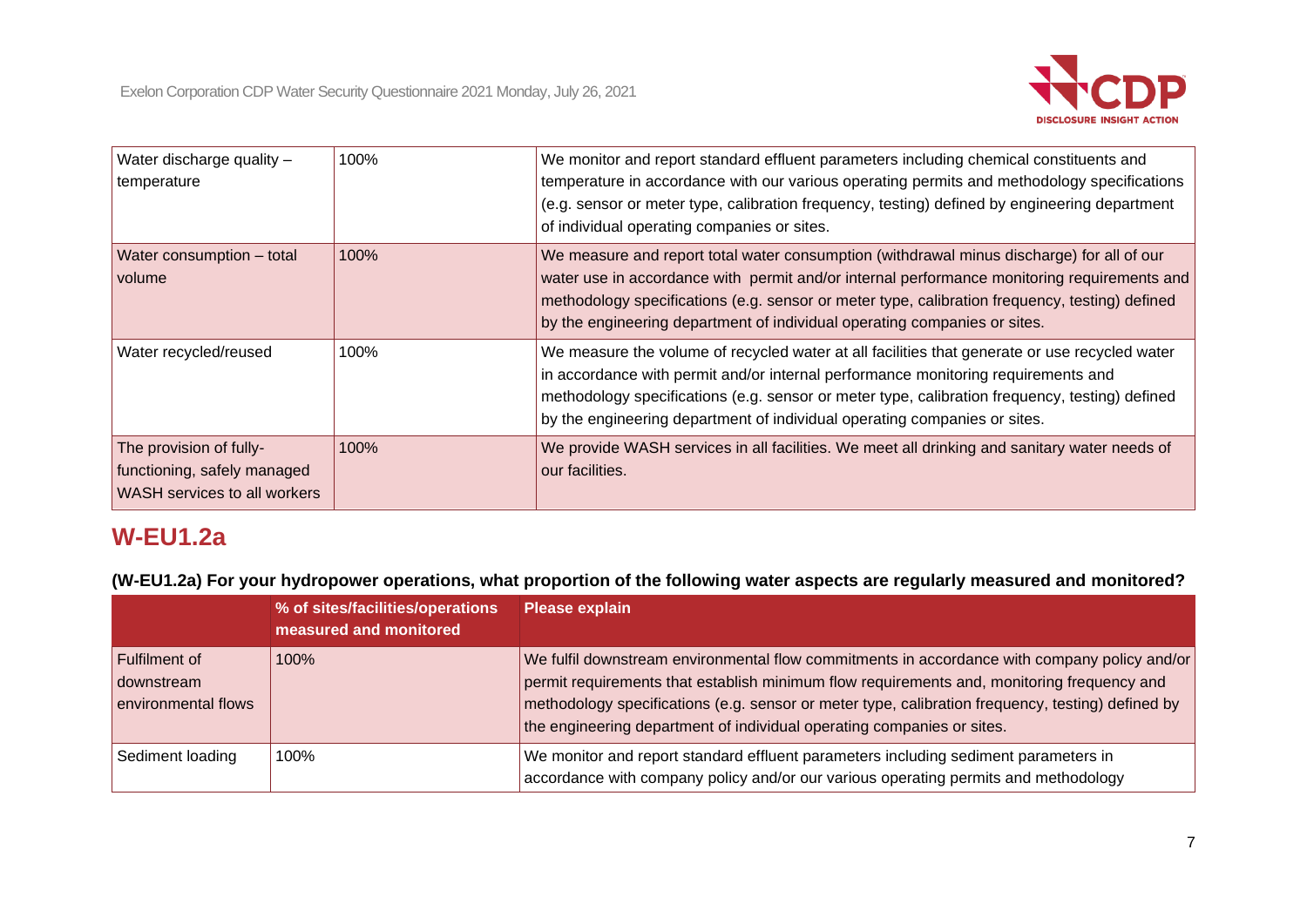

|                                    | specifications (e.g. sensor or meter type, calibration frequency, testing) defined by engineering |
|------------------------------------|---------------------------------------------------------------------------------------------------|
|                                    | department of individual operating companies or sites.                                            |
| Other, please specify Not relevant | Not applicable                                                                                    |

## **W1.2b**

**(W1.2b) What are the total volumes of water withdrawn, discharged, and consumed across all your operations, and how do these volumes compare to the previous reporting year?**

|                      | <b>Volume</b><br>(megaliters/year) | <b>Comparison with</b><br>previous reporting<br>year | <b>Please explain</b>                                                                                                                                                                                                                                                                                                                                                                                                                                                                                                                                                                                                                                                                       |
|----------------------|------------------------------------|------------------------------------------------------|---------------------------------------------------------------------------------------------------------------------------------------------------------------------------------------------------------------------------------------------------------------------------------------------------------------------------------------------------------------------------------------------------------------------------------------------------------------------------------------------------------------------------------------------------------------------------------------------------------------------------------------------------------------------------------------------|
| Total<br>withdrawals | 52,860,075                         | About the same                                       | The retirement of our Fairless Hills landfill gas facility along with three smaller peaking facilities<br>(Notch Cliff, Pennsbury and Westport) on June 1, 2020 are facilities that did not have operations<br>that contributed significantly to water withdrawals. Therefore, water withdrawals were consistent<br>year over year. Future withdrawals may be less if our Byron and Dresden nuclear sites are<br>retired.                                                                                                                                                                                                                                                                   |
| Total<br>discharges  | 52,204,072                         | About the same                                       | Total discharges were about the same compared to the prior calendar year. The retirement of our<br>Fairless Hills landfill gas facility along with three smaller peaking facilities (Notch Cliff, Pennsbury<br>and Westport) on June 1, 2020 had no impact on discharge volumes year over year. Future<br>discharges may be less if our Byron and Dresden nuclear sites are retired.                                                                                                                                                                                                                                                                                                        |
| Total<br>consumption | 656,003                            | Lower                                                | Our consumption of water in 2020 was lower due to less groundwater withdrawals across our<br>operations. The retirement of our Fairless Hills landfill gas facility along with three smaller<br>peaking facilities (Notch Cliff, Pennsbury and Westport) on June 1, 2020 did not significantly<br>change water consumption. Operation of closed cycle facilities was greater than open cycle<br>facilities which contributed to less consumptive use. Consumption was also lower in 2020 was<br>lower than 2019 due to Covid-19 and lower office occupation and employee use. Consumption<br>related to lower office occupation and employee use is anticipated to stabilize when employees |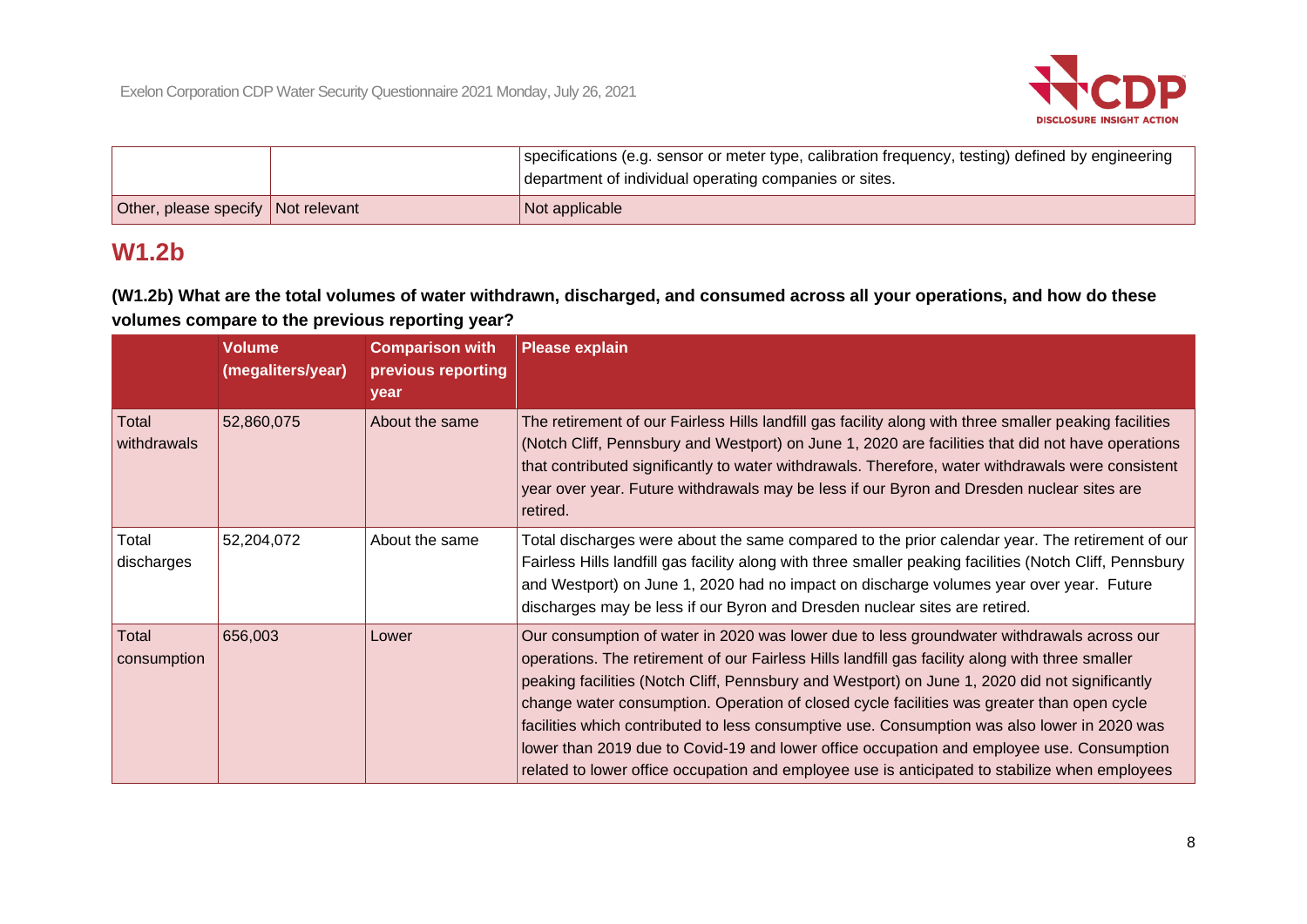

|  | return to the office in the future. However, overall future consumption may be less if our Byron |
|--|--------------------------------------------------------------------------------------------------|
|  | and Dresden sites are retired.                                                                   |

## **W1.2d**

**(W1.2d) Indicate whether water is withdrawn from areas with water stress and provide the proportion.**

|        | Withdrawals are from Identification<br>areas with water | tool         | <b>Please explain</b>                                                                                                                                                                                                                                                                                                                                                                                                                                                                                           |
|--------|---------------------------------------------------------|--------------|-----------------------------------------------------------------------------------------------------------------------------------------------------------------------------------------------------------------------------------------------------------------------------------------------------------------------------------------------------------------------------------------------------------------------------------------------------------------------------------------------------------------|
|        | <b>stress</b>                                           |              |                                                                                                                                                                                                                                                                                                                                                                                                                                                                                                                 |
| Row No |                                                         | WRI Aqueduct | Based on an analysis of our overall water risk as weighted for the electric power industry using the Aqueduct<br>3.0 Water Risk Atlas, we have no significant water use in high-risk (3-4) areas as determined by the model.<br>Overall water risk measures all water-related risks by aggregating all selected indicators (13 factors) from the<br>Physical Quantity, Quality and Regulatory & Reputational Risk categories and weighted by factors for the<br>electric power sector as selected by the model. |

## **W1.2h**

#### **(W1.2h) Provide total water withdrawal data by source.**

|                                                                                        | <b>Relevance Volume</b> | (megaliters/year) | <b>Comparison with Please explain</b><br>previous<br>reporting year |                                                                                                                                                                                                                                                                                                     |
|----------------------------------------------------------------------------------------|-------------------------|-------------------|---------------------------------------------------------------------|-----------------------------------------------------------------------------------------------------------------------------------------------------------------------------------------------------------------------------------------------------------------------------------------------------|
| Fresh surface water, including<br>rainwater, water from wetlands,<br>rivers, and lakes | Relevant                | 47, 159, 466      | About the same                                                      | The retirement of our Fairless Hills landfill gas facility along with<br>three smaller peaking facilities (Notch Cliff, Pennsbury and<br>Westport) on June 1, 2020 did not significantly change water<br>withdrawals. Therefore, fresh surface water withdrawals were<br>consistent year over year. |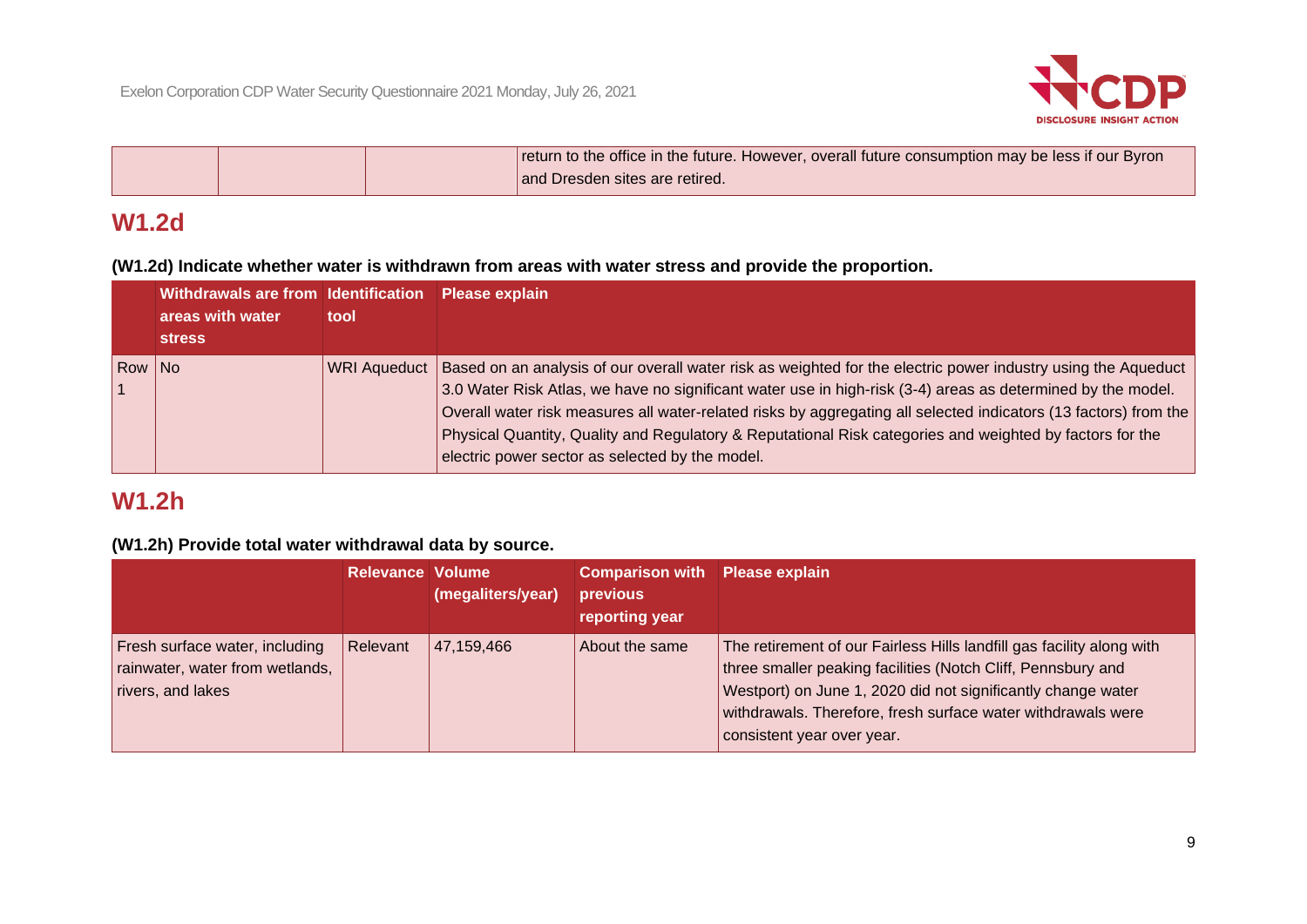

| <b>Brackish surface</b><br>water/Seawater | Relevant               | 5,293,781 | About the same | Brackish water intake for thermoelectric cooling was approximately<br>the same compared to 2020 due to similar operations of our<br>facilities located in watersheds of brackish water sources.                                    |
|-------------------------------------------|------------------------|-----------|----------------|------------------------------------------------------------------------------------------------------------------------------------------------------------------------------------------------------------------------------------|
| Groundwater – renewable                   | Relevant               | 403,215   | Lower          | Groundwater withdrawals were lower year-over-year at several<br>locations that use groundwater resources. These withdrawals are<br>used for non-cooling requirements and WASH requirements at our<br>facilities.                   |
| Groundwater - non-renewable               | Not<br>relevant        |           |                |                                                                                                                                                                                                                                    |
| <b>Produced/Entrained water</b>           | <b>Not</b><br>relevant |           |                |                                                                                                                                                                                                                                    |
| Third party sources                       | Relevant               | 3,613     | Lower          | Municipal water use was lower on a year-over-year basis, primarily<br>due to lower office occupation as a result of Covid-19. These uses<br>are primarily for non-cooling requirements and WASH requirements<br>at our facilities. |

# **W1.2i**

#### **(W1.2i) Provide total water discharge data by destination.**

|                               | <b>Relevance Volume</b> | (megaliters/year) | <b>Comparison with</b><br>previous reporting<br>vear | <b>Please explain</b>                                                                                                                                                                                                                                                                                      |
|-------------------------------|-------------------------|-------------------|------------------------------------------------------|------------------------------------------------------------------------------------------------------------------------------------------------------------------------------------------------------------------------------------------------------------------------------------------------------------|
| <b>Fresh surface</b><br>water | Relevant                | 47,306,335        | About the same                                       | Total discharges were about the same compared to the prior calendar year. The<br>retirement of our Fairless Hills landfill gas facility along with three smaller<br>peaking facilities (Notch Cliff, Pennsbury and Westport) on June 1, 2020 had no<br>impact on surface discharge volumes year over year. |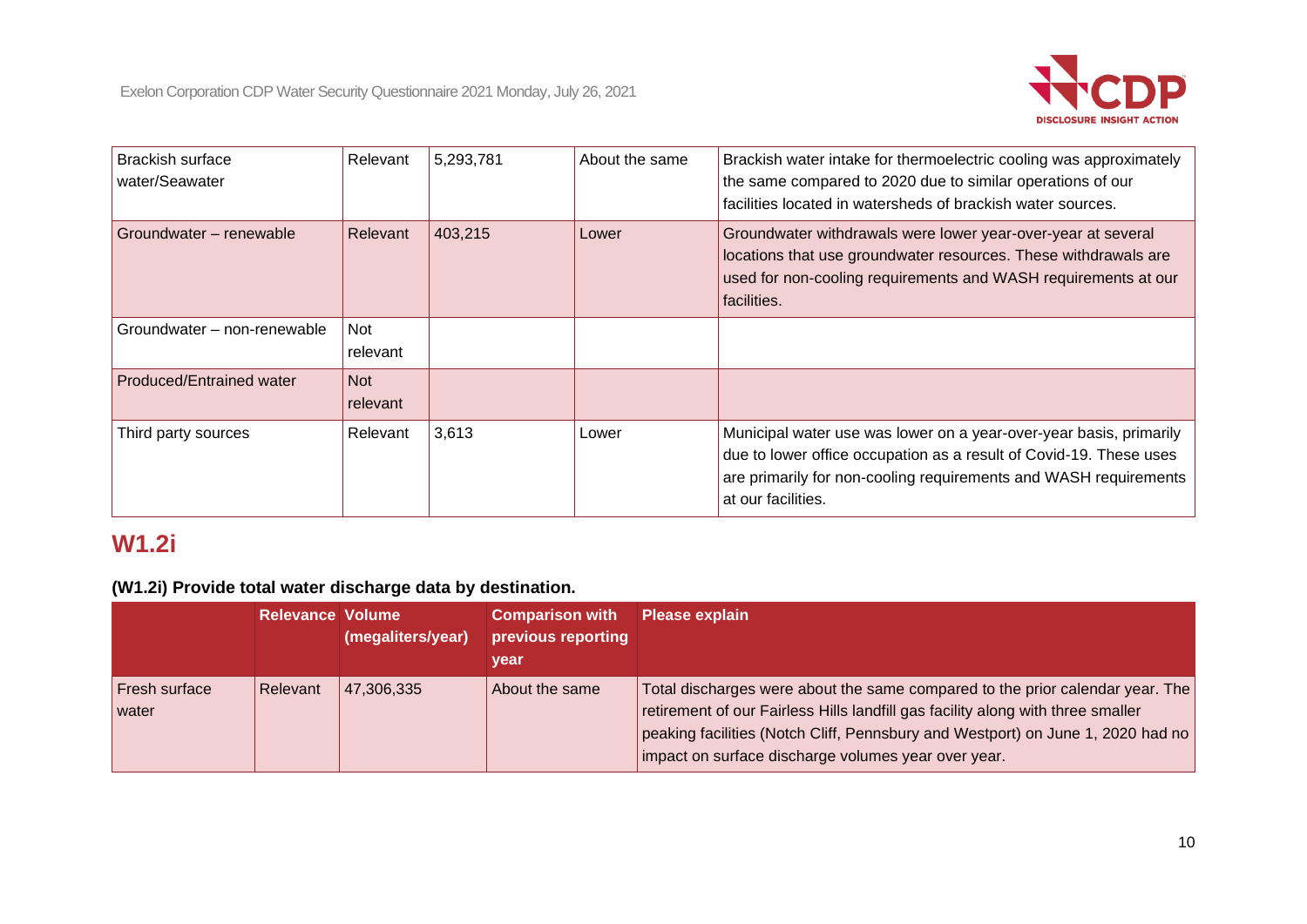

| Brackish surface<br>water/seawater | Relevant | 4,893,336 | About the same | Brackish water discharge for thermoelectric cooling was approximately the<br>same compared to 2020 due to similar operations of our facilities located in<br>watersheds of brackish water sources.                                                                       |
|------------------------------------|----------|-----------|----------------|--------------------------------------------------------------------------------------------------------------------------------------------------------------------------------------------------------------------------------------------------------------------------|
| Groundwater                        | Relevant | 788       | Lower          | Groundwater discharges were lower year-over-year at several locations that<br>use groundwater resources, due to lower office occupation as a result of Covid-<br>19. These withdrawals are used for non-cooling requirements and WASH<br>requirements at our facilities. |
| Third-party<br>destinations        | Relevant | 3,613     | Lower          | Municipal water discharges to POTWs were lower on a year-over-year basis,<br>primarily due to lower office occupation as a result of Covid-19. These uses are<br>primarily for non-cooling requirements and WASH requirements at our facilities.                         |

# **W1.2j**

### **(W1.2j) Within your direct operations, indicate the highest level(s) to which you treat your discharge.**

|                              | <b>Relevance of</b><br>treatment<br>level to<br>discharge | <b>Volume</b><br>(megaliters/year) | <b>Comparison of</b><br>treated volume<br>with previous<br>reporting year | % of your<br>sites/facilities/operations<br>this volume applies to | <b>Please explain</b>                                                                                                                                                                                                                                                                                                                                                                                                                                                                                          |
|------------------------------|-----------------------------------------------------------|------------------------------------|---------------------------------------------------------------------------|--------------------------------------------------------------------|----------------------------------------------------------------------------------------------------------------------------------------------------------------------------------------------------------------------------------------------------------------------------------------------------------------------------------------------------------------------------------------------------------------------------------------------------------------------------------------------------------------|
| <b>Tertiary</b><br>treatment | Relevant                                                  | 1,500,613                          | This is our first<br>year of<br>measurement                               | $1 - 10$                                                           | Tertiary treatment is utilized at our Dresden and<br>Quad Cities facilities, primarily in the form of UV<br>disinfection for groundwater use for non-cooling<br>activities and WASH requirements at the facilities.<br>Treatment is conducted in accordance with<br>applicable permit and/or internal performance<br>monitoring requirements and methodology<br>specifications (e.g. sensor or meter type,<br>calibration frequency, testing) defined by the<br>engineering department of individual operating |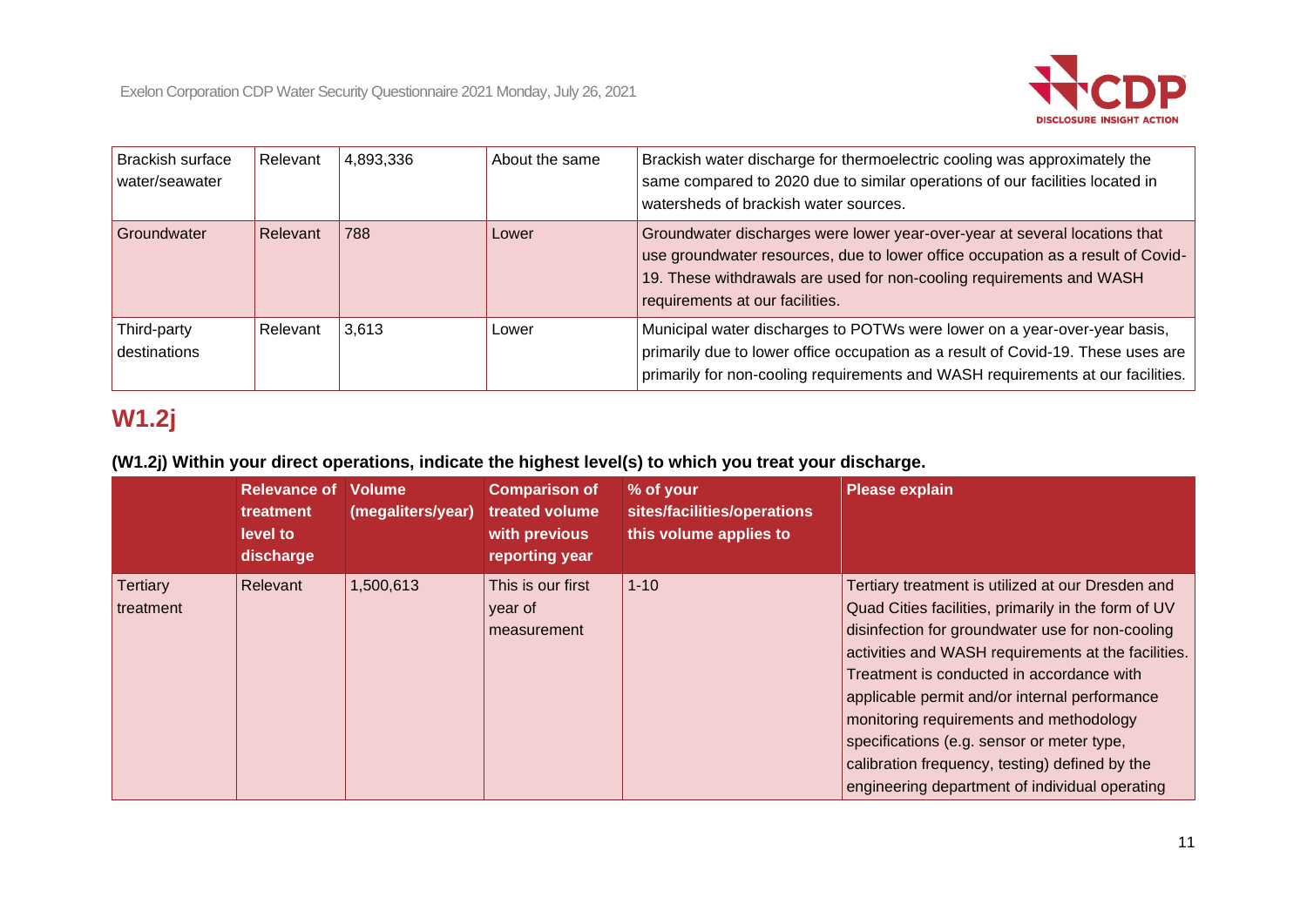

|                                                                    |              |            |                                             |           | companies or sites. A comparison to prior year<br>tertiary treatment volume cannot be made as this<br>is the first year of measurement.                                                                                                                                                                                                                                                                                                                                                                                                                                                           |
|--------------------------------------------------------------------|--------------|------------|---------------------------------------------|-----------|---------------------------------------------------------------------------------------------------------------------------------------------------------------------------------------------------------------------------------------------------------------------------------------------------------------------------------------------------------------------------------------------------------------------------------------------------------------------------------------------------------------------------------------------------------------------------------------------------|
| Secondary<br>treatment                                             | Not relevant |            |                                             |           | Secondary treatment is not utilized at any of our<br>facilities.                                                                                                                                                                                                                                                                                                                                                                                                                                                                                                                                  |
| Primary<br>treatment only                                          | Relevant     | 1,757,602  | This is our first<br>year of<br>measurement | $11 - 20$ | Primary treatment is utilized at our Braidwood,<br>Byron, Clinton, Dresden and Medway facilities<br>primarily via the use of oil/water separator<br>equipment. Treatment is conducted in accordance<br>with applicable permit and/or internal performance<br>monitoring requirements and methodology<br>specifications (e.g. sensor or meter type,<br>calibration frequency, testing) defined by the<br>engineering department of individual operating<br>companies or sites. A comparison to prior year<br>tertiary treatment volume cannot be made as this<br>is the first year of measurement. |
| Discharge to the<br>natural<br>environment<br>without<br>treatment | Relevant     | 39,772,240 | This is our first<br>year of<br>measurement | 51-60     | Some of our facilities including but not limited to<br>Byron, Calvert Cliffs, Peach Bottom, Colorado<br>Bend II and Wolf Hollow II have a portion of their<br>water discharges returned to the environment<br>without treatment based upon determinations<br>made by the federal, state and/or local authorities<br>as part of their discharge permit review and<br>authorization. A comparison to prior year tertiary<br>treatment volume cannot be made as this is the<br>first year of measurement.                                                                                            |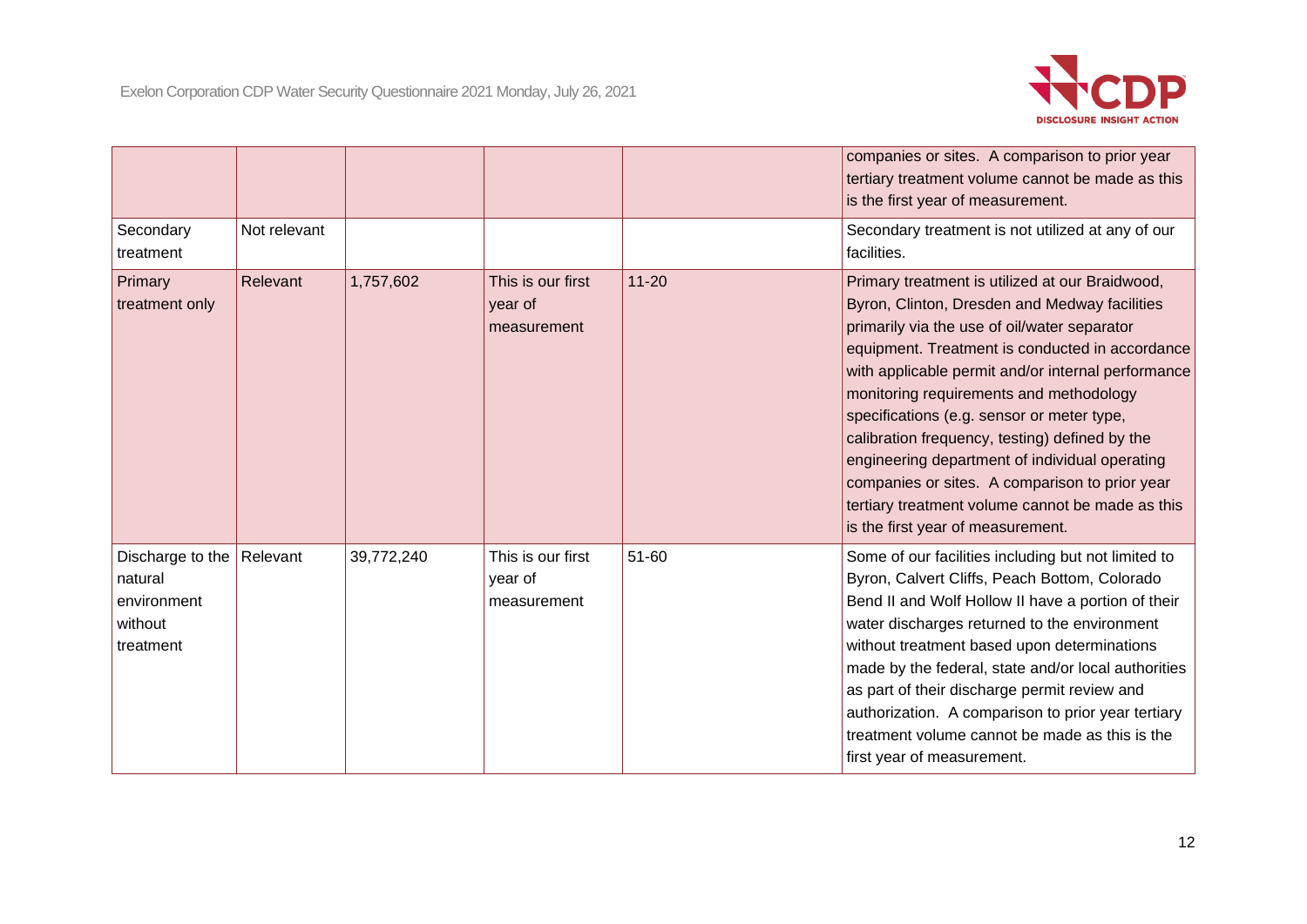

| Discharge to a<br>third party<br>without<br>treatment | Relevant | 80        | This is our first<br>year of<br>measurement | $31 - 40$ | Some of our facilities including but not limited to<br>Limerick, Eddystone, Handley, Medway and<br>Perryman have a portion of their discharges sent<br>to a third party or publicly owned treatment works<br>(POTW), primarily for sanitary sewage.<br>Discharges are conducted in accordance with<br>applicable permit and/or internal performance<br>monitoring requirements and methodology<br>specifications (e.g. sensor or meter type,<br>calibration frequency, testing) defined by the<br>engineering department of individual operating<br>companies or sites. A comparison to prior year<br>tertiary treatment volume cannot be made as this<br>is the first year of measurement.                                   |
|-------------------------------------------------------|----------|-----------|---------------------------------------------|-----------|-------------------------------------------------------------------------------------------------------------------------------------------------------------------------------------------------------------------------------------------------------------------------------------------------------------------------------------------------------------------------------------------------------------------------------------------------------------------------------------------------------------------------------------------------------------------------------------------------------------------------------------------------------------------------------------------------------------------------------|
| Other                                                 | Relevant | 1,987,992 | This is our first<br>year of<br>measurement | $11 - 20$ | Some of our facilities such as Fitzpatrick, Ginna,<br>Limerick and Nine Mile Point have a portion of<br>their discharges chlorinated and dechlorinated<br>prior to discharge for condenser and service<br>water systems and clamicide treatment for the<br>inhibition of mussel growth. Treatment is<br>conducted in accordance with applicable permit<br>and/or internal performance monitoring<br>requirements and methodology specifications<br>(e.g. sensor or meter type, calibration frequency,<br>testing) defined by the engineering department of<br>individual operating companies or sites. A<br>comparison to prior year tertiary treatment volume<br>cannot be made as this is the first year of<br>measurement. |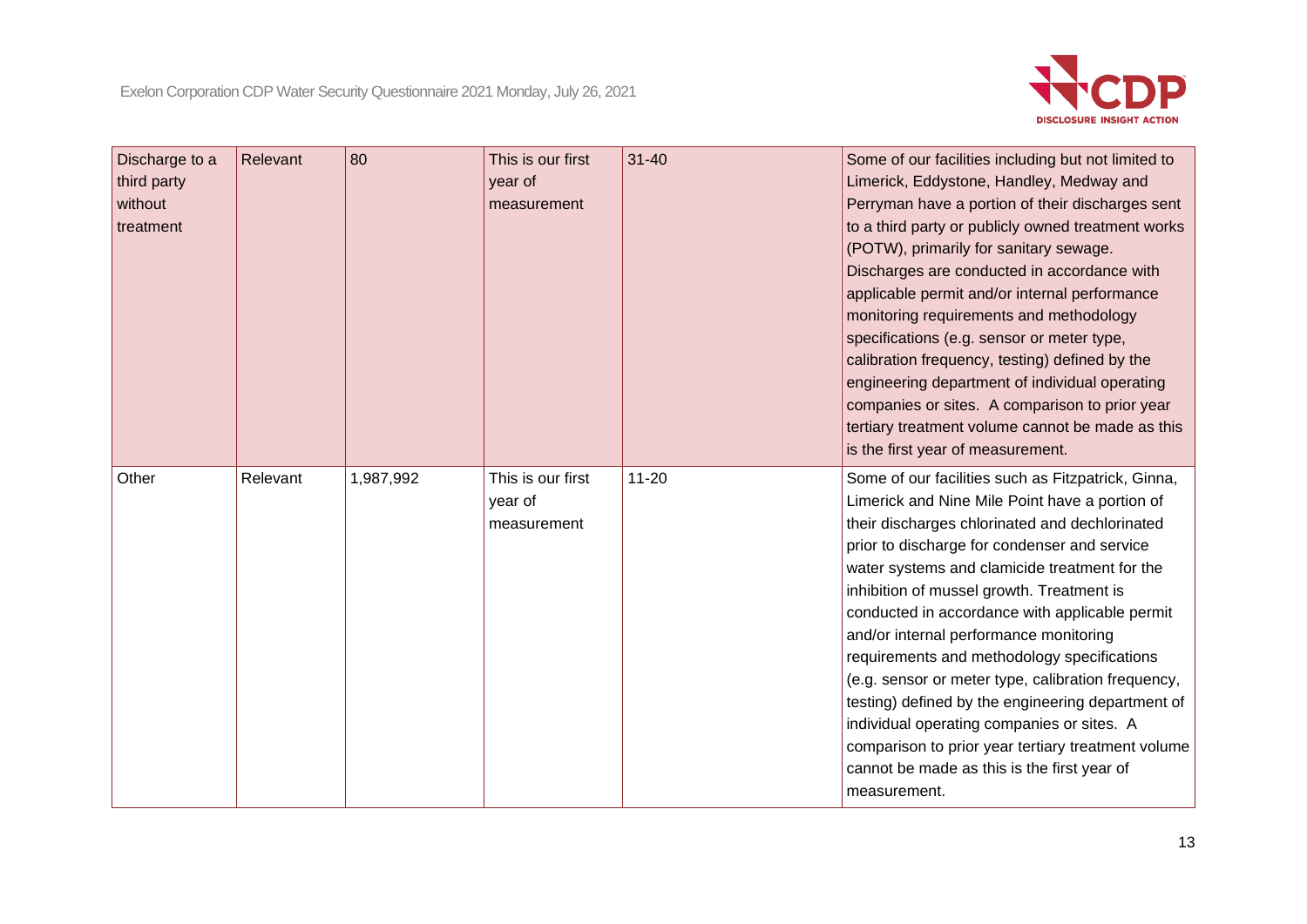

## **W-EU1.3**

**(W-EU1.3) Do you calculate water intensity for your electricity generation activities?**

Yes

## **W-EU1.3a**

| <b>Water</b><br>intensity<br>value (m3) | <b>Numerator:</b><br>water aspect |            | <b>Denominator Comparison with</b><br>previous<br>reporting year | <b>Please explain</b>                                                                                                                                                                                                                                                                                                                                                                                                                                                                                                                                                                                                                                                                                                                                                                                                                                                                                                                                                                                                                                                                                                                                                                                                                                                                                                                                                                                                                                  |
|-----------------------------------------|-----------------------------------|------------|------------------------------------------------------------------|--------------------------------------------------------------------------------------------------------------------------------------------------------------------------------------------------------------------------------------------------------------------------------------------------------------------------------------------------------------------------------------------------------------------------------------------------------------------------------------------------------------------------------------------------------------------------------------------------------------------------------------------------------------------------------------------------------------------------------------------------------------------------------------------------------------------------------------------------------------------------------------------------------------------------------------------------------------------------------------------------------------------------------------------------------------------------------------------------------------------------------------------------------------------------------------------------------------------------------------------------------------------------------------------------------------------------------------------------------------------------------------------------------------------------------------------------------|
| 1.14                                    | <b>Total water</b><br>consumption | <b>MWh</b> | About the same                                                   | Our water intensity value for 2020 is about the same as the intensity value for 2019.<br>Operations were not significantly different between the two years and our withdrawals<br>and discharges were also about the same between 2019 and 2020. The intensity value<br>reported is for total water consumption (intake minus discharge divided by MWh) for our<br>thermoelectric power generation for the current reporting year. We do not adjust water<br>use for equity share ownership in generation assets. This calculation is based on gross<br>water withdrawals and gross generation for each plant included. This calculation<br>includes nuclear, fossil-fuelled, and biomass plants that utilize a cooling cycle. This<br>calculation does not include fossil-fuelled plants that do not use a cooling cycle, or<br>renewable resources including hydroelectric, solar, and wind. We use this value<br>internally for benchmarking against published values of thermoelectric water<br>consumption in the power generation sector. Early trends indicate that our consumption<br>is generally lower than the industry average. We expect that long-term trends may show<br>lower overall withdrawals of cooling water but increased consumption across the sector<br>in response to regulatory requirements for water intake rates (316 (b)), and could also<br>be less in the future if our Byron and Dresden nuclear sites are retired. |

**(W-EU1.3a) Provide the following intensity information associated with your electricity generation activities.**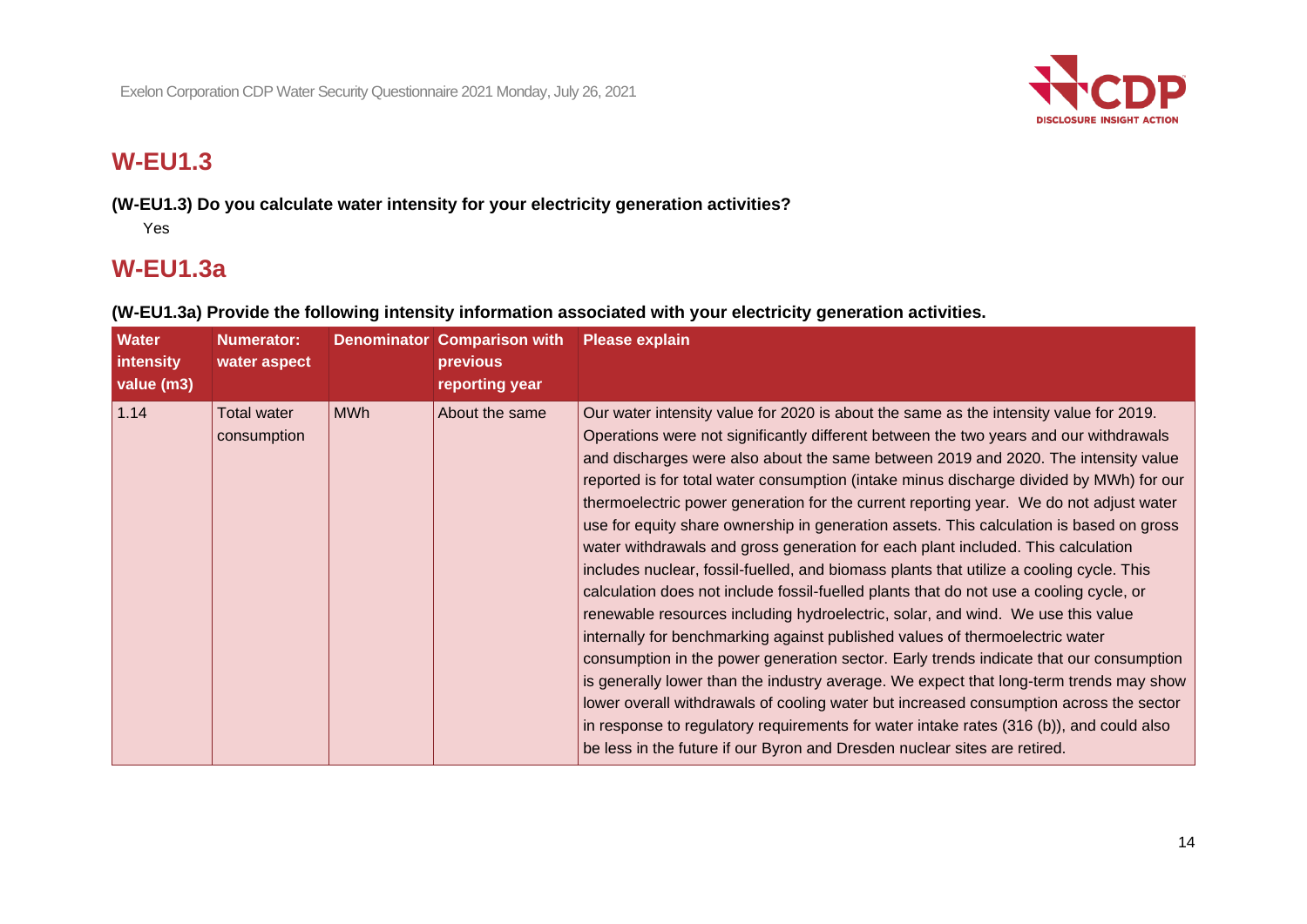Exelon Corporation CDP Water Security Questionnaire 2021 Monday, July 26, 2021



## **W1.4**

#### **(W1.4) Do you engage with your value chain on water-related issues?**

Yes, our suppliers Yes, our customers or other value chain partners

## **W1.4a**

**(W1.4a) What proportion of suppliers do you request to report on their water use, risks and/or management information and what proportion of your procurement spend does this represent?**

**Row 1 % of suppliers by number** 1-25 **% of total procurement spend** 1-25 **Rationale for this coverage** Suppliers are required to provide information which can be reviewed against our company environmental criteria. This is the proportion of

#### **Impact of the engagement and measures of success**

suppliers who provide details regarding water aspects for their products and services.

Our supply chain managers use a list of environmental criteria to evaluate products during the procurement process to understand indirect water use. Exelon Supply Management incorporates environmental performance requirements and participation in voluntary pollution reduction programs into the supply procurement process, including measures to address supplier water use. This has encouraged dialog between suppliers and category managers leading to recommendations and procurement of some products with lower water intensities. We develop risk analyses of our suppliers to manage our own risks.

#### **Comment**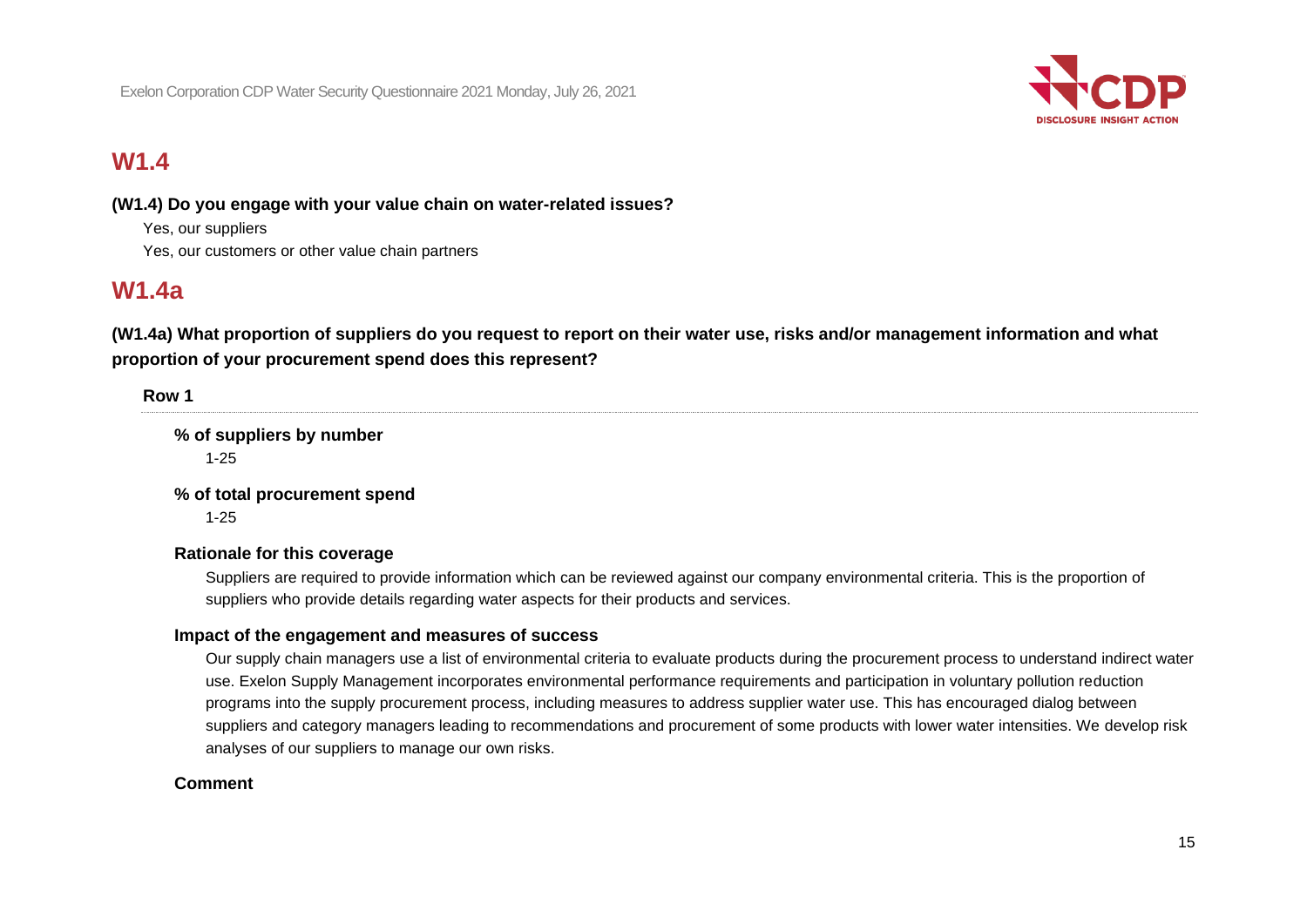

Exelon is a member of the Electric Utility Industry Sustainable Supply Chain Alliance which is developing voluntary procurement standards and promoting supply chain environmental management practices, including water use. Our Constellation business unit publishes a guide to educate customers on how to set their own sustainability goals and to offer our sustainability services backed by our unique expertise in energy and water efficiency.

## **W1.4b**

**(W1.4b) Provide details of any other water-related supplier engagement activity.**

#### **Type of engagement**

Onboarding & compliance

#### **Details of engagement**

Inclusion of water stewardship and risk management in supplier selection mechanism

#### **% of suppliers by number**

1-25

#### **% of total procurement spend**

1-25

#### **Rationale for the coverage of your engagement**

Suppliers are required to provide information which can be reviewed against our company environmental criteria. This is the proportion of suppliers who provide details regarding water aspects for their products and services.

#### **Impact of the engagement and measures of success**

Our supply chain managers use a list of environmental criteria to evaluate products during the procurement process to understand indirect water use. Exelon Supply Management incorporates environmental performance requirements and participation in voluntary pollution reduction programs into the supply procurement process, including measures to address supplier water use. This has encouraged dialog between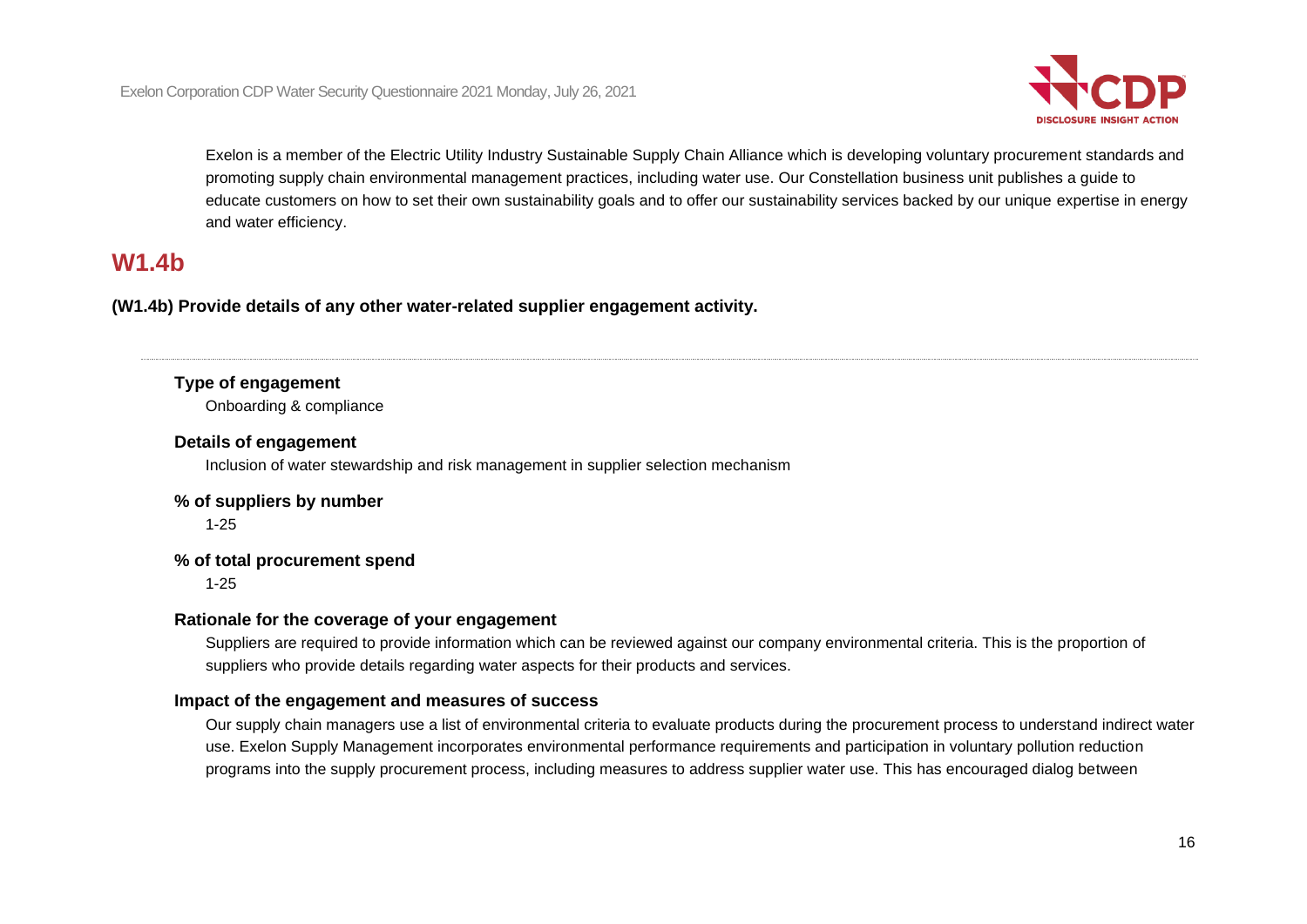

suppliers and category managers leading to recommendations and procurement of some products with lower water intensities. We develop risk analyses of our suppliers to manage our own risks.

#### **Comment**

Exelon is a member of the Electric Utility Industry Sustainable Supply Chain Alliance which is developing voluntary procurement standards and promoting supply chain environmental management practices, including water use. Our Constellation business unit publishes a guide to educate customers on how to set their own sustainability goals and to offer our sustainability services backed by our unique expertise in energy and water efficiency.

#### **Type of engagement**

Incentivizing for improved water management and stewardship

#### **Details of engagement**

Water management and stewardship action is integrated into your supplier evaluation

#### **% of suppliers by number**

1-25

#### **% of total procurement spend**

1-25

#### **Rationale for the coverage of your engagement**

Suppliers are required to provide information which can be reviewed against our company environmental criteria. This is the proportion of suppliers who provide details regarding water aspects for their products and services.

#### **Impact of the engagement and measures of success**

Our supply chain managers use a list of environmental criteria to evaluate products during the procurement process to understand indirect water use. Exelon Supply Management incorporates environmental performance requirements and participation in voluntary pollution reduction programs into the supply procurement process, including measures to address supplier water use. This has encouraged dialog between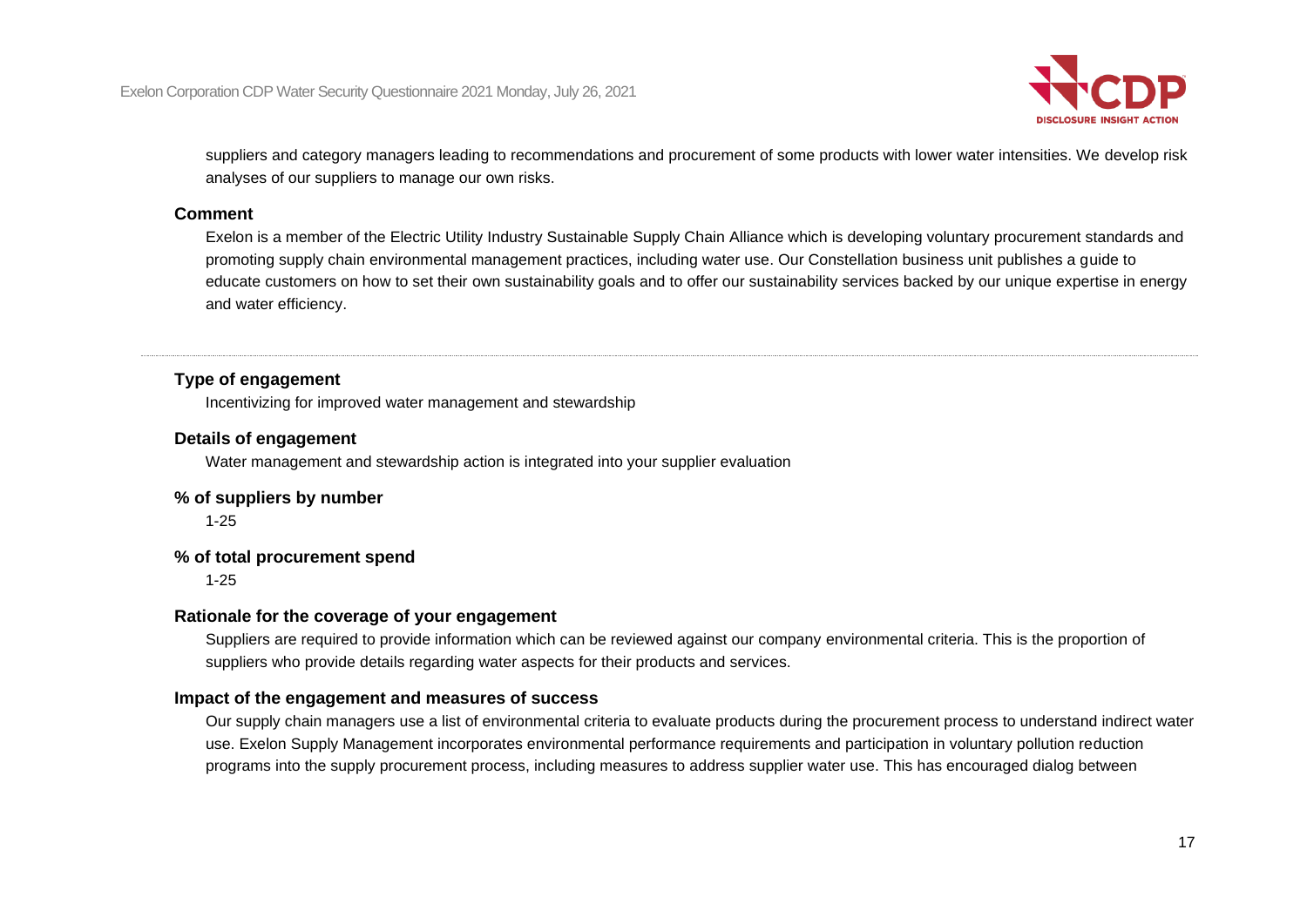

suppliers and category managers leading to recommendations and procurement of some products with lower water intensities. We develop risk analyses of our suppliers to manage our own risks.

#### **Comment**

Exelon is a member of the Electric Utility Industry Sustainable Supply Chain Alliance which is developing voluntary procurement standards and promoting supply chain environmental management practices, including water use. Our Constellation business unit publishes a guide to educate customers on how to set their own sustainability goals and to offer our sustainability services backed by our unique expertise in energy and water efficiency.

#### **Type of engagement**

Innovation & collaboration

#### **Details of engagement**

Encourage/incentivize innovation to reduce water impacts in products and services

#### **% of suppliers by number**

1-25

#### **% of total procurement spend**

1-25

#### **Rationale for the coverage of your engagement**

Suppliers are required to provide information which can be reviewed against our company environmental criteria. This is the proportion of suppliers who provide details regarding water aspects for their products and services.

#### **Impact of the engagement and measures of success**

Our supply chain managers use a list of environmental criteria to evaluate products during the procurement process to understand indirect water use. Exelon Supply Management incorporates environmental performance requirements and participation in voluntary pollution reduction programs into the supply procurement process, including measures to address supplier water use. This has encouraged dialog between suppliers and category managers leading to recommendations and procurement of some products with lower water intensities. We develop risk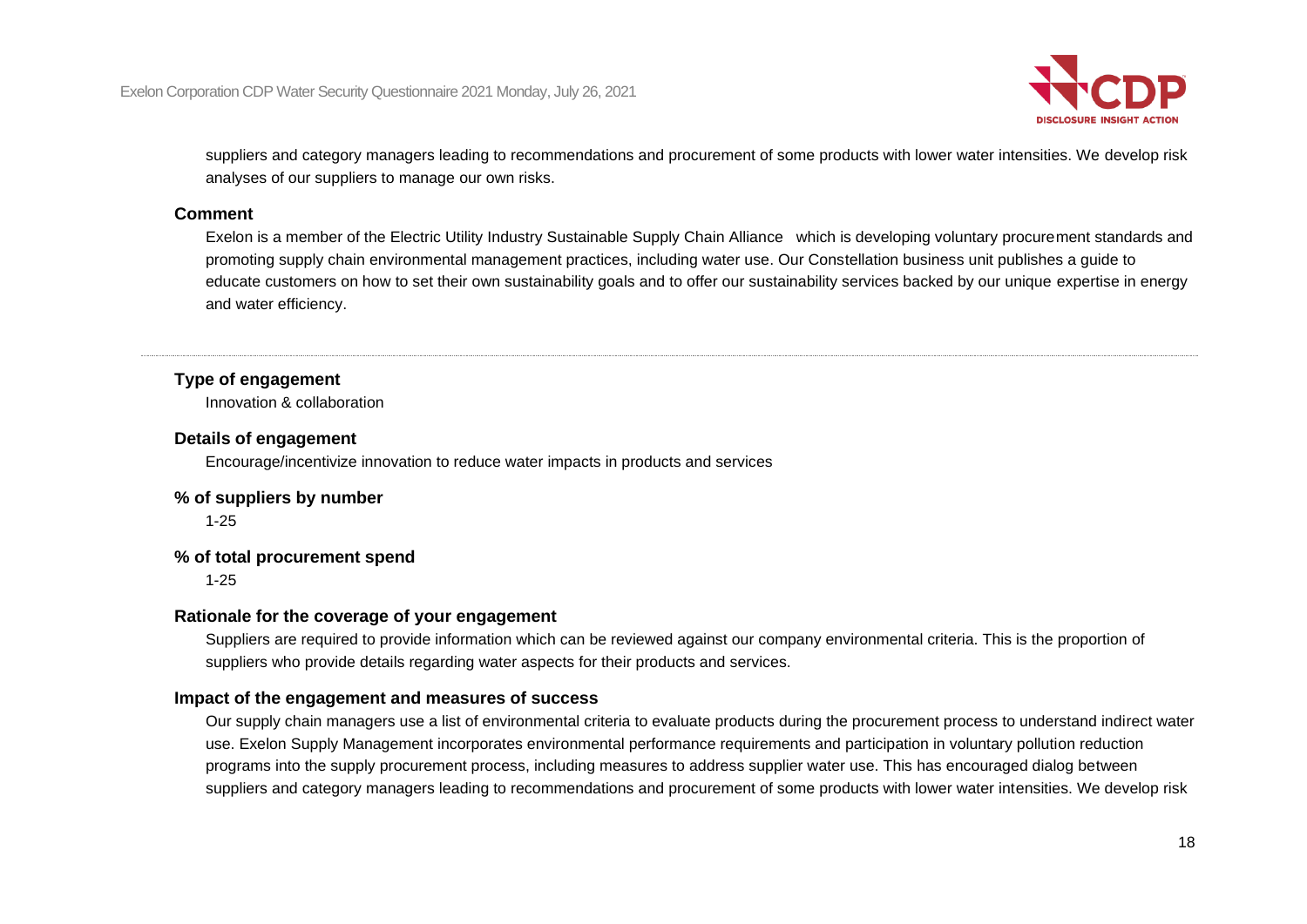

analyses of our suppliers to manage our own risks. Exelon is a member of the Electric Utility Sustainable Supply Chain Alliance which is developing voluntary procurement standards and promoting supply chain environmental management practices, including water use.

#### **Comment**

Aquify is a wholly-owned subsidiary of Exelon Corporation. Our utilities led the Smart Grid revolution—installing sensors and meters and deploying advanced analytics and automation resulting in unprecedented reliability, resilience and responsiveness. Aquify is leveraging Exelon's vast knowledge, experience, people and assets to help water utilities operate more proactively and efficiently.

### **W1.4c**

**(W1.4c) What is your organization's rationale and strategy for prioritizing engagements with customers or other partners in its value chain?**

Constellation is Exelon's competitive wholesale and retail business. This business supplies power, natural gas and energy products and services for homes and businesses across the continental United States, as well as home services in the Mid-Atlantic region and Texas. Constellation works with customers on tailored solutions to achieve their sustainability goals while managing their energy and operational costs. For many large-scale efficiency projects, the cost of investments in infrastructure improvements are paid for by the ensuing energy cost savings. Constellation uses audits, engineering, design, construction management and long-term monitoring and analytics to design and implement projects. Through regular engagement with our stakeholders, we improve our understanding of emerging trends affecting our business and address stakeholder needs and concerns. We use stakeholder feedback to inform our sustainability strategy and business plans. Every year, we facilitate specialized forums with individual stakeholder groups to discuss their sustainability interests and concerns to incorporate in our business and sustainability planning. Our stakeholder partners include customers, communities, employees, governments, industry groups, investors, media, NGOs and suppliers. Exelon engaged with more than 20 institutional investors in 2020 on the issues of climate change and other sustainability topics. We will continue engaging with investors and communities in the coming years to ensure our climate strategies align with our business and societal needs.

# **W2. Business impacts**

### **W2.1**

**(W2.1) Has your organization experienced any detrimental water-related impacts?**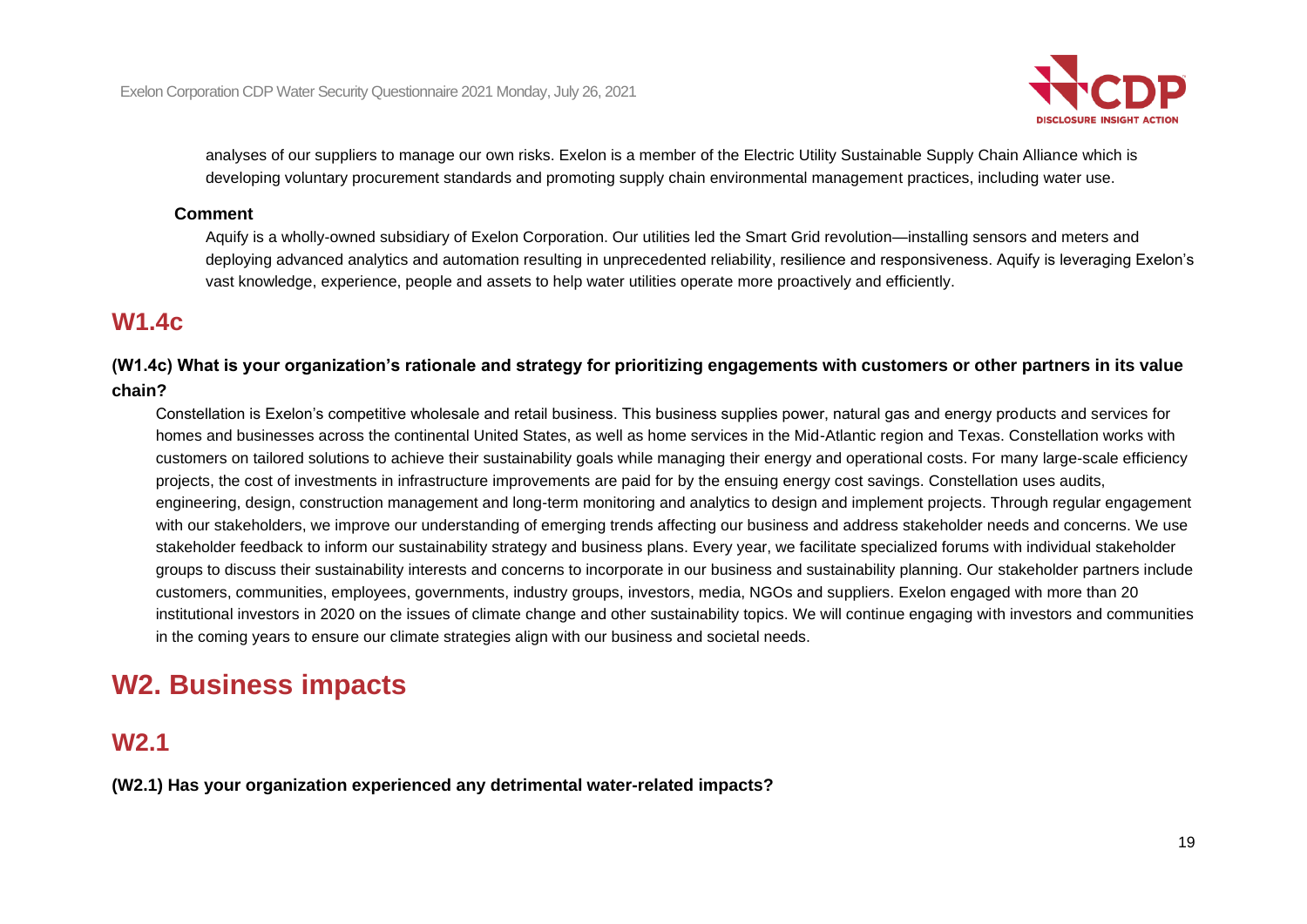

#### No

### **W2.2**

**(W2.2) In the reporting year, was your organization subject to any fines, enforcement orders, and/or other penalties for water-related regulatory violations?**

Yes, fines, enforcement orders or other penalties but none that are considered as significant

### **W2.2a**

**(W2.2a) Provide the total number and financial value of all water-related fines.**

| Row 1 |                                                     |
|-------|-----------------------------------------------------|
|       | <b>Total number of fines</b>                        |
|       | ◢                                                   |
|       | <b>Total value of fines</b>                         |
|       | 524                                                 |
|       | % of total facilities/operations associated         |
|       |                                                     |
|       | Number of fines compared to previous reporting year |
|       | Lower                                               |
|       | <b>Comment</b>                                      |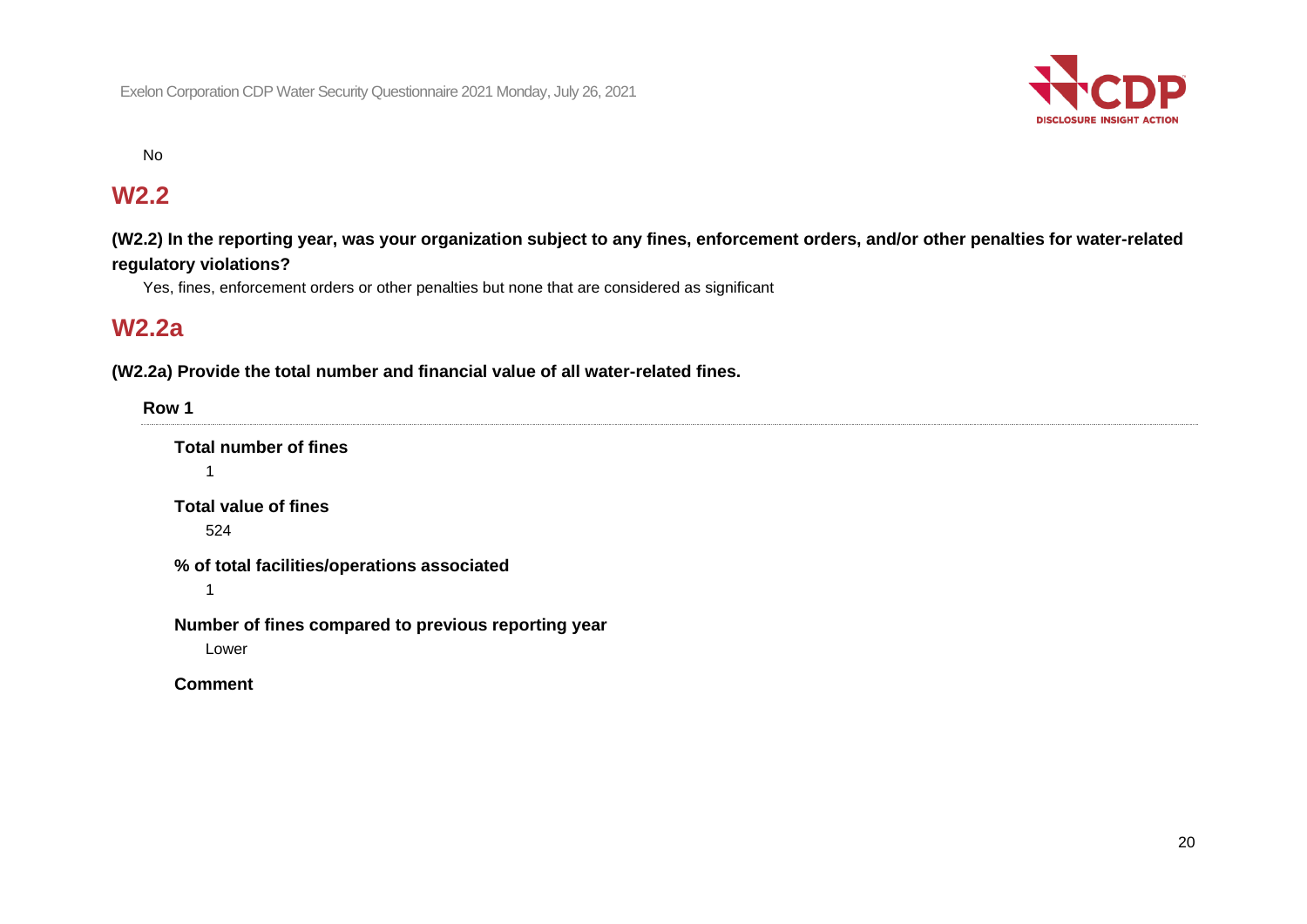

# **W3. Procedures**

### **W-EU3.1**

**(W-EU3.1) How does your organization identify and classify potential water pollutants associated with your business activities in the electric utilities sector that could have a detrimental impact on water ecosystems or human health?**

Under the federal Clean Water Act, NPDES permits for discharges into waterways are required to be obtained from the EPA or from the state environmental agency to which the permit program has been delegated; permits must be renewed periodically. Certain of Exelon's facilities discharge storm water and industrial wastewater into waterways and are therefore subject to these regulations and operate under NPDES permits or pending applications for renewals of such permits after being granted an administrative extension. Generation is also subject to the jurisdiction of the Delaware River Basin Commission and the Susquehanna River Basin Commission, regional agencies that primarily regulate water use.

Potential water pollutants associated with our business activities are identified and classified based upon parameters to be monitored and measured in accordance with facility permit requirements. In addition, potential pollutants of concern may be identified through watershed organizations or Total Maximum Daily Load (TMDL) limits in watersheds where we have operations such as the Delaware River watershed where we monitor PCB parameters as a result of a PCB TMDL in the watershed. Typical permit parameters can address water quality aspects from pH, temperature, dissolved oxygen, total suspended solids among others, and can vary across our operations depending upon the specific type of generating facility (e.g. nuclear, fossil, etc.) as well as geographical location and prevailing watershed characteristics. These aspects are considered across our value chain based upon individual facility and watershed characteristics such as TMDLs or other specific situations.

### **W-EU3.1a**

**(W-EU3.1a) Describe how your organization minimizes the adverse impacts of potential water pollutants associated with your activities in the electric utilities sector on water ecosystems or human health.**

|           | <b>Potential water Description of water</b> | Management procedures Please explain |  |
|-----------|---------------------------------------------|--------------------------------------|--|
| pollutant | pollutant and potential                     |                                      |  |
|           | <i>impacts</i>                              |                                      |  |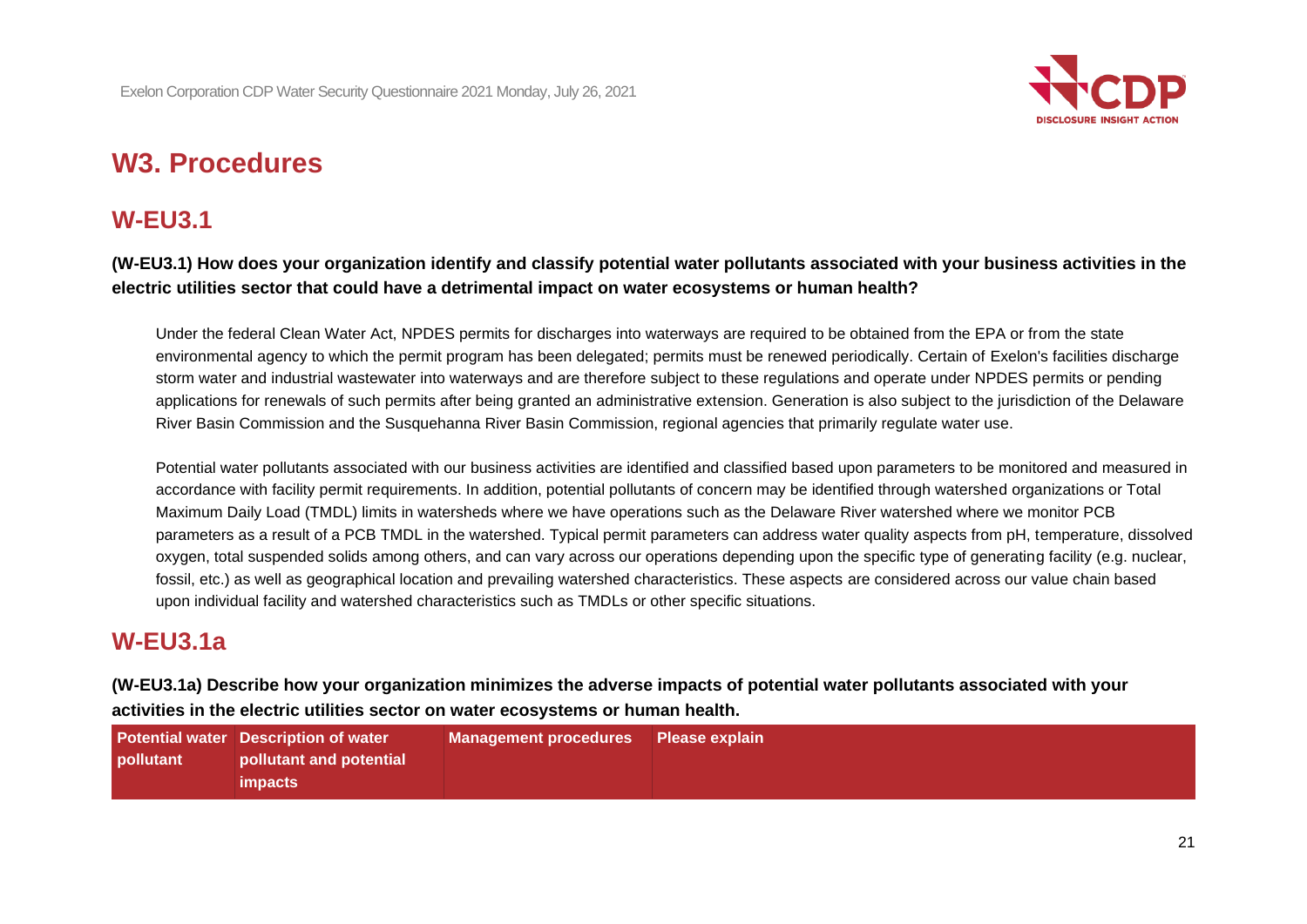

| Hydrocarbons                  | Oil and grease - potential<br>surface water impacts in<br>immediate receiving water<br>body | Compliance with effluent<br>quality standards<br>Measures to prevent<br>spillage, leaching, and<br>leakages<br>Community/stakeholder<br>engagement<br><b>Emergency preparedness</b> | Environmental monitoring is conducted in accordance with applicable permit<br>requirements and company procedures. Successful implementation is<br>assessed through sampling, tracking of self-identified permit non-compliances<br>or other regulatory notifications. Our facilities such as and others utilize SPCC<br>plans and regularly review and update them to control potential impacts of oil<br>and grease.                                                                                                                                                                                                                                                                                                                                                                                                                                                                                                                                                                                                                                               |
|-------------------------------|---------------------------------------------------------------------------------------------|-------------------------------------------------------------------------------------------------------------------------------------------------------------------------------------|----------------------------------------------------------------------------------------------------------------------------------------------------------------------------------------------------------------------------------------------------------------------------------------------------------------------------------------------------------------------------------------------------------------------------------------------------------------------------------------------------------------------------------------------------------------------------------------------------------------------------------------------------------------------------------------------------------------------------------------------------------------------------------------------------------------------------------------------------------------------------------------------------------------------------------------------------------------------------------------------------------------------------------------------------------------------|
| Radiation                     | Radionuclides - potential for<br>localized surface or<br>groundwater impacts                | Compliance with effluent<br>quality standards<br>Measures to prevent<br>spillage, leaching, and<br>leakages<br>Community/stakeholder<br>engagement<br>Emergency preparedness        | Environmental monitoring is conducted in accordance with applicable permit<br>requirements. Exelon has adopted a Radiological Groundwater Protection<br>program that includes a robust groundwater monitoring program designed by<br>a third-party environmental engineering firm. Samples are obtained from wells<br>at least quarterly and are reviewed by station personnel, a corporate<br>geologist and a third-party geologist to identify and respond to impacts, if any.<br>In addition, we have procedures that outline monitoring and ground water<br>protection program objectives at our facilities which follow the Nuclear Energy<br>Institute's NEI-07-07 Rev 1 Ground Water Protection Initiative Guidance<br>Document which also includes communication to federal, state and local<br>stakeholders. Monitoring is also conducted in accordance with the NRC<br>REMP/RETS program requirements. Successful implementation is assessed<br>through sampling, tracking of self-identified permit non-compliances or other<br>regulatory notifications. |
| Contaminated<br>cooling water | Radionuclides, other<br>contaminants                                                        | Compliance with effluent<br>quality standards<br>Measures to prevent<br>spillage, leaching, and<br>leakages                                                                         | Environmental monitoring is conducted in accordance with applicable permit<br>requirements. Cooling water is non-contact and does not typically contain<br>station derived radionuclides or other contaminants, and is monitored to<br>ensure compliance with all environmental permits. Successful implementation<br>is assessed through sampling, tracking of self-identified permit non-<br>compliances or other regulatory notifications.                                                                                                                                                                                                                                                                                                                                                                                                                                                                                                                                                                                                                        |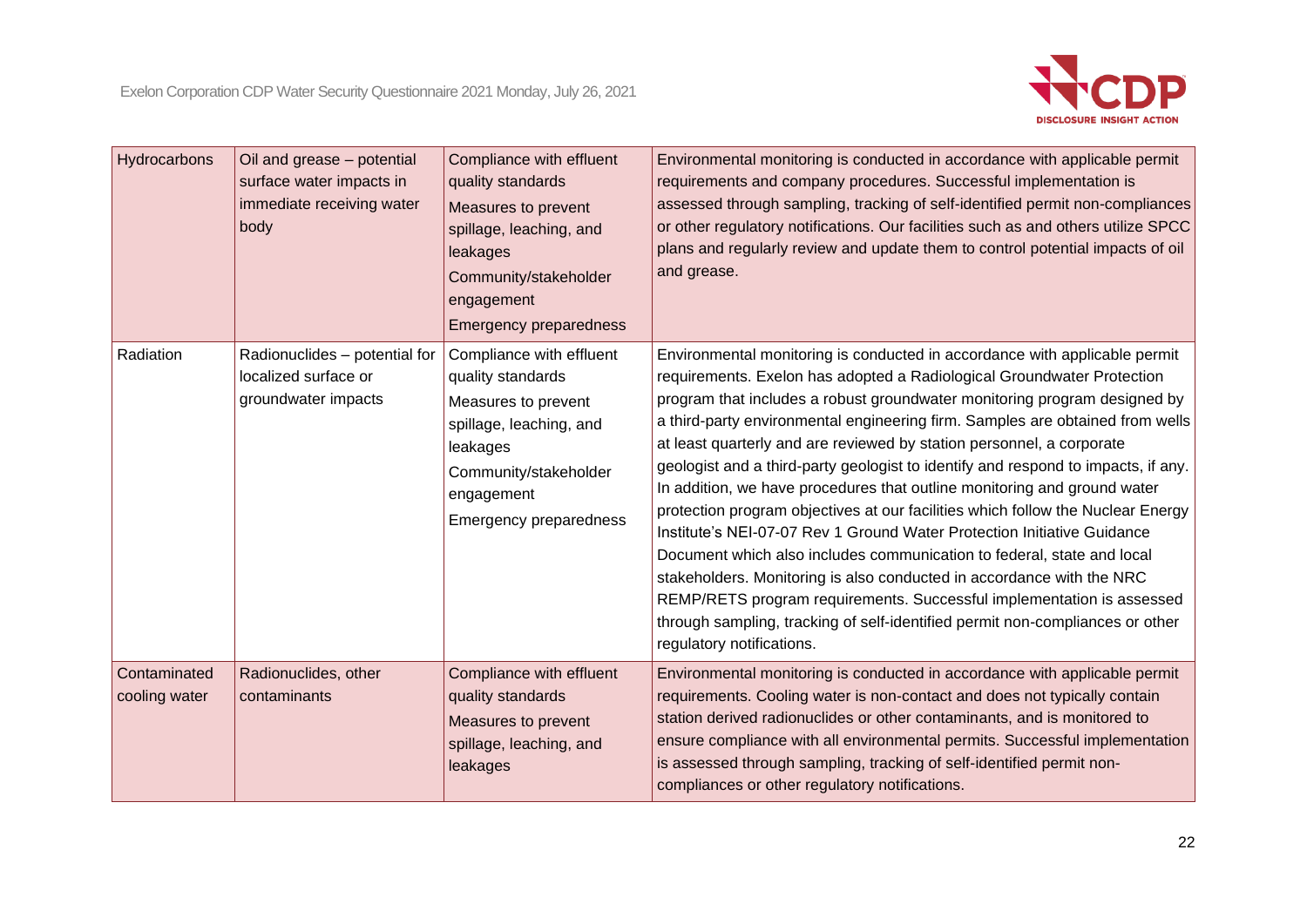

|                                              |                                                                                                      | Community/stakeholder<br>engagement<br>Emergency preparedness                                                                                                                       |                                                                                                                                                                                                                                                                                                                                                                                                                                |
|----------------------------------------------|------------------------------------------------------------------------------------------------------|-------------------------------------------------------------------------------------------------------------------------------------------------------------------------------------|--------------------------------------------------------------------------------------------------------------------------------------------------------------------------------------------------------------------------------------------------------------------------------------------------------------------------------------------------------------------------------------------------------------------------------|
| Thermal<br>pollution                         | Temperature - potential for<br>surface water impacts in<br>immediate receiving water<br>body         | Compliance with effluent<br>quality standards<br>Measures to prevent<br>spillage, leaching, and<br>leakages<br>Community/stakeholder<br>engagement<br>Emergency preparedness        | Environmental monitoring is conducted in accordance with applicable permit<br>requirements and company procedures. Successful implementation is<br>assessed through sampling, tracking of self-identified permit non-compliances<br>or other regulatory notifications.                                                                                                                                                         |
| Other, please<br>specify<br><b>PCBs</b>      | PCBs - potential surface<br>water impacts in immediate<br>receiving water body                       | Compliance with effluent<br>quality standards<br>Measures to prevent<br>spillage, leaching, and<br>leakages<br>Community/stakeholder<br>engagement<br><b>Emergency preparedness</b> | Environmental monitoring is conducted in accordance with applicable permit<br>requirements and company procedures. Successful implementation is<br>assessed through sampling, tracking of self-identified, permit non-<br>compliances or other regulatory notifications. We are also performing<br>targeted replacement of equipment containing PCBs across our utility<br>businesses reducing the likelihood of PCB releases. |
| Other, please<br>specify<br><b>Nutrients</b> | Nitrogen and Phosphorus -<br>potential surface water<br>impacts in immediate<br>receiving water body | Compliance with effluent<br>quality standards<br>Measures to prevent<br>spillage, leaching, and<br>leakages<br>Community/stakeholder<br>engagement<br>Emergency preparedness        | Environmental monitoring is conducted in accordance with applicable permit<br>requirements and company procedures. Successful implementation is<br>assessed through sampling, tracking of self-identified permit non-compliances<br>or other regulatory notifications.                                                                                                                                                         |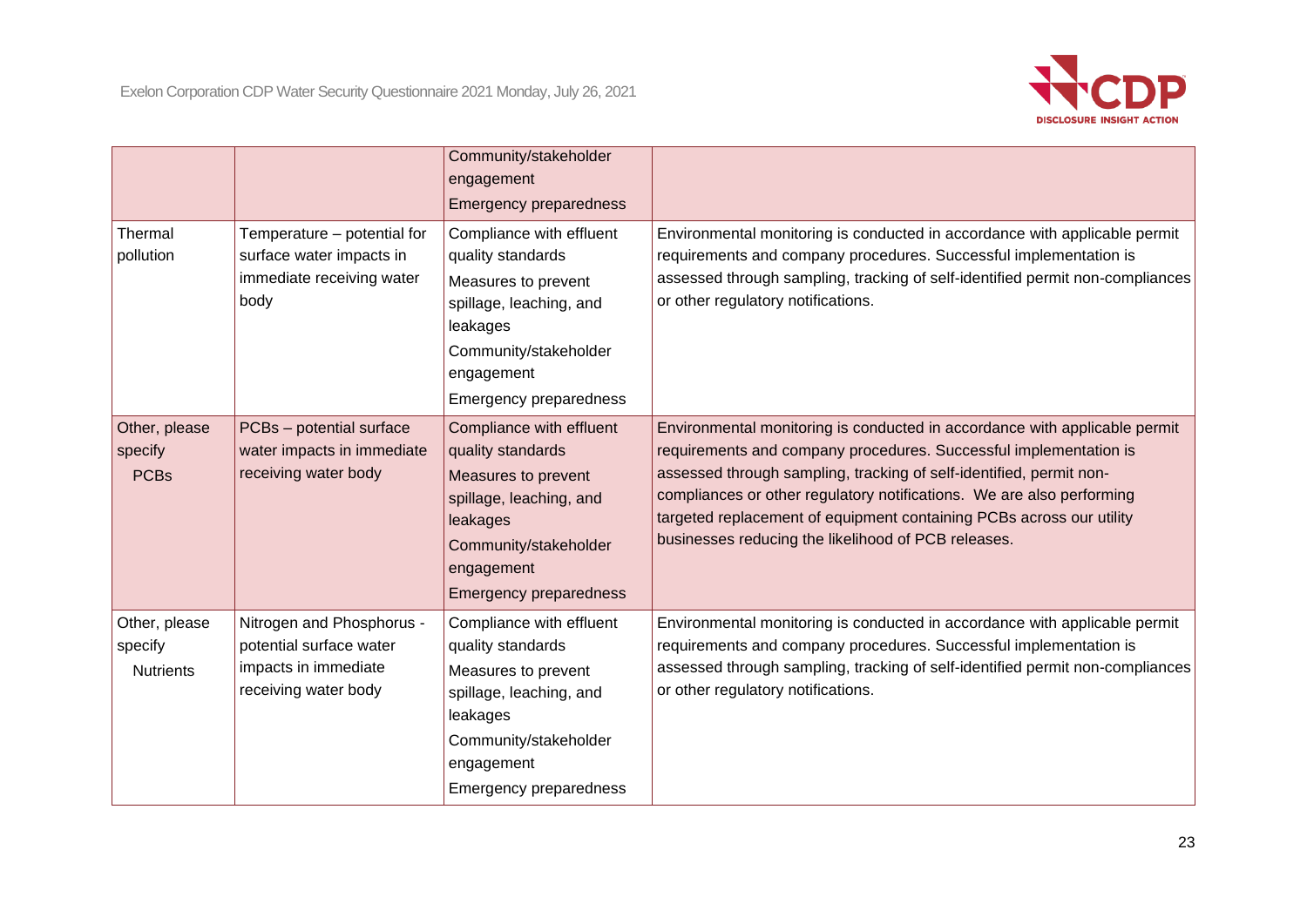

| Other, please    | CBOD, COD - potential     | Compliance with effluent      | Environmental monitoring is conducted in accordance with applicable permit    |
|------------------|---------------------------|-------------------------------|-------------------------------------------------------------------------------|
| specify          | surface water impacts in  | quality standards             | requirements and company procedures. Successful implementation is             |
| <b>Dissolved</b> | immediate receiving water | Measures to prevent           | assessed through sampling, tracking of self-identified permit non-compliances |
| oxygen           | body                      | spillage, leaching, and       | or other regulatory notifications.                                            |
|                  |                           | leakages                      |                                                                               |
|                  |                           | Community/stakeholder         |                                                                               |
|                  |                           | engagement                    |                                                                               |
|                  |                           | <b>Emergency preparedness</b> |                                                                               |

## **W3.3**

#### **(W3.3) Does your organization undertake a water-related risk assessment?**

Yes, water-related risks are assessed

## **W3.3a**

**(W3.3a) Select the options that best describe your procedures for identifying and assessing water-related risks.**

#### **Direct operations**

**Coverage**

Full

#### **Risk assessment procedure**

Water risks are assessed as part of an enterprise risk management framework

#### **Frequency of assessment**

More than once a year

#### **How far into the future are risks considered?**

More than 6 years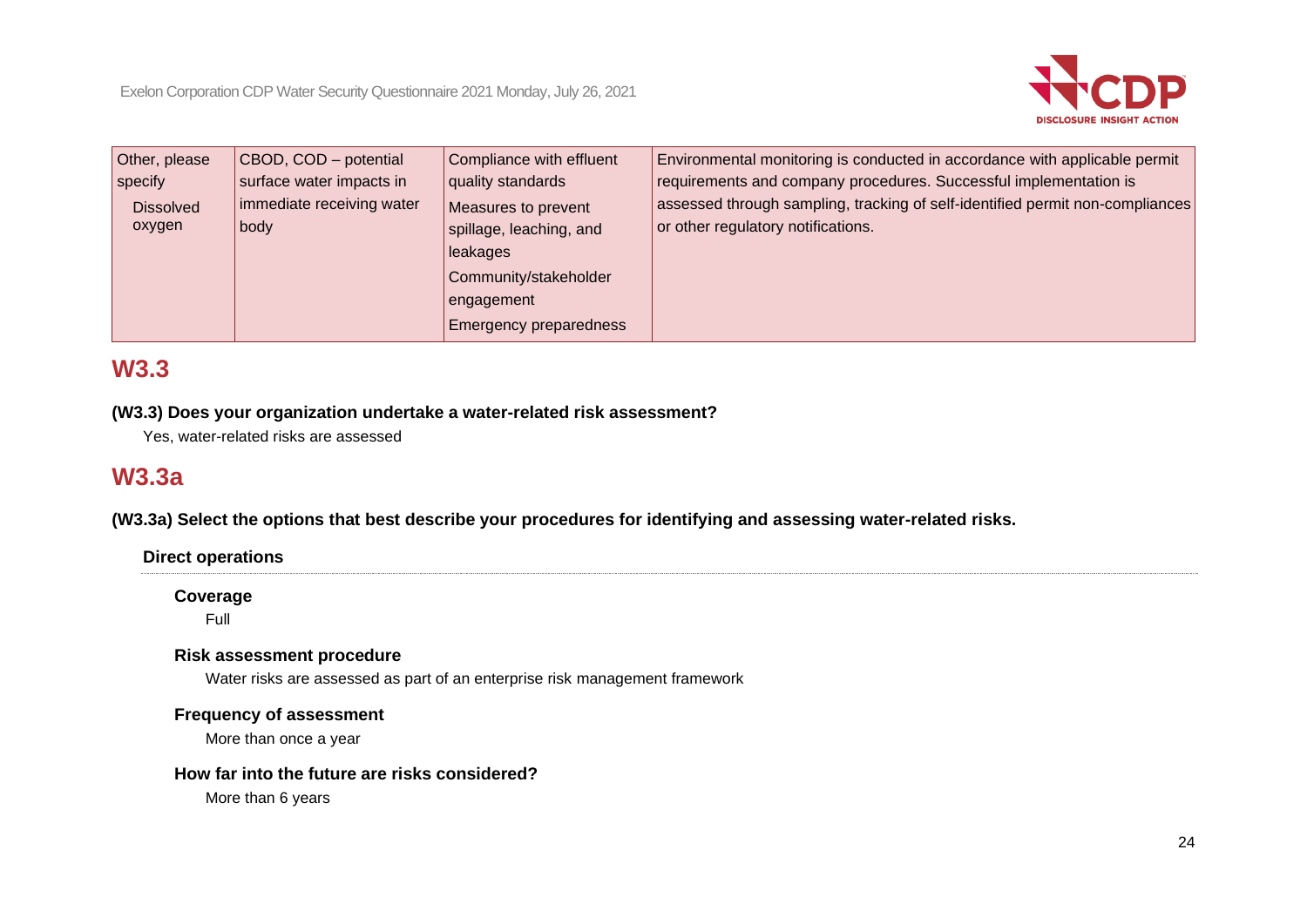

#### **Type of tools and methods used**

Tools on the market Enterprise Risk Management International methodologies Databases

#### **Tools and methods used**

WRI Aqueduct Environmental Impact Assessment IPCC Climate Change Projections Regional government databases Other, please specify Internal methods - EMS, risk procedures

#### **Comment**

The Enterprise Risk Management team, in collaboration with our operating companies, is responsible for coordinating Exelon's risk management program. This framework enables us to anticipate strategic and emerging risks, integrate risk into business planning, minimize unexpected performance variances and support growth initiatives within Exelon's risk appetite policy. Working closely with our operating companies, our risk team leads interactive assessments to identify, assess, mitigate and monitor risk. These assessments deepen our understanding of risks, enable effective action to mitigate risks and strengthen our risk culture. We align our key risk indicators with our risk appetite and industry-leading practices. In 2020, Exelon continued progress on scenario analysis and stress testing several enterprise risks which included climate change associated impacts over a future 30-year period. Water-related risks at the local facility/watershed level are identified, managed and communicated internally per the corporate policy for planning and risk abatement at the corporate level. We evaluate objectives and targets in compliance with our ISO14001-2015 certified environmental management system to address environmental risks and report on these matters quarterly to the corporate Executive Committee.

#### **Supply chain**

#### **Coverage**

Full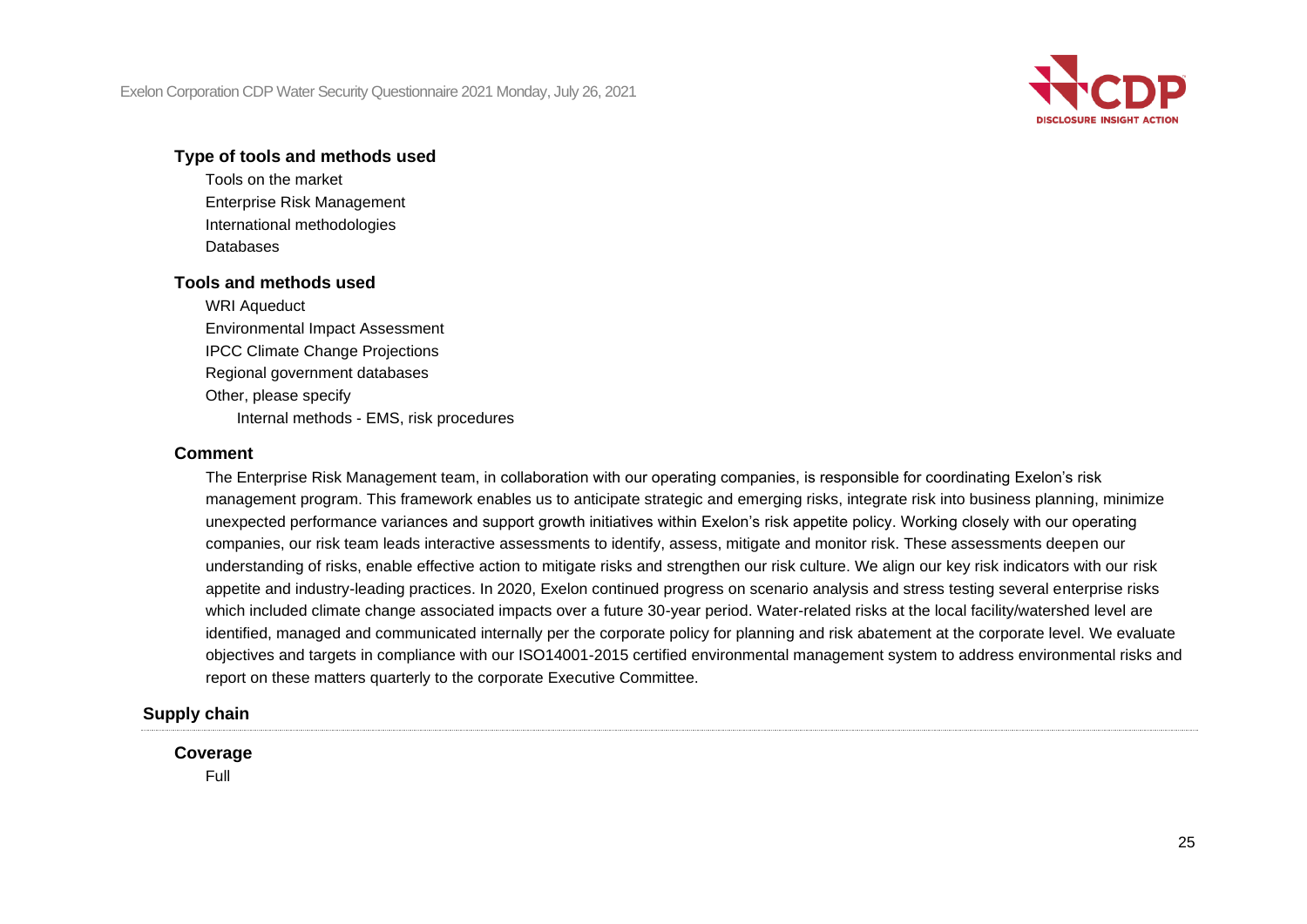Exelon Corporation CDP Water Security Questionnaire 2021 Monday, July 26, 2021



#### **Risk assessment procedure**

Water risks are assessed as part of an enterprise risk management framework

### **Frequency of assessment**

More than once a year

#### **How far into the future are risks considered?**

3 to 6 years

#### **Type of tools and methods used**

Tools on the market Enterprise Risk Management International methodologies Databases

#### **Tools and methods used**

WRI Aqueduct Regional government databases Other, please specify Internal methods-risk management, EUISSCI

#### **Comment**

Exelon works with approximately 8,000 suppliers to procure a wide range of materials and services that support our company operations. We actively engage, evaluate and monitor our suppliers to better understand our supply chain and proactively identify and address potential business continuity or related risks. In addition to managing our supply chain from a risk and performance perspective, we also work to align Exelon's sourcing practices with company objectives in environmental responsibility, supplier diversity and local economic development. Exelon employs a risk management process developed by our Supply and Enterprise Credit Risk Management team to identify, communicate and mitigate risks. Our semi-annual review of all suppliers determines supplier criticality to our business. This team conducts in-depth risk reviews of our critical suppliers. The team evaluates suppliers based on third-party credit reports, criticality of the supplier to Exelon's business functions and company objectives (such as diversity and sustainability), probability of a risk event, the potential severity of impacts and our resilience to a disruption through alternate suppliers. The team regularly communicates the results of these risk reviews to management. We advance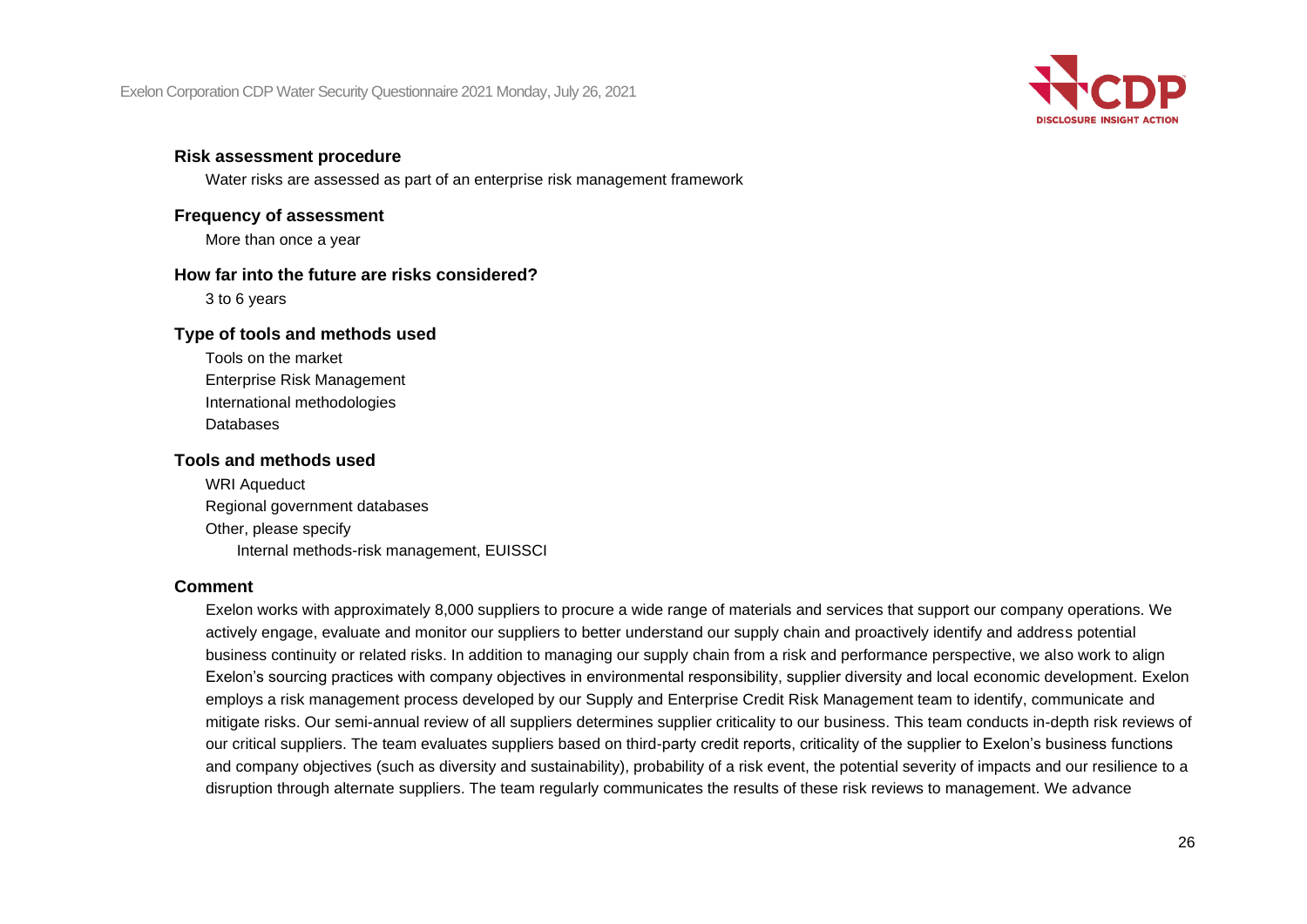

sustainability in our supply chain through both our direct relationships with our suppliers and our engagement with the Electric Utility Industry Sustainable Supply Chain Alliance (EUISSCA).

#### **Other stages of the value chain**

#### **Coverage**

Full

#### **Risk assessment procedure**

Other, please specify

Regulatory permitting of our production facilities including hydroelectric and thermoelectric power plants.

#### **Frequency of assessment**

Every three years or more

#### **How far into the future are risks considered?**

More than 6 years

#### **Type of tools and methods used**

Enterprise Risk Management

#### **Tools and methods used**

Other, please specify

Regulatory Guidance and requirements including those from the Federal Energy Regulatory Commission, (FERC Licensing), the National Environmental Policy Act (NEPA,), USEPA and State NPDES (CWA) permitting.

#### **Comment**

Regulatory compliance is an environmental policy requirement and corporate metric for all business units. Certain of our facilities with oncethrough cooling water systems may be subject to additional requirements as a result of permit renewals reflecting updates to relevant Clean Water Act (CWA) regulations. We are likewise required to comply with FERC licensing requirements at our hydroelectric facilities.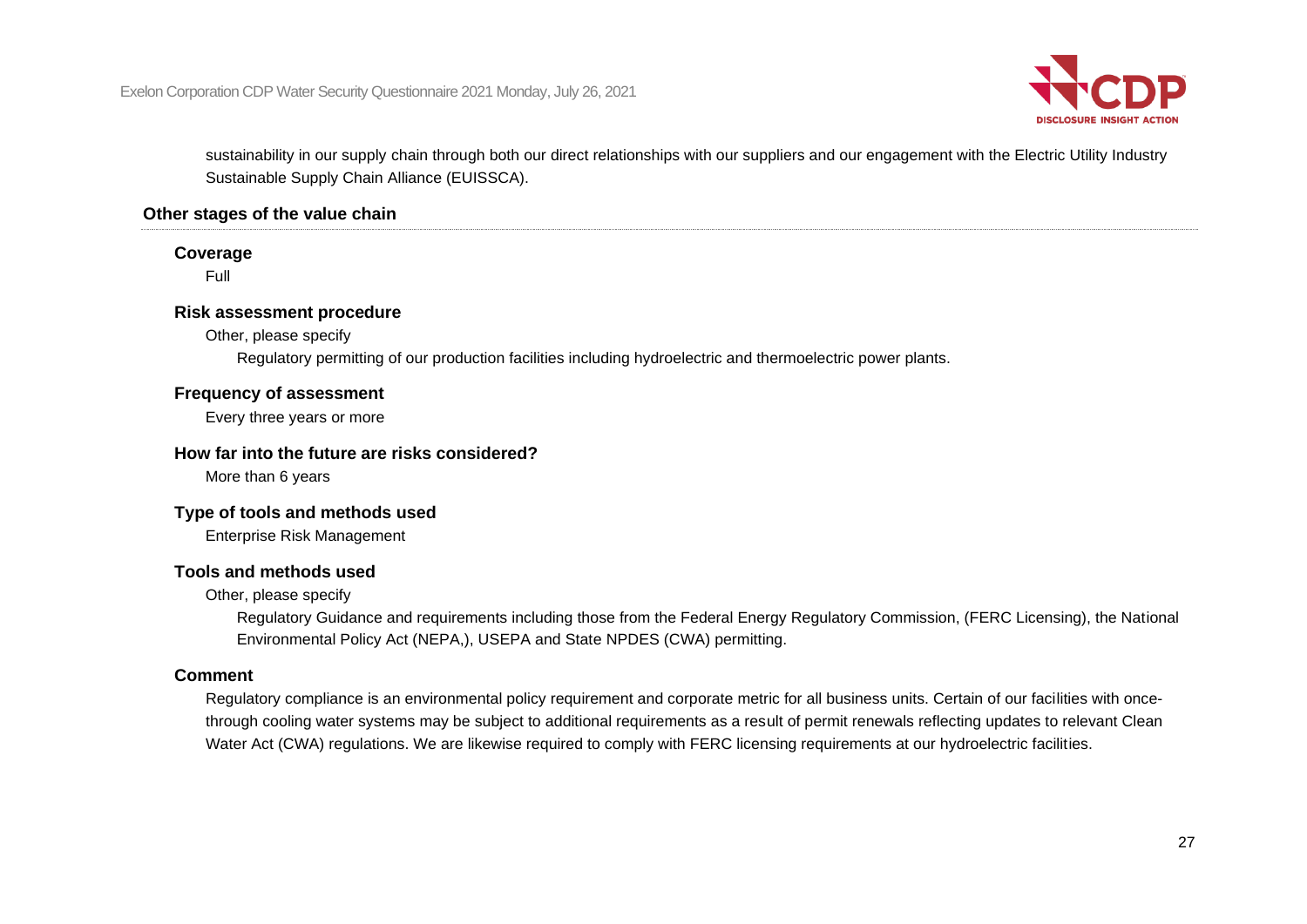

## **W3.3b**

#### **(W3.3b) Which of the following contextual issues are considered in your organization's water-related risk assessments?**

|                                                  | <b>Relevance &amp;</b><br><b>inclusion</b> | <b>Please explain</b>                                                                                                                                                                                                                                                                                                                                                                                                                                                                                                                                                                                                                                                                                                                                                                                                                                                                                                                                                                                                                                                                                                                                                                                                                                                                                                                                                                                                                                                                                                                                                                                                                                                                                                                                                                                                                                                                                                                                                                                                                                                                                                                                                                                                                                                                                                                                                                                                                                                                 |
|--------------------------------------------------|--------------------------------------------|---------------------------------------------------------------------------------------------------------------------------------------------------------------------------------------------------------------------------------------------------------------------------------------------------------------------------------------------------------------------------------------------------------------------------------------------------------------------------------------------------------------------------------------------------------------------------------------------------------------------------------------------------------------------------------------------------------------------------------------------------------------------------------------------------------------------------------------------------------------------------------------------------------------------------------------------------------------------------------------------------------------------------------------------------------------------------------------------------------------------------------------------------------------------------------------------------------------------------------------------------------------------------------------------------------------------------------------------------------------------------------------------------------------------------------------------------------------------------------------------------------------------------------------------------------------------------------------------------------------------------------------------------------------------------------------------------------------------------------------------------------------------------------------------------------------------------------------------------------------------------------------------------------------------------------------------------------------------------------------------------------------------------------------------------------------------------------------------------------------------------------------------------------------------------------------------------------------------------------------------------------------------------------------------------------------------------------------------------------------------------------------------------------------------------------------------------------------------------------------|
| Water availability at a<br>basin/catchment level | Relevant,<br>always<br>included            | Water drives our hydroelectric facilities and cools our nuclear and fossil fuel steam generating power<br>plants. Water supply or withdrawal risk data is managed with thermal models that use real-time data<br>gathered by telemetry in the watershed. The true value of the thermal models is their ability to evaluate<br>different weather scenarios and operational responses. Our Summer Readiness Assessments evaluate<br>potential issues such as drought risk that can impact both water withdrawal and operational discharge<br>aspects. When a drought risk is identified, Exelon Generation activates a Drought Monitoring Task Force<br>that reports to the Executive Committee; this group spans various business units and reports on an<br>assessment of current drought conditions, and the impacts of the drought both historical and potential.<br>Our Drought Task Force looks ahead from 3 days (weather forecast) to the seasonal climate forecast. The<br>Drought Task Force recommends regulatory, operational, and technical solutions, identifies and assesses<br>other regions of concern and potential impacts, and reports on ongoing work and next steps. We also<br>utilize the WRI Aqueduct global water risk mapping tool that evaluates both water quality and quantity<br>aspects to evaluate water risk associated with our operations. Exelon joined the DOE Partnership for<br>Energy Sector Climate Resilience to better understand the impacts of climate change on our systems, and<br>to improve our resilience to climate change. We have undertaken a Climate Change Vulnerability<br>Assessment intended to serve as a tool for communicating consistently and comprehensively about the<br>physical risks of climate change to Exelon and the steps the company has been taking to address these<br>risks. We participate in EPRI, MIT Center for Energy and Environmental Policy Research, WRI, DOE and<br>national labs to further research. We use WRI's Aqueduct national risk map to assess water risk across<br>our operations. We monitor reporting from organizations such as the Brazos River Authority and the<br>Delaware River Basin Commission as well as USGS gages to assess catchment level water availability<br>concerns on daily/weekly basis. We also participate in the Merrill Creek Owners Group for which the<br>Merrill Creek Reservoir provides flow augmentation in the Delaware River in times of drought. |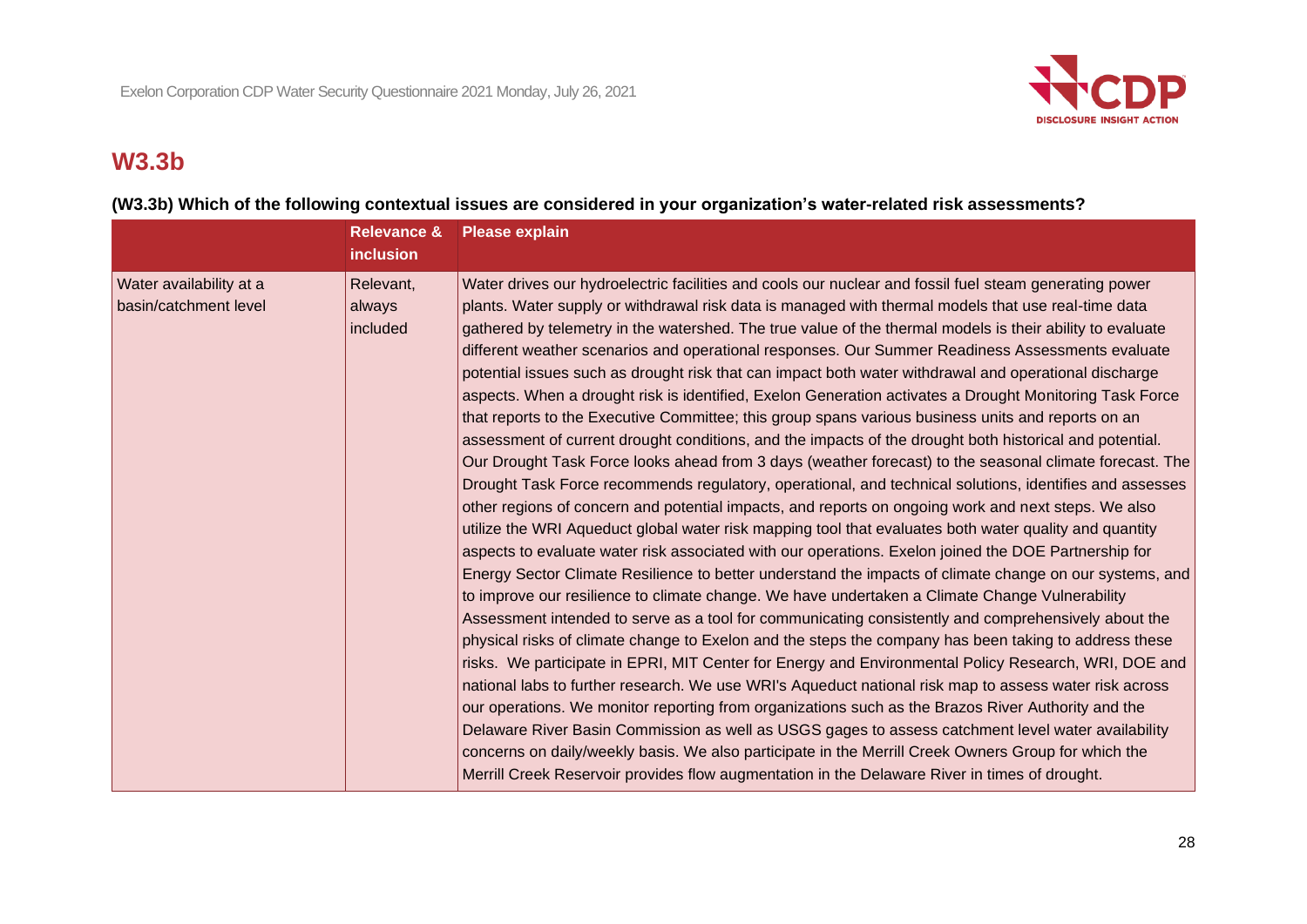

| Water quality at a<br>basin/catchment level                                       | Relevant,<br>always<br>included | Water supply risk data is managed with thermal models that use real-time data gathered by telemetry in<br>the watershed to evaluate potential environmental risk not only to water withdrawals, but also discharges<br>from our operations. Operationally, our thermal models update 12 times per day, incorporating<br>approximately 30,000 hourly data points. The true value of the thermal models is their ability to evaluate<br>different weather scenarios and operational responses to determine ambient thermal changes that may<br>affect operations as well as potential discharge impacts on the watershed. Our Summer Readiness<br>Assessments evaluate potential issues such as drought risk. When a drought risk is identified, Exelon<br>Generation activates a Drought Monitoring Task Force that reports to the Executive Committee; this group<br>spans various business units and reports on an assessment of current drought conditions, and the<br>impacts of the drought' both historical and potential. Our Drought Task Force looks ahead from 3 days<br>(weather forecast) to the seasonal climate forecast. The Drought Task Force recommends regulatory,<br>operational, and technical solutions, identifies and assesses other regions of concern and potential<br>impacts, and reports on ongoing work and next steps. We also utilize the WRI Aqueduct global water risk<br>mapping tool that evaluates both water quality and quantity aspects to evaluate water risk associated with<br>our operations. We utilize tools such as the Early Warning System of the Philadelphia Water Department<br>to receive notifications of water quality emergencies as well as to report any impacts to water quality as a<br>result of our operations. |
|-----------------------------------------------------------------------------------|---------------------------------|------------------------------------------------------------------------------------------------------------------------------------------------------------------------------------------------------------------------------------------------------------------------------------------------------------------------------------------------------------------------------------------------------------------------------------------------------------------------------------------------------------------------------------------------------------------------------------------------------------------------------------------------------------------------------------------------------------------------------------------------------------------------------------------------------------------------------------------------------------------------------------------------------------------------------------------------------------------------------------------------------------------------------------------------------------------------------------------------------------------------------------------------------------------------------------------------------------------------------------------------------------------------------------------------------------------------------------------------------------------------------------------------------------------------------------------------------------------------------------------------------------------------------------------------------------------------------------------------------------------------------------------------------------------------------------------------------------------------------------------------------------------------------|
| Stakeholder conflicts concerning<br>water resources at a<br>basin/catchment level | Relevant,<br>always<br>included | Our ISO 14001 EMS program mandates that we understand, review and address stakeholder concerns.<br>As of January 2019, all six of our utility businesses - Atlantic City Electric, BGE, ComEd, Delmarva<br>Power, PECO and Pepco - achieved ISO14001 certification. We participate in regional partnerships and<br>groups such as the Water Quality Advisory Committee of the Delaware River Basin Commission, the<br>Electric Power Research Institute, the Wildlife Habitat Council and CERES to monitor broader stakeholder<br>issues.                                                                                                                                                                                                                                                                                                                                                                                                                                                                                                                                                                                                                                                                                                                                                                                                                                                                                                                                                                                                                                                                                                                                                                                                                                    |
| Implications of water on your<br>key commodities/raw materials                    | Relevant,<br>always<br>included | Exelon is a member of the Electric Utility Industry Sustainable Supply Chain Alliance which is developing<br>voluntary procurement standards and promoting supply chain environmental management practices,<br>including environmental compliance, GHG emissions and water use. We continue to seek and implement<br>best management procurement practices at Exelon voluntarily, with the expectation that our suppliers will<br>lessen their environmental impacts, including those related to water use. Exelon performs evaluations of<br>supplier risks, including water treatment chemicals, and including the risk to Exelon if suppliers were to                                                                                                                                                                                                                                                                                                                                                                                                                                                                                                                                                                                                                                                                                                                                                                                                                                                                                                                                                                                                                                                                                                                     |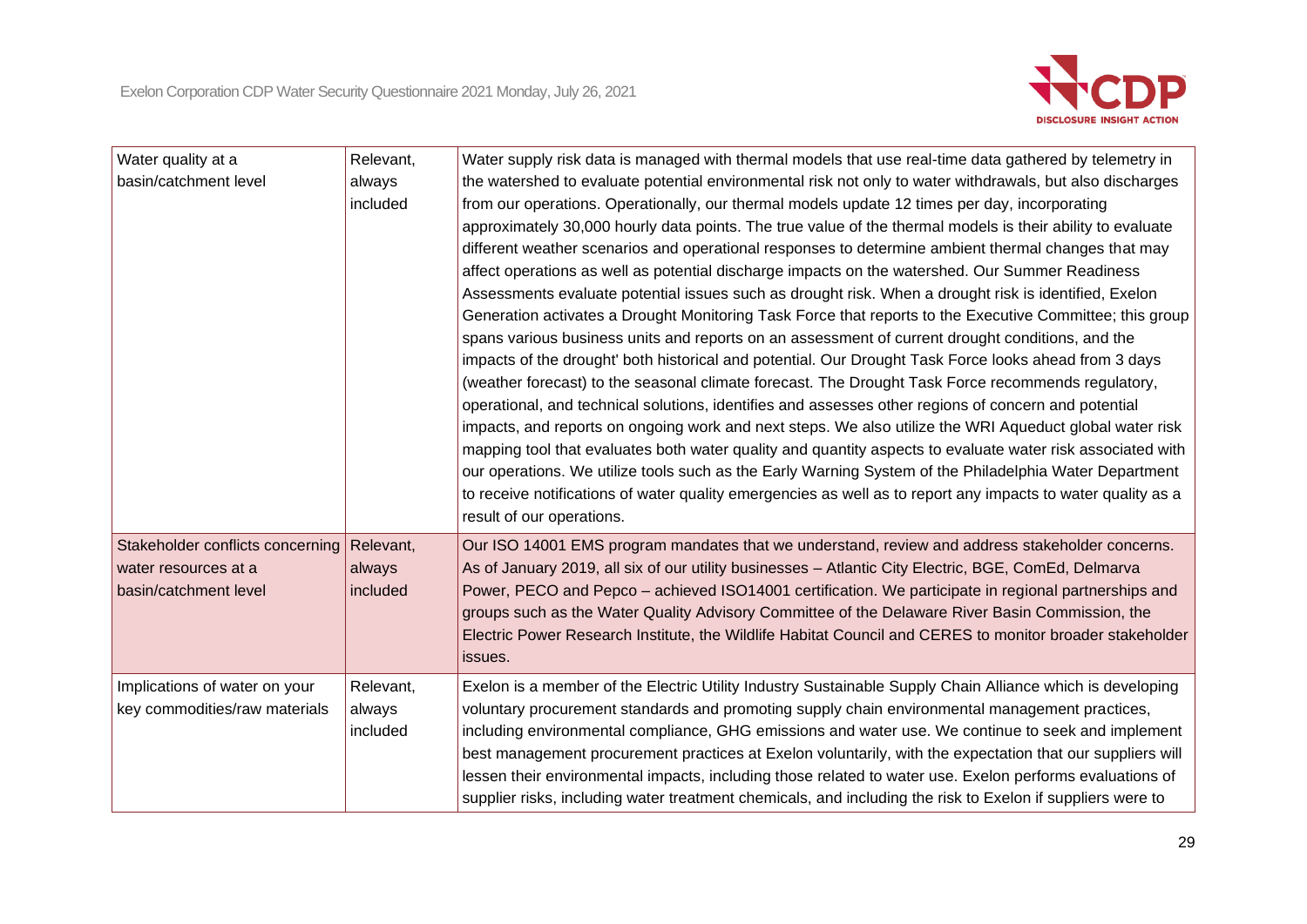

|                                               |                                 | experience business interruption, compliance issues, operations disruptions or other types of risks, as well<br>as mitigation strategy and a risk measurement metric. This is true during NPDES renewal application<br>activities such as those recently completed at our Eddystone and Peach Bottom facilities. Suppliers are<br>evaluated for their risk and resilience to various impacts including extreme weather events such as snow,<br>ice, hurricanes and floods.                                                                                                                                                                                                                                                                                                                                                                                                                                                                                                                                                                                                                                                                                                                                                                                                                                |
|-----------------------------------------------|---------------------------------|-----------------------------------------------------------------------------------------------------------------------------------------------------------------------------------------------------------------------------------------------------------------------------------------------------------------------------------------------------------------------------------------------------------------------------------------------------------------------------------------------------------------------------------------------------------------------------------------------------------------------------------------------------------------------------------------------------------------------------------------------------------------------------------------------------------------------------------------------------------------------------------------------------------------------------------------------------------------------------------------------------------------------------------------------------------------------------------------------------------------------------------------------------------------------------------------------------------------------------------------------------------------------------------------------------------|
| <b>Water-related regulatory</b><br>frameworks | Relevant,<br>always<br>included | Our business depends on reliable, affordable and adequate water supplies. We engage and contribute<br>our expertise and knowledge base at the local, state and federal levels in the legislative and regulatory<br>process. We also utilize results from annual WRI Aqueduct global water risk tool to inform our decisions.<br>Exelon's Water Resource Management Policy requires that all operations comply with applicable<br>environmental laws and regulations, and that voluntary commitments are fulfilled. Regulatory compliance<br>is an environmental policy requirement and corporate metric for all business units. For example, certain of<br>our facilities with once-through cooling water systems may be subject to additional requirements as a<br>result of permit renewals reflecting updates to relevant Clean Water Act (CWA) regulations. We are<br>evaluating available BTA alternatives and/or other regulatory initiatives that may be needed to comply with<br>current regulations. Exelon's Environmental Regulatory & Policy Group tracks environmental regulatory<br>developments and updates the Environmental Review Council and the Executive Committee as needed.<br>Engineering cost studies are conducted as warranted evaluating business risks and response options. |
| Status of ecosystems and<br>habitats          | Relevant,<br>always<br>included | We have a formal process for assessing ecosystem impact risks of our development investments, in the<br>earliest phases of planning. Our operating companies remain up to date on local endangered species and<br>habitat issues as part of their basic compliance obligations; but moreover, as part of the corporate<br>Biodiversity and Habitat Policy (EN-AC-4) and stewardship. Our utility operations Avian Protection plans<br>inform daily activities on local species at risk. Local aquatic habitat risks are assessed through 316(a) and<br>(b) studies at plants such as our Calvert Cliffs and Handley facilities. Our business units perform<br>significant aspects risk assessments annually; potential ecosystem changes, concerns and issues that<br>may pose impact risk would be communicated to management through implementation of ISO14001<br>compliant and ISO certified Environmental Management Systems with appropriate responses required.<br>Our Water Resources Management Policy identifies key issues to be addressed including: ensuring<br>adequate and economical water supplies, enhancing water quality, preserving and restoring biodiversity,<br>and maintaining quality community recreational areas. In response to the effects of climate change we are         |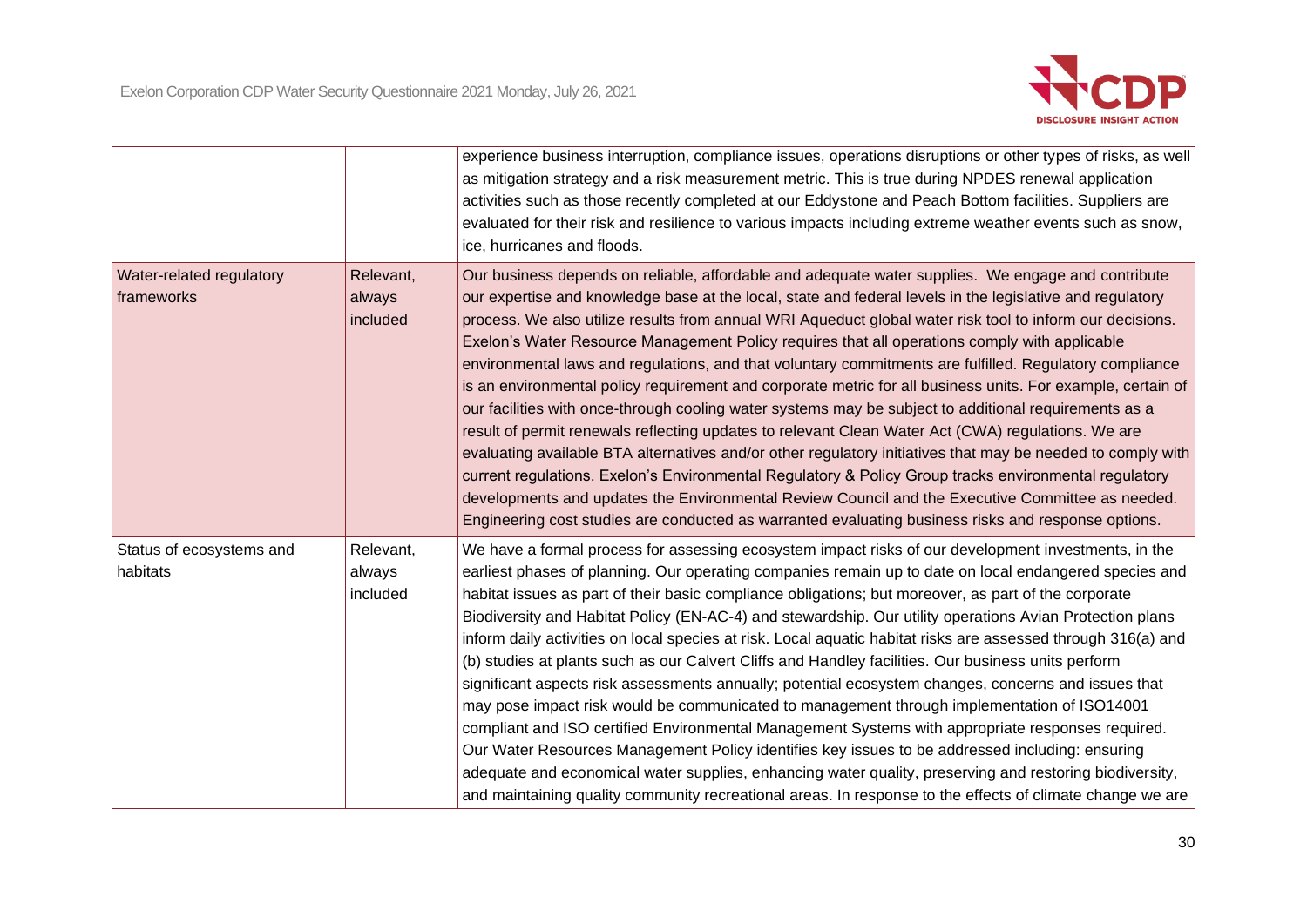

|                                                                                   |                                 | monitoring watersheds to understand how these changes are impacting water resources. Exelon joined<br>the DOE Partnership for Energy Sector Climate Resilience to better understand the impacts of climate<br>change on our systems, and to improve our resilience to climate change. We use WRI's Aqueduct global<br>water risk tool and associated indicator species maps to assess potential risks to ecosystems at the local<br>level. Scenarios and sensitivities Exelon explored in our hydrology/climate change study included<br>potential changes in ecosystems (watersheds) upstream of our facility during typical low-flow months of<br>the year with a 50 percent increase in water use, which is reasonable given the currently projected growth<br>in agriculture and urban development.                                                                                                                                                                                                                                                                                                                                                                                                                                                                                                                                                                                                                                                                                                                                                                                                                                                                                                                                           |
|-----------------------------------------------------------------------------------|---------------------------------|---------------------------------------------------------------------------------------------------------------------------------------------------------------------------------------------------------------------------------------------------------------------------------------------------------------------------------------------------------------------------------------------------------------------------------------------------------------------------------------------------------------------------------------------------------------------------------------------------------------------------------------------------------------------------------------------------------------------------------------------------------------------------------------------------------------------------------------------------------------------------------------------------------------------------------------------------------------------------------------------------------------------------------------------------------------------------------------------------------------------------------------------------------------------------------------------------------------------------------------------------------------------------------------------------------------------------------------------------------------------------------------------------------------------------------------------------------------------------------------------------------------------------------------------------------------------------------------------------------------------------------------------------------------------------------------------------------------------------------------------------|
| Access to fully-functioning,<br>safely managed WASH services<br>for all employees | Relevant,<br>always<br>included | These are basic requirements for Exelon's internal company business continuity health initiatives, as well<br>as all US facilities according to health department regulations, building codes, and applicable regulations<br>for water supplies. We meet all of these needs at all of our facilities.                                                                                                                                                                                                                                                                                                                                                                                                                                                                                                                                                                                                                                                                                                                                                                                                                                                                                                                                                                                                                                                                                                                                                                                                                                                                                                                                                                                                                                             |
| Other contextual issues, please<br>specify                                        | Relevant,<br>always<br>included | The U.S. Department of Energy (DOE) has sought participation from the power sector in a voluntary<br>partnership to enhance U.S. energy security by improving the resilience of energy infrastructure to<br>extreme weather and climate change impacts. Exelon has participated in this partnership. The goal was to<br>accelerate investment in technologies, practices and policies that will enable a resilient 21st century<br>energy system. The Partnership sought to facilitate risk-based decisions and greater investment in cost-<br>effective strategies for a more climate-resilient power sector. Exelon has undertaken a Climate Change<br>Vulnerability Assessment intended to serve as a tool to assess the physical impacts of climate change on<br>Exelon and the steps the company is taking to address these risks. The physical changes that are<br>projected to affect weather patterns that will most impact the electric energy provider sector relate to:<br>increasing air temperatures - increasing summer peak and average temperatures and more mild winter<br>temperatures (but with occasional extreme temperature lows, i.e. polar vortexes); increasing storm event<br>intensity and frequency - increased physical damage causing impacts on reliability of service for T&D and<br>potential impacts on the availability of power plants; sea level rise - increased risk of coastal flooding that<br>could impact T&D infrastructure, the reliability of power delivery and potential impacts on power plant<br>availability; and changes in precipitation and water availability – increased risk of flooding, water supply<br>shortages and extreme precipitation events including snow fall and ice storms. |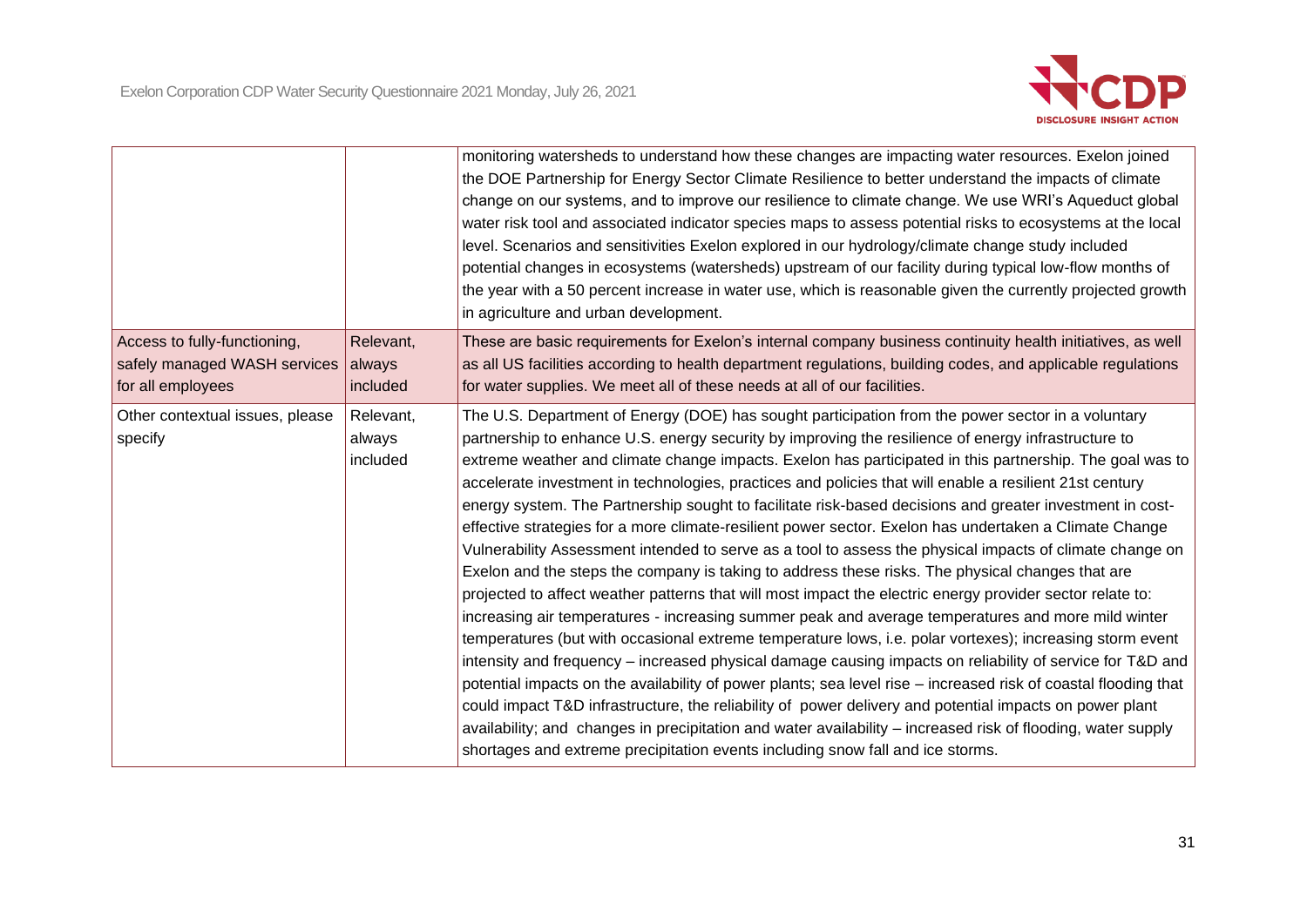

## **W3.3c**

#### **(W3.3c) Which of the following stakeholders are considered in your organization's water-related risk assessments?**

|                  | <b>Relevance &amp;</b><br>inclusion | <b>Please explain</b>                                                                                                                                                                                                                                                                                                                                                                                                                                                                                                                                                                                                                                                                                                                                                                                                                                                                                                                                                                                                                                                                                                                                                                |
|------------------|-------------------------------------|--------------------------------------------------------------------------------------------------------------------------------------------------------------------------------------------------------------------------------------------------------------------------------------------------------------------------------------------------------------------------------------------------------------------------------------------------------------------------------------------------------------------------------------------------------------------------------------------------------------------------------------------------------------------------------------------------------------------------------------------------------------------------------------------------------------------------------------------------------------------------------------------------------------------------------------------------------------------------------------------------------------------------------------------------------------------------------------------------------------------------------------------------------------------------------------|
| <b>Customers</b> | Relevant,<br>always<br>included     | We provide sustainability consulting including water use efficiency measures through our Constellation and utility<br>business units (such as PECO's Energy Audits and BGE's Quick Home Energy Check-up). Constellation's core<br>business is assisting customers to assess risk and manage energy-related issues that reduce energy<br>consumption, water use and cost, while improving reliability and reducing costs. We are accredited by the<br>National Association of Energy Service Companies (NAESCO) as an "Energy Services Provider" and hold a<br>number of IDIQ contracts with DOE, GSA and DOD and various state governments. The majority of our clean<br>energy production for our customers is provided by our nuclear fleet, which in turn relies on reliable, affordable<br>and adequate water supplies. Two-way communication with customers allows us to innovate new products,<br>improve customer service and maintain our "license to operate" and grow. We regularly engage with our<br>customers and community members through a variety of existing channels including customer surveys, customer<br>service calls, and community meetings, among others. |
| <b>Employees</b> | Relevant,<br>always<br>included     | The Exelon Employee Survey includes questions to gather employee input evaluating environmental<br>performance. Exelon's water management policy calls for raising the awareness of employees of the strategic<br>importance of water and the need for effective water management. Environmental performance and significant<br>environmental aspects are discussed in regular Management Review Meetings as well as through environmental<br>training that supports our ISO 14001 certified Environmental Management System. We also utilize our annual<br>Corporate Sustainability Report to convey environmental performance to employees as well as receive feedback<br>from them on the information and data included in the annual report. In addition, employees are encouraged to<br>submit suggestions for innovative water improvement strategies or technologies through the company's Reinvent<br>portal.                                                                                                                                                                                                                                                                |
| Investors        | Relevant,<br>always<br>included     | We engage investors in our quarterly earnings calls and analyst meetings, as well as investor surveys such as<br>the DJSI and CDP. Exelon is committed to the Ceres Principles and annually Ceres facilitates a corporate level<br>review of Exelon's material sustainability issues and performance with a group of interested stakeholders                                                                                                                                                                                                                                                                                                                                                                                                                                                                                                                                                                                                                                                                                                                                                                                                                                         |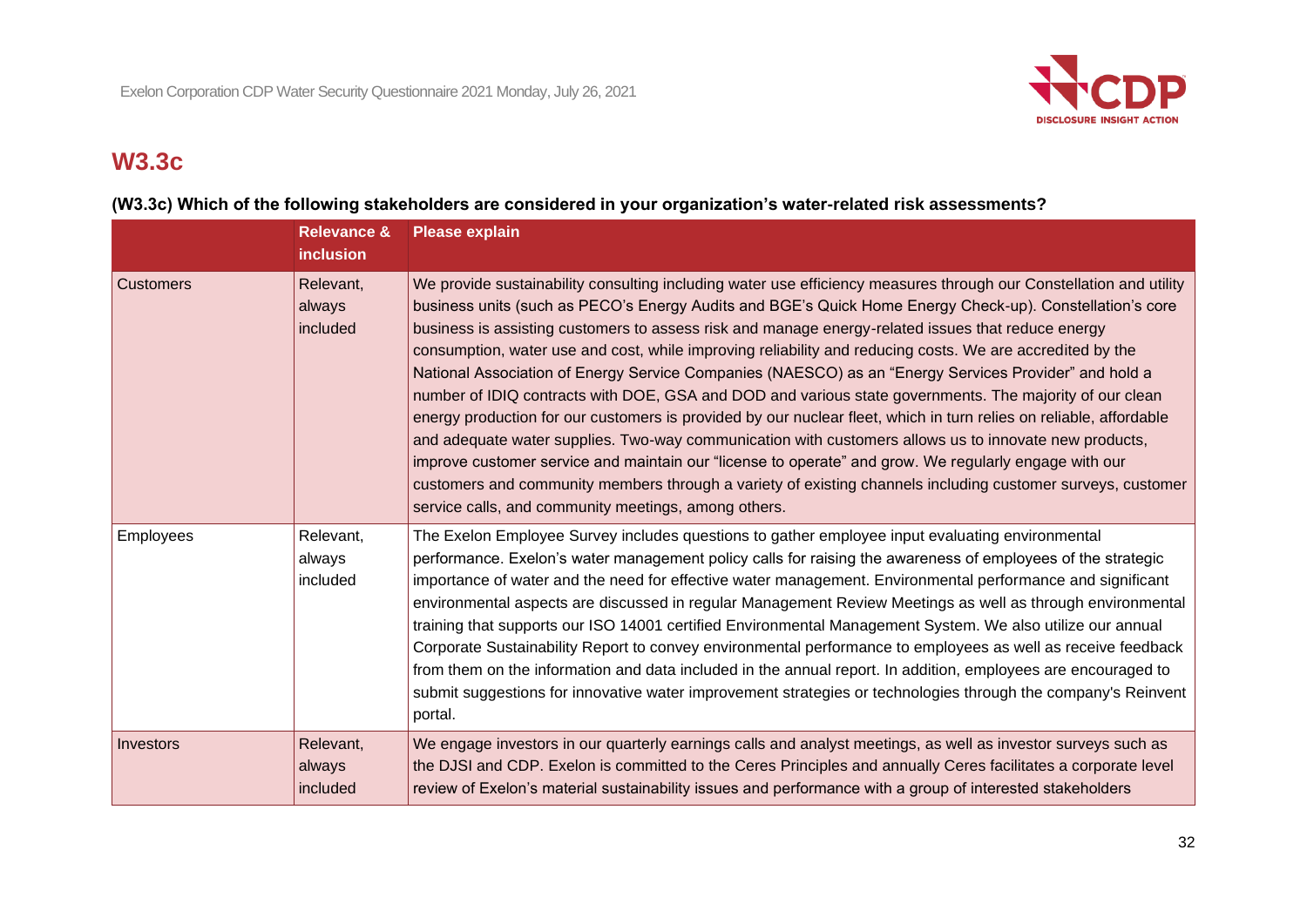

|                   |                                 | including investors. Water resource issues and the company's response are addressed as part of the review.<br>Exelon also publishes an annual Corporate Sustainability Report (CSR) report that maps to Global Reporting<br>Initiative (GRI) and Sustainability Accounting Standards Board (SASB) sustainability standards which include<br>water management and climate aspects. We utilize our ISO 14001 certified Environmental Management System<br>as a mechanism to engage stakeholders including investors, achieve compliance and drive continual<br>improvement.                                                                                                                                                                                                                                                                                                                                                                                                                                                                                                                                                                                                                                                                                                                                                                                                                                                                                         |
|-------------------|---------------------------------|-------------------------------------------------------------------------------------------------------------------------------------------------------------------------------------------------------------------------------------------------------------------------------------------------------------------------------------------------------------------------------------------------------------------------------------------------------------------------------------------------------------------------------------------------------------------------------------------------------------------------------------------------------------------------------------------------------------------------------------------------------------------------------------------------------------------------------------------------------------------------------------------------------------------------------------------------------------------------------------------------------------------------------------------------------------------------------------------------------------------------------------------------------------------------------------------------------------------------------------------------------------------------------------------------------------------------------------------------------------------------------------------------------------------------------------------------------------------|
| Local communities | Relevant,<br>always<br>included | Exelon utilizes conservation stewardship and sustainable business practices within watersheds where we have<br>an operational footprint. Comprehensive environmental stewardship strategies provide long-term guidance for<br>identifying and addressing priority issues that are relevant to our business objectives and the interests of key<br>stakeholders, within watersheds like the Chesapeake Bay. Environmental conservation plans guide our pursuit of<br>emerging technologies that address those issues. The ecological well-being of watersheds is linked to the social<br>fabric of communities, the economic health of the regions and the quality of life of many of our customers. Exelon<br>uses watershed strategies and conservation stewardship plans to address issues related to water quality, species<br>of concern, vegetation management and climate change. We engage in restoration and enhancement projects<br>and collaborate with communities and environmental stakeholders to implement projects, such as habitat<br>restoration activities that support rare, threatened or endangered species.                                                                                                                                                                                                                                                                                                                                |
| <b>NGOs</b>       | Relevant,<br>always<br>included | Exelon collaborates with environmental NGOs and wildlife organizations to preserve, protect and restore<br>sensitive habitats (e.g., Wildlife Habitat Council, Ducks Unlimited, Partnership for the Delaware Estuary, Trout<br>Unlimited, Water Resources Association for the Delaware River Basin, The Nature Conservancy, American<br>Rivers, Lower Susquehanna Heritage Greenway, Alliance for the Chesapeake Bay, Chesapeake Bay Trust,<br>Waterfront Partnership of Baltimore, Blue Water Baltimore, and over 100 others). We are implementing<br>comprehensive environmental stewardship strategies that will provide long-term guidance for identifying and<br>addressing priority issues relevant to our business objectives and key stakeholder interests within watersheds<br>such as the Chesapeake Bay and others. Exelon's operational footprint in the Chesapeake Bay watershed has<br>grown in recent years because of the 2012 and 2016 mergers with Constellation Energy and Pepco Holdings,<br>Inc., and their operations in Delaware, Maryland, New Jersey and the District of Columbia. Developing a<br>thorough understanding of issues, opportunities and trends within the Chesapeake Bay watershed that affect<br>Exelon's business is essential to maintaining operations and continuing to provide clean, reliable power to our<br>customers while also ensuring the sustainability of the water resources in the communities we serve. |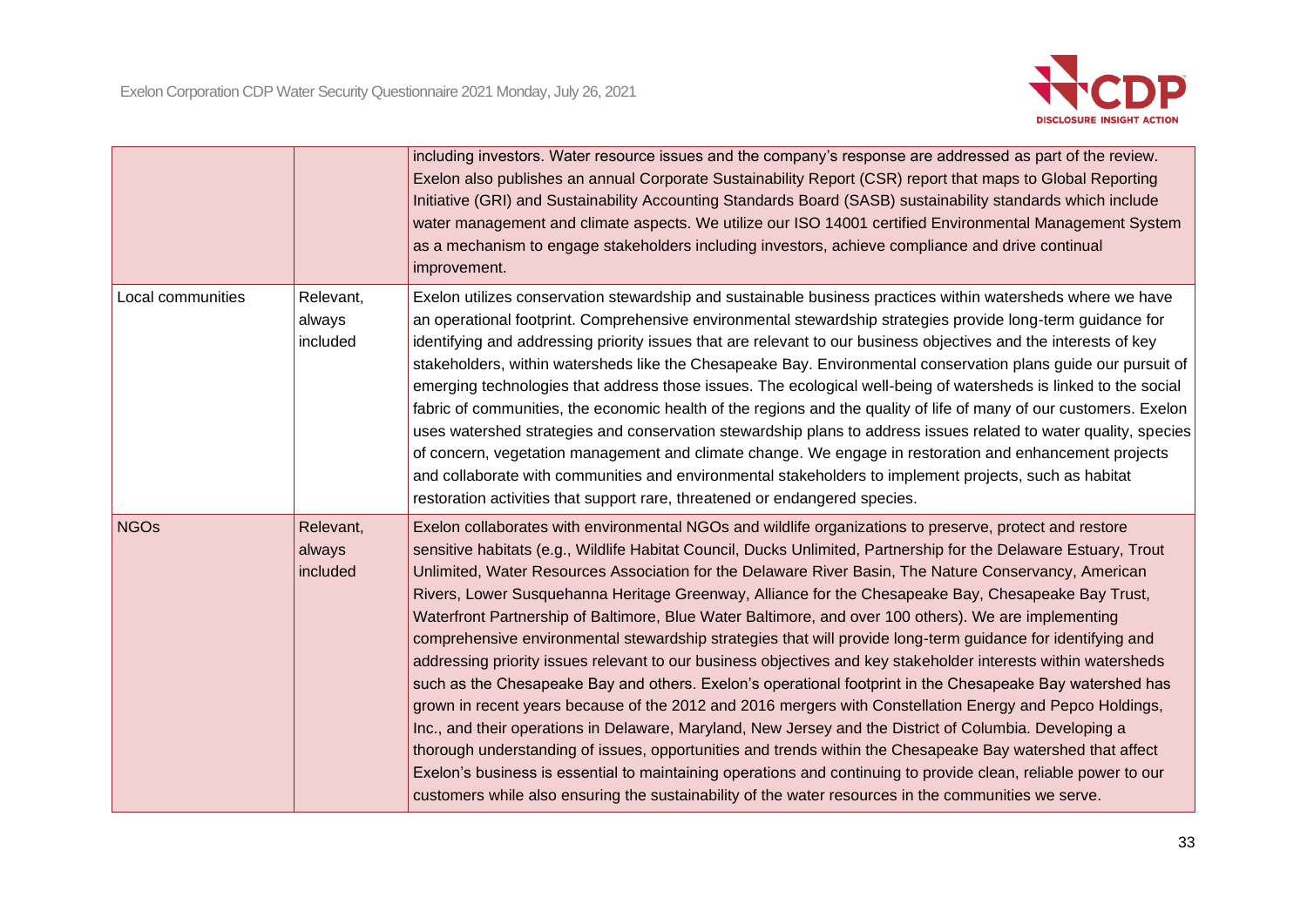| Other water users at a<br>basin/catchment level                 | Relevant,<br>always<br>included | Our Wolf Hollow II facility in Texas, which utilizes dry-cooling technology, withdraws a limited amount cooling<br>water from Lake Granbury. The lake has a variety of water users and has experienced reduced water levels in<br>the past; however, since the 2015 and subsequent rainfall events, the lake levels have remained at or above<br>95%. The intake extension project at Wolf Hollow II will ensure the facility's cooling water needed for continued<br>operations. Exelon remains in contact with the Brazos River Authority to discuss near and long-term water supply<br>aspects. The likelihood of an event restricting Wolf Hollow II operations in the near-term is low, given the<br>Authority's forecasts that no curtailment of water service is expected. |
|-----------------------------------------------------------------|---------------------------------|-----------------------------------------------------------------------------------------------------------------------------------------------------------------------------------------------------------------------------------------------------------------------------------------------------------------------------------------------------------------------------------------------------------------------------------------------------------------------------------------------------------------------------------------------------------------------------------------------------------------------------------------------------------------------------------------------------------------------------------------------------------------------------------|
| <b>Regulators</b>                                               | Relevant,<br>always<br>included | Environmental risk assessment is included as part of facility permitting and relicensing activities, as well as public<br>policy advocacy. Exelon engages with regulators and public policy makers in assessing water risk. For example,<br>Exelon remains in contact with the Brazos River Authority to discuss near and long-term water availability. The<br>likelihood of an event restricting Wolf Hollow II operations in the near-term is low, given the Authority's forecasts<br>that no curtailment of water service is expected. Use of dry cooling technology at the facility, reduces its water<br>consumption compared to traditional water-cooled technology.                                                                                                        |
| River basin management Relevant,<br>authorities                 | always<br>included              | Exelon has dockets with both the Susquehanna River and Delaware River Commissions. Our Limerick power<br>station has an emergency mine water release agreement with the Delaware River Basin Commission for drought<br>conditions. Merrill Creek Reservoir, of which Exelon is an owner, provides flow augmentation to the Delaware<br>River watershed and subsequently Exelon's facilities during drought emergencies declared by the Delaware<br>River Basin Commission. We also participate in local watershed advisory committees and boards to assist<br>external stakeholders with sustainability management.                                                                                                                                                               |
| Statutory special interest Relevant,<br>groups at a local level | always<br>included              | Relicensing Conowingo and Muddy Run hydro projects required identification of stakeholders of record; over 47<br>studies were completed with input from stakeholders. At our Limerick nuclear facility, Exelon collaborated with<br>numerous regulatory agencies and environmental stakeholders to develop a flow augmentation alternative to be<br>used to supplement flow in the Schuylkill River. We also participate in local watershed advisory committees and<br>boards to assist external stakeholders with sustainability management.                                                                                                                                                                                                                                     |
| Suppliers                                                       | Relevant,<br>always<br>included | As a large purchaser with the potential to influence the sustainability practices of our suppliers, we are active in<br>industry and government efforts to improve supply chain operations. As one of the founders of the Electric Utility<br>Industry Sustainable Supply Chain Alliance, Exelon has helped develop industry standards for evaluating the<br>environmental impacts of key materials and services as well as performance metrics for suppliers. Exelon                                                                                                                                                                                                                                                                                                             |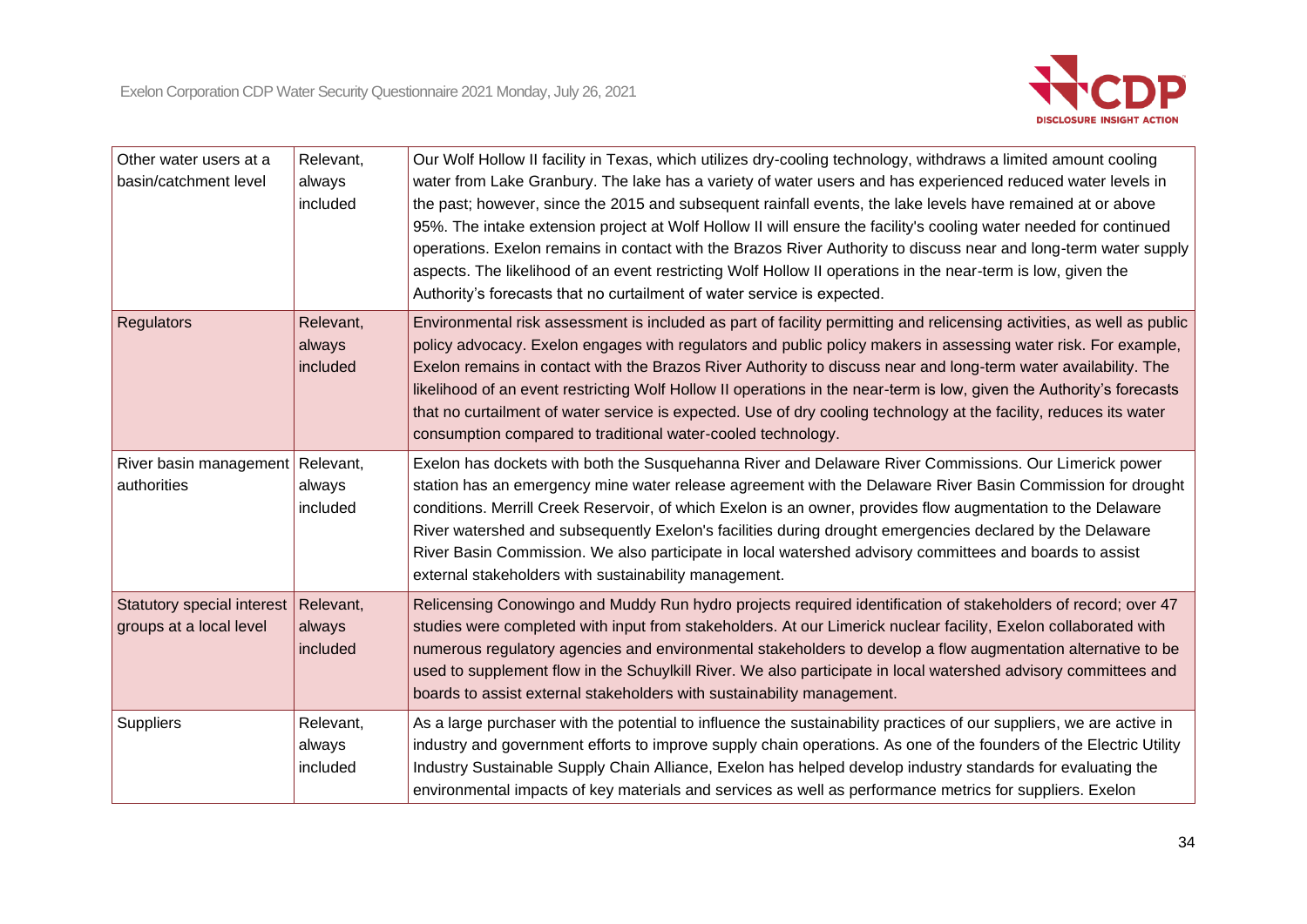

|                                      |                                 | performs evaluations of supplier risks, including water treatment chemicals, including the risk to Exelon if<br>suppliers were to experience business interruption, compliance issues, operations disruptions and other types of<br>risks, as well as mitigation strategy and a risk measurement metric. This is true during NPDES renewal<br>application activities such as those recently completed at our Benning Road and Peach Bottom facilities where<br>both adequate supplies of materials and access to qualified consultants to support our permit processes are<br>necessary for consistent and reliable operations. Suppliers are evaluated for their risk and resilience to various<br>impacts including extreme weather events including snow, ice, hurricanes and floods.                                                                                                                                                                                                                                                                                                                                                                                                                                                                                                                                                                                                                                                                                                           |
|--------------------------------------|---------------------------------|----------------------------------------------------------------------------------------------------------------------------------------------------------------------------------------------------------------------------------------------------------------------------------------------------------------------------------------------------------------------------------------------------------------------------------------------------------------------------------------------------------------------------------------------------------------------------------------------------------------------------------------------------------------------------------------------------------------------------------------------------------------------------------------------------------------------------------------------------------------------------------------------------------------------------------------------------------------------------------------------------------------------------------------------------------------------------------------------------------------------------------------------------------------------------------------------------------------------------------------------------------------------------------------------------------------------------------------------------------------------------------------------------------------------------------------------------------------------------------------------------|
| Water utilities at a local<br>level  | Relevant,<br>always<br>included | Constellation, an Exelon business, is working with water utilities to assess their risk and address energy<br>efficiency and resilience issues through our water and energy efficiency, renewables and load management<br>products and services. For example: Constellation operates a 13.8 MW renewable energy plant at DC Water's<br>Blue Plains Advanced Wastewater Treatment Plant, and Constellation has entered into an agreement with the<br>City of Los Angeles (with Exelon Power as EPC and operator) for a 27-megawatt (MW) renewable energy power<br>plant at L.A. Sanitation's Hyperion Water Treatment Plant which was placed in service on April 29, 2017. Aquify,<br>a wholly-owned subsidiary of Exelon, provides cities and municipalities across the U.S. with technology and data<br>analytics to manage their aging water infrastructure. Exelon delivers electricity and natural gas to approximately<br>10 million customers in Delaware, the District of Columbia, Illinois, Maryland, New Jersey and Pennsylvania<br>through its Atlantic City Electric, BGE, ComEd, Delmarva Power, PECO and Pepco subsidiaries. Our utilities led<br>the Smart Grid revolution—installing sensors and meters and deploying advanced analytics and automation<br>resulting in unprecedented reliability, resilience and responsiveness. Aquify is leveraging Exelon's vast<br>knowledge, experience, people and assets to help water utilities operate more proactively and efficiently. |
| Other stakeholder,<br>please specify | Relevant,<br>always<br>included | Constellation's core business is assisting customers to assess risk and manage energy-related issues that<br>reduce energy consumption and cost, while improving reliability. We are accredited by the National Association of<br>Energy Service Companies (NAESCO) as an "Energy Services Provider" and hold a number of IDIQ contracts<br>with DOE, GSA and DOD and various state governments.                                                                                                                                                                                                                                                                                                                                                                                                                                                                                                                                                                                                                                                                                                                                                                                                                                                                                                                                                                                                                                                                                                   |

## **W3.3d**

**(W3.3d) Describe your organization's process for identifying, assessing, and responding to water-related risks within your direct operations and other stages of your value chain.**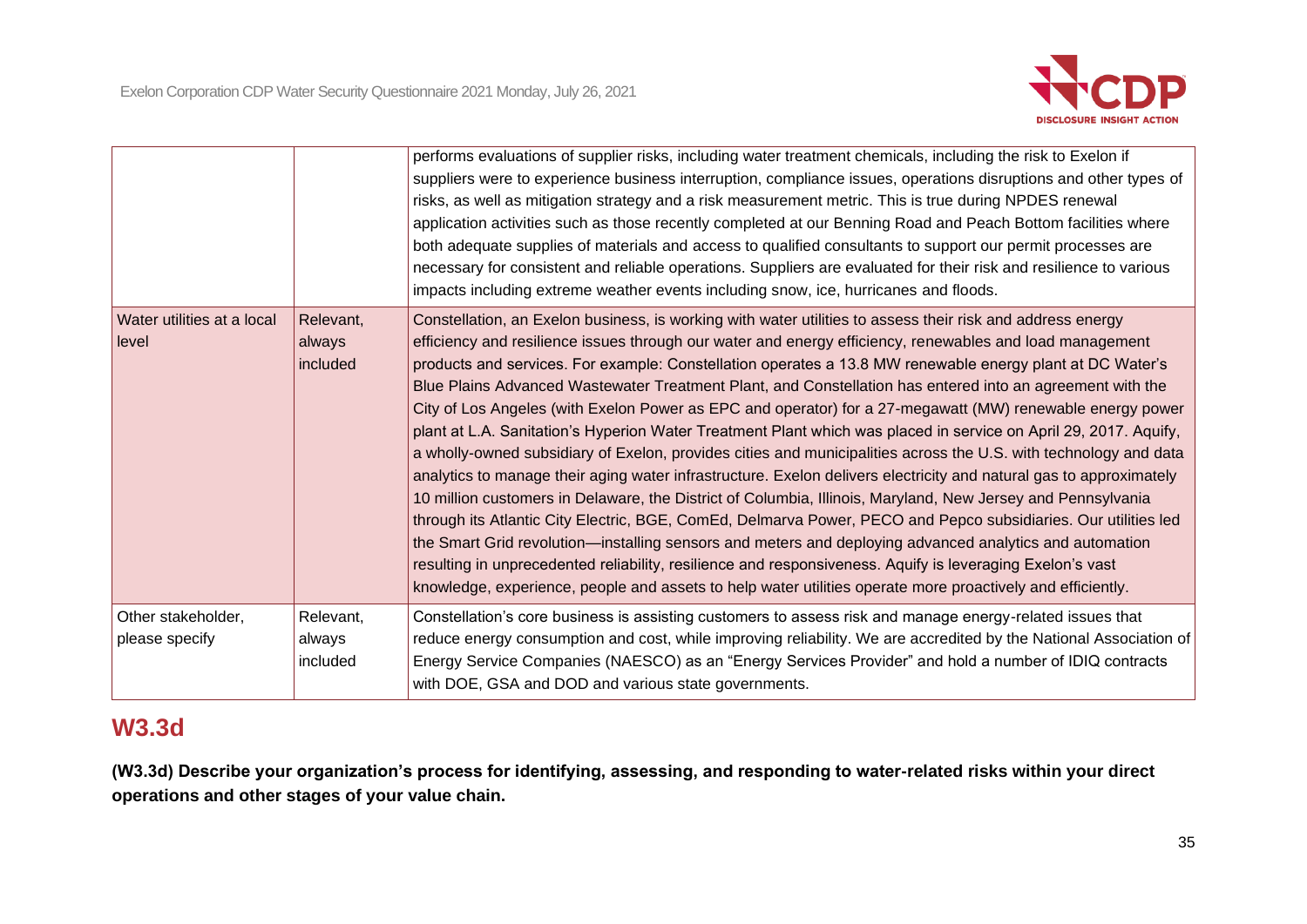

Exelon has a formal program established for identifying, assessing and managing risks as part of its overall management model. Water-related risks at the facility level are communicated internally per a corporate policy for planning and risk abatement. Our Risk Management Program supports governance and oversight of risk management; identification, measurement and prioritization of significant risks across Exelon on a periodic basis; management of risks; communication of risk information to senior management and the board of directors; and evaluation of compliance with risk policy and the effectiveness of the policy. Annual objectives and targets are established in compliance with our certified ISO 14001 EMS for addressing environmental risks. Operating companies and business units are responsible for establishing their own risk policies that satisfy the guiding principles of the Exelon Risk Policy (RK-AC-01). To identify locations of our U.S. generation fleet regarding water stress regions, we use the WRI Aqueduct tool. The Executive Committee has established a Drought Monitoring Task Force that spans various business units. The Drought Task Force recommends regulatory, operational and technical solutions and points out areas of concern and potential impacts. To address changing waterbody conditions due to climate change challenges, Exelon is installing monitoring systems in water stress areas to increase data availability, trending and station response times. Our thermal models update 12 times/day and incorporate 30,000 data points. Exelon is a member of the EUISSCA, which is developing voluntary procurement standards and promoting supply chain environmental management practices, including environmental compliance and water use and we evaluate our suppliers against a list of environmental criteria to evaluate them.

# **W4. Risks and opportunities**

### **W4.1**

**(W4.1) Have you identified any inherent water-related risks with the potential to have a substantive financial or strategic impact on your business?**

Yes, only within our direct operations

### **W4.1a**

#### **(W4.1a) How does your organization define substantive financial or strategic impact on your business?**

Exelon and its subsidiaries are subject to comprehensive and complex legislation regarding environmental matters by the federal government and various state and local jurisdictions in which they operate their facilities, including environmental regulations administered by the EPA and various state and local environmental protection agencies. Federal, state and local regulation includes the authority to regulate air, water, and solid and hazardous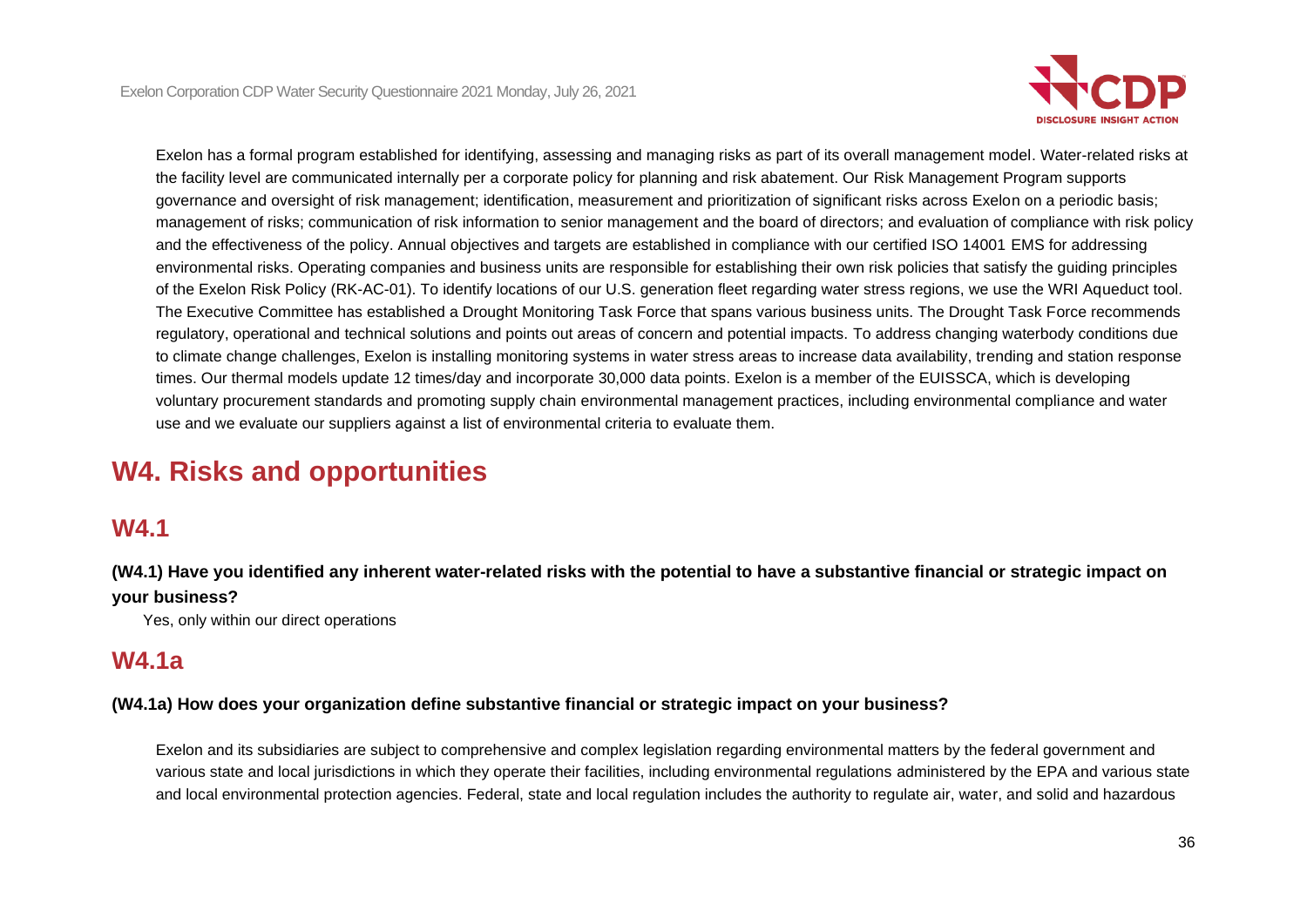

waste disposal. These laws and regulations affect the manner in which we conduct our operations and make capital expenditures including how we handle air emissions and water withdrawals and discharges, and solid waste disposal. Violations of these requirements could subject Exelon to enforcement actions, capital expenditures to bring existing facilities into compliance, additional operating costs for remediation and clean-up costs, civil penalties and exposure to third-parties' claims for alleged health or property damages or operating restrictions to achieve compliance.

The Exelon Board of Directors is responsible for overseeing the management of environmental matters related to our direct operations. Exelon has a management team to address environmental compliance and strategy, including the CEO; the Chief Sustainability Officer; the Senior Vice President, Competitive Market Policy; and the Vice President of Environmental Strategy, as well as senior management of the Utility Registrants. Performance of those individuals directly involved in environmental compliance and strategy is reviewed and affects compensation as part of the annual individual performance review process. The Exelon Board of Directors has delegated to its Generation Oversight Committee and the Corporate Governance Committee the authority to oversee Exelon's compliance with health, environmental and safety laws and regulations and its strategies and efforts to protect and improve the quality of the environment, including Exelon's internal climate change and sustainability policies and programs. The respective Boards of the Utility Registrants oversee environmental, health and safety issues related to these companies. Under the federal Clean Water Act, NPDES permits for discharges into waterways are required to be obtained from the EPA or from the state environmental agency to which the permit program has been delegated and must be renewed periodically. Certain of Exelon's facilities discharge storm water and industrial wastewater into waterways and are therefore subject to these regulations and operate under NPDES permits or pending applications for renewals of such permits after being granted an administrative extension. Generation is also subject to the jurisdiction of the Delaware River Basin Commission and the Susquehanna River Basin Commission, regional agencies that primarily regulate water use. Generation's operations are also affected by weather, which affects demand for electricity as well as operating conditions. To the extent that weather is warmer in the summer or colder in the winter than assumed, Generation could require greater resources to meet its contractual commitments. Extreme weather conditions or storms could affect the availability of generation and its transmission, limiting Generation's ability to source or send power to where it is sold. In addition, drought-like conditions limiting water usage could impact Generation's ability to run certain generating assets at full capacity. These conditions, which cannot be accurately predicted or estimated, could cause Generation to seek additional capacity at a time when wholesale markets are tight or to seek to sell excess capacity at a time when markets are weak. Our company's Enterprise Risk Management Policy (RK-AC-1) describes strategic risk as the potential business and economic impact arising from adverse business decisions, ineffective corporate and business strategy execution, and failure to keep pace with industry and technological changes, and understand business concentrations. The policy describes financial risk as the potential business and economic impact resulting from adverse market price and interest rate movements, counterparty non-performance, liquidity constraints (e.g. unexpected cash outflows, illiquid markets), and inappropriate debt and/or equity levels.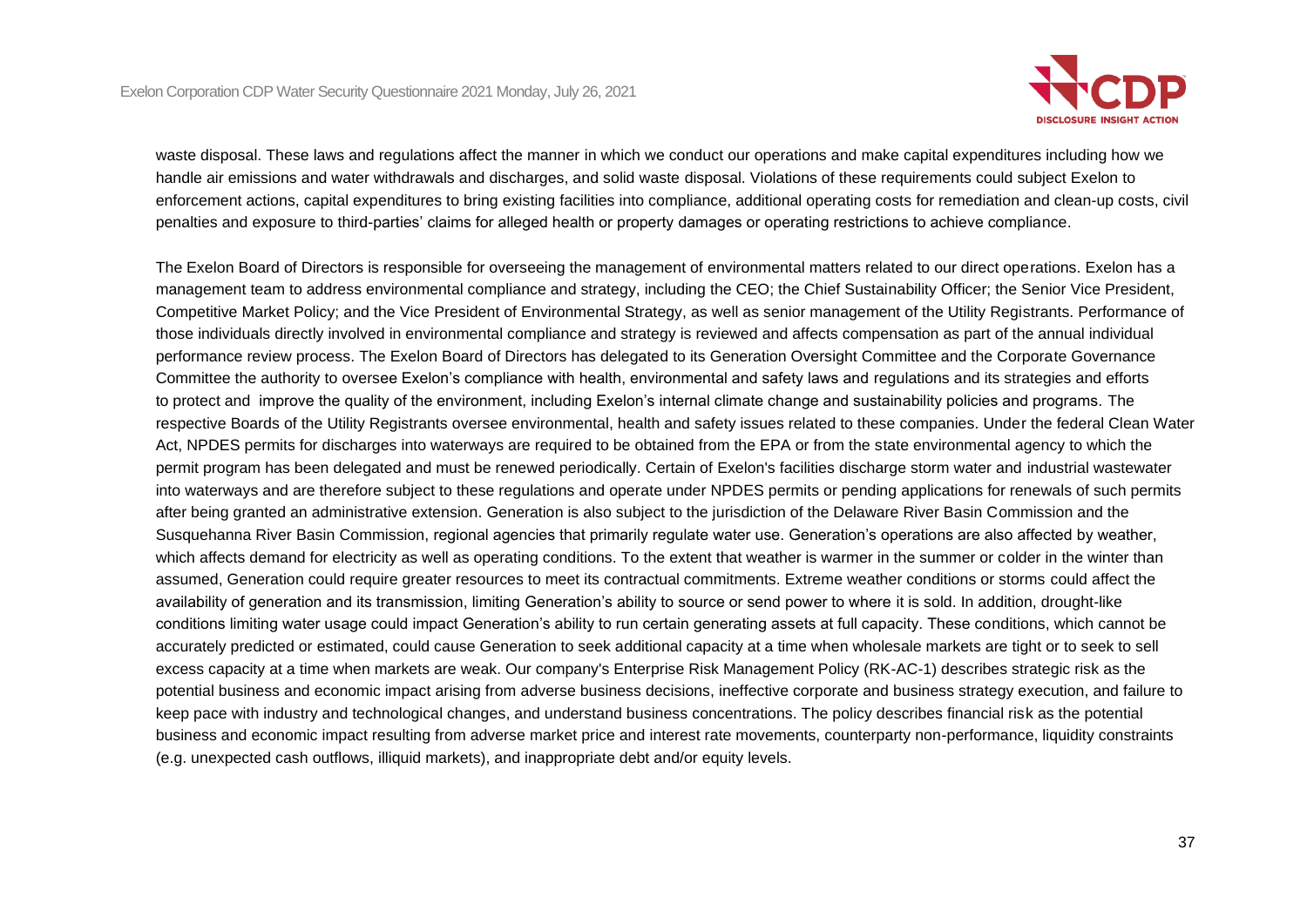

# **W4.1b**

**(W4.1b) What is the total number of facilities exposed to water risks with the potential to have a substantive financial or strategic impact on your business, and what proportion of your company-wide facilities does this represent?**

|            | <b>Total number of</b><br>facilities exposed<br>to water risk | % company-wide<br>facilities this<br>represents | <b>Comment</b>                                                                                                                                                                                                                                                                                                                                                                                                                                                                                                                                                                                                                                                                                                                                                                                                                                                                                                                                                                                                                                                                                                   |
|------------|---------------------------------------------------------------|-------------------------------------------------|------------------------------------------------------------------------------------------------------------------------------------------------------------------------------------------------------------------------------------------------------------------------------------------------------------------------------------------------------------------------------------------------------------------------------------------------------------------------------------------------------------------------------------------------------------------------------------------------------------------------------------------------------------------------------------------------------------------------------------------------------------------------------------------------------------------------------------------------------------------------------------------------------------------------------------------------------------------------------------------------------------------------------------------------------------------------------------------------------------------|
| $\sqrt{8}$ |                                                               | $1 - 25$                                        | We have no facilities with exposure to risks arising from overall water stress as determined by an analysis<br>of the WRI Aqueduct Water Stress Atlas for the electric power sector. Aqueduct provides an aggregated<br>measure of 13 global water stress indicators weighted according to use factors for the power industry,<br>including water quantity and quality. The risks addressed here and in subsequent related sections arises<br>from the regulation of cooling water withdrawals under Clean Water Act Section 316(b) and USEPA's<br>implementing regulations (316(b) rule). Section 316(b) requires that the cooling water intake structures at<br>electric power plants reflect the best technology available to minimize adverse environmental impacts and<br>is implemented through state-level NPDES permit programs. All of Generation's power generation facilities<br>with cooling water systems are subject to the regulations. Facilities without closed-cycle recirculating<br>systems (e.g., cooling towers) are potentially most affected by USEPA's 2014 changes to the regulations. |

# **W4.1c**

**(W4.1c) By river basin, what is the number and proportion of facilities exposed to water risks that could have a substantive financial or strategic impact on your business, and what is the potential business impact associated with those facilities?**

## **Country/Area & River basin**

United States of America Other, please specify Chesapeake Bay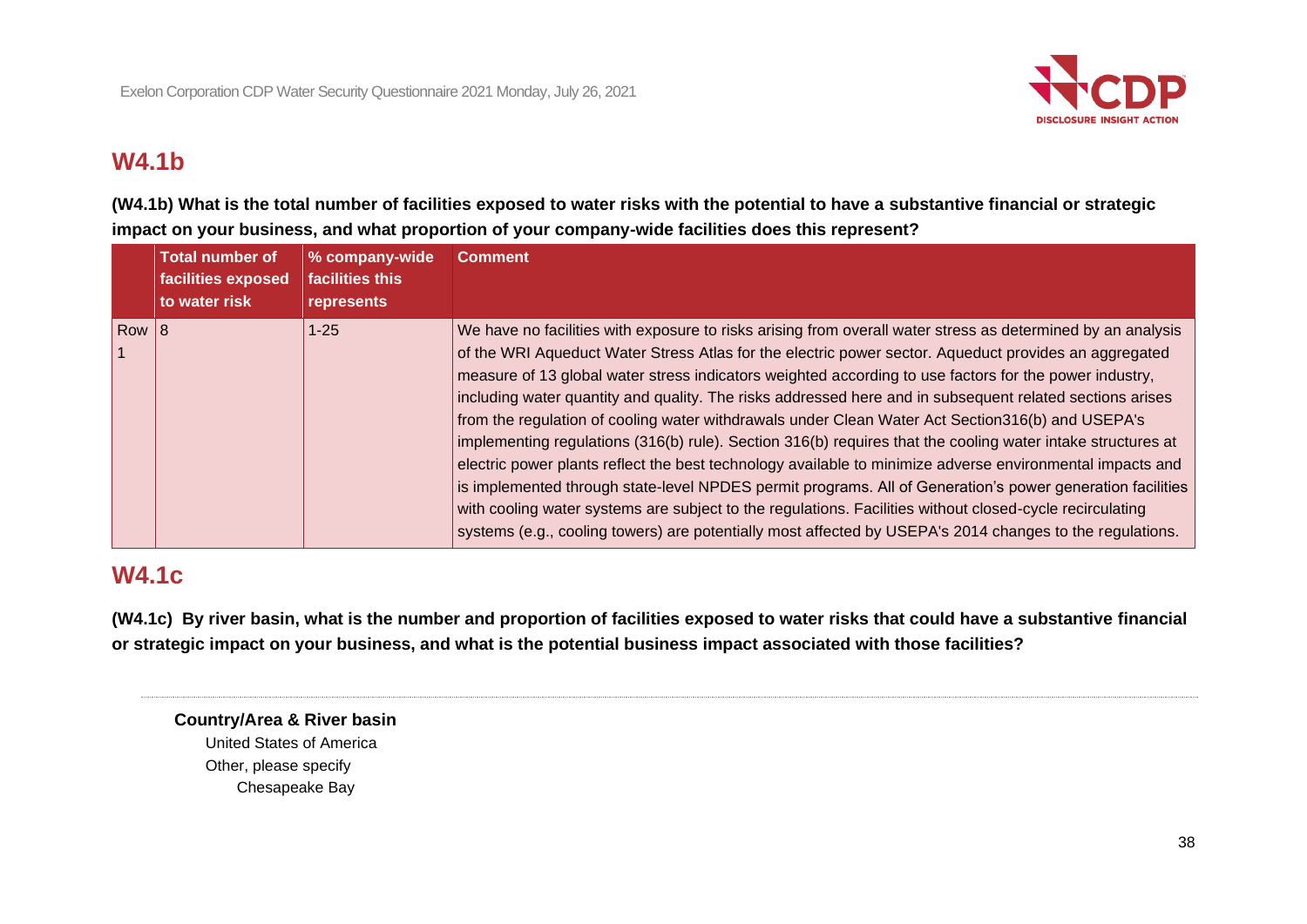

#### **Number of facilities exposed to water risk** 1

- **% company-wide facilities this represents** 1-25
- **% company's annual electricity generation that could be affected by these facilities** 1-25
- **% company's total global revenue that could be affected**

Less than 1%

## **Comment**

Calvert Cliffs Nuclear Power Plant

## **Country/Area & River basin**

United States of America Mississippi River

## **Number of facilities exposed to water risk**

3

- **% company-wide facilities this represents** 1-25
- **% company's annual electricity generation that could be affected by these facilities** 1-25
- **% company's total global revenue that could be affected**

1-10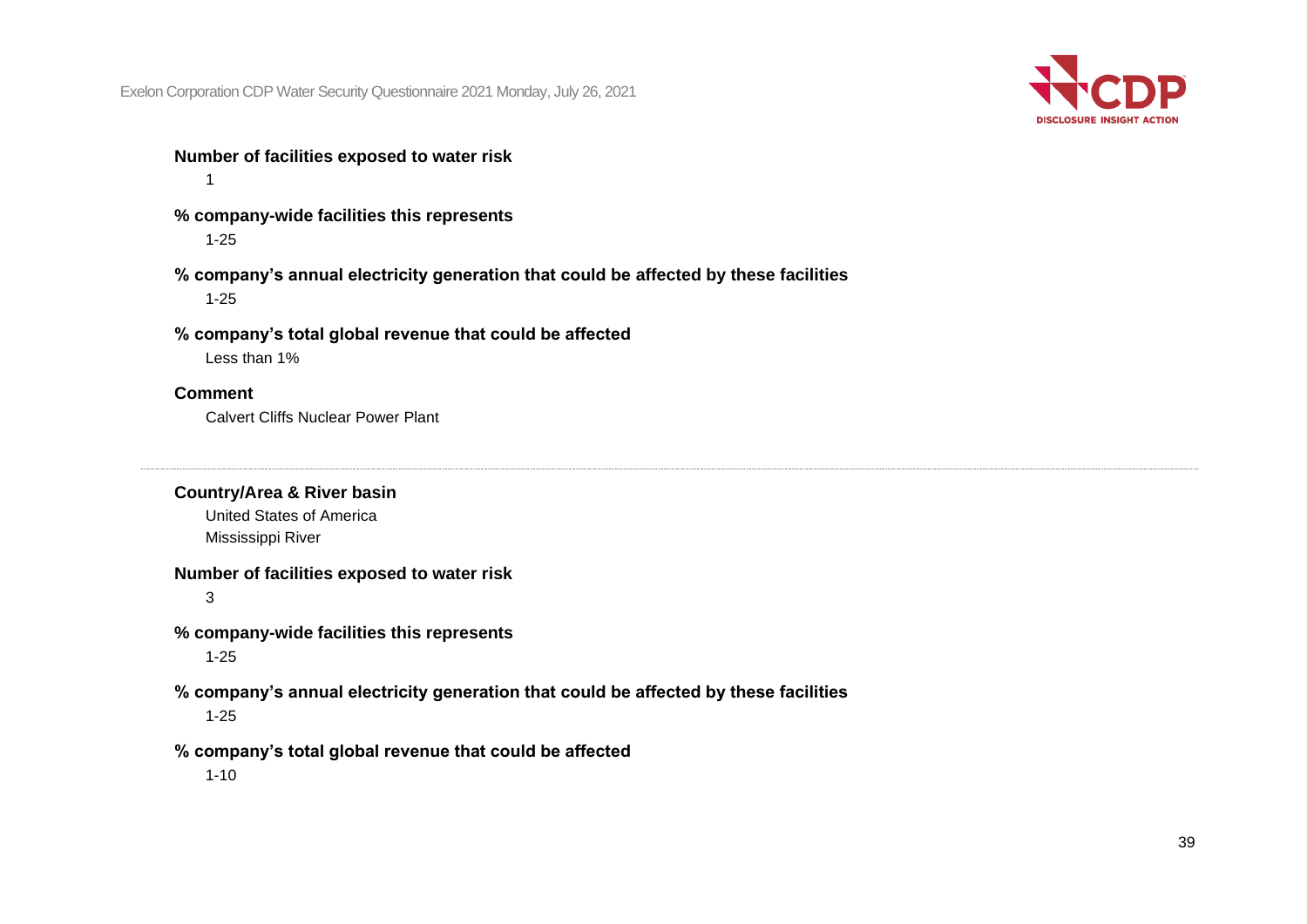

#### **Comment**

Clinton Nuclear Power Station, Dresden Generating Station, Quad Cities Nuclear Power Generating Station

## **Country/Area & River basin**

United States of America Susquehanna River

## **Number of facilities exposed to water risk**

1

## **% company-wide facilities this represents**

1-25

## **% company's annual electricity generation that could be affected by these facilities**

1-25

## **% company's total global revenue that could be affected**

Less than 1%

## **Comment**

Peach Bottom Atomic Power Station

## **Country/Area & River basin**

United States of America Other, please specify Lake Ontario

## **Number of facilities exposed to water risk**

3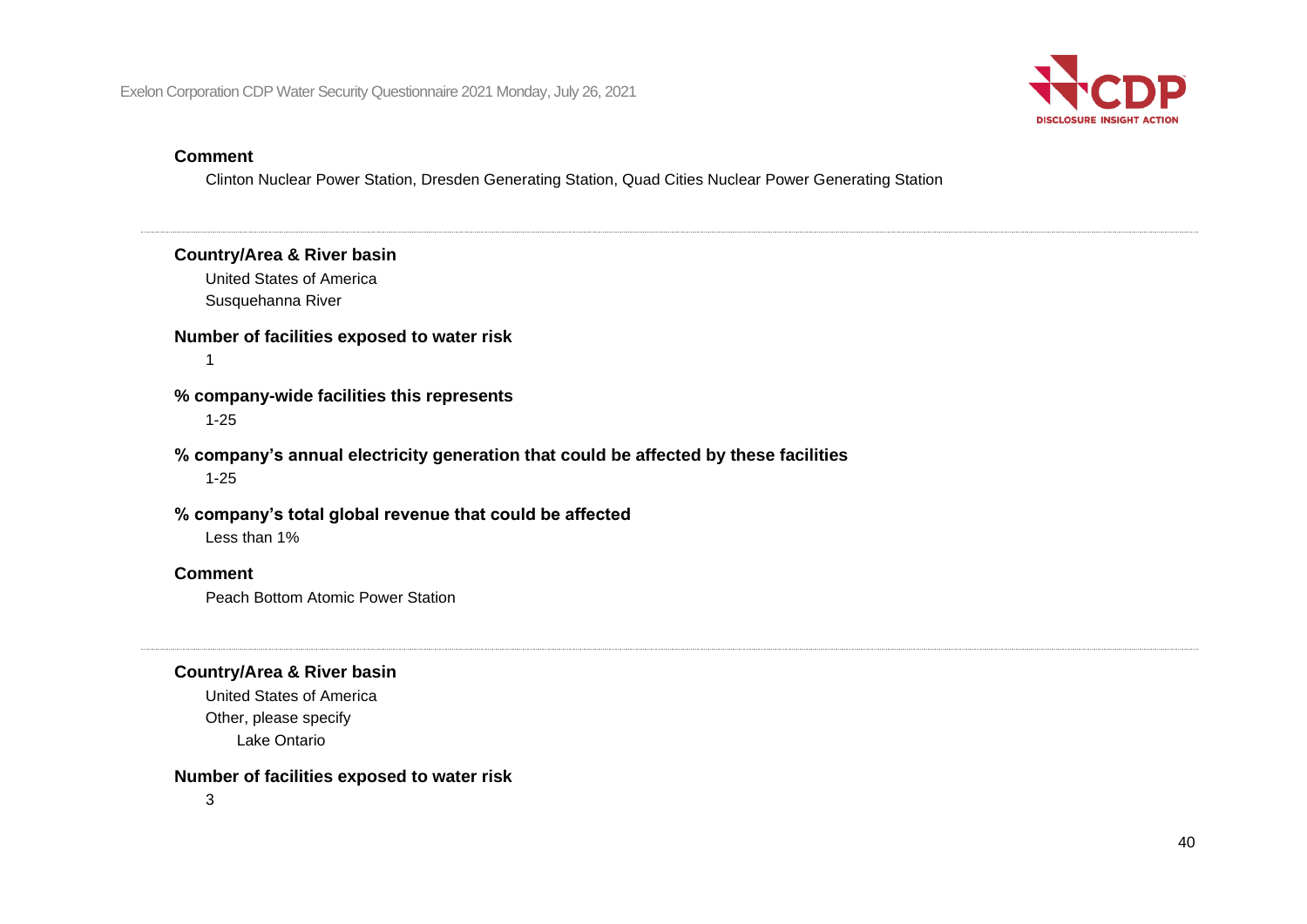

- **% company-wide facilities this represents** 1-25
- **% company's annual electricity generation that could be affected by these facilities** 1-25
- **% company's total global revenue that could be affected** 1-10

### **Comment**

Nine Mile Point Nuclear Station, Ginna Nuclear Power Plant, James A. Fitzpatrick Nuclear Power Plant

## **W4.2**

**(W4.2) Provide details of identified risks in your direct operations with the potential to have a substantive financial or strategic impact on your business, and your response to those risks.**

## **Country/Area & River basin**

United States of America Other, please specify Chesapeake Bay

#### **Type of risk & Primary risk driver**

**Regulatory** 

Mandatory water efficiency, conservation, recycling or process standards

## **Primary potential impact**

Upfront costs to adopt/deploy new practices and processes

## **Company-specific description**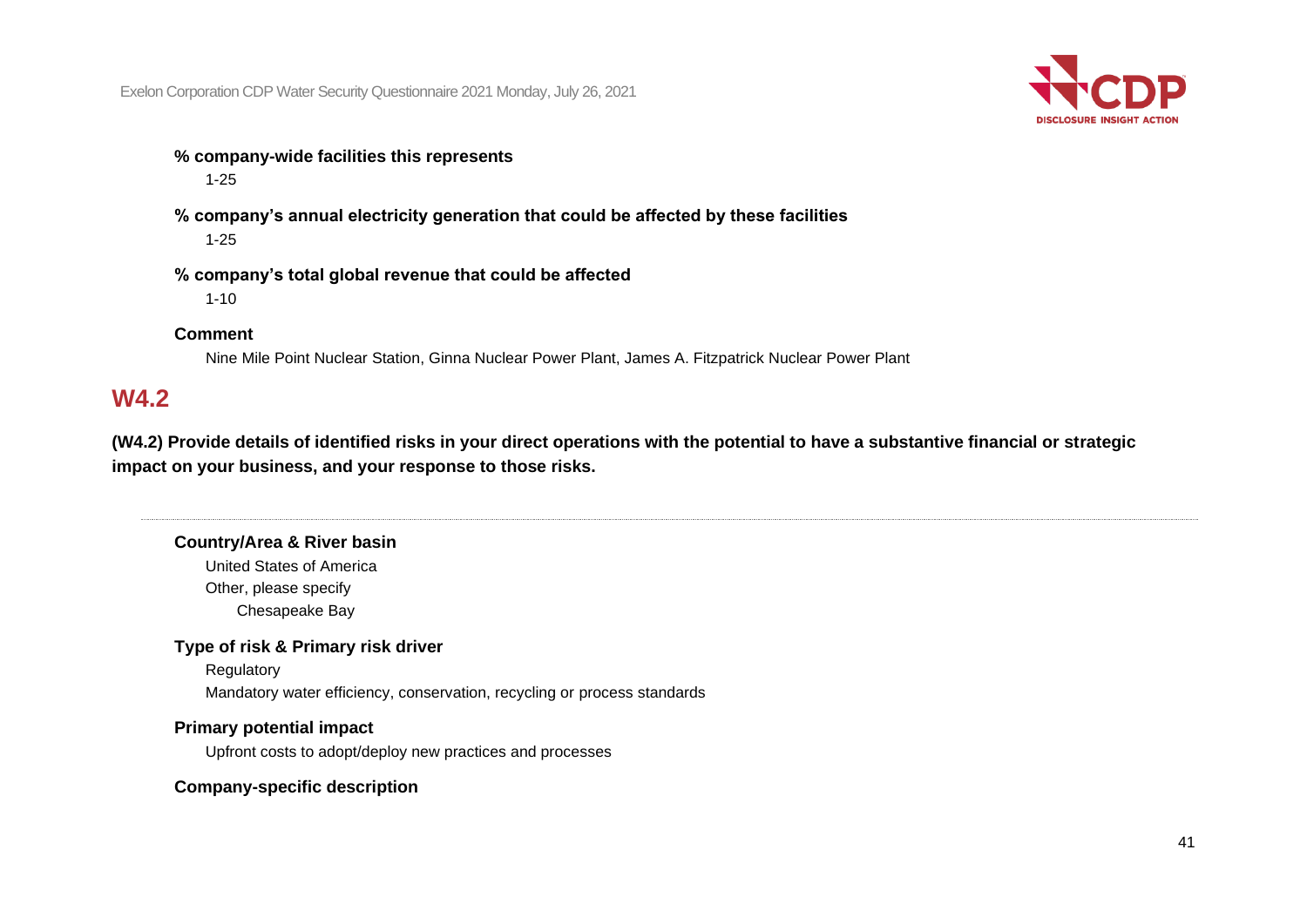

Calvert Cliffs Nuclear Power Plant

**Timeframe** 4-6 years

**Magnitude of potential impact** Medium-low

**Likelihood** About as likely as not

**Are you able to provide a potential financial impact figure?**

No, we do not have this figure

**Potential financial impact figure (currency)**

**Potential financial impact figure - minimum (currency)**

**Potential financial impact figure - maximum (currency)**

## **Explanation of financial impact**

USEPA's 316(b) rule requires that a series of studies and analyses be performed to determine the best technology available to minimize adverse impacts on aquatic life, followed by an implementation period for the selected technology. The timing of the various requirements for each facility is related to the status of its current NPDES permit and the subsequent renewal period. There is no fixed compliance schedule, as this is left to the discretion of the state permitting director. Until the compliance requirements are determined by the applicable state permitting director on a site-specific basis for each plant, Generation cannot estimate the effect that compliance with the rule will have on the operation of its generating facilities and its future results of operations, cash flows, and financial position. Should a state permitting director determine that a facility must install cooling towers to comply with the rule, that facility's economic viability could be called into question. However, the 316(b) rule does not mandate cooling towers, identifies other technologies that are presumptively compliant with impingement requirements, and authorizes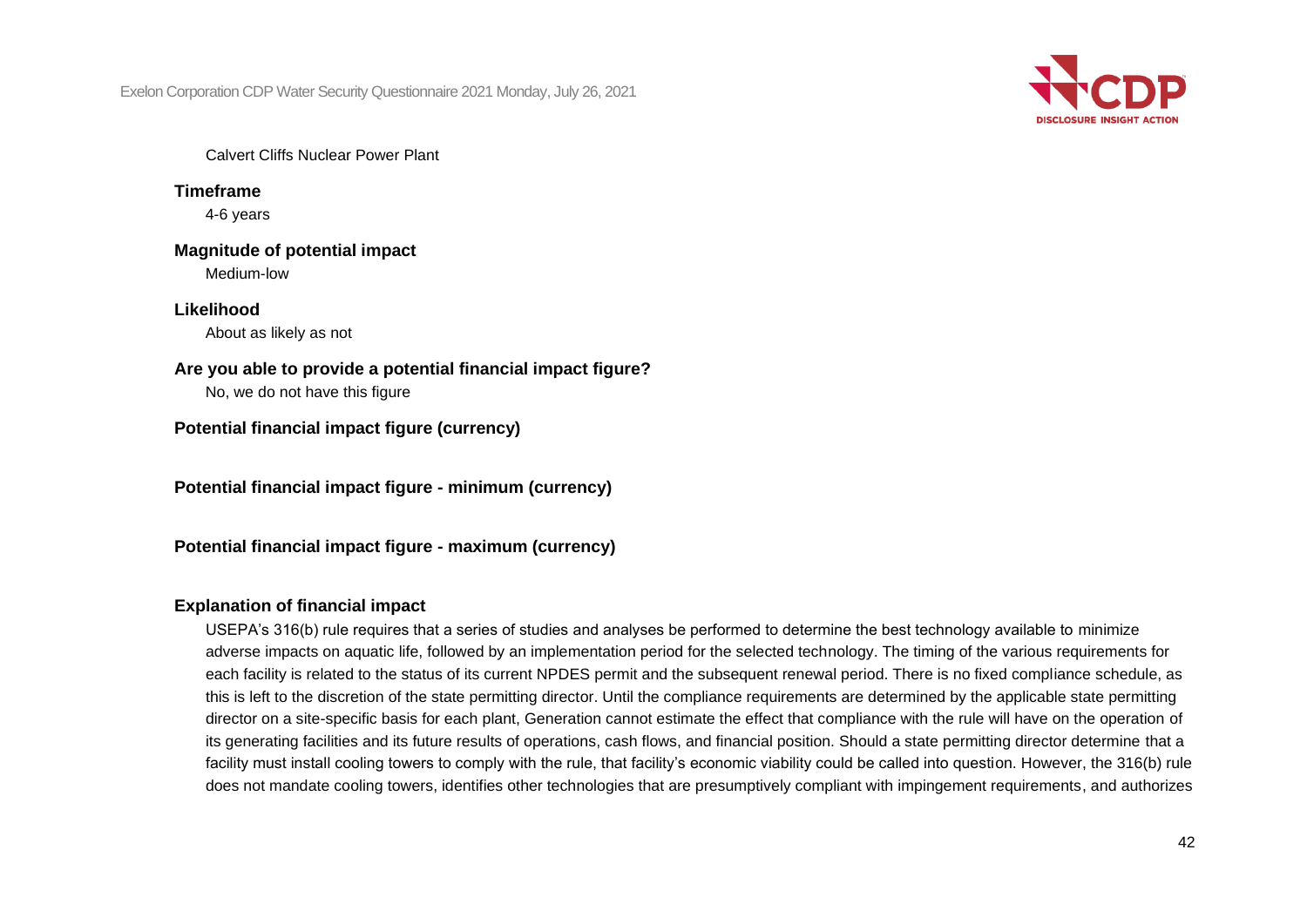

state permitting directors to apply best professional judgment in determining entrainment requirements. The state permitting director is required to consider costs and benefits of candidate technologies and can take into consideration site-specific factors, such as those that would make cooling towers infeasible.

## **Primary response to risk**

Adopt water efficiency, water reuse, recycling and conservation practices

#### **Description of response**

Section 316(b) requires that the cooling water intake structures at electric power plants reflect the best technology available to minimize adverse environmental impacts and is implemented through state-level NPDES permit programs. All of Generation's power generation facilities with cooling water systems are subject to the regulations. Facilities without closed-cycle recirculating systems (e.g., cooling towers) are potentially most affected by recent changes to the regulations.

## **Cost of response**

## **Explanation of cost of response**

Until the compliance requirements are determined by the applicable state permitting director on a site-specific basis for each plant, Generation cannot estimate the effect that compliance with the rule will have on the operation of its generating facilities and its future results of operations, cash flows, and financial position. Should a state permitting director determine that a facility must install cooling towers to comply with the rule, that facility's economic viability could be called into question. However, the 316(b) rule does not mandate cooling towers, identifies other technologies that are presumptively compliant with impingement requirements, and authorizes state permitting directors to apply best professional judgment in determining entrainment requirements. The state permitting director is required to consider costs and benefits of candidate technologies and can take into consideration site-specific factors, such as those that would make cooling towers infeasible.

## **Country/Area & River basin**

United States of America Mississippi River

**Type of risk & Primary risk driver**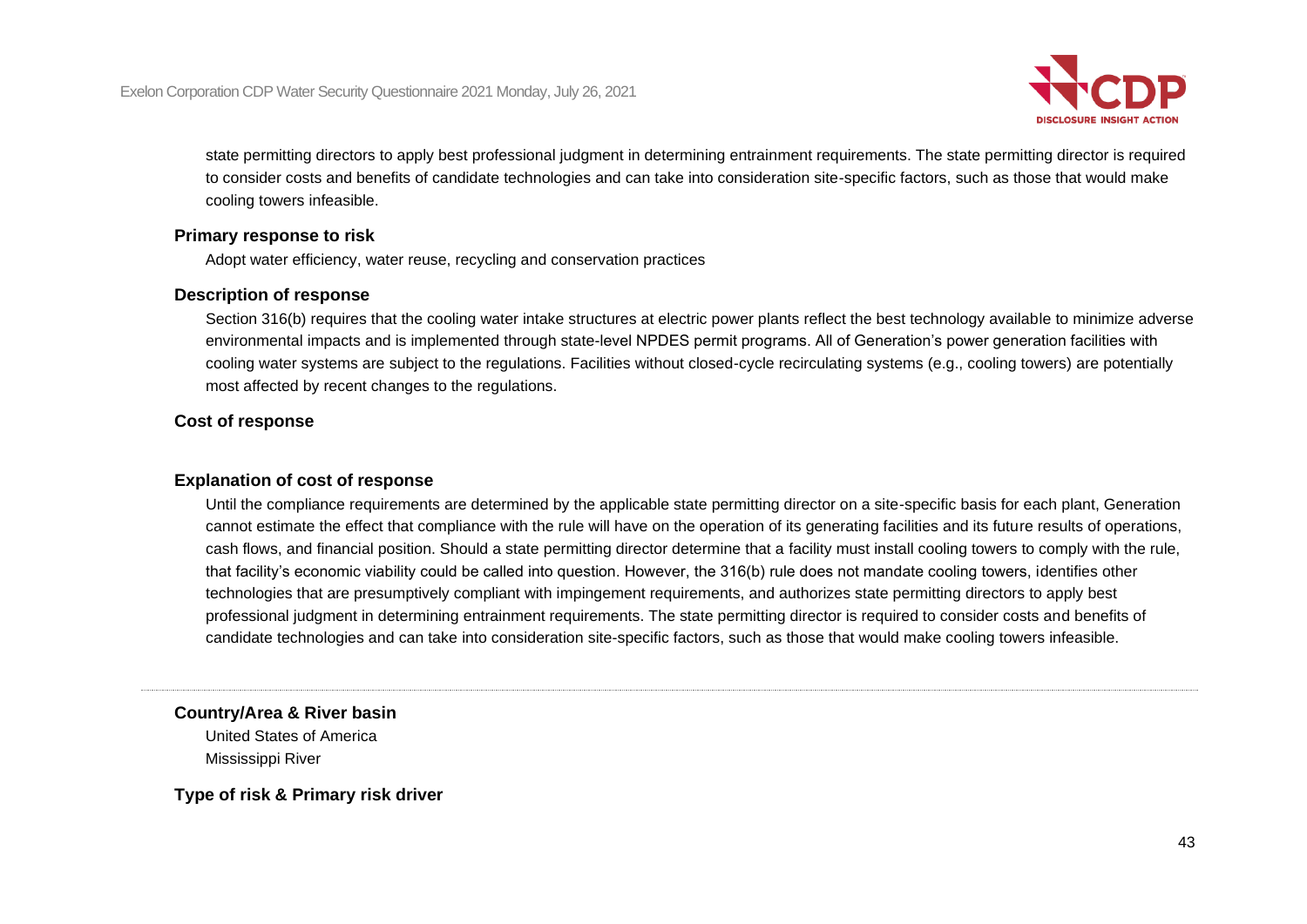

#### **Regulatory**

Mandatory water efficiency, conservation, recycling or process standards

## **Primary potential impact**

Upfront costs to adopt/deploy new practices and processes

## **Company-specific description**

Clinton Nuclear Power Station

**Timeframe**

4-6 years

# **Magnitude of potential impact**

Medium-low

## **Likelihood**

About as likely as not

## **Are you able to provide a potential financial impact figure?**

No, we do not have this figure

## **Potential financial impact figure (currency)**

**Potential financial impact figure - minimum (currency)**

**Potential financial impact figure - maximum (currency)**

## **Explanation of financial impact**

USEPA's 316(b) rule requires that a series of studies and analyses be performed to determine the best technology available to minimize adverse impacts on aquatic life, followed by an implementation period for the selected technology. The timing of the various requirements for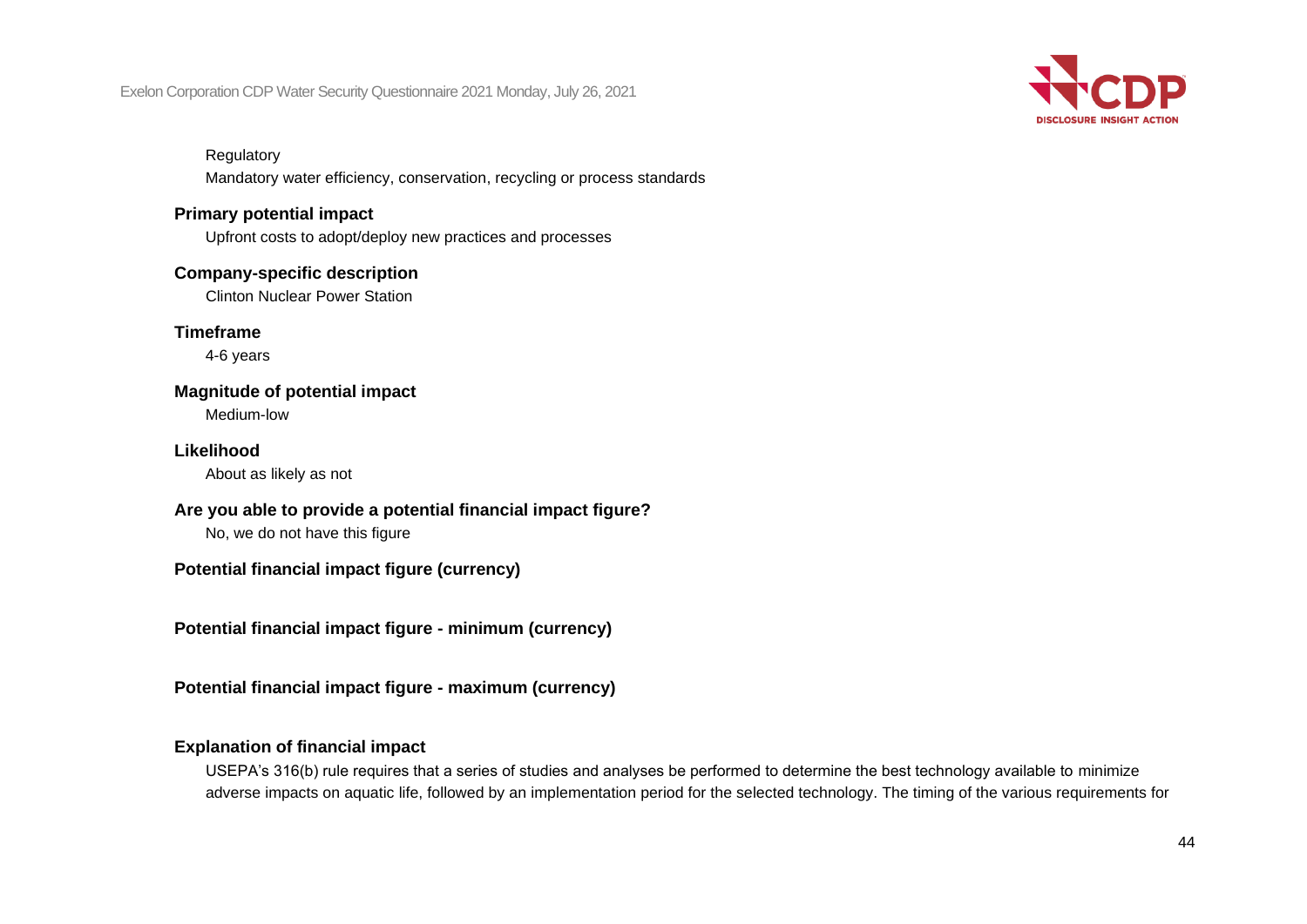

each facility is related to the status of its current NPDES permit and the subsequent renewal period. There is no fixed compliance schedule, as this is left to the discretion of the state permitting director. Until the compliance requirements are determined by the applicable state permitting director on a site-specific basis for each plant, Generation cannot estimate the effect that compliance with the rule will have on the operation of its generating facilities and its future results of operations, cash flows, and financial position. Should a state permitting director determine that a facility must install cooling towers to comply with the rule, that facility's economic viability could be called into question. However, the 316(b) rule does not mandate cooling towers, identifies other technologies that are presumptively compliant with impingement requirements, and authorizes state permitting directors to apply best professional judgment in determining entrainment requirements. The state permitting director is required to consider costs and benefits of candidate technologies and can take into consideration site-specific factors, such as those that would make cooling towers infeasible.

## **Primary response to risk**

Adopt water efficiency, water reuse, recycling and conservation practices

### **Description of response**

Section 316(b) requires that the cooling water intake structures at electric power plants reflect the best technology available to minimize adverse environmental impacts and is implemented through state-level NPDES permit programs. All of Generation's power generation facilities with cooling water systems are subject to the regulations. Facilities without closed-cycle recirculating systems (e.g., cooling towers) are potentially most affected by recent changes to the regulations.

## **Cost of response**

## **Explanation of cost of response**

Until the compliance requirements are determined by the applicable state permitting director on a site-specific basis for each plant, Generation cannot estimate the effect that compliance with the rule will have on the operation of its generating facilities and its future results of operations, cash flows, and financial position. Should a state permitting director determine that a facility must install cooling towers to comply with the rule, that facility's economic viability could be called into question. However, the 316(b) rule does not mandate cooling towers, identifies other technologies that are presumptively compliant with impingement requirements, and authorizes state permitting directors to apply best professional judgment in determining entrainment requirements. The state permitting director is required to consider costs and benefits of candidate technologies and can take into consideration site-specific factors, such as those that would make cooling towers infeasible.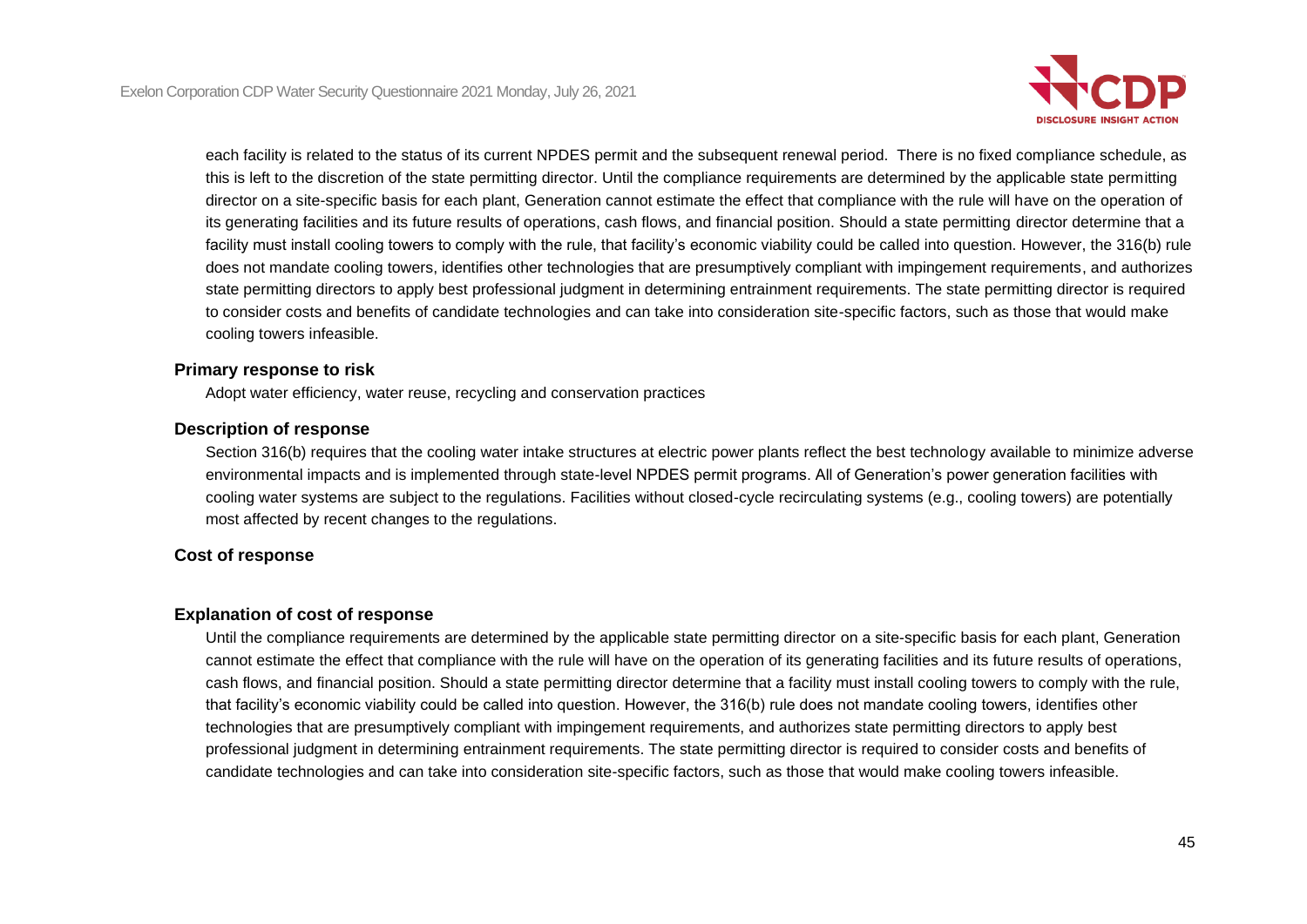

## **Country/Area & River basin**

United States of America Mississippi River

## **Type of risk & Primary risk driver**

Regulatory Mandatory water efficiency, conservation, recycling or process standards

## **Primary potential impact**

Upfront costs to adopt/deploy new practices and processes

## **Company-specific description**

Dresden Generating Station

## **Timeframe**

4-6 years

## **Magnitude of potential impact**

Medium-low

## **Likelihood**

About as likely as not

## **Are you able to provide a potential financial impact figure?**

No, we do not have this figure

## **Potential financial impact figure (currency)**

## **Potential financial impact figure - minimum (currency)**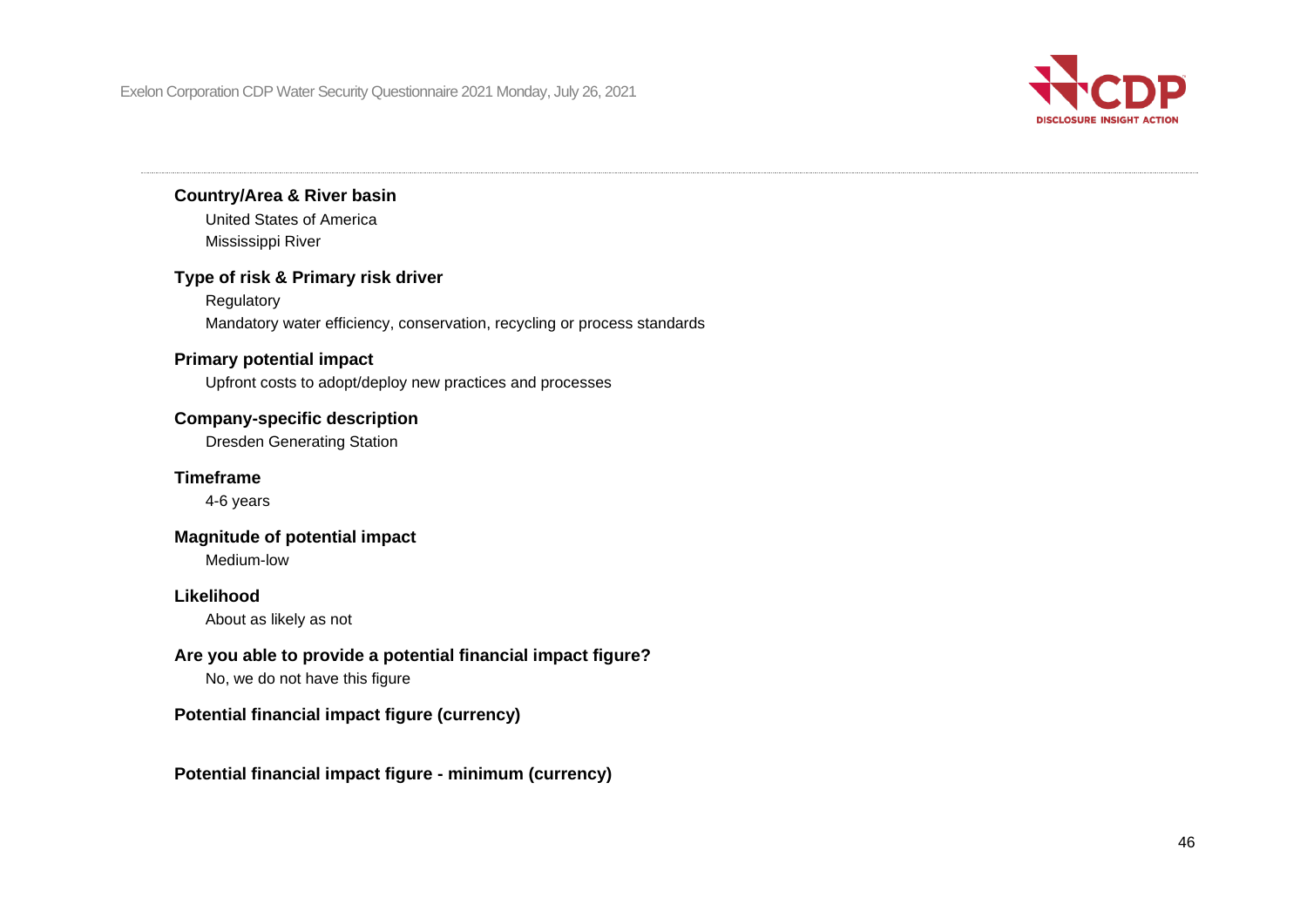

## **Potential financial impact figure - maximum (currency)**

## **Explanation of financial impact**

USEPA's 316(b) rule requires that a series of studies and analyses be performed to determine the best technology available to minimize adverse impacts on aquatic life, followed by an implementation period for the selected technology. The timing of the various requirements for each facility is related to the status of its current NPDES permit and the subsequent renewal period. There is no fixed compliance schedule, as this is left to the discretion of the state permitting director. Until the compliance requirements are determined by the applicable state permitting director on a site-specific basis for each plant, Generation cannot estimate the effect that compliance with the rule will have on the operation of its generating facilities and its future results of operations, cash flows, and financial position. Should a state permitting director determine that a facility must install cooling towers to comply with the rule, that facility's economic viability could be called into question. However, the 316(b) rule does not mandate cooling towers, identifies other technologies that are presumptively compliant with impingement requirements, and authorizes state permitting directors to apply best professional judgment in determining entrainment requirements. The state permitting director is required to consider costs and benefits of candidate technologies and can take into consideration site-specific factors, such as those that would make cooling towers infeasible.

#### **Primary response to risk**

Adopt water efficiency, water reuse, recycling and conservation practices

#### **Description of response**

Section 316(b) requires that the cooling water intake structures at electric power plants reflect the best technology available to minimize adverse environmental impacts and is implemented through state-level NPDES permit programs. All of Generation's power generation facilities with cooling water systems are subject to the regulations. Facilities without closed-cycle recirculating systems (e.g., cooling towers) are potentially most affected by recent changes to the regulations.

#### **Cost of response**

#### **Explanation of cost of response**

Until the compliance requirements are determined by the applicable state permitting director on a site-specific basis for each plant, Generation cannot estimate the effect that compliance with the rule will have on the operation of its generating facilities and its future results of operations,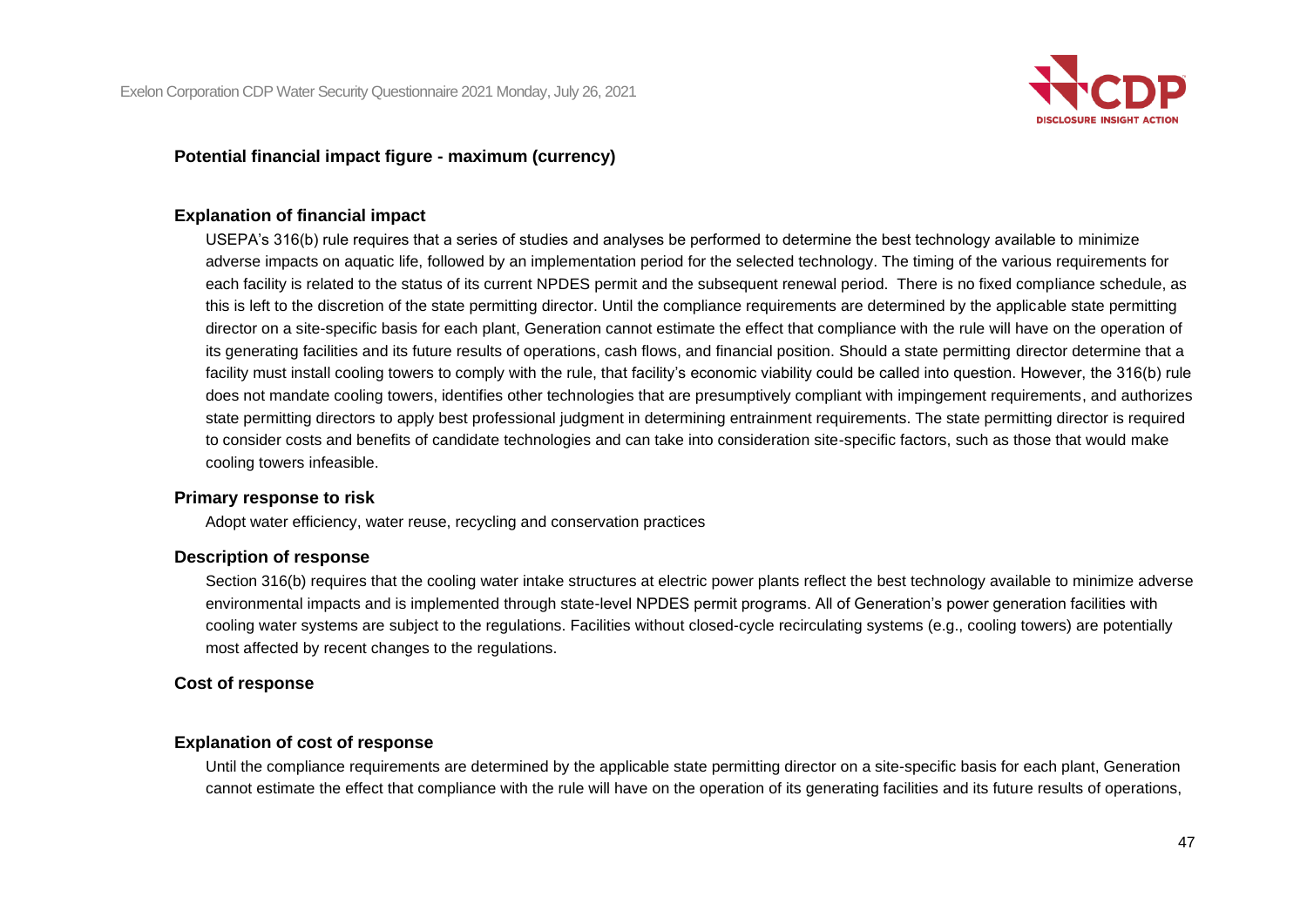

cash flows, and financial position. Should a state permitting director determine that a facility must install cooling towers to comply with the rule, that facility's economic viability could be called into question. However, the 316(b) rule does not mandate cooling towers, identifies other technologies that are presumptively compliant with impingement requirements, and authorizes state permitting directors to apply best professional judgment in determining entrainment requirements. The state permitting director is required to consider costs and benefits of candidate technologies and can take into consideration site-specific factors, such as those that would make cooling towers infeasible.

## **Country/Area & River basin**

United States of America Mississippi River

#### **Type of risk & Primary risk driver**

**Regulatory** Mandatory water efficiency, conservation, recycling or process standards

## **Primary potential impact**

Upfront costs to adopt/deploy new practices and processes

#### **Company-specific description**

Quad Cities Nuclear Generating Station

#### **Timeframe**

4-6 years

#### **Magnitude of potential impact**

Medium-low

#### **Likelihood**

About as likely as not

## **Are you able to provide a potential financial impact figure?**

No, we do not have this figure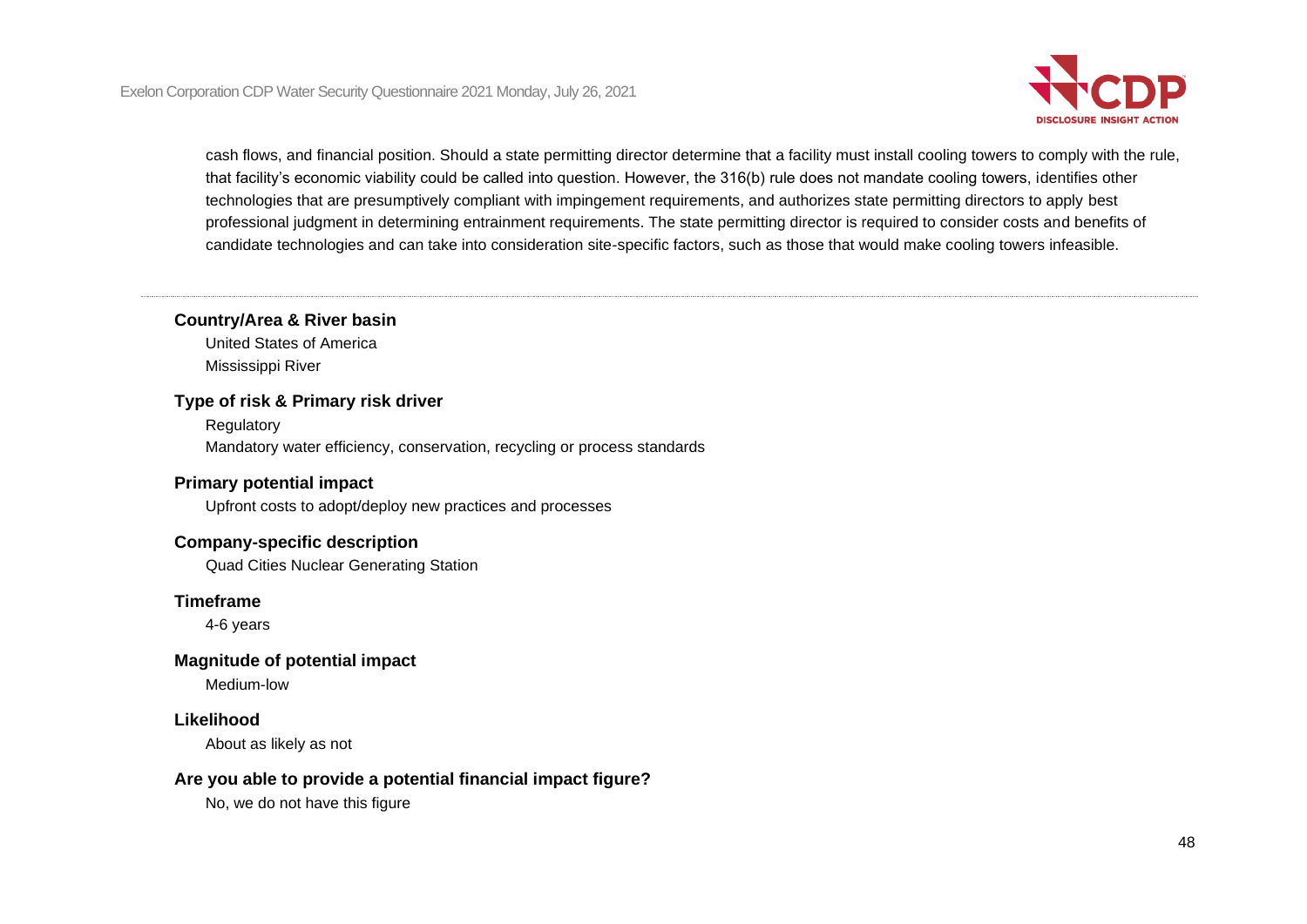

## **Potential financial impact figure (currency)**

**Potential financial impact figure - minimum (currency)**

**Potential financial impact figure - maximum (currency)**

## **Explanation of financial impact**

USEPA's 316(b) rule requires that a series of studies and analyses be performed to determine the best technology available to minimize adverse impacts on aquatic life, followed by an implementation period for the selected technology. The timing of the various requirements for each facility is related to the status of its current NPDES permit and the subsequent renewal period. There is no fixed compliance schedule, as this is left to the discretion of the state permitting director. Until the compliance requirements are determined by the applicable state permitting director on a site-specific basis for each plant, Generation cannot estimate the effect that compliance with the rule will have on the operation of its generating facilities and its future results of operations, cash flows, and financial position. Should a state permitting director determine that a facility must install cooling towers to comply with the rule, that facility's economic viability could be called into question. However, the 316(b) rule does not mandate cooling towers, identifies other technologies that are presumptively compliant with impingement requirements, and authorizes state permitting directors to apply best professional judgment in determining entrainment requirements. The state permitting director is required to consider costs and benefits of candidate technologies and can take into consideration site-specific factors, such as those that would make cooling towers infeasible.

## **Primary response to risk**

Adopt water efficiency, water reuse, recycling and conservation practices

## **Description of response**

Section 316(b) requires that the cooling water intake structures at electric power plants reflect the best technology available to minimize adverse environmental impacts and is implemented through state-level NPDES permit programs. All of Generation's power generation facilities with cooling water systems are subject to the regulations. Facilities without closed-cycle recirculating systems (e.g., cooling towers) are potentially most affected by recent changes to the regulations.

## **Cost of response**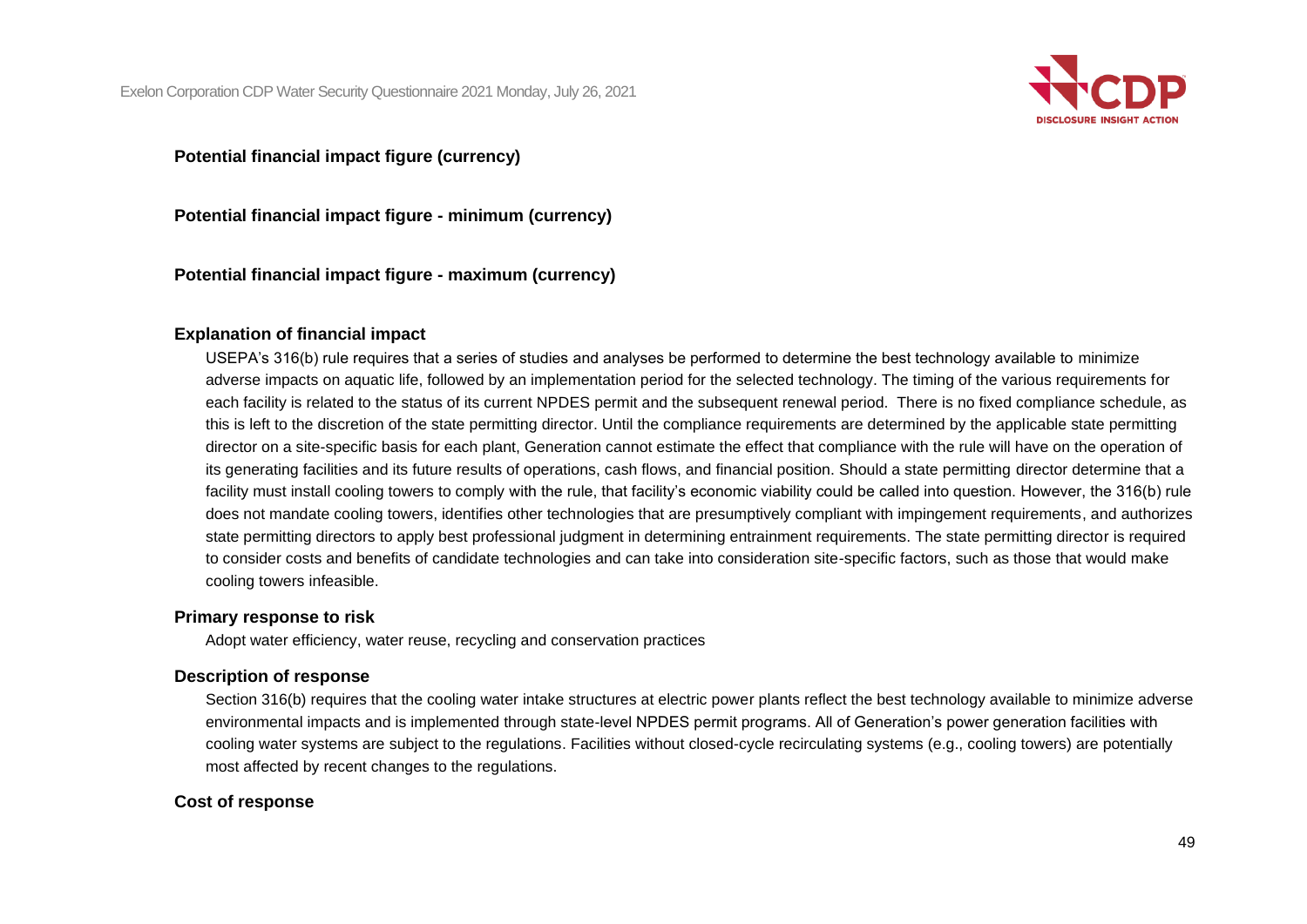

## **Explanation of cost of response**

Until the compliance requirements are determined by the applicable state permitting director on a site-specific basis for each plant, Generation cannot estimate the effect that compliance with the rule will have on the operation of its generating facilities and its future results of operations, cash flows, and financial position. Should a state permitting director determine that a facility must install cooling towers to comply with the rule, that facility's economic viability could be called into question. However, the 316(b) rule does not mandate cooling towers, identifies other technologies that are presumptively compliant with impingement requirements, and authorizes state permitting directors to apply best professional judgment in determining entrainment requirements. The state permitting director is required to consider costs and benefits of candidate technologies and can take into consideration site-specific factors, such as those that would make cooling towers infeasible.

## **Country/Area & River basin**

United States of America Susquehanna River

#### **Type of risk & Primary risk driver**

**Regulatory** Mandatory water efficiency, conservation, recycling or process standards

## **Primary potential impact**

Upfront costs to adopt/deploy new practices and processes

## **Company-specific description**

Peach Bottom Atomic Power Station

## **Timeframe**

4-6 years

#### **Magnitude of potential impact**

Medium-low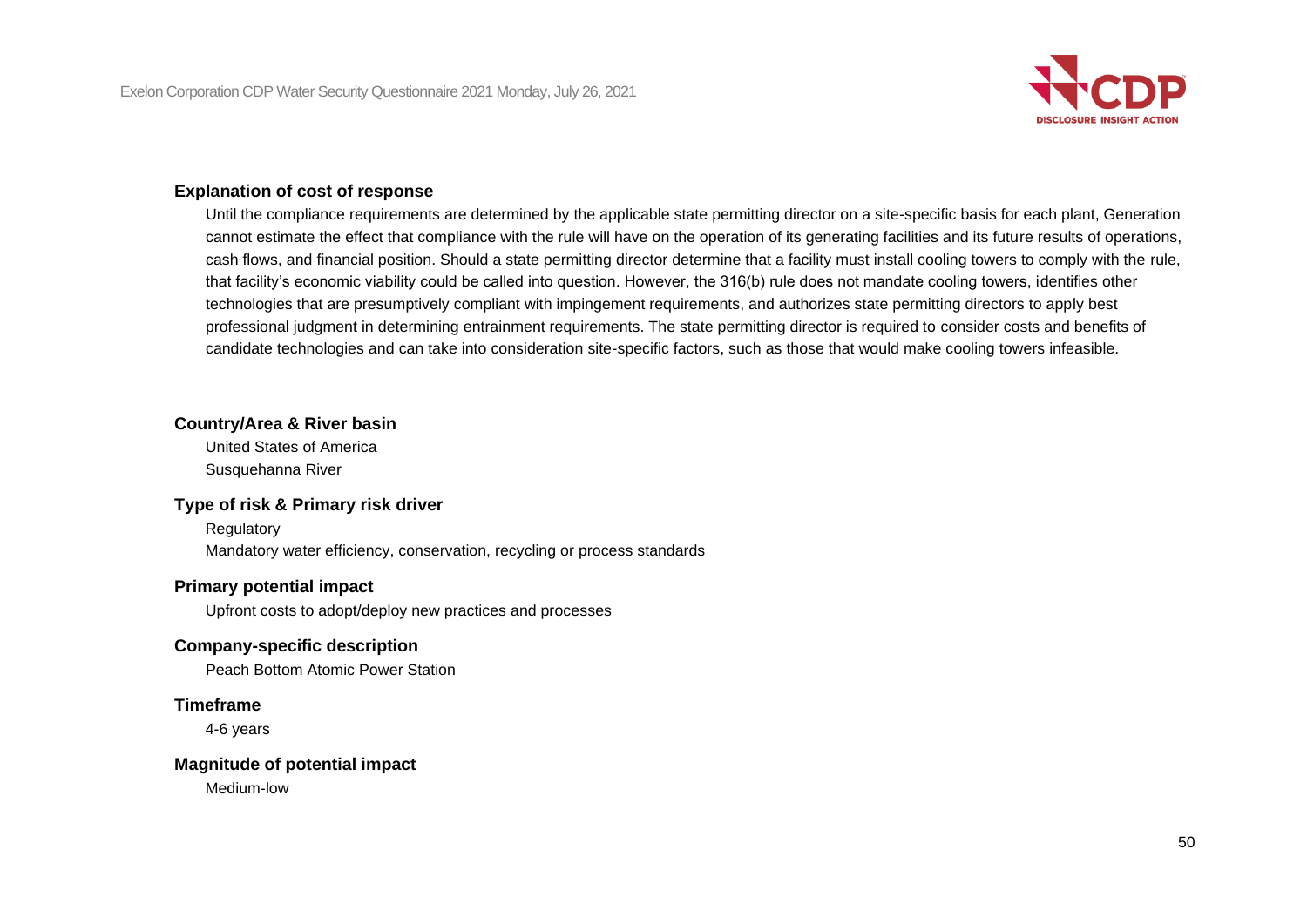

#### **Likelihood**

About as likely as not

**Are you able to provide a potential financial impact figure?** No, we do not have this figure

**Potential financial impact figure (currency)**

**Potential financial impact figure - minimum (currency)**

**Potential financial impact figure - maximum (currency)**

#### **Explanation of financial impact**

USEPA's 316(b) rule requires that a series of studies and analyses be performed to determine the best technology available to minimize adverse impacts on aquatic life, followed by an implementation period for the selected technology. The timing of the various requirements for each facility is related to the status of its current NPDES permit and the subsequent renewal period. There is no fixed compliance schedule, as this is left to the discretion of the state permitting director. Until the compliance requirements are determined by the applicable state permitting director on a site-specific basis for each plant, Generation cannot estimate the effect that compliance with the rule will have on the operation of its generating facilities and its future results of operations, cash flows, and financial position. Should a state permitting director determine that a facility must install cooling towers to comply with the rule, that facility's economic viability could be called into question. However, the 316(b) rule does not mandate cooling towers, identifies other technologies that are presumptively compliant with impingement requirements, and authorizes state permitting directors to apply best professional judgment in determining entrainment requirements. The state permitting director is required to consider costs and benefits of candidate technologies and can take into consideration site-specific factors, such as those that would make cooling towers infeasible.

#### **Primary response to risk**

Adopt water efficiency, water reuse, recycling and conservation practices

#### **Description of response**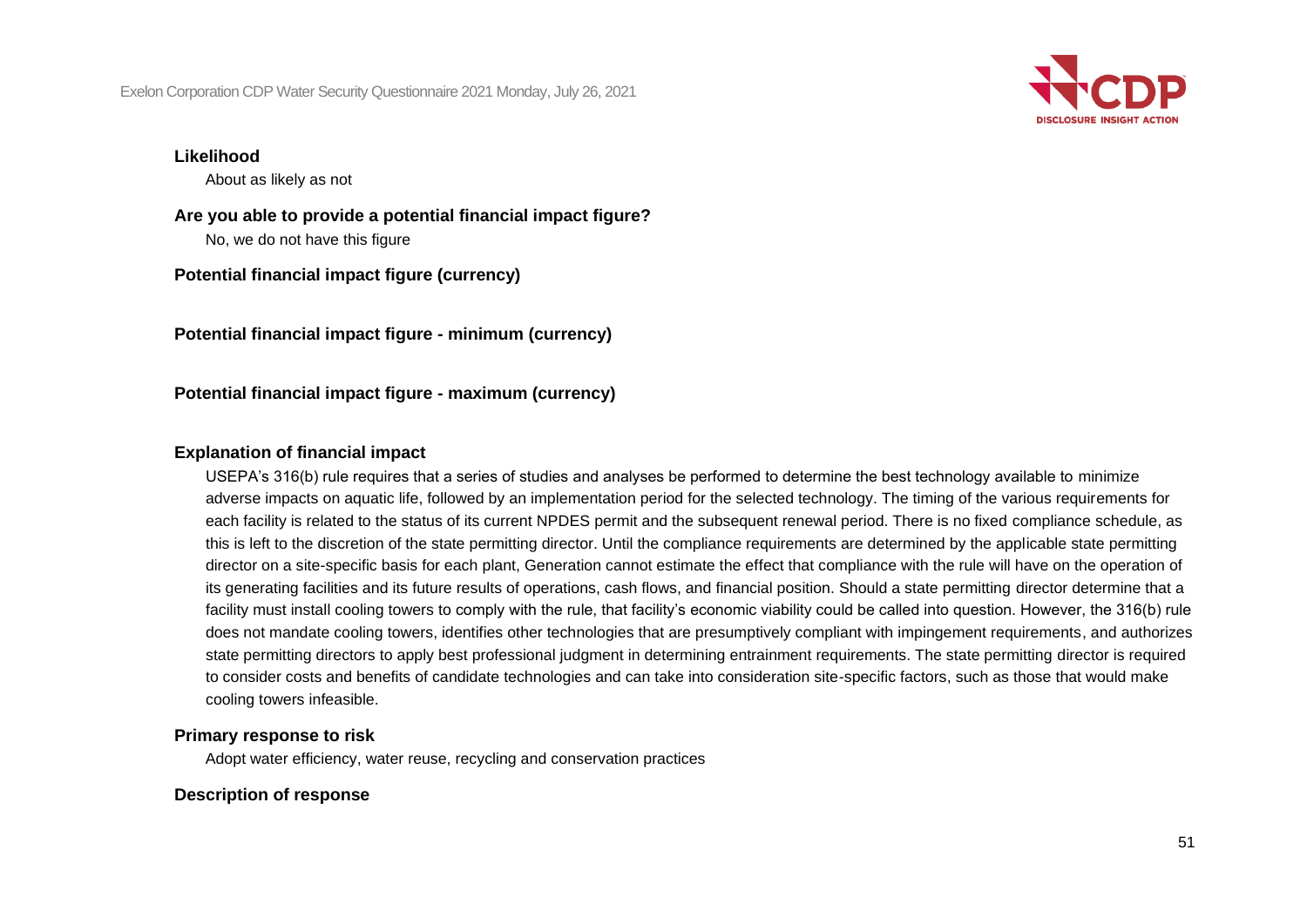

Section 316(b) requires that the cooling water intake structures at electric power plants reflect the best technology available to minimize adverse environmental impacts and is implemented through state-level NPDES permit programs. All of Generation's power generation facilities with cooling water systems are subject to the regulations. Facilities without closed-cycle recirculating systems (e.g., cooling towers) are potentially most affected by recent changes to the regulations.

### **Cost of response**

## **Explanation of cost of response**

Until the compliance requirements are determined by the applicable state permitting director on a site-specific basis for each plant, Generation cannot estimate the effect that compliance with the rule will have on the operation of its generating facilities and its future results of operations, cash flows, and financial position. Should a state permitting director determine that a facility must install cooling towers to comply with the rule, that facility's economic viability could be called into question. However, the 316(b) rule does not mandate cooling towers, identifies other technologies that are presumptively compliant with impingement requirements, and authorizes state permitting directors to apply best professional judgment in determining entrainment requirements. The state permitting director is required to consider costs and benefits of candidate technologies and can take into consideration site-specific factors, such as those that would make cooling towers infeasible.

## **Country/Area & River basin**

United States of America Other, please specify Lake Ontario

## **Type of risk & Primary risk driver**

**Regulatory** Mandatory water efficiency, conservation, recycling or process standards

## **Primary potential impact**

Upfront costs to adopt/deploy new practices and processes

## **Company-specific description**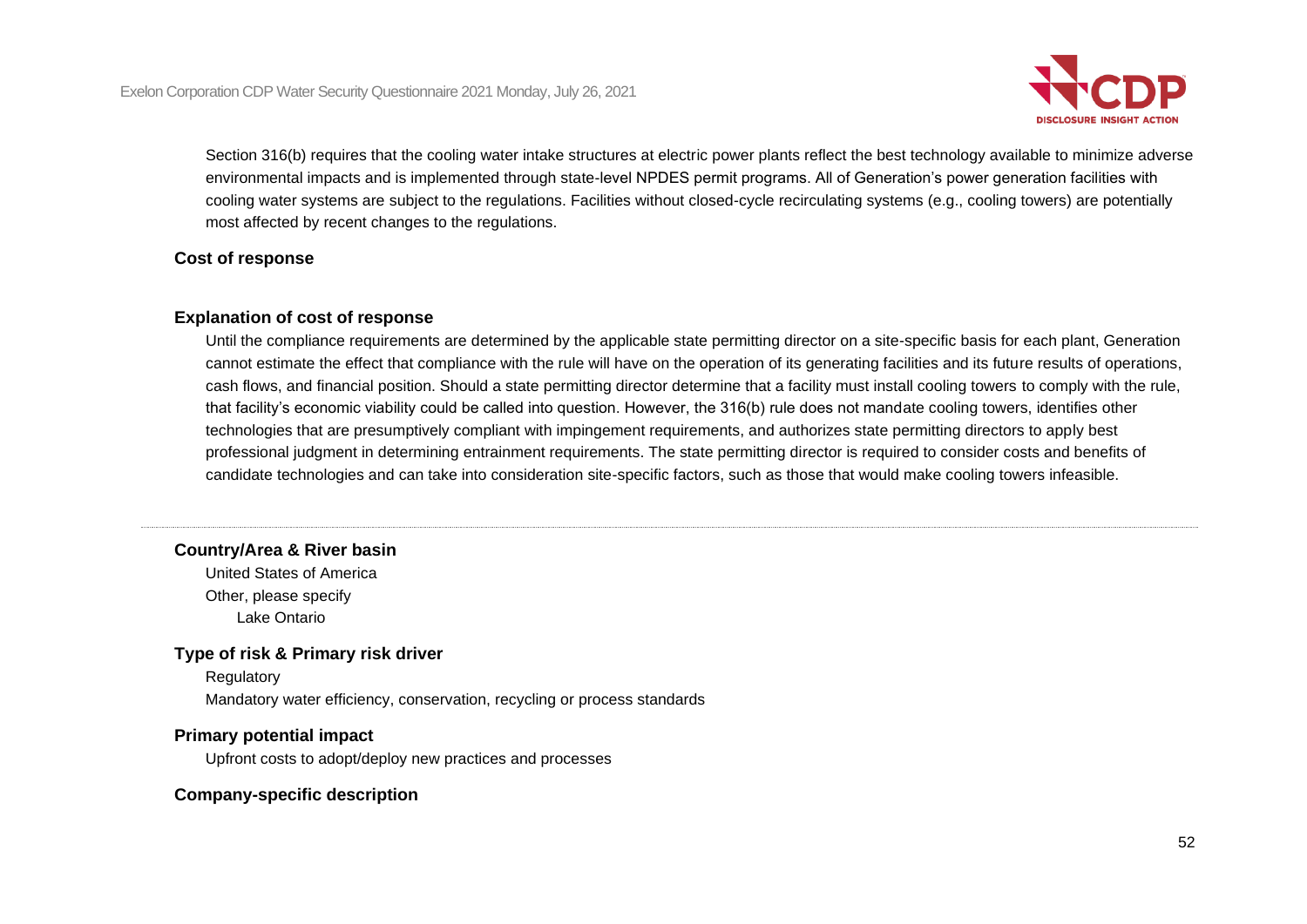

Nine Mile Point Nuclear Station

**Timeframe** 4-6 years

**Magnitude of potential impact** Medium-low

**Likelihood** About as likely as not

**Are you able to provide a potential financial impact figure?**

No, we do not have this figure

**Potential financial impact figure (currency)**

**Potential financial impact figure - minimum (currency)**

**Potential financial impact figure - maximum (currency)**

## **Explanation of financial impact**

USEPA's 316(b) rule requires that a series of studies and analyses be performed to determine the best technology available to minimize adverse impacts on aquatic life, followed by an implementation period for the selected technology. The timing of the various requirements for each facility is related to the status of its current NPDES permit and the subsequent renewal period. There is no fixed compliance schedule, as this is left to the discretion of the state permitting director. Until the compliance requirements are determined by the applicable state permitting director on a site-specific basis for each plant, Generation cannot estimate the effect that compliance with the rule will have on the operation of its generating facilities and its future results of operations, cash flows, and financial position. Should a state permitting director determine that a facility must install cooling towers to comply with the rule, that facility's economic viability could be called into question. However, the 316(b) rule does not mandate cooling towers, identifies other technologies that are presumptively compliant with impingement requirements, and authorizes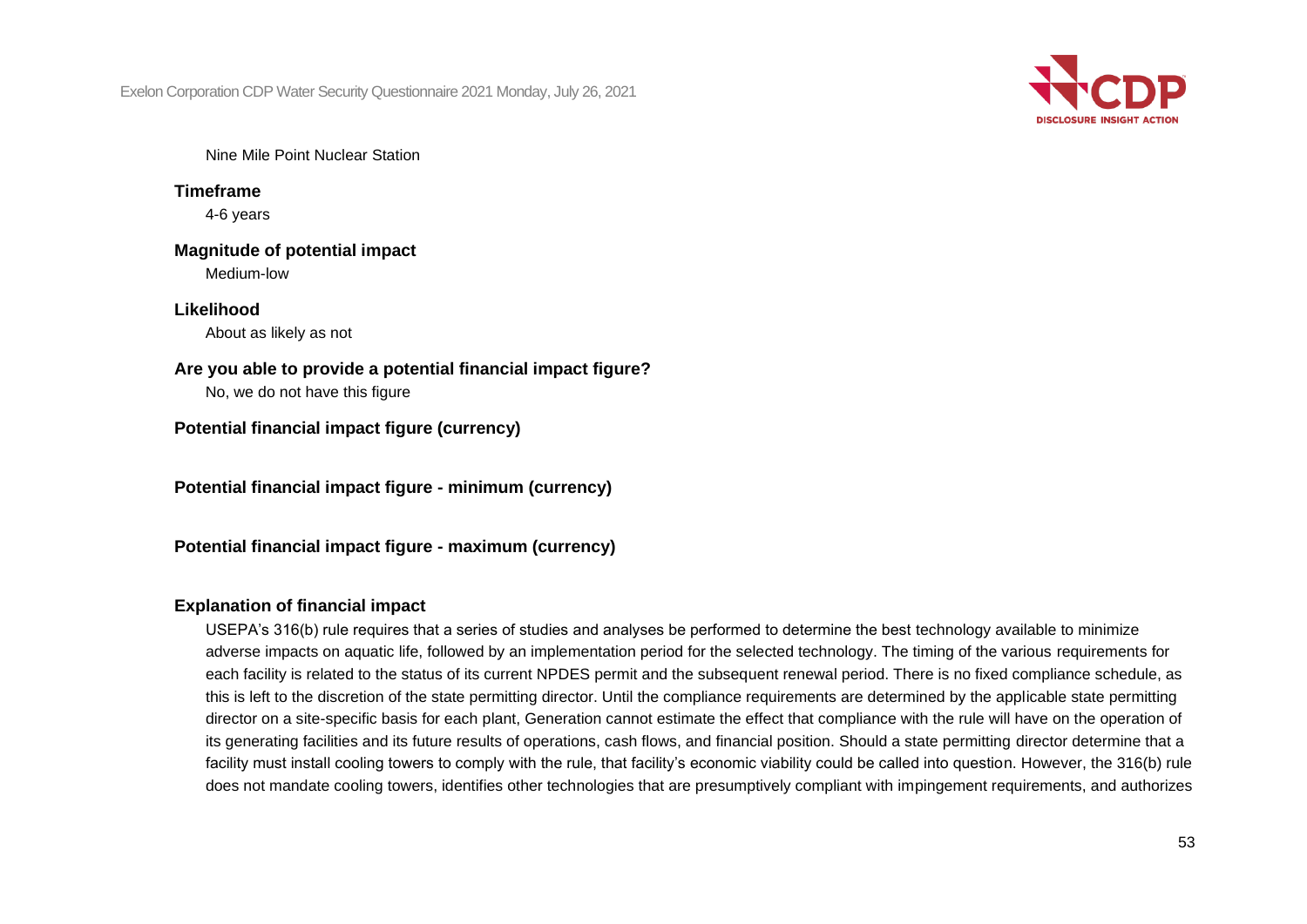

state permitting directors to apply best professional judgment in determining entrainment requirements. The state permitting director is required to consider costs and benefits of candidate technologies and can take into consideration site-specific factors, such as those that would make cooling towers infeasible.

### **Primary response to risk**

Adopt water efficiency, water reuse, recycling and conservation practices

#### **Description of response**

Section 316(b) requires that the cooling water intake structures at electric power plants reflect the best technology available to minimize adverse environmental impacts and is implemented through state-level NPDES permit programs. All of Generation's power generation facilities with cooling water systems are subject to the regulations. Facilities without closed-cycle recirculating systems (e.g., cooling towers) are potentially most affected by recent changes to the regulations.

## **Cost of response**

## **Explanation of cost of response**

In July 2011, the New York Department of Environmental Conservation (DEC) issued a policy regarding the best available technology for cooling water intake structures. Through its policy, the DEC established closed-cycle cooling or its equivalent as the performance goal for all existing facilities, but also provided that the DEC will select a feasible technology whose costs are not wholly disproportionate to the environmental benefits to be gained and allows for a site-specific determination where the entrainment performance goal cannot be achieved (i.e. the requirement most likely to support cooling towers). The Ginna, Nine Mile Point Unit 1 and Fitzpatrick power generation facilities have received renewals of their state water discharge permits and cooling towers were not required. These facilities are now engaged in the required analyses to enable the environmental agency to determine the best technology available in the next permit renewal cycles. Until the compliance requirements are determined by the applicable state permitting director on a site-specific basis for each plant, Generation cannot estimate the effect that compliance with the rule will have on the operation of its generating facilities and its future results of operations, cash flows, and financial position. Should a state permitting director determine that a facility must install cooling towers to comply with the rule, that facility's economic viability could be called into question. However, the 316(b) rule does not mandate cooling towers, identifies other technologies that are presumptively compliant with impingement requirements, and authorizes state permitting directors to apply best professional judgment in determining entrainment requirements. The state permitting director is required to consider costs and benefits of candidate technologies and can take into consideration site-specific factors, such as those that would make cooling towers infeasible.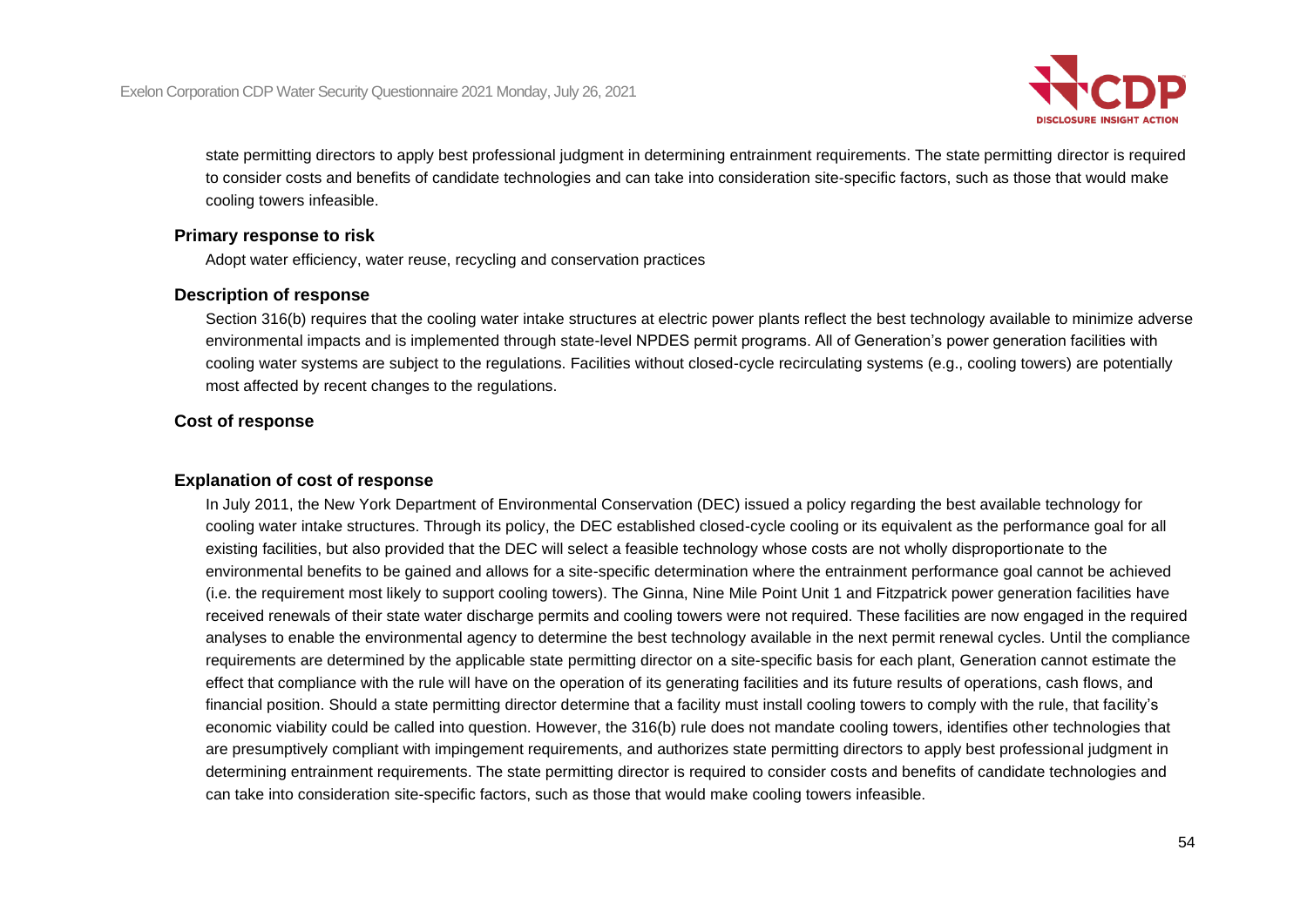

## **Country/Area & River basin**

United States of America Other, please specify Lake Ontario

## **Type of risk & Primary risk driver**

Regulatory Mandatory water efficiency, conservation, recycling or process standards

## **Primary potential impact**

Upfront costs to adopt/deploy new practices and processes

## **Company-specific description**

Ginna Nuclear Power Plant

## **Timeframe**

4-6 years

## **Magnitude of potential impact**

Medium-low

## **Likelihood**

About as likely as not

## **Are you able to provide a potential financial impact figure?**

No, we do not have this figure

## **Potential financial impact figure (currency)**

#### **Potential financial impact figure - minimum (currency)**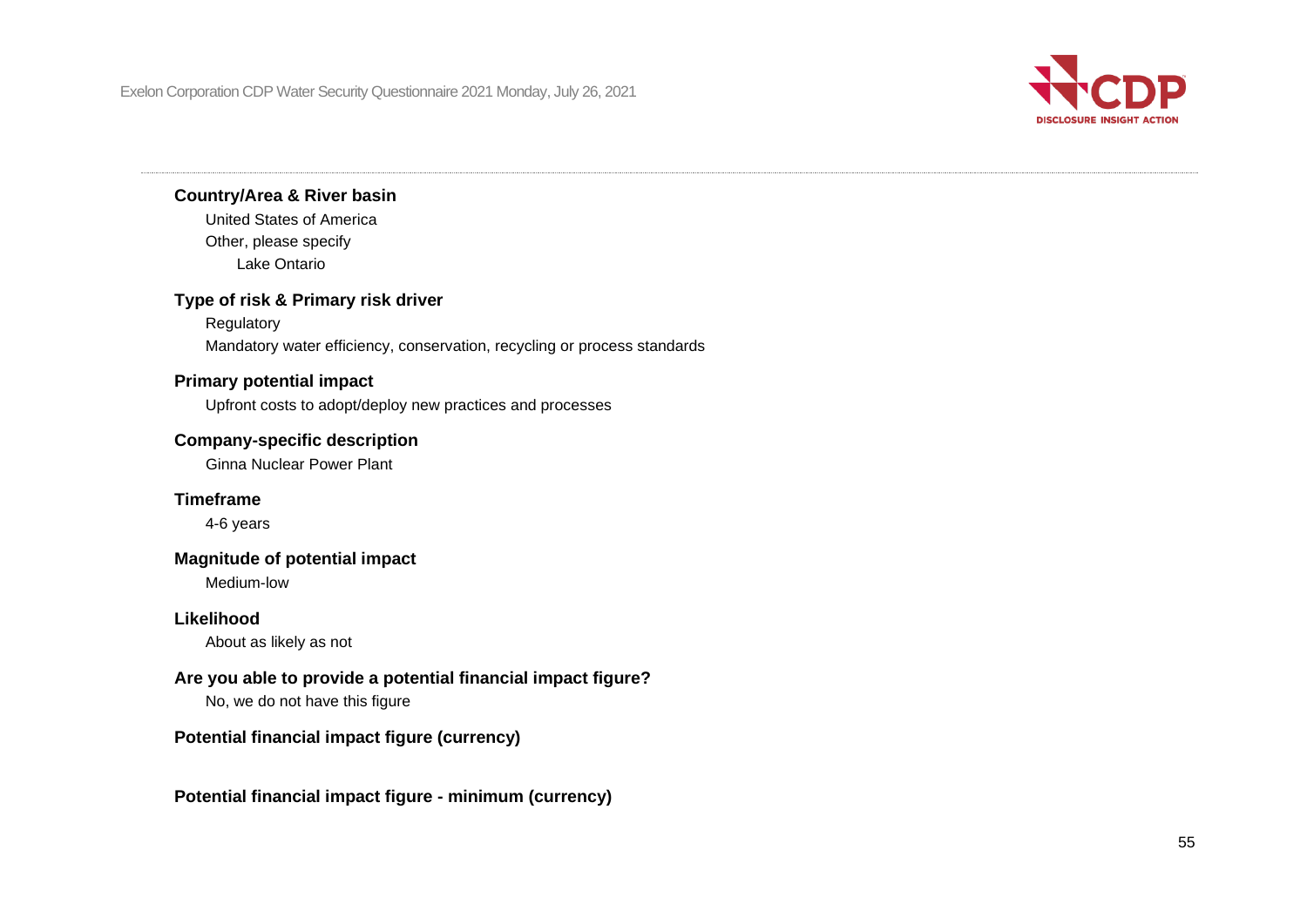

### **Potential financial impact figure - maximum (currency)**

#### **Explanation of financial impact**

USEPA's 316(b) rule requires that a series of studies and analyses be performed to determine the best technology available to minimize adverse impacts on aquatic life, followed by an implementation period for the selected technology. The timing of the various requirements for each facility is related to the status of its current NPDES permit and the subsequent renewal period. There is no fixed compliance schedule, as this is left to the discretion of the state permitting director. Until the compliance requirements are determined by the applicable state permitting director on a site-specific basis for each plant, Generation cannot estimate the effect that compliance with the rule will have on the operation of its generating facilities and its future results of operations, cash flows, and financial position. Should a state permitting director determine that a facility must install cooling towers to comply with the rule, that facility's economic viability could be called into question. However, the 316(b) rule does not mandate cooling towers, identifies other technologies that are presumptively compliant with impingement requirements, and authorizes state permitting directors to apply best professional judgment in determining entrainment requirements. The state permitting director is required to consider costs and benefits of candidate technologies and can take into consideration site-specific factors, such as those that would make cooling towers infeasible.

## **Primary response to risk**

Adopt water efficiency, water reuse, recycling and conservation practices

#### **Description of response**

Section 316(b) requires that the cooling water intake structures at electric power plants reflect the best technology available to minimize adverse environmental impacts and is implemented through state-level NPDES permit programs. All of Generation's power generation facilities with cooling water systems are subject to the regulations. Facilities without closed-cycle recirculating systems (e.g., cooling towers) are potentially most affected by recent changes to the regulations.

#### **Cost of response**

#### **Explanation of cost of response**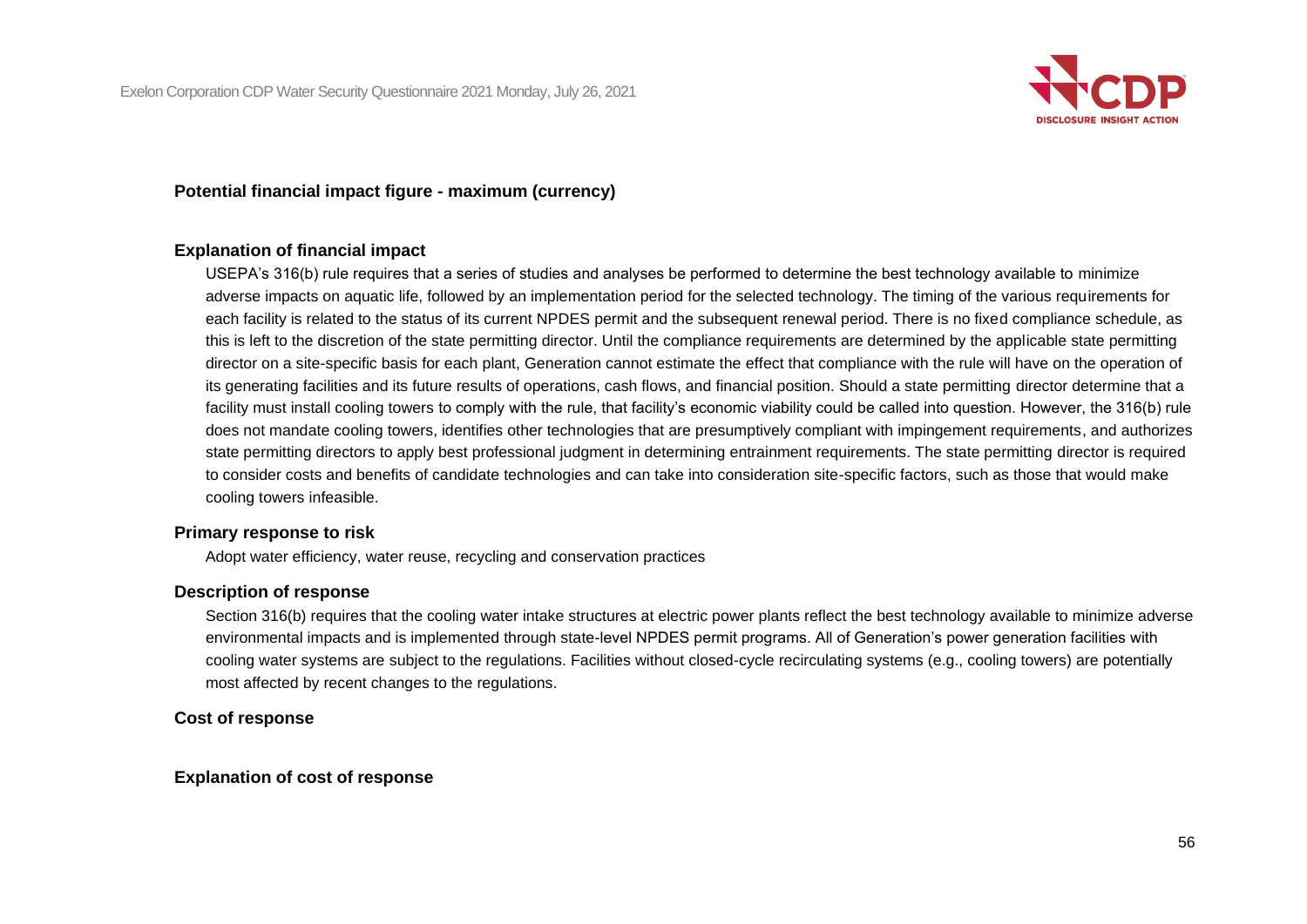

In July 2011, the New York Department of Environmental Conservation (DEC) issued a policy regarding the best available technology for cooling water intake structures. Through its policy, the DEC established closed-cycle cooling or its equivalent as the performance goal for all existing facilities, but also provided that the DEC will select a feasible technology whose costs are not wholly disproportionate to the environmental benefits to be gained and allows for a site-specific determination where the entrainment performance goal cannot be achieved (i.e. the requirement most likely to support cooling towers). The Ginna, Nine Mile Point Unit 1 and Fitzpatrick power generation facilities have received renewals of their state water discharge permits and cooling towers were not required. These facilities are now engaged in the required analyses to enable the environmental agency to determine the best technology available in the next permit renewal cycles. Until the compliance requirements are determined by the applicable state permitting director on a site-specific basis for each plant, Generation cannot estimate the effect that compliance with the rule will have on the operation of its generating facilities and its future results of operations, cash flows, and financial position. Should a state permitting director determine that a facility must install cooling towers to comply with the rule, that facility's economic viability could be called into question. However, the 316(b) rule does not mandate cooling towers, identifies other technologies that are presumptively compliant with impingement requirements, and authorizes state permitting directors to apply best professional judgment in determining entrainment requirements. The state permitting director is required to consider costs and benefits of candidate technologies and can take into consideration site-specific factors, such as those that would make cooling towers infeasible.

#### **Country/Area & River basin**

United States of America Other, please specify Lake Ontario

#### **Type of risk & Primary risk driver**

Regulatory Mandatory water efficiency, conservation, recycling or process standards

#### **Primary potential impact**

Upfront costs to adopt/deploy new practices and processes

#### **Company-specific description**

Fitzpatrick Nuclear Power Plant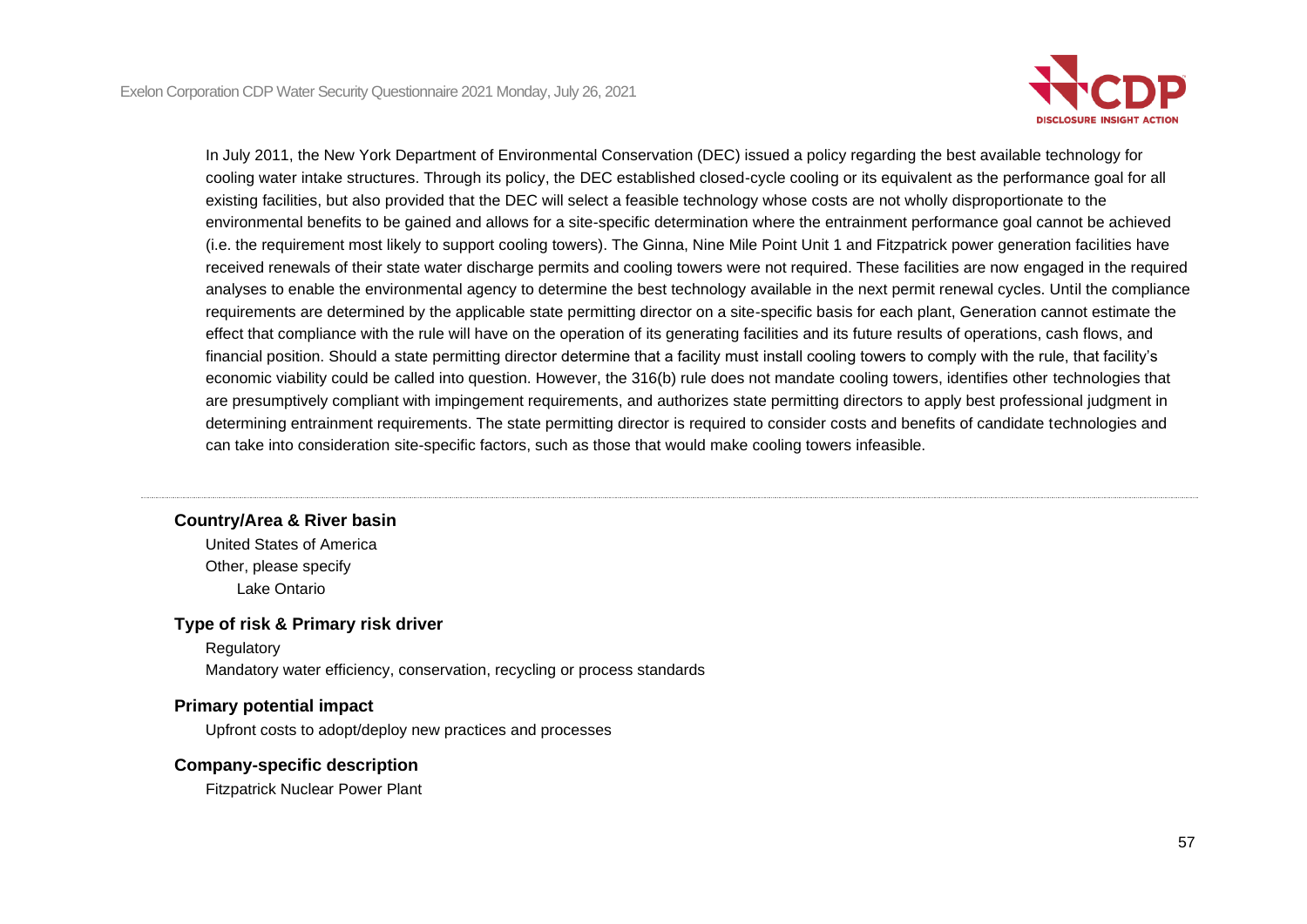

## **Timeframe**

4-6 years

#### **Magnitude of potential impact** Medium-low

## **Likelihood**

About as likely as not

## **Are you able to provide a potential financial impact figure?**

No, we do not have this figure

**Potential financial impact figure (currency)**

**Potential financial impact figure - minimum (currency)**

**Potential financial impact figure - maximum (currency)**

## **Explanation of financial impact**

USEPA's 316(b) rule requires that a series of studies and analyses be performed to determine the best technology available to minimize adverse impacts on aquatic life, followed by an implementation period for the selected technology. The timing of the various requirements for each facility is related to the status of its current NPDES permit and the subsequent renewal period. There is no fixed compliance schedule, as this is left to the discretion of the state permitting director. Until the compliance requirements are determined by the applicable state permitting director on a site-specific basis for each plant, Generation cannot estimate the effect that compliance with the rule will have on the operation of its generating facilities and its future results of operations, cash flows, and financial position. Should a state permitting director determine that a facility must install cooling towers to comply with the rule, that facility's economic viability could be called into question. However, the 316(b) rule does not mandate cooling towers, identifies other technologies that are presumptively compliant with impingement requirements, and authorizes state permitting directors to apply best professional judgment in determining entrainment requirements. The state permitting director is required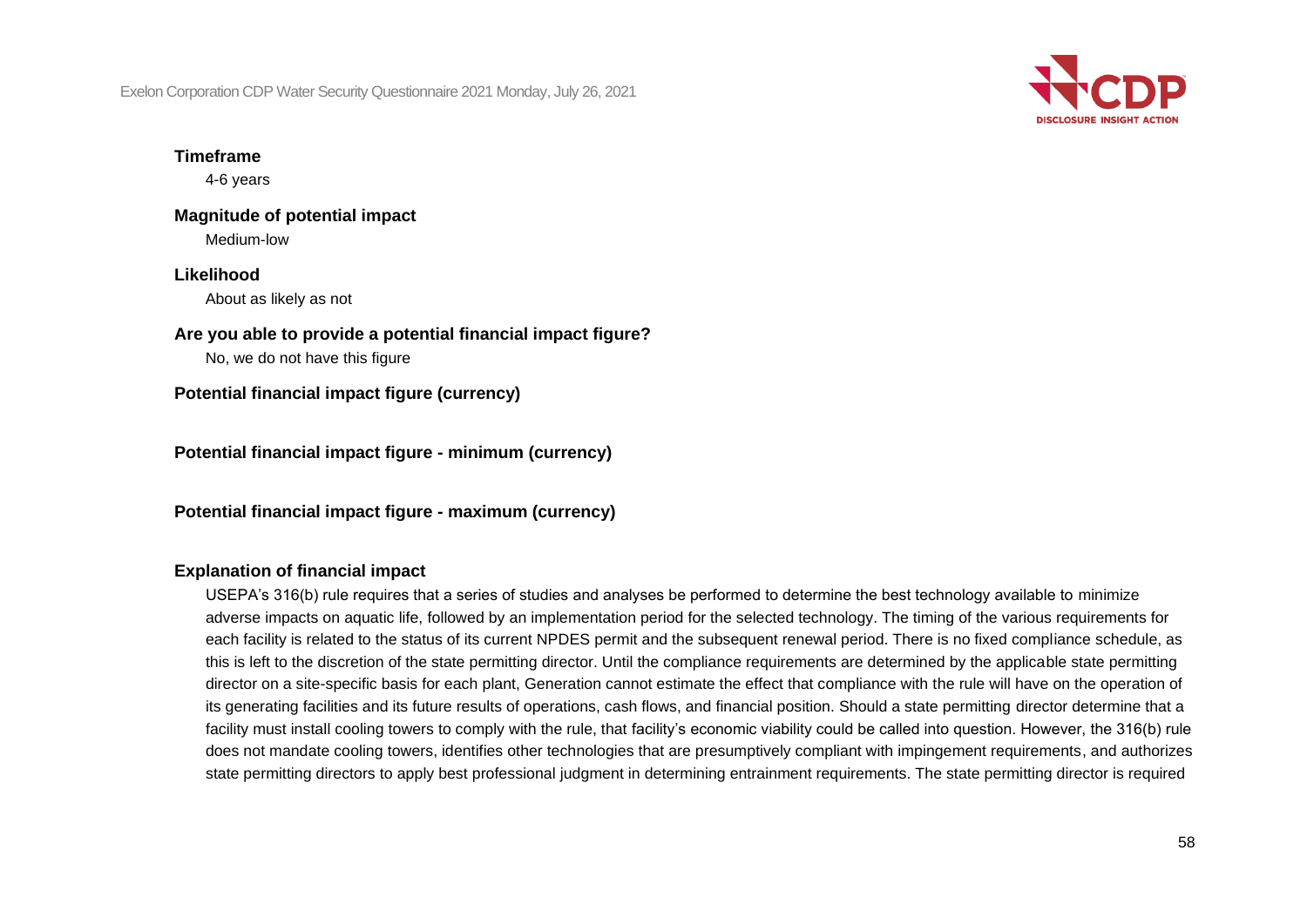

to consider costs and benefits of candidate technologies and can take into consideration site-specific factors, such as those that would make cooling towers infeasible.

## **Primary response to risk**

Adopt water efficiency, water reuse, recycling and conservation practices

## **Description of response**

Section 316(b) requires that the cooling water intake structures at electric power plants reflect the best technology available to minimize adverse environmental impacts and is implemented through state-level NPDES permit programs. All of Generation's power generation facilities with cooling water systems are subject to the regulations. Facilities without closed-cycle recirculating systems (e.g., cooling towers) are potentially most affected by recent changes to the regulations.

## **Cost of response**

## **Explanation of cost of response**

In July 2011, the New York Department of Environmental Conservation (DEC) issued a policy regarding the best available technology for cooling water intake structures. Through its policy, the DEC established closed-cycle cooling or its equivalent as the performance goal for all existing facilities, but also provided that the DEC will select a feasible technology whose costs are not wholly disproportionate to the environmental benefits to be gained and allows for a site-specific determination where the entrainment performance goal cannot be achieved (i.e. the requirement most likely to support cooling towers). The Ginna, Nine Mile Point Unit 1 and Fitzpatrick power generation facilities have received renewals of their state water discharge permits and cooling towers were not required. These facilities are now engaged in the required analyses to enable the environmental agency to determine the best technology available in the next permit renewal cycles. Until the compliance requirements are determined by the applicable state permitting director on a site-specific basis for each plant, Generation cannot estimate the effect that compliance with the rule will have on the operation of its generating facilities and its future results of operations, cash flows, and financial position. Should a state permitting director determine that a facility must install cooling towers to comply with the rule, that facility's economic viability could be called into question. However, the 316(b) rule does not mandate cooling towers, identifies other technologies that are presumptively compliant with impingement requirements, and authorizes state permitting directors to apply best professional judgment in determining entrainment requirements. The state permitting director is required to consider costs and benefits of candidate technologies and can take into consideration site-specific factors, such as those that would make cooling towers infeasible.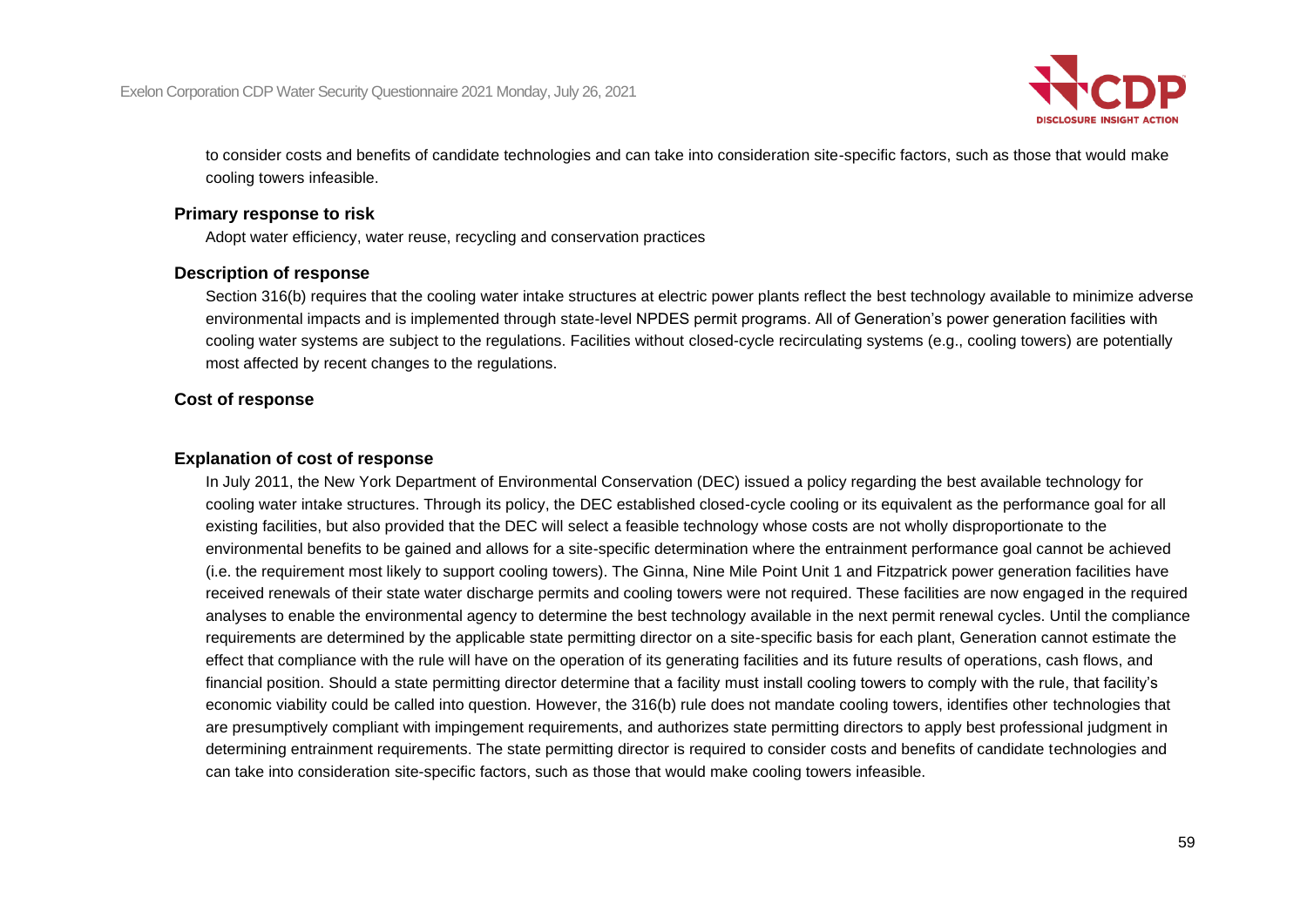

# **W4.2c**

**(W4.2c) Why does your organization not consider itself exposed to water risks in its value chain (beyond direct operations) with the potential to have a substantive financial or strategic impact?**

| <b>Primary reason</b>   | <b>Please explain</b>                                                                                                         |
|-------------------------|-------------------------------------------------------------------------------------------------------------------------------|
| Row Risks exist, but no | Over 90% of the Exelon's commodities spend is on non-fuel goods and services secured from U.S. domestic companies.            |
| substantive impact      | Less than 10% of this spend is from non-domestic sources for which there are identified alternative suppliers, helping to     |
| anticipated             | mitigate risk from water constrained areas. Review of the supplier's business continuity and readiness plans are required for |
|                         | sole source contracts. Fuels are procured outside of Exelon's supply chain and are reliant upon pipeline gas and nuclear      |
|                         | fuel.                                                                                                                         |

# **W4.3**

**(W4.3) Have you identified any water-related opportunities with the potential to have a substantive financial or strategic impact on your business?**

Yes, we have identified opportunities, and some/all are being realized

## **W4.3a**

**(W4.3a) Provide details of opportunities currently being realized that could have a substantive financial or strategic impact on your business.**

**Type of opportunity** Products and services

## **Primary water-related opportunity**

Reduced impact of product use on water resources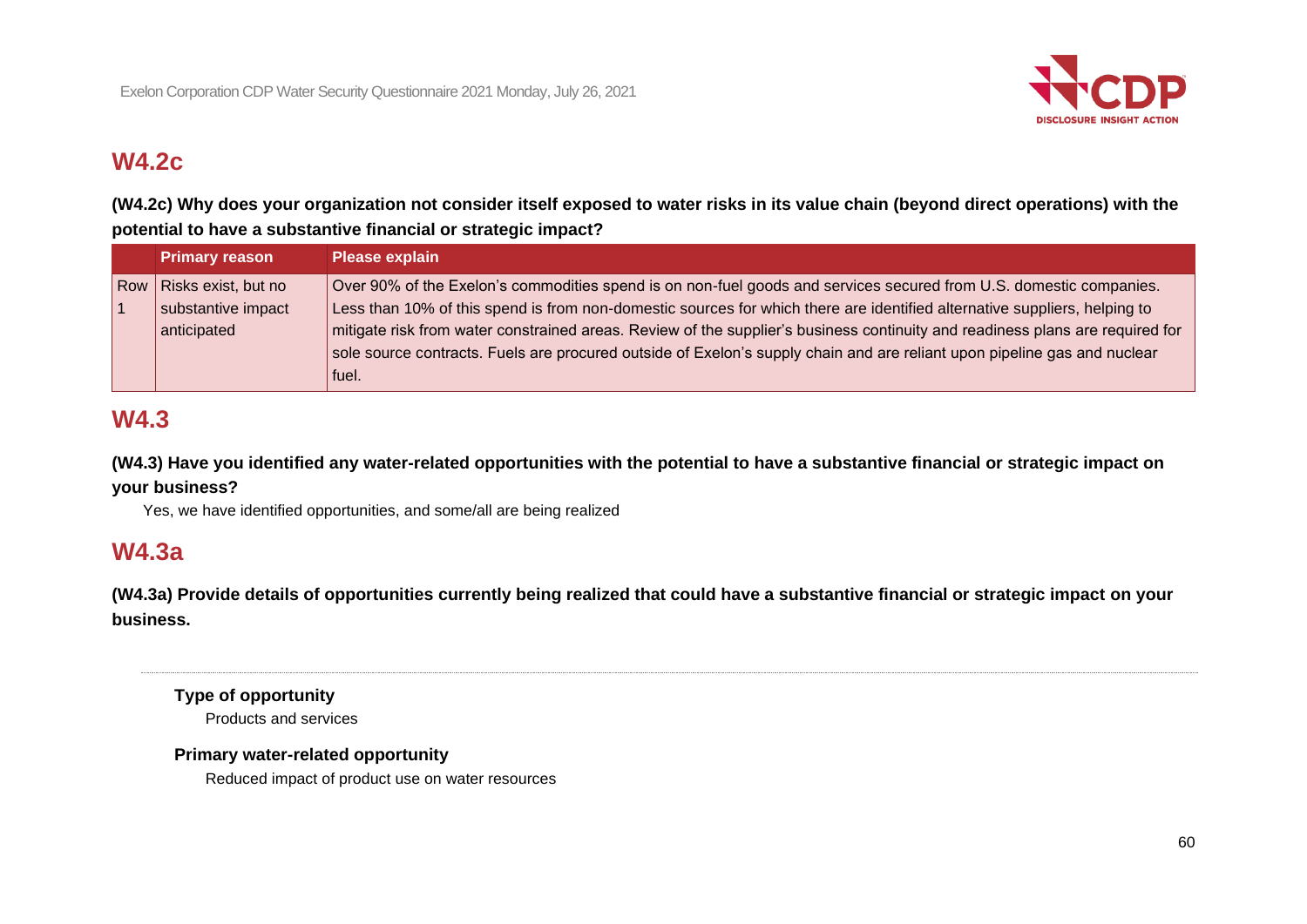

## **Company-specific description & strategy to realize opportunity**

FERC issued a 40-year operating license for Muddy Run on December 22, 2015. On March 19, 2021, the Federal Energy Regulatory Commission (FERC) issued a new 50-year license for Exelon Generation's Conowingo hydroelectric facility, effective March 1, 2021. The new license incorporates conditions agreed to in settlements involving Exelon, the Department of Interior and the Maryland Department of the Environment (MDE). In connection with the relicensing process, Exelon contributed \$3.5 million to conduct a study of the impacts of sediment transport on water quality in the Susquehanna River and Chesapeake Bay. Also related to the relicensing process, Exelon and the state of Maryland reached an agreement under which Exelon will invest \$200 million in environmental measures to benefit the Susquehanna River, and, by extension, the Chesapeake Bay. That includes \$41 million to reduce the amount of trash and debris passing through the dam toward the bay, \$47 million for projects to increase populations of grasses and oysters and \$500,000 to study issues related to sediment behind the dam.

#### **Estimated timeframe for realization**

1 to 3 years

#### **Magnitude of potential financial impact**

Low-medium

**Are you able to provide a potential financial impact figure?**

Yes, a single figure estimate

#### **Potential financial impact figure (currency)**

200,000,000

**Potential financial impact figure – minimum (currency)**

**Potential financial impact figure – maximum (currency)**

## **Explanation of financial impact**

Exelon and the state of Maryland reached an agreement under which Exelon will invest \$200 million in environmental measures to benefit the Susquehanna River, and, by extension, the Chesapeake Bay. This agreement is incorporated into the new 50-year license issued by the FERC for Exelon Generation's Conowingo hydroelectric facility, effective March 1, 2021.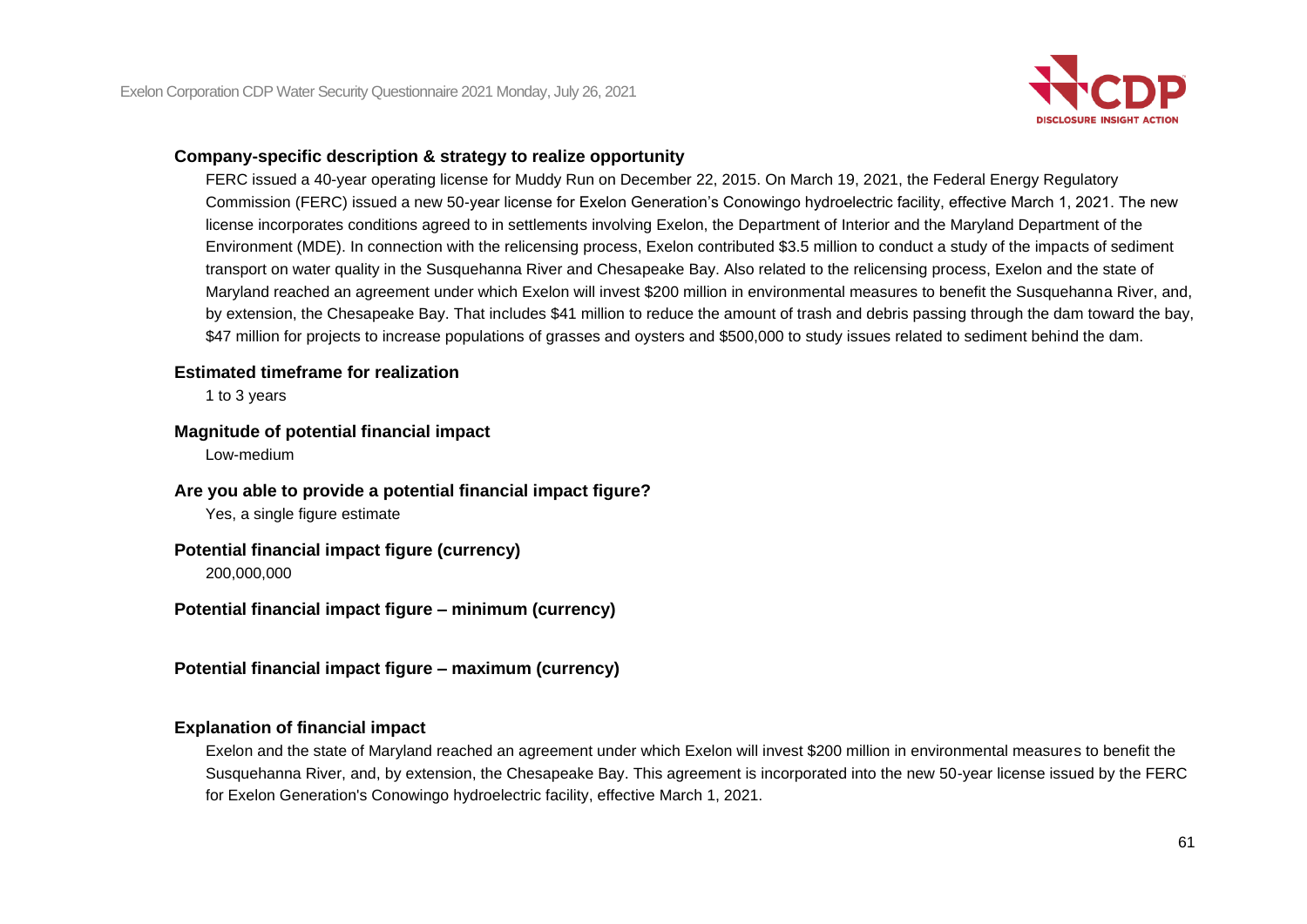

## **Type of opportunity Markets**

## **Primary water-related opportunity**

Improved community relations

## **Company-specific description & strategy to realize opportunity**

FERC issued a 40-year operating license for Muddy Run on December 22, 2015. On March 19, 2021, the Federal Energy Regulatory Commission (FERC) issued a new 50-year license for Exelon Generation's Conowingo hydroelectric facility, effective March 1, 2021. The new license incorporates conditions agreed to in settlements involving Exelon, the Department of Interior and the Maryland Department of the Environment (MDE). In connection with the relicensing process, Exelon contributed \$3.5 million to conduct a study of the impacts of sediment transport on water quality in the Susquehanna River and Chesapeake Bay. Also related to the relicensing process, Exelon and the state of Maryland have reached an agreement under which Exelon will invest \$200 million in environmental measures to benefit the Susquehanna River, and, by extension, the Chesapeake Bay. That includes \$41 million to reduce the amount of trash and debris passing through the dam toward the bay, \$47 million for projects to increase populations of grasses and oysters and \$500,000 to study issues related to sediment behind the dam.

## **Estimated timeframe for realization**

1 to 3 years

## **Magnitude of potential financial impact**

Low-medium

## **Are you able to provide a potential financial impact figure?**

Yes, a single figure estimate

## **Potential financial impact figure (currency)**

200,000,000

## **Potential financial impact figure – minimum (currency)**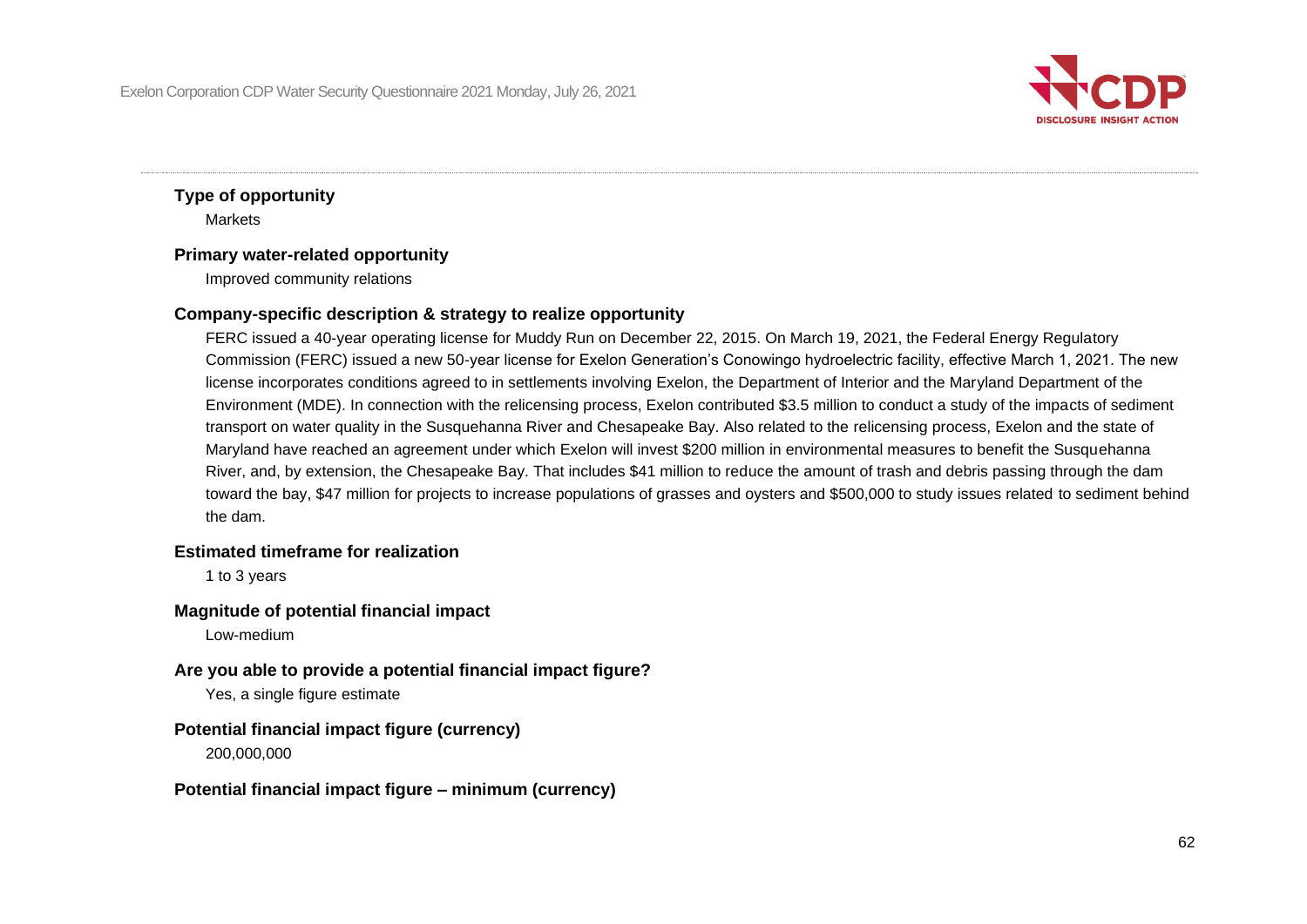

## **Potential financial impact figure – maximum (currency)**

#### **Explanation of financial impact**

Exelon and the state of Maryland reached an agreement under which Exelon will invest \$200 million in environmental measures to benefit the Susquehanna River, and, by extension, the Chesapeake Bay. This agreement is incorporated into the new 50-year license issued by the FERC for Exelon Generation's Conowingo hydroelectric facility, effective March 1, 2021.

## **Type of opportunity**

**Efficiency** 

#### **Primary water-related opportunity**

Improved water efficiency in operations

#### **Company-specific description & strategy to realize opportunity**

Exelon strives to respond to customer demand for renewables that in turn consume less water than conventional power generation. Our strategy is to continue to provide innovative solutions to help customers meet their energy needs. Governments, businesses and non-profit organizations can develop sustainable and responsible strategies that account for this "triple bottom line" by using green technologies such as solar and wind power. Our current wind fleet includes 721 utility-scale wind turbines totalling 746 MW operating at project locations across 10 states. Maintaining strong operating performance serves to sustain and improve competitive advantage, brand value and shareholder value.

#### **Estimated timeframe for realization**

1 to 3 years

#### **Magnitude of potential financial impact**

Low-medium

#### **Are you able to provide a potential financial impact figure?**

No, we do not have this figure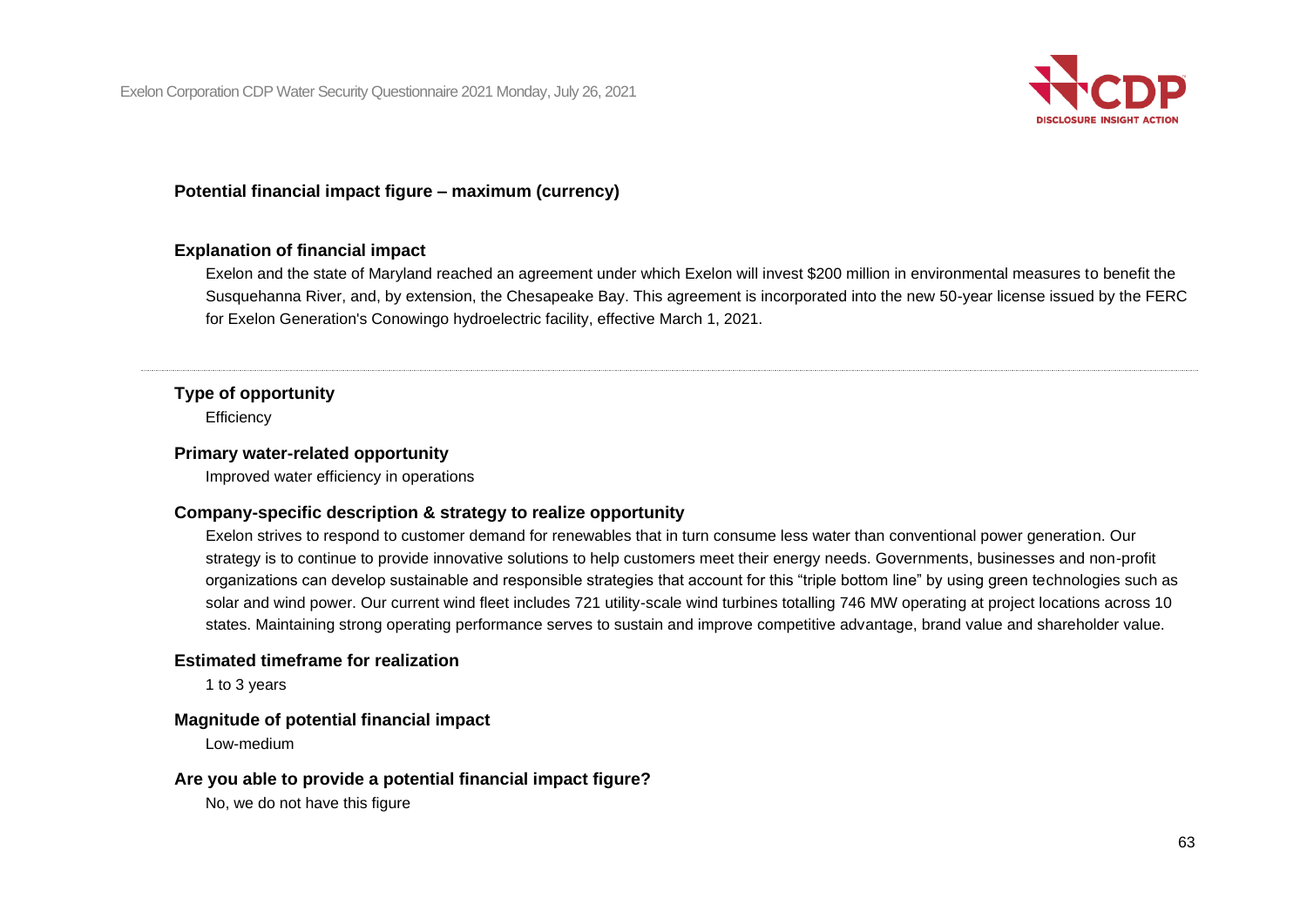

## **Potential financial impact figure (currency)**

**Potential financial impact figure – minimum (currency)**

**Potential financial impact figure – maximum (currency)**

#### **Explanation of financial impact**

The impact has not been quantified financially.

## **Type of opportunity**

Products and services

#### **Primary water-related opportunity**

Sales of new products/services

#### **Company-specific description & strategy to realize opportunity**

Exelon strives to respond to customer demand for renewables that in turn consume less water than conventional power generation. Our strategy is to continue to provide innovative solutions to help customers meet their energy needs. Governments, businesses and non-profit organizations can develop sustainable and responsible strategies that account for this "triple bottom line" by using green technologies such as solar and wind power. Our current wind fleet includes 721 utility-scale wind turbines totalling 746 MW operating at project locations across 10 states. Maintaining strong operating performance serves to sustain and improve competitive advantage, brand value and shareholder value.

## **Estimated timeframe for realization**

4 to 6 years

#### **Magnitude of potential financial impact**

Low-medium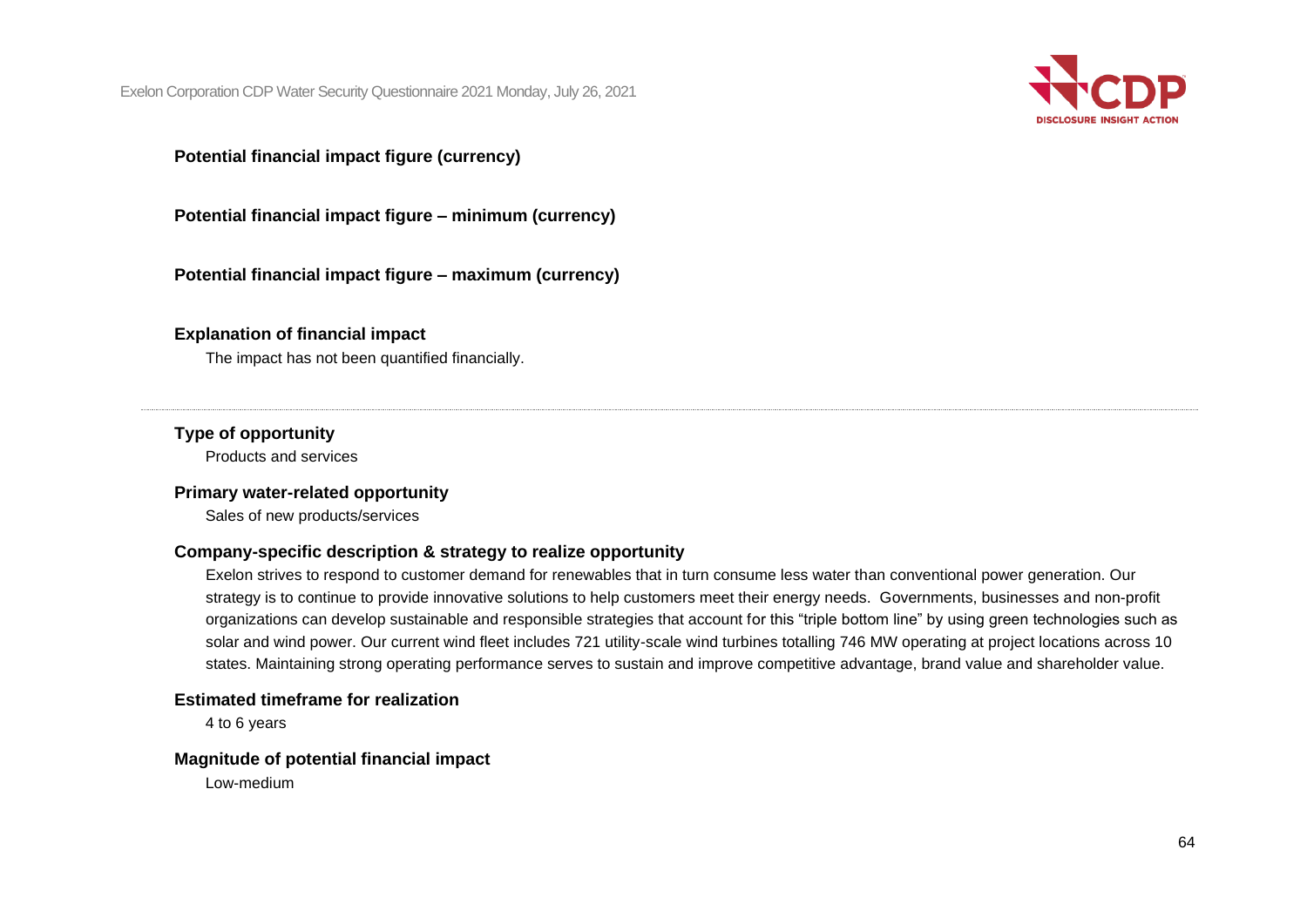

**Are you able to provide a potential financial impact figure?** No, we do not have this figure

**Potential financial impact figure (currency)**

**Potential financial impact figure – minimum (currency)**

**Potential financial impact figure – maximum (currency)**

## **Explanation of financial impact**

The impact has not been quantified financially.

**Type of opportunity** Resilience

## **Primary water-related opportunity**

Other, please specify Distributed energy and advanced infrastructure

## **Company-specific description & strategy to realize opportunity**

Exelon's utilities are investing \$26.7 billion from 2021 to 2024 to improve reliability and resilience and we use this investment as our measure of performance. Each of Exelon's utilities is currently focused on demonstrating the potential for connected communities within each of its service territories. We define a connected community as one that harnesses the power of digital communication, remote sensing, distributed and artificial intelligence, distributed energy resources (DER) and the platform of smart infrastructure to reinforce human connections and serve a hierarchy of community needs ranging from the traditional basic T&D services to new uses for utility systems enabled by technology. ComEd is working with the Bronzeville community on Chicago's near south side which includes a mix of homes, small and large businesses, churches, schools and critical facilities such as hospitals and the Chicago Police Department headquarters. Anchoring this connected community is a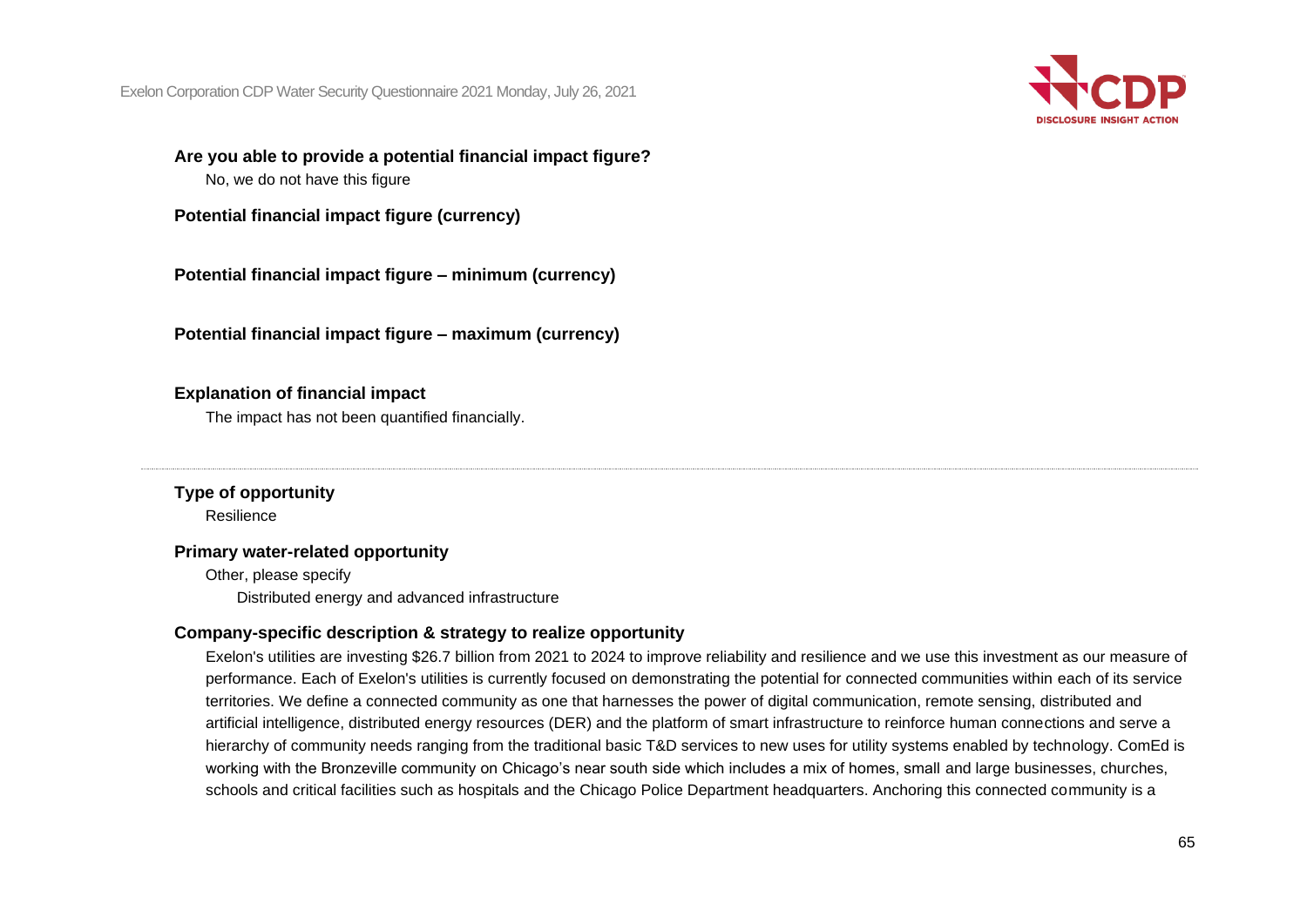

seven MW microgrid funded in part by the Department of Energy (DOE). A community energy portal shares energy efficiency savings, smart kiosks, off-grid renewable outdoor lighting and moisture and air quality sensing with interested viewers.

**Estimated timeframe for realization**

4 to 6 years

## **Magnitude of potential financial impact**

Low-medium

**Are you able to provide a potential financial impact figure?** No, we do not have this figure

**Potential financial impact figure (currency)**

**Potential financial impact figure – minimum (currency)**

**Potential financial impact figure – maximum (currency)**

## **Explanation of financial impact**

The impact has not been quantified financially.

## **Type of opportunity**

**Efficiency** 

## **Primary water-related opportunity**

Improved water efficiency in operations

## **Company-specific description & strategy to realize opportunity**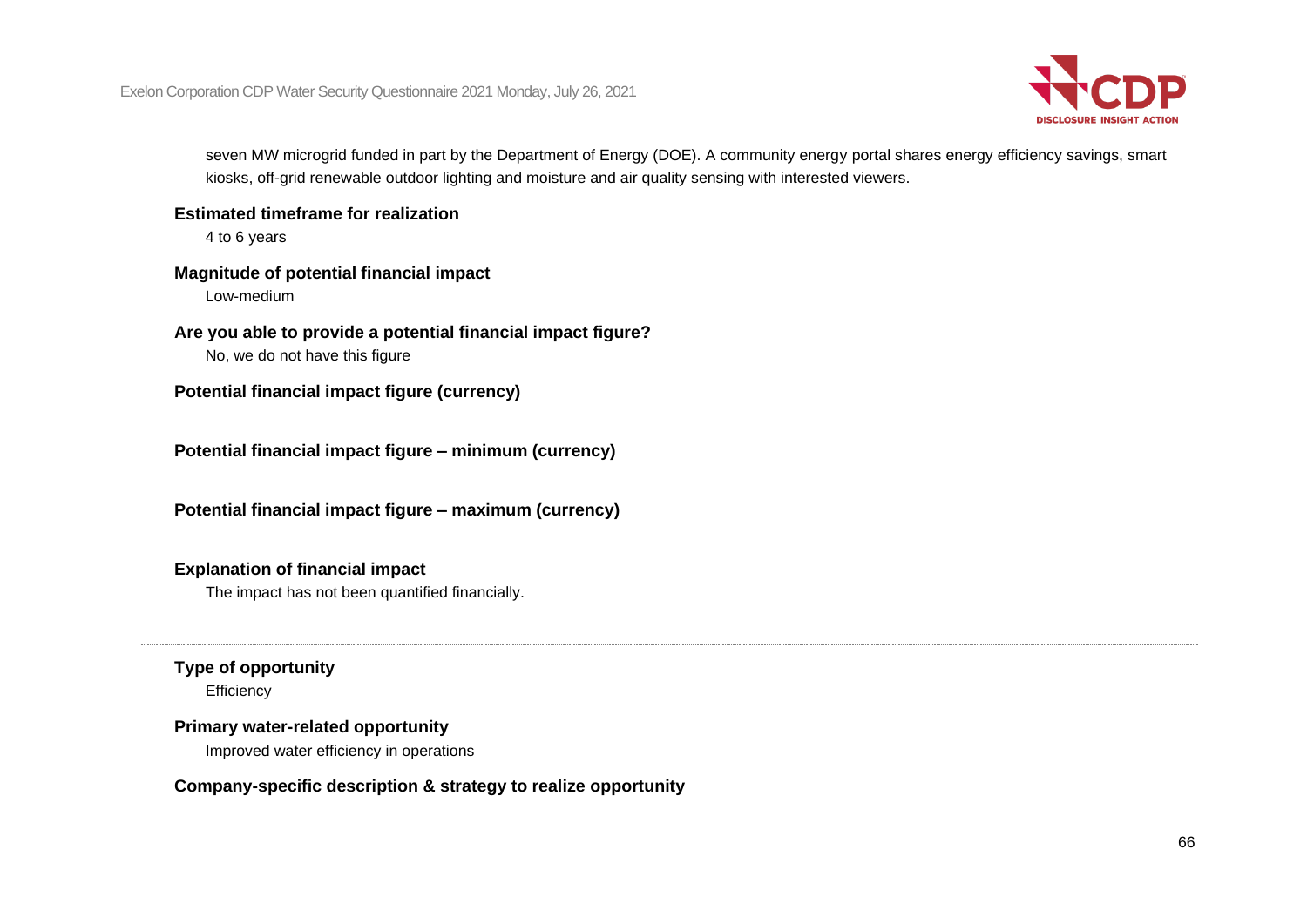

Through our Constellation business, we provide a wide array of sustainability consulting that includes water and energy efficiency services to manage water use and energy costs. The services provided range from long-term performance contracts to design-build services structured through flexible contracts. There is very little water use in our solar and wind operations, which are located mainly in the west, where water stress is a more important issue relative to the east. Federal government, state & local government, public housing authorities, healthcare, education, and commercial customers have turned to us for more than 25 years to evaluate existing energy infrastructure and usage and develop customized energy management strategies. Providing value to our customers through a variety of products and services increases brand value and shareholder value.

### **Estimated timeframe for realization**

4 to 6 years

### **Magnitude of potential financial impact**

Medium

## **Are you able to provide a potential financial impact figure?** No, we do not have this figure

**Potential financial impact figure (currency)**

**Potential financial impact figure – minimum (currency)**

**Potential financial impact figure – maximum (currency)**

## **Explanation of financial impact**

The impact has not been quantified financially.

## **Type of opportunity**

Products and services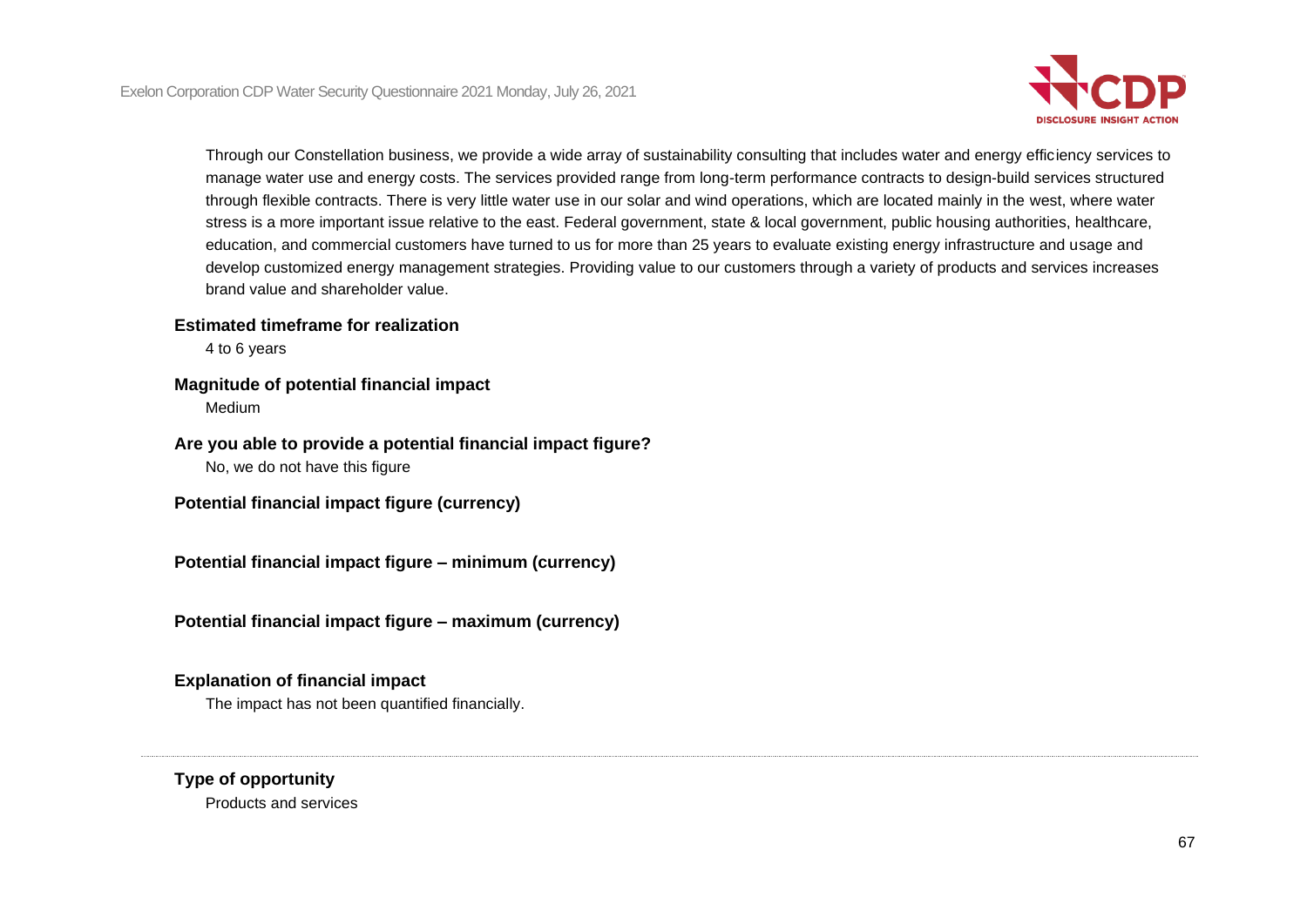

## **Primary water-related opportunity**

Sales of new products/services

## **Company-specific description & strategy to realize opportunity**

Through our Constellation business, we provide a wide array of sustainability consulting that includes water and energy efficiency services to manage water use and energy costs. The services provided range from long-term performance contracts to design-build services structured through flexible contracts. There is very little water use in our solar and wind operations, which are located mainly in the west, where water stress is a more important issue relative to the east. Federal government, state & local government, public housing authorities, healthcare, education, and commercial customers have turned to us for more than 25 years to evaluate existing energy infrastructure and usage and develop customized energy management strategies. Providing value to our customers through a variety of products and services increases brand value and shareholder value.

## **Estimated timeframe for realization**

4 to 6 years

## **Magnitude of potential financial impact**

Medium

## **Are you able to provide a potential financial impact figure?**

No, we do not have this figure

## **Potential financial impact figure (currency)**

**Potential financial impact figure – minimum (currency)**

**Potential financial impact figure – maximum (currency)**

#### **Explanation of financial impact**

The impact has not been quantified financially.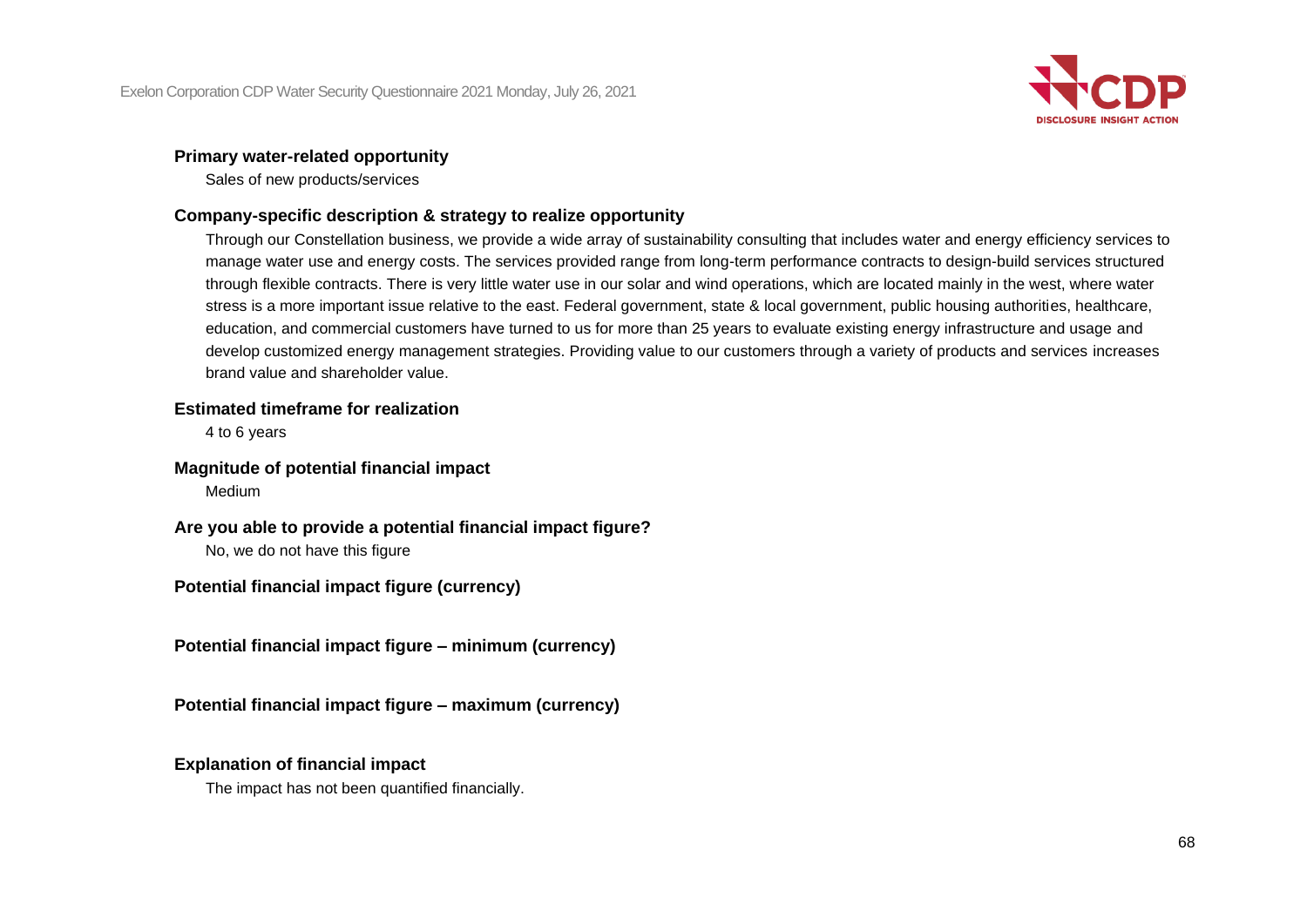

## **Type of opportunity Markets**

#### **Primary water-related opportunity**

Stronger competitive advantage

### **Company-specific description & strategy to realize opportunity**

Through our Constellation business, we provide a wide array of sustainability consulting that includes water and energy efficiency services to manage water use and energy costs. The services provided range from long-term performance contracts to design-build services structured through flexible contracts. There is very little water use in our solar and wind operations, which are located mainly in the west, where water stress is a more important issue relative to the east. Federal government, state & local government, public housing authorities, healthcare, education, and commercial customers have turned to us for more than 25 years to evaluate existing energy infrastructure and usage and develop customized energy management strategies. Providing value to our customers through a variety of products and services increases brand value and shareholder value.

#### **Estimated timeframe for realization**

4 to 6 years

#### **Magnitude of potential financial impact**

Medium

## **Are you able to provide a potential financial impact figure?**

No, we do not have this figure

#### **Potential financial impact figure (currency)**

**Potential financial impact figure – minimum (currency)**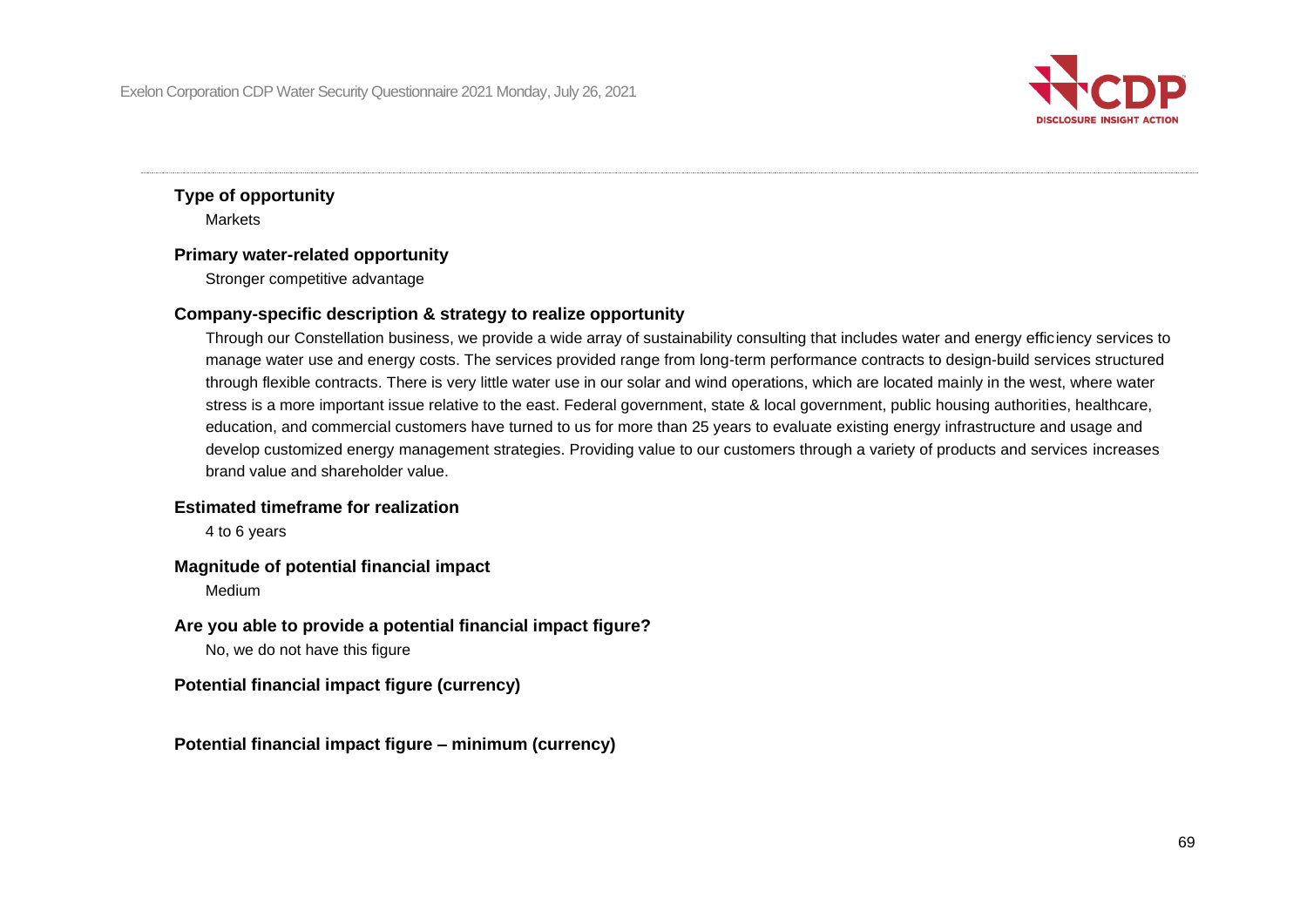

### **Potential financial impact figure – maximum (currency)**

#### **Explanation of financial impact**

The impact has not been quantified financially.

### **Type of opportunity**

Products and services

### **Primary water-related opportunity**

Increased sales of existing products/services

## **Company-specific description & strategy to realize opportunity**

The U.S. Department of Energy (DOE) sought participation from the power sector in a voluntary partnership to enhance U.S. energy security by improving the resilience of energy infrastructure to extreme weather and climate change impacts. Exelon participated in this partnership. The goal was to accelerate investment in technologies, practices, and policies that will enable a resilient 21st century energy system. Under this Partnership, owners and operators of energy assets will develop and pursue strategies to reduce climate and weather-related vulnerabilities. The scope engaged power generation as well as transmission & distribution. Exelon has undertaken a corporate-wide Climate Change Vulnerability Assessment and is developing a corporate Strategic Plan for Climate Change Resilience. The Strategic Plan is geared to support Exelon's participation in the U.S. Department of Energy Voluntary Partnership for Energy Sector Climate Resilience, fulfilling the Partnership agreement that each participating company would develop a climate change resiliency strategy. In general, the initiatives that have been implemented, which support maintaining and increasing resiliency, fall into several key areas: Investments to harden existing and new T&D infrastructure and generating plants; Enhancing emergency response programs to more effectively and efficiently restore operability following severe events; and understanding future changes to respond appropriately.

#### **Estimated timeframe for realization**

Current - up to 1 year

#### **Magnitude of potential financial impact**

Low-medium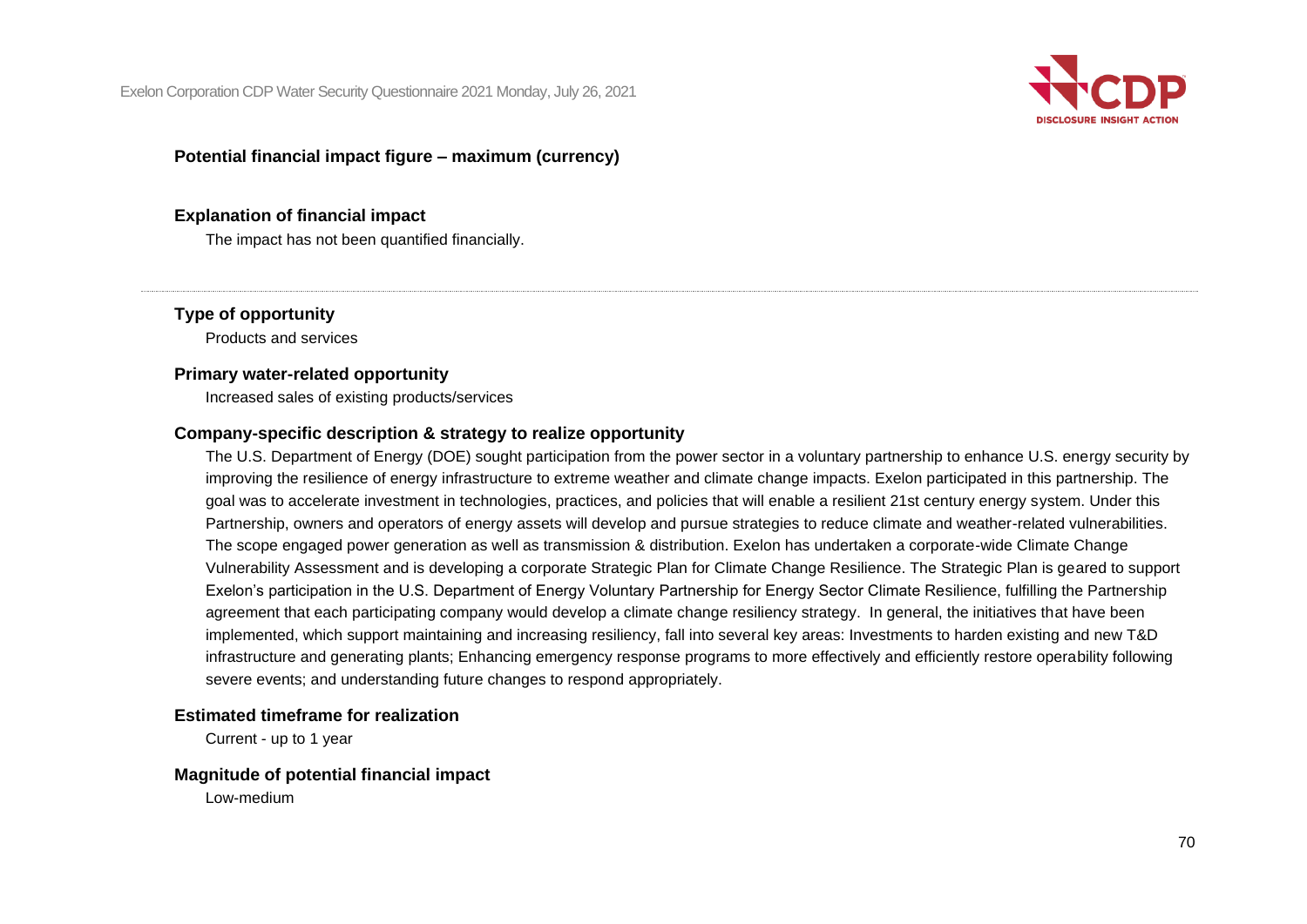

**Are you able to provide a potential financial impact figure?** No, we do not have this figure

**Potential financial impact figure (currency)**

**Potential financial impact figure – minimum (currency)**

**Potential financial impact figure – maximum (currency)**

## **Explanation of financial impact**

The impact has not been quantified financially.

**Type of opportunity Efficiency** 

## **Primary water-related opportunity**

Cost savings

## **Company-specific description & strategy to realize opportunity**

The U.S. Department of Energy (DOE) sought participation from the power sector in a voluntary partnership to enhance U.S. energy security by improving the resilience of energy infrastructure to extreme weather and climate change impacts. Exelon participated in this partnership. The goal was to accelerate investment in technologies, practices, and policies that will enable a resilient 21st century energy system. Under this Partnership, owners and operators of energy assets will develop and pursue strategies to reduce climate and weather-related vulnerabilities. The scope will engage power generation as well as transmission & distribution. Exelon has undertaken a corporate-wide Climate Change Vulnerability Assessment and is developing a corporate Strategic Plan for Climate Change Resilience. The Strategic Plan is geared to support Exelon's participation in the U.S. Department of Energy Voluntary Partnership for Energy Sector Climate Resilience, fulfilling the Partnership agreement that each participating company would develop a climate change resiliency strategy. In general, the initiatives that have been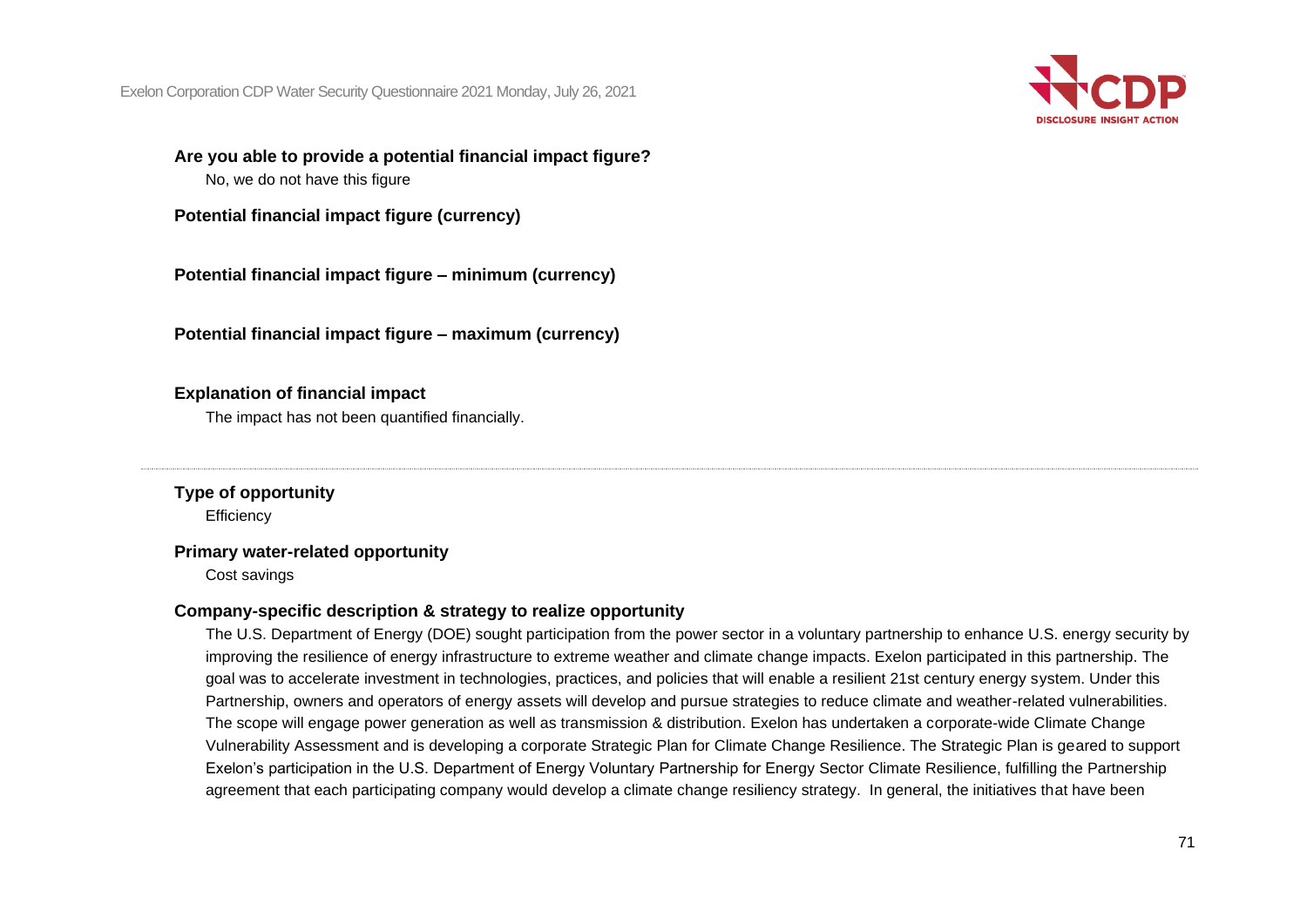

implemented, which support maintaining and increasing resiliency, fall into several key areas: Investments to harden existing and new T&D infrastructure and generating plants; Enhancing emergency response programs to more effectively and efficiently restore operability following severe events; and understanding future changes to respond appropriately.

#### **Estimated timeframe for realization**

Current - up to 1 year

## **Magnitude of potential financial impact**

Low-medium

## **Are you able to provide a potential financial impact figure?**

No, we do not have this figure

## **Potential financial impact figure (currency)**

**Potential financial impact figure – minimum (currency)**

**Potential financial impact figure – maximum (currency)**

## **Explanation of financial impact**

The impact has not been quantified financially.

## **Type of opportunity**

Resilience

## **Primary water-related opportunity**

Increased resilience to impacts of climate change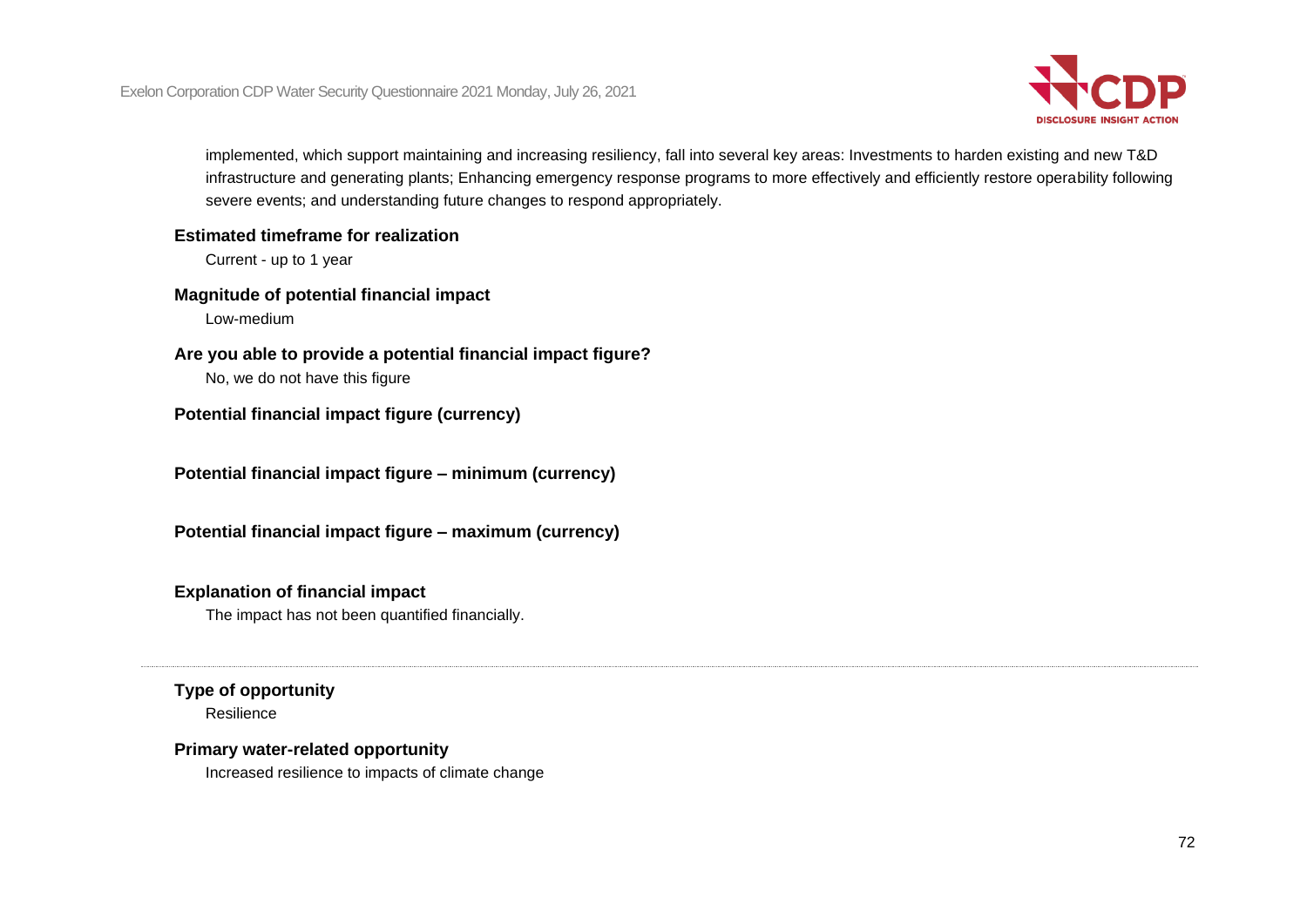

#### **Company-specific description & strategy to realize opportunity**

The U.S. Department of Energy (DOE) sought participation from the power sector in a voluntary partnership to enhance U.S. energy security by improving the resilience of energy infrastructure to extreme weather and climate change impacts. Exelon participated in this partnership. The goal was to accelerate investment in technologies, practices, and policies that will enable a resilient 21st century energy system. Under this Partnership, owners and operators of energy assets will develop and pursue strategies to reduce climate and weather-related vulnerabilities. The scope will engage power generation as well as transmission & distribution. Exelon has undertaken a corporate-wide Climate Change Vulnerability Assessment and is developing a corporate Strategic Plan for Climate Change Resilience. The Strategic Plan is geared to support Exelon's participation in the U.S. Department of Energy Voluntary Partnership for Energy Sector Climate Resilience, fulfilling the Partnership agreement that each participating company would develop a climate change resiliency strategy. In general, the initiatives that have been implemented, that support maintaining and increasing resiliency, fall into several key areas: Investments to harden existing and new T&D infrastructure and generating plants; Enhancing emergency response programs to more effectively and efficiently restore operability following severe events; and understand future changes to respond appropriately.

#### **Estimated timeframe for realization**

Current - up to 1 year

#### **Magnitude of potential financial impact**

Low-medium

#### **Are you able to provide a potential financial impact figure?**

No, we do not have this figure

**Potential financial impact figure (currency)**

**Potential financial impact figure – minimum (currency)**

**Potential financial impact figure – maximum (currency)**

**Explanation of financial impact**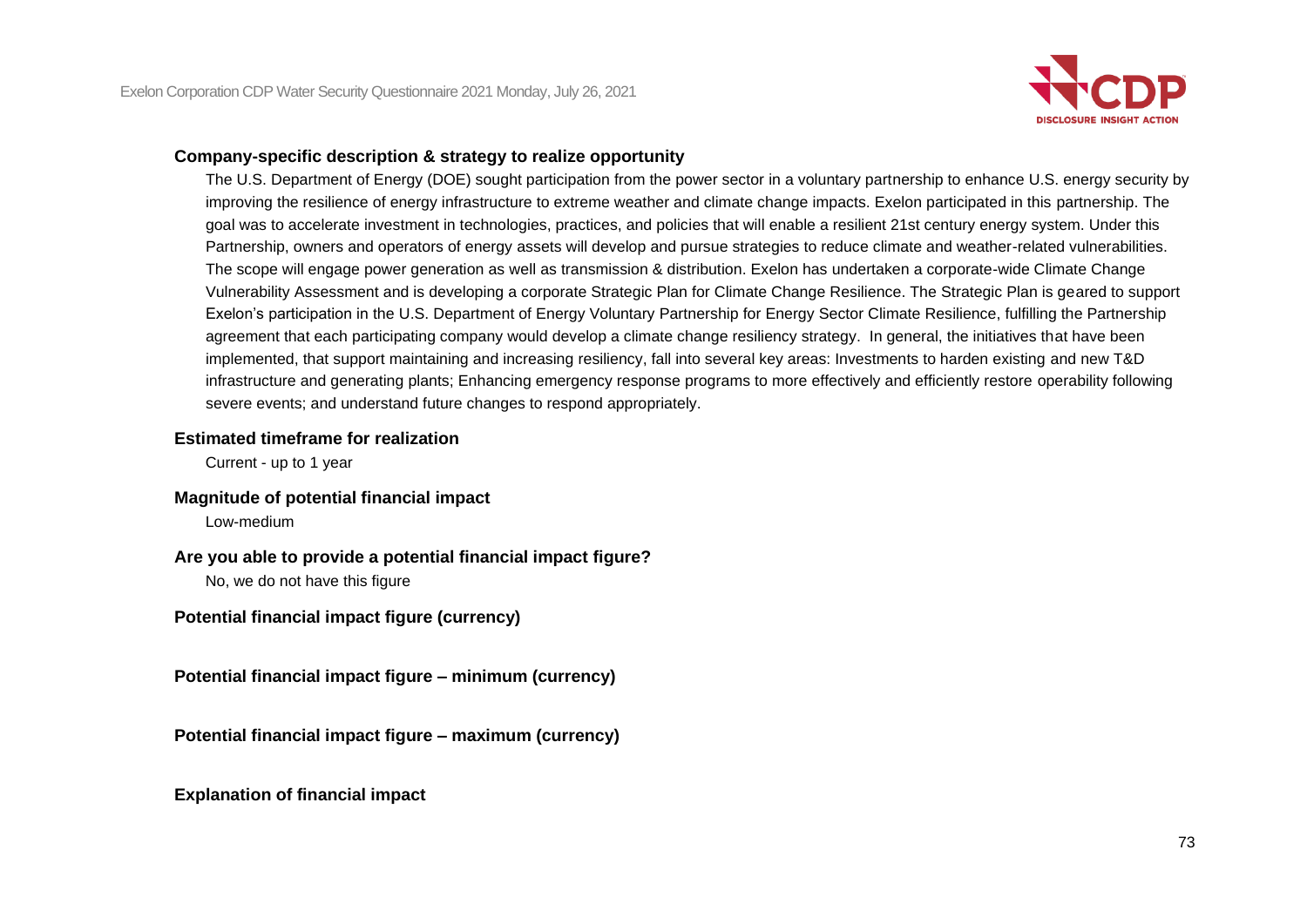

The impact has not been quantified financially.

# **Type of opportunity**

**Markets** 

#### **Primary water-related opportunity**

Improved customer satisfaction

#### **Company-specific description & strategy to realize opportunity**

The U.S. Department of Energy (DOE) sought participation from the power sector in a voluntary partnership to enhance U.S. energy security by improving the resilience of energy infrastructure to extreme weather and climate change impacts. Exelon participated in this partnership. The goal was to accelerate investment in technologies, practices, and policies that will enable a resilient 21st century energy system. Under this Partnership, owners and operators of energy assets will develop and pursue strategies to reduce climate and weather-related vulnerabilities. The scope will engage power generation as well as transmission & distribution. Exelon has undertaken a corporate-wide Climate Change Vulnerability Assessment and is developing a corporate Strategic Plan for Climate Change Resilience. The Strategic Plan is geared to support Exelon's participation in the U.S. Department of Energy Voluntary Partnership for Energy Sector Climate Resilience, fulfilling the Partnership agreement that each participating company would develop a climate change resiliency strategy. In general, the initiatives that have been implemented, which support maintaining and increasing resiliency, fall into several key areas: Investments to harden existing and new T&D infrastructure and generating plants; Enhancing emergency response programs to more effectively and efficiently restore operability following severe events; and understanding future changes to respond appropriately.

#### **Estimated timeframe for realization**

Current - up to 1 year

#### **Magnitude of potential financial impact**

Low-medium

#### **Are you able to provide a potential financial impact figure?**

No, we do not have this figure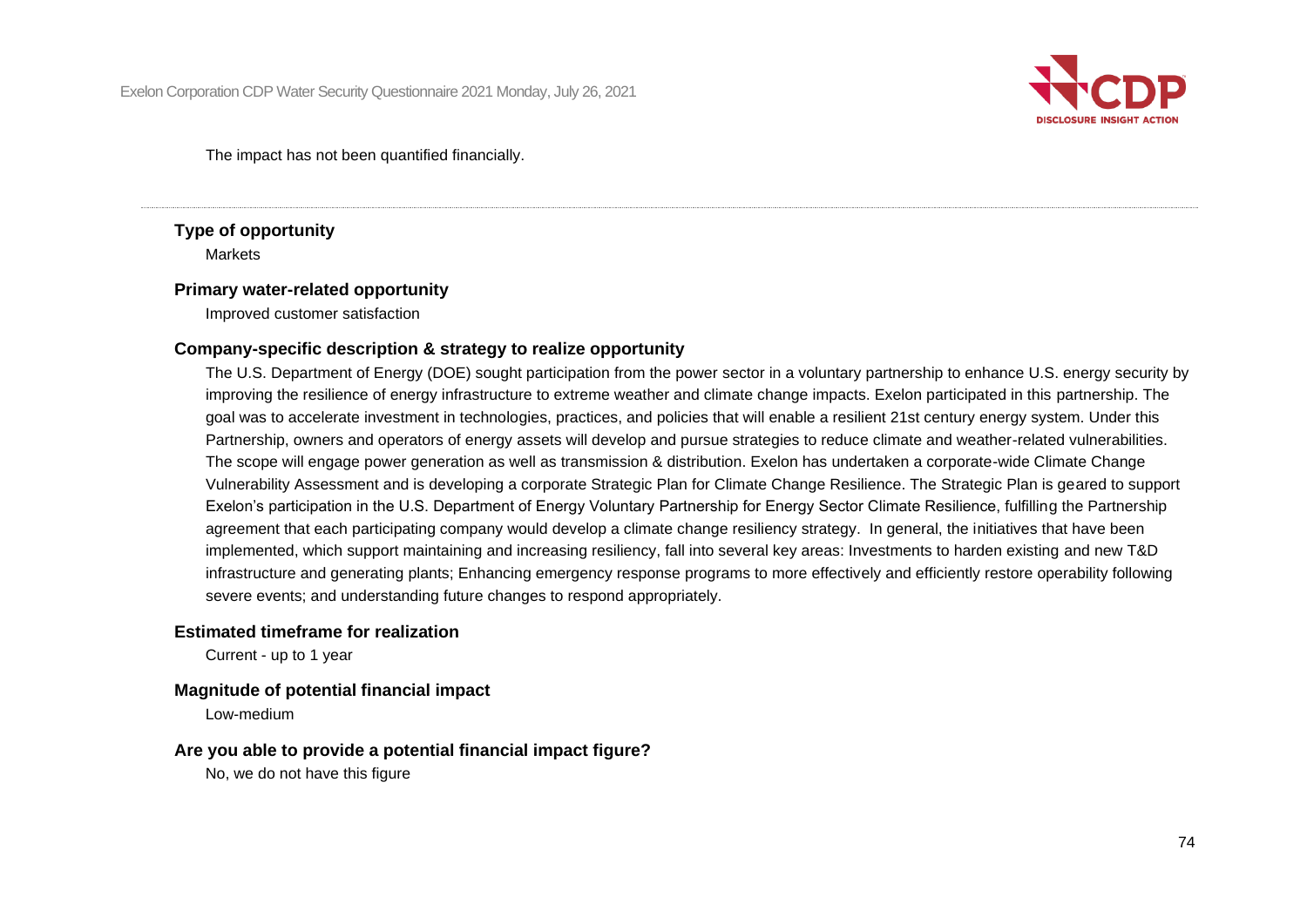

# **Potential financial impact figure (currency)**

**Potential financial impact figure – minimum (currency)**

**Potential financial impact figure – maximum (currency)**

#### **Explanation of financial impact**

The impact has not been quantified financially.

#### **Type of opportunity**

Products and services

#### **Primary water-related opportunity**

Sales of new products/services

#### **Company-specific description & strategy to realize opportunity**

Water is a sizeable adjacent market for Exelon. The inter-relationship of electricity and water creates opportunities for Exelon to leverage existing assets and competences to create value. Exelon utilizes an internal matrixed group of experts who work on developing energy innovation businesses, including emergent technologies and market evaluation of the water-energy nexus. Some of the areas that are being investigated include environmental stewardship activities to enhance natural ecosystem services such as water filtration through wetlands, riparian buffers and bioretention areas. Another area of investigation is proactive storm water management through evaluation of impervious surfaces and best management practices that can not only reduce storm water volume, but also improve storm water quality. Aquify, a whollyowned subsidiary of Exelon Corporation, is using Exelon's vast knowledge, experience, people and assets to help water utilities operate more proactively and efficiently. Aquify leverages Exelon's experience and expertise in power and gas distribution and applies it to the infrastructure that delivers water. Like the "smart" electrical grid that uses technology to identify power outages and coordinate faster repairs, Aquify uses sensors along miles of the underground water supply network to identify and address maintenance needs and emerging issues. Often, if a water pipe starts leaking, it goes unnoticed until the water rises to the surface or pressure gradually builds up in and around the pipe until it breaks.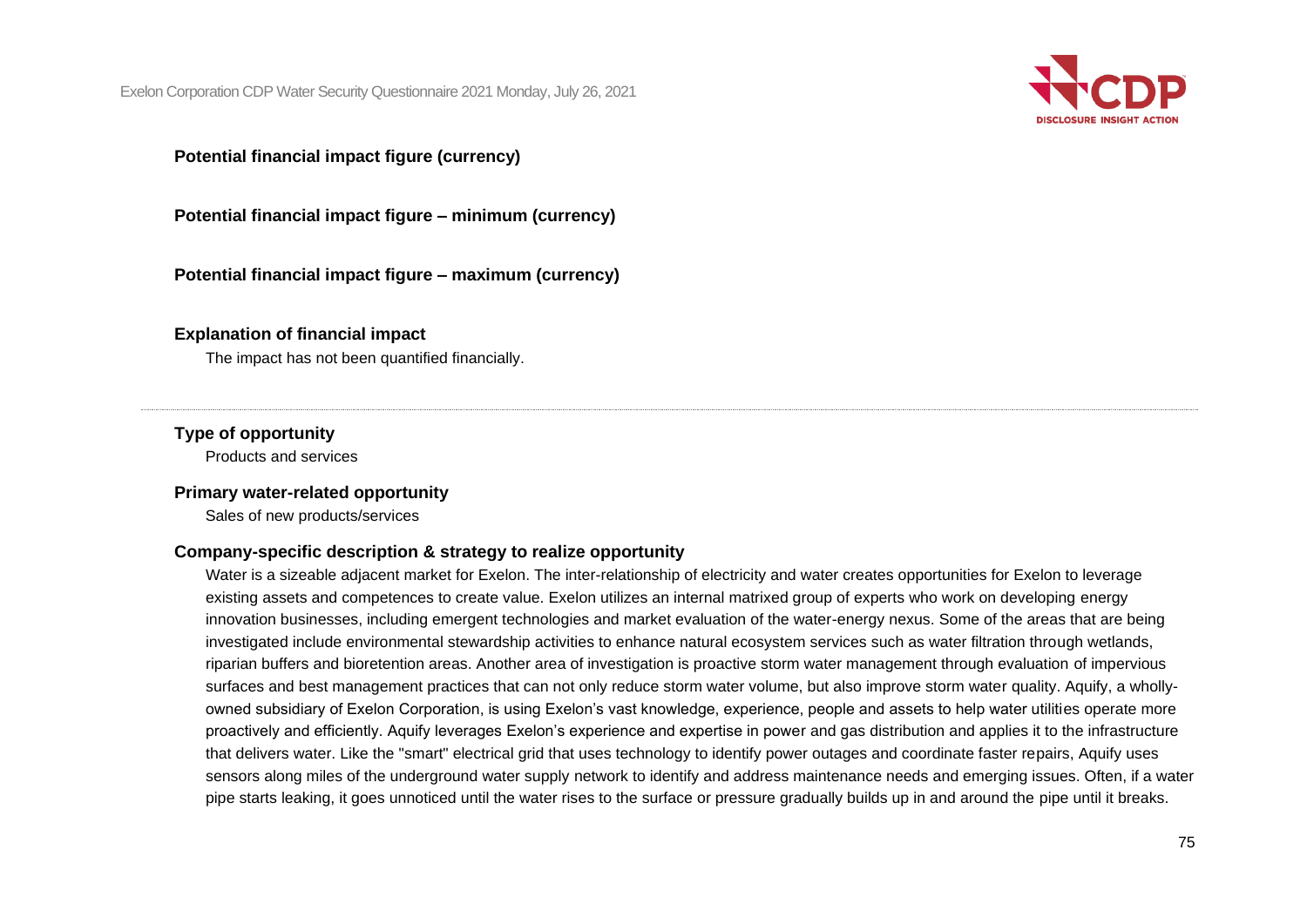

Aquify is partnering with municipal water utilities to install cutting-edge sensors that constantly measure and monitor key metrics to identify where and when an event occurs. Those sensors are then combined with artificial intelligence (AI) software, a cybersecure network and 24/7 monitoring and analytics resources into a turnkey professional service for water utilities.

#### **Estimated timeframe for realization**

1 to 3 years

# **Magnitude of potential financial impact**

Low-medium

### **Are you able to provide a potential financial impact figure?**

No, we do not have this figure

# **Potential financial impact figure (currency)**

**Potential financial impact figure – minimum (currency)**

**Potential financial impact figure – maximum (currency)**

# **Explanation of financial impact**

The impact has not been quantified financially.

# **Type of opportunity**

**Efficiency** 

# **Primary water-related opportunity**

Improved water efficiency in operations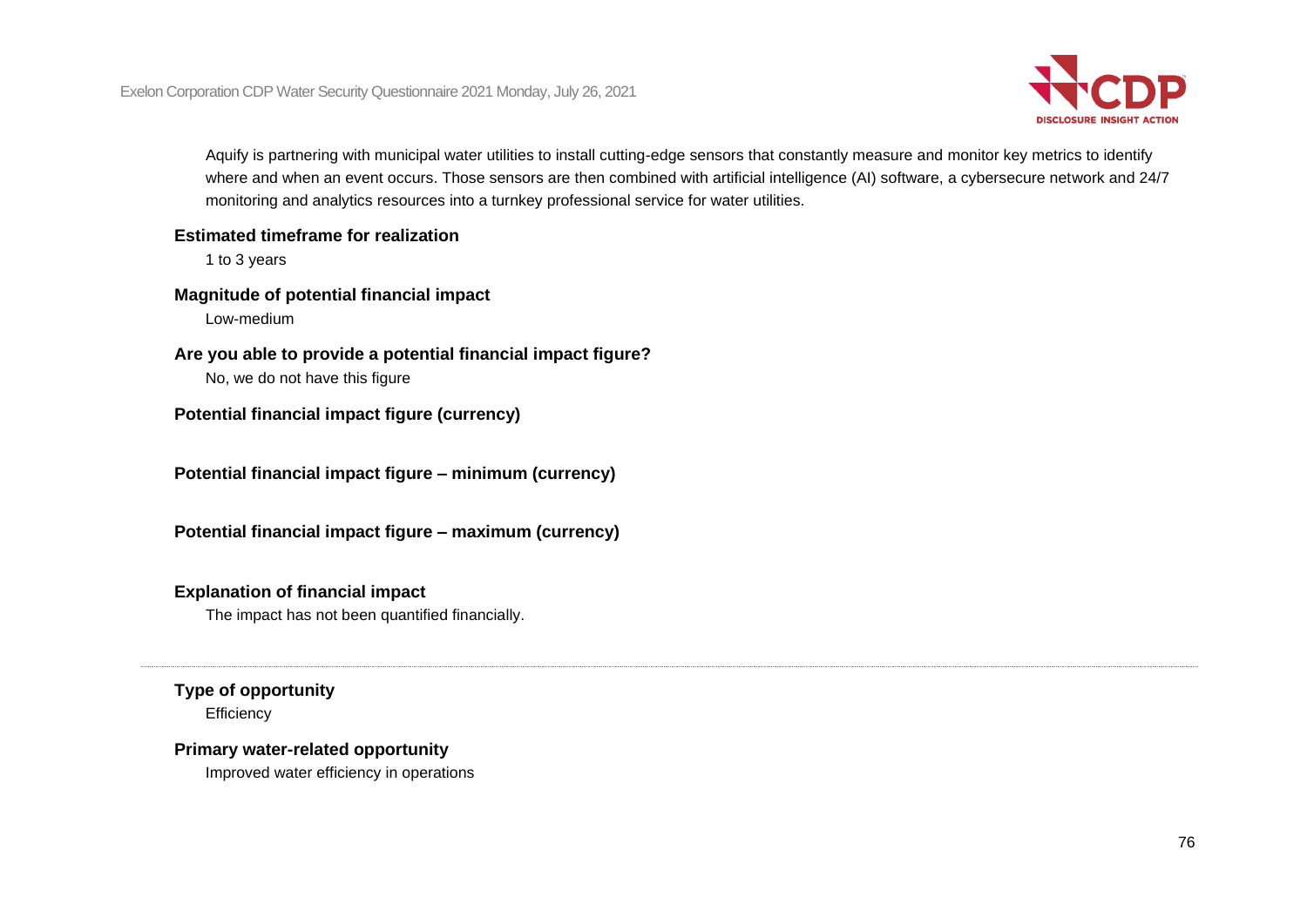

#### **Company-specific description & strategy to realize opportunity**

Water is a sizeable adjacent market for Exelon. The inter-relationship of electricity and water creates opportunities for Exelon to leverage existing assets and competences to create value. Exelon utilizes an internal matrixed group of experts who work on developing energy innovation businesses, including emergent technologies and market evaluation of the water-energy nexus. Some of the areas that are being investigated include environmental stewardship activities to enhance natural ecosystem services such as water filtration through wetlands, riparian buffers and bioretention areas. Another area of investigation is proactive storm water management through evaluation of impervious surfaces and best management practices that can not only reduce storm water volume, but also improve storm water quality. Aquify, a whollyowned subsidiary of Exelon Corporation, is using Exelon's vast knowledge, experience, people and assets to help water utilities operate more proactively and efficiently. Aquify leverages Exelon's experience and expertise in power and gas distribution and applies it to the infrastructure that delivers water. Like the "smart" electrical grid that uses technology to identify power outages and coordinate faster repairs, Aquify uses sensors along miles of the underground water supply network to identify and address maintenance needs and emerging issues. Often, if a water pipe starts leaking, it goes unnoticed until the water rises to the surface or pressure gradually builds up in and around the pipe until it breaks. Aquify is partnering with municipal water utilities to install cutting-edge sensors that constantly measure and monitor key metrics to identify where and when an event occurs. Those sensors are then combined with artificial intelligence (AI) software, a cybersecure network and 24/7 monitoring and analytics resources into a turnkey professional service for water utilities.

#### **Estimated timeframe for realization**

1 to 3 years

#### **Magnitude of potential financial impact**

Low-medium

#### **Are you able to provide a potential financial impact figure?**

No, we do not have this figure

#### **Potential financial impact figure (currency)**

**Potential financial impact figure – minimum (currency)**

**Potential financial impact figure – maximum (currency)**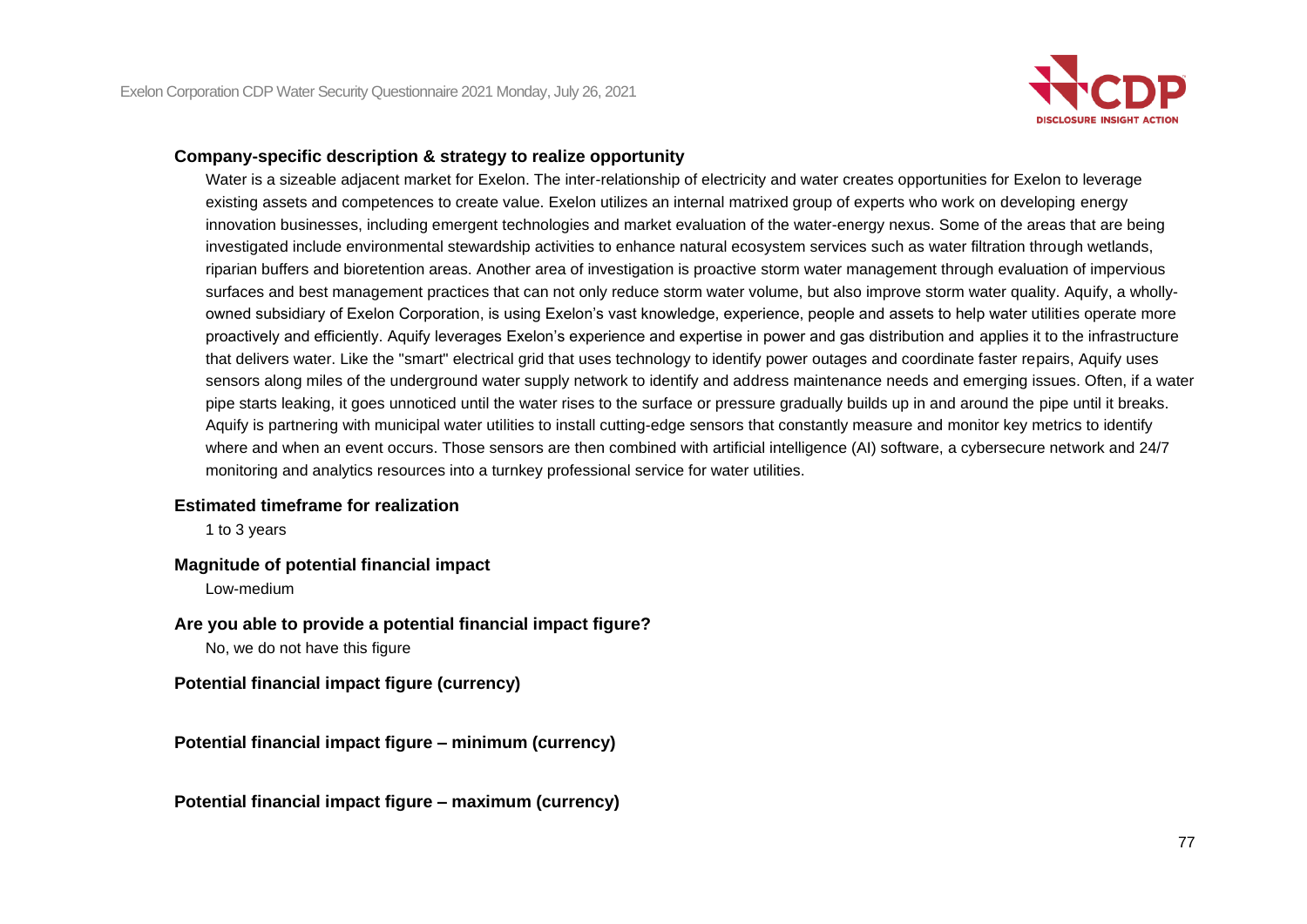

#### **Explanation of financial impact**

The impact has not been quantified financially.

# **Type of opportunity**

Markets

#### **Primary water-related opportunity**

Stronger competitive advantage

### **Company-specific description & strategy to realize opportunity**

Water is a sizeable adjacent market for Exelon. The inter-relationship of electricity and water creates opportunities for Exelon to leverage existing assets and competences to create value. Exelon utilizes an internal matrixed group of experts who work on developing energy innovation businesses, including emergent technologies and market evaluation of the water-energy nexus. Some of the areas that are being investigated include environmental stewardship activities to enhance natural ecosystem services such as water filtration through wetlands, riparian buffers and bioretention areas. Another area of investigation is proactive storm water management through evaluation of impervious surfaces and best management practices that can not only reduce storm water volume, but also improve storm water quality. Aquify is a whollyowned subsidiary of Exelon Corporation, the nation's largest power and gas utility operator and leading competitive energy provider. Exelon's six utilities deliver electricity and natural gas to approximately 10 million customers in Delaware, the District of Columbia, Illinois, Maryland, New Jersey and Pennsylvania through its Atlantic City Electric, BGE, ComEd, Delmarva Power, PECO and Pepco subsidiaries. Our utilities led the Smart Grid revolution—installing sensors and meters and deploying advanced analytics and automation resulting in unprecedented reliability, resilience and responsiveness. Aquify is leveraging Exelon's vast knowledge, experience, people and assets to help water utilities operate more proactively and efficiently.

#### **Estimated timeframe for realization**

More than 6 years

#### **Magnitude of potential financial impact**

Low-medium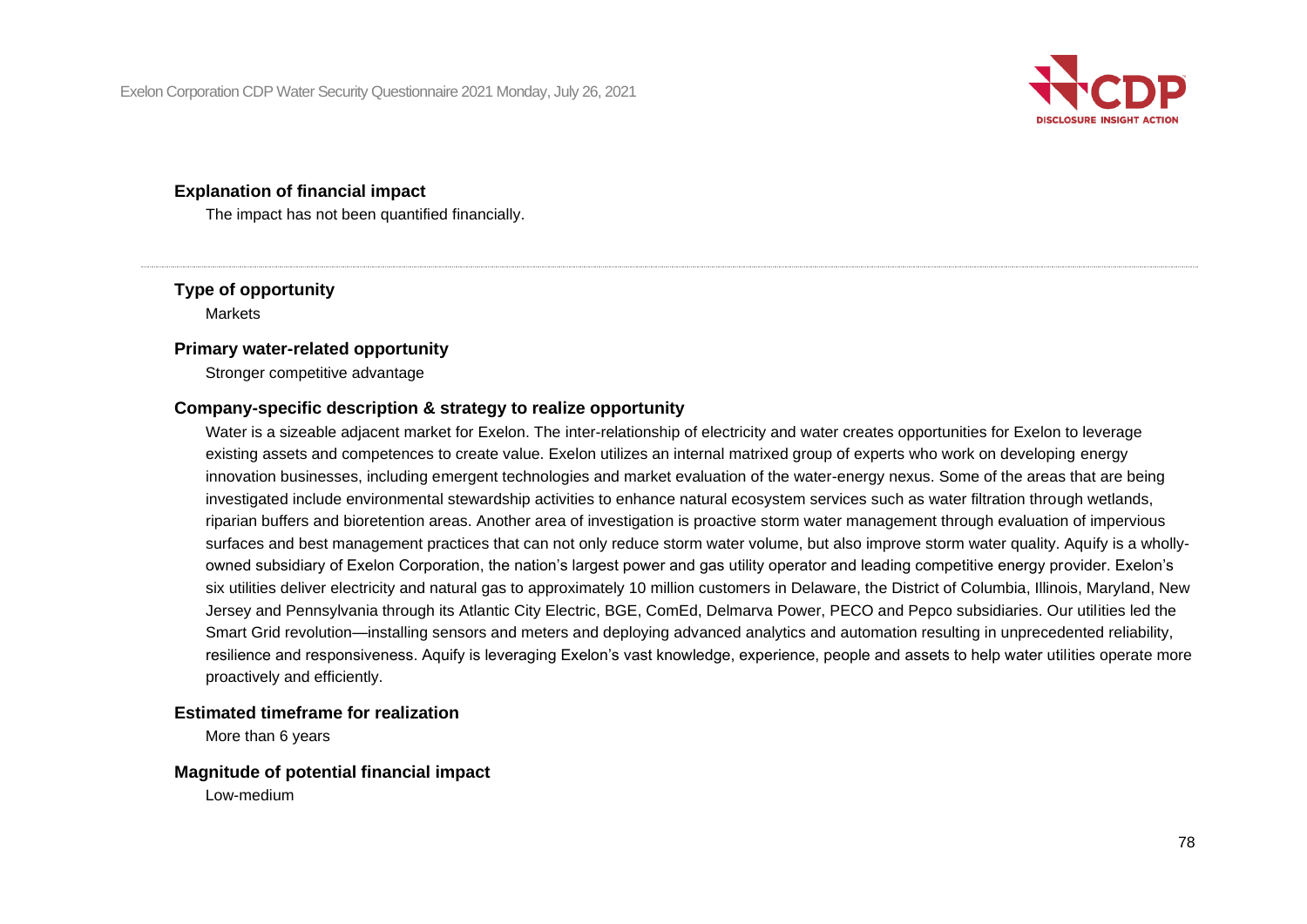

**Are you able to provide a potential financial impact figure?** No, we do not have this figure

**Potential financial impact figure (currency)**

**Potential financial impact figure – minimum (currency)**

**Potential financial impact figure – maximum (currency)**

**Explanation of financial impact** The impact has not been quantified financially.

# **W5. Facility-level water accounting**

# **W5.1**

**(W5.1) For each facility referenced in W4.1c, provide coordinates, water accounting data, and a comparison with the previous reporting year.**

**Facility reference number** Facility 1

**Facility name (optional)** Calvert Cliffs Nuclear Power Plant

**Country/Area & River basin**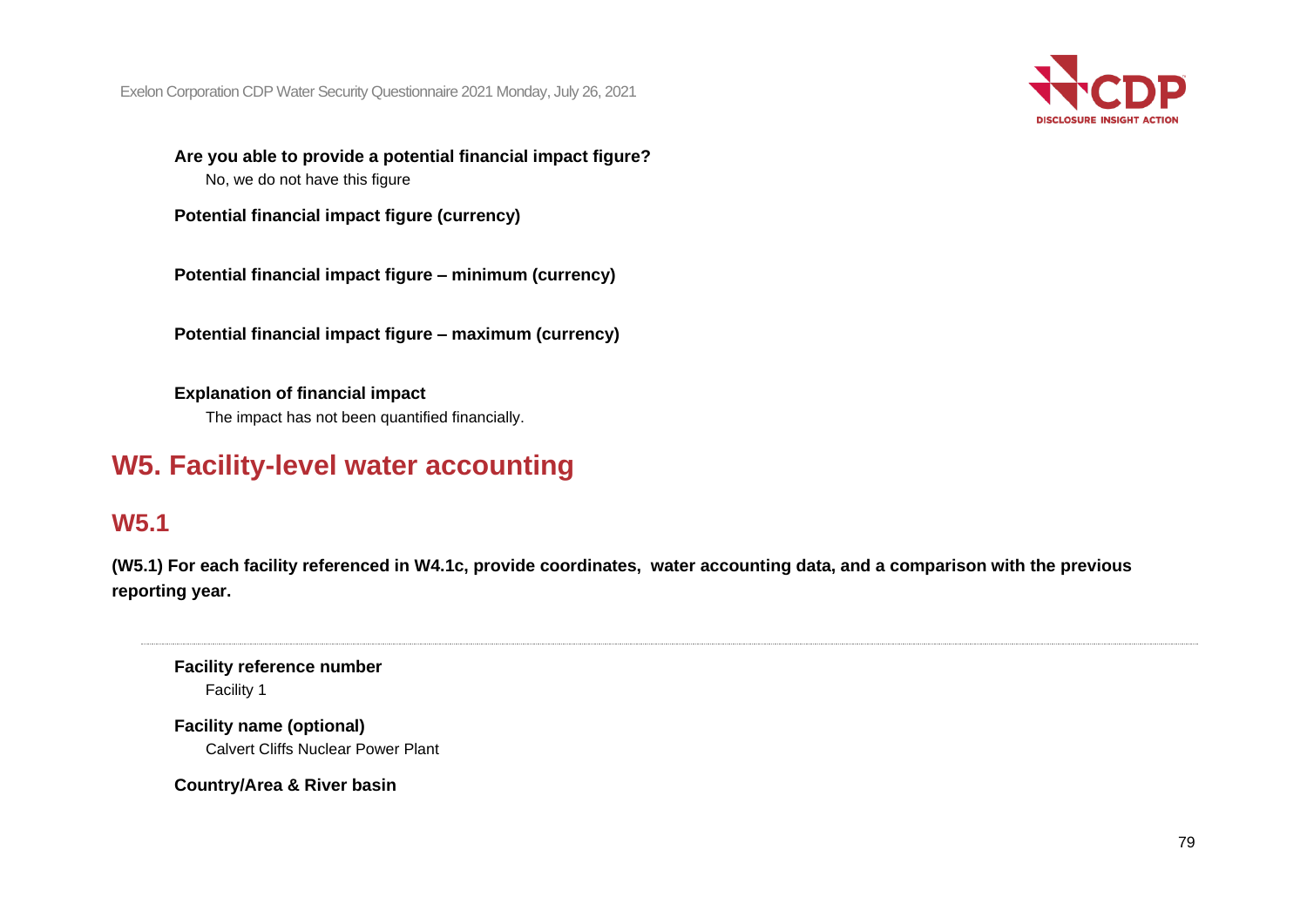

United States of America Other, please specify Chesapeake Bay

#### **Latitude**

38.43435

#### **Longitude**

-76.4418

#### **Located in area with water stress**

No

# **Primary power generation source for your electricity generation at this facility**

**Nuclear** 

### **Total water withdrawals at this facility (megaliters/year)** 5,277,224

# **Comparison of total withdrawals with previous reporting year**

**Higher** 

# **Withdrawals from fresh surface water, including rainwater, water from wetlands, rivers and lakes**

0

# **Withdrawals from brackish surface water/seawater**

4,877,314

# **Withdrawals from groundwater - renewable**

399,910

#### **Withdrawals from groundwater - non-renewable**

0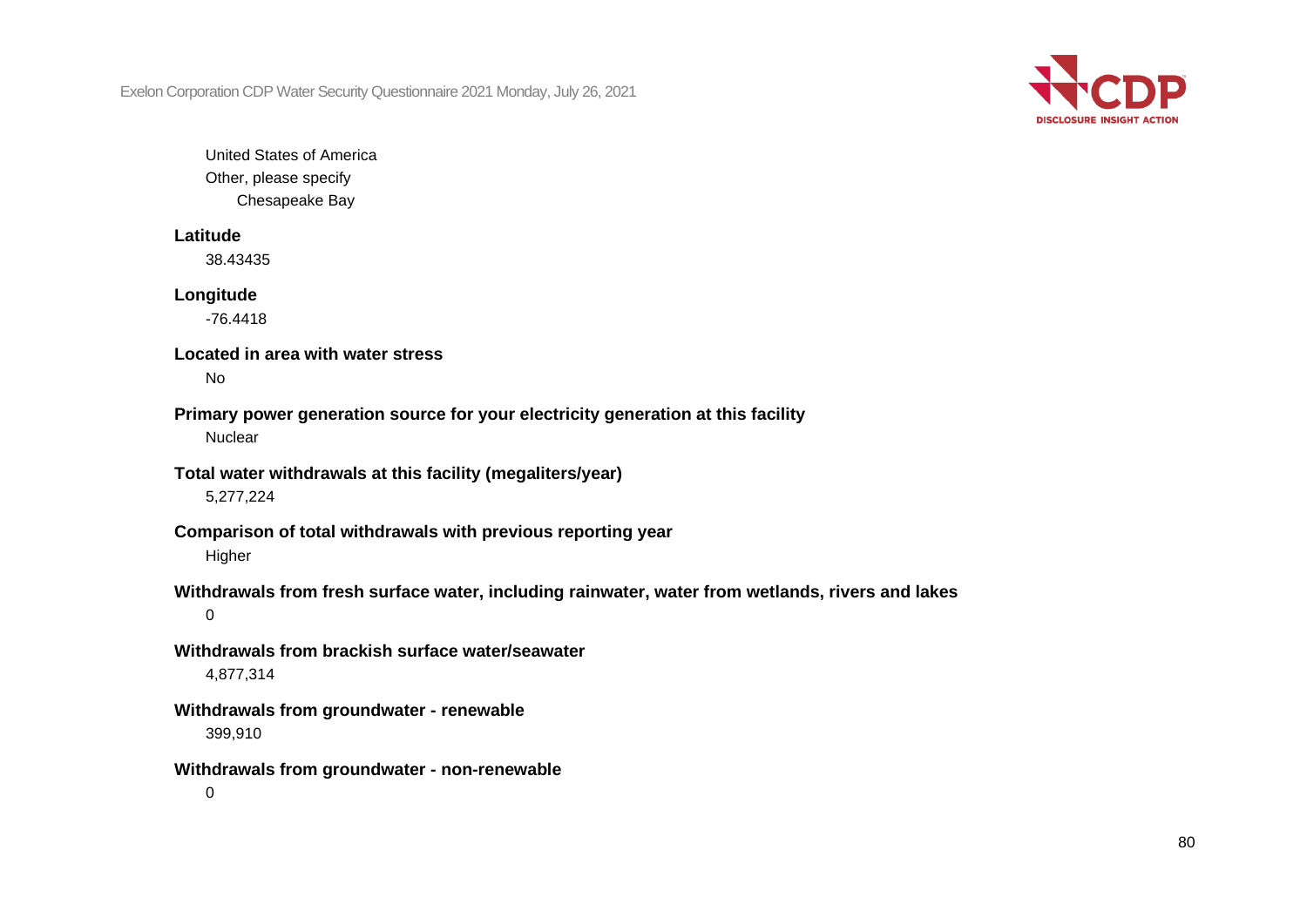

**Withdrawals from produced/entrained water**  $\Omega$ **Withdrawals from third party sources**  $\Omega$ 

**Total water discharges at this facility (megaliters/year)** 4,877,314

**Comparison of total discharges with previous reporting year** About the same

**Discharges to fresh surface water**

0

**Discharges to brackish surface water/seawater** 4,877,314

**Discharges to groundwater**

 $\Omega$ 

**Discharges to third party destinations**

0

**Total water consumption at this facility (megaliters/year)** 399,910

**Comparison of total consumption with previous reporting year** Lower

**Please explain**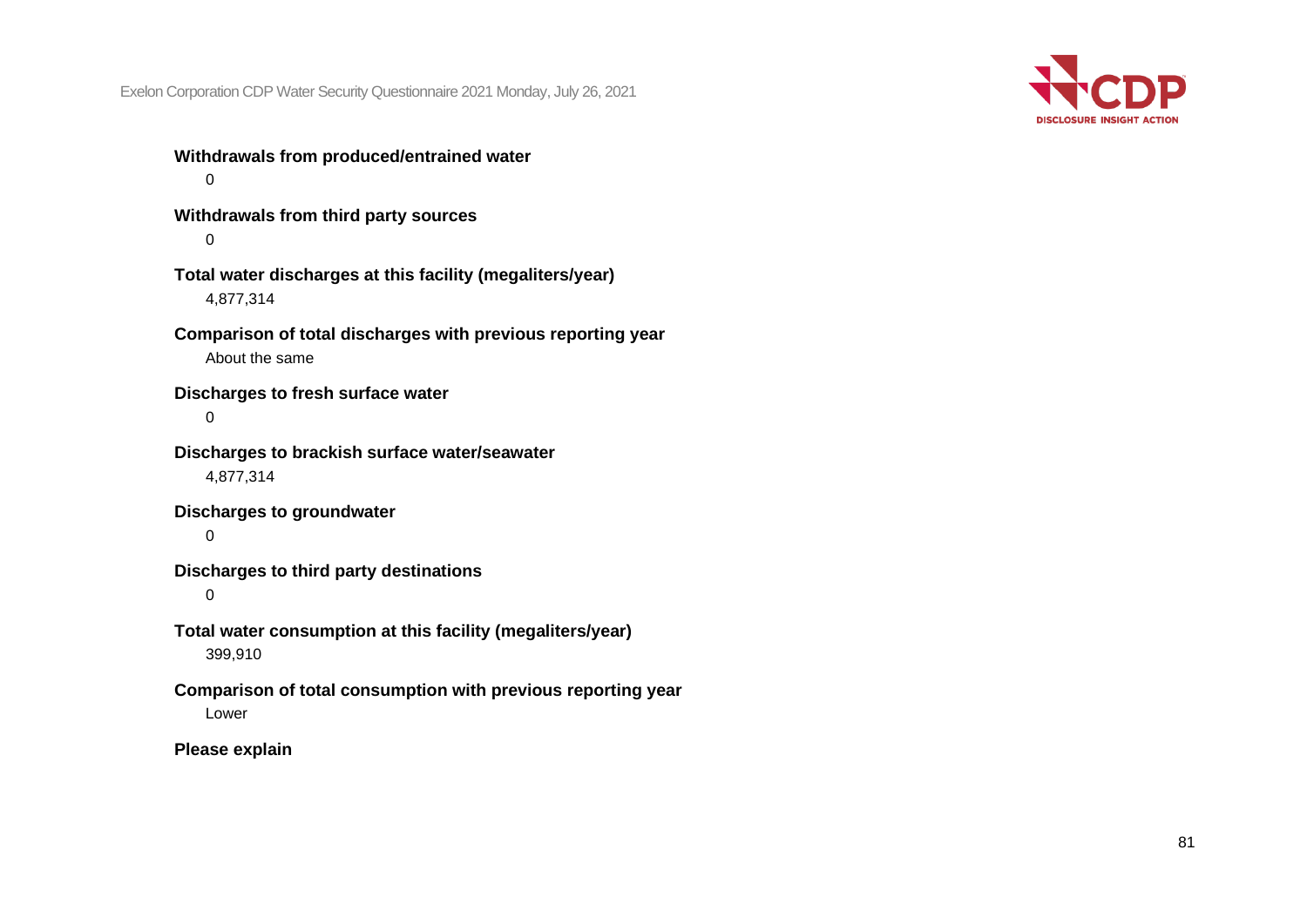

Some flows may be estimated using accepted engineering practices including mechanical specifications and mass-balance methods. Water consumption is related to evaporation from cooling systems, steam-cycle and cooling-cycle blowdown, mechanical losses and degraded flows requiring treatment before return to the source.

# **Facility reference number**

Facility 2

# **Facility name (optional)**

Clinton Nuclear Power Station

# **Country/Area & River basin**

United States of America Mississippi River

# **Latitude**

40.17186

#### **Longitude**

-88.8359

### **Located in area with water stress**

No

#### **Primary power generation source for your electricity generation at this facility Nuclear**

# **Total water withdrawals at this facility (megaliters/year)**

1,044,388

# **Comparison of total withdrawals with previous reporting year**

About the same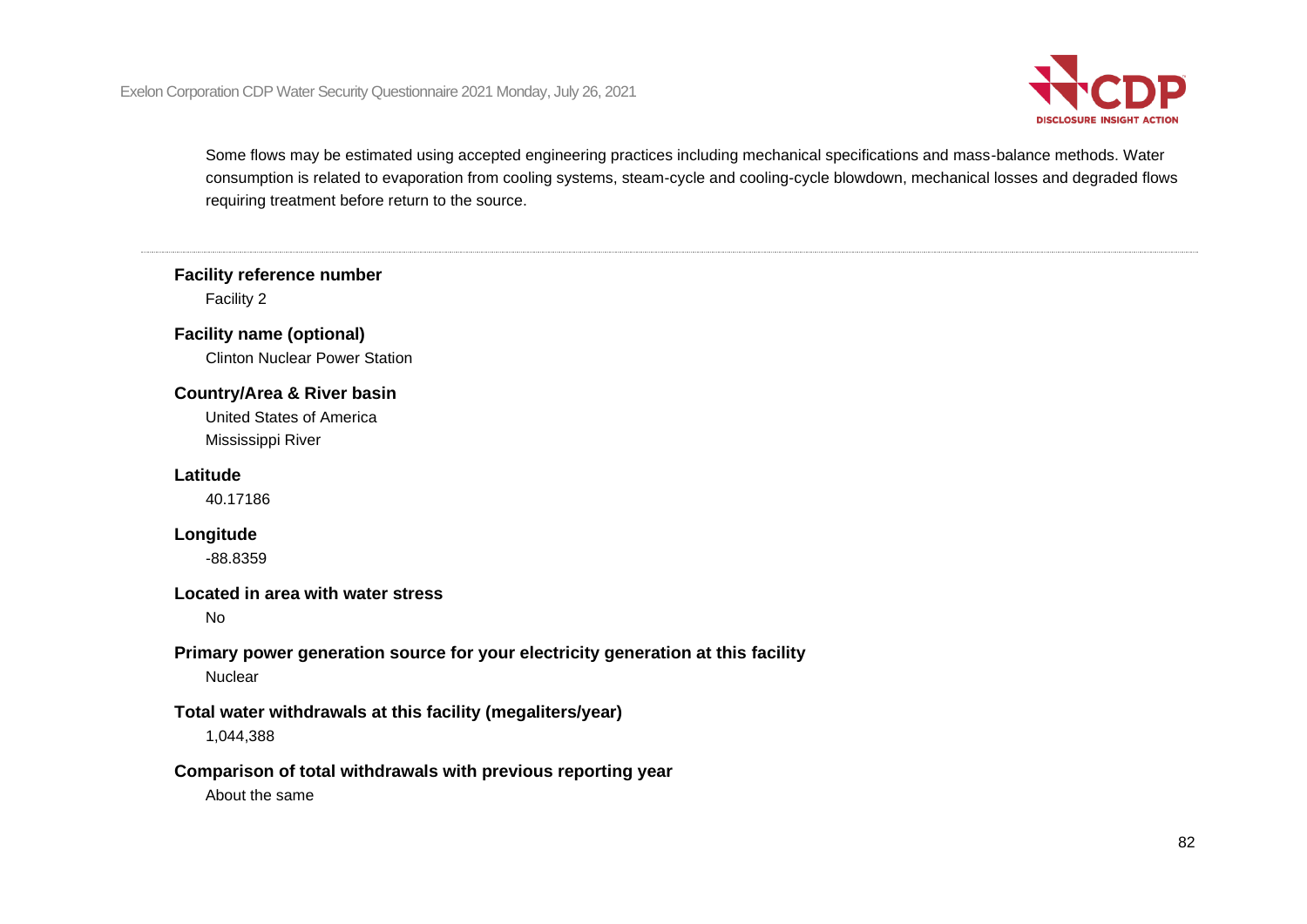

**Withdrawals from fresh surface water, including rainwater, water from wetlands, rivers and lakes** 1,044,388

**Withdrawals from brackish surface water/seawater**  $\Omega$ 

**Withdrawals from groundwater - renewable** 0

**Withdrawals from groundwater - non-renewable**  $\Omega$ 

**Withdrawals from produced/entrained water** 0

**Withdrawals from third party sources**

0

**Total water discharges at this facility (megaliters/year)** 1,039,167

**Comparison of total discharges with previous reporting year**

About the same

**Discharges to fresh surface water**

1,039,167

**Discharges to brackish surface water/seawater**

0

**Discharges to groundwater**

 $\Omega$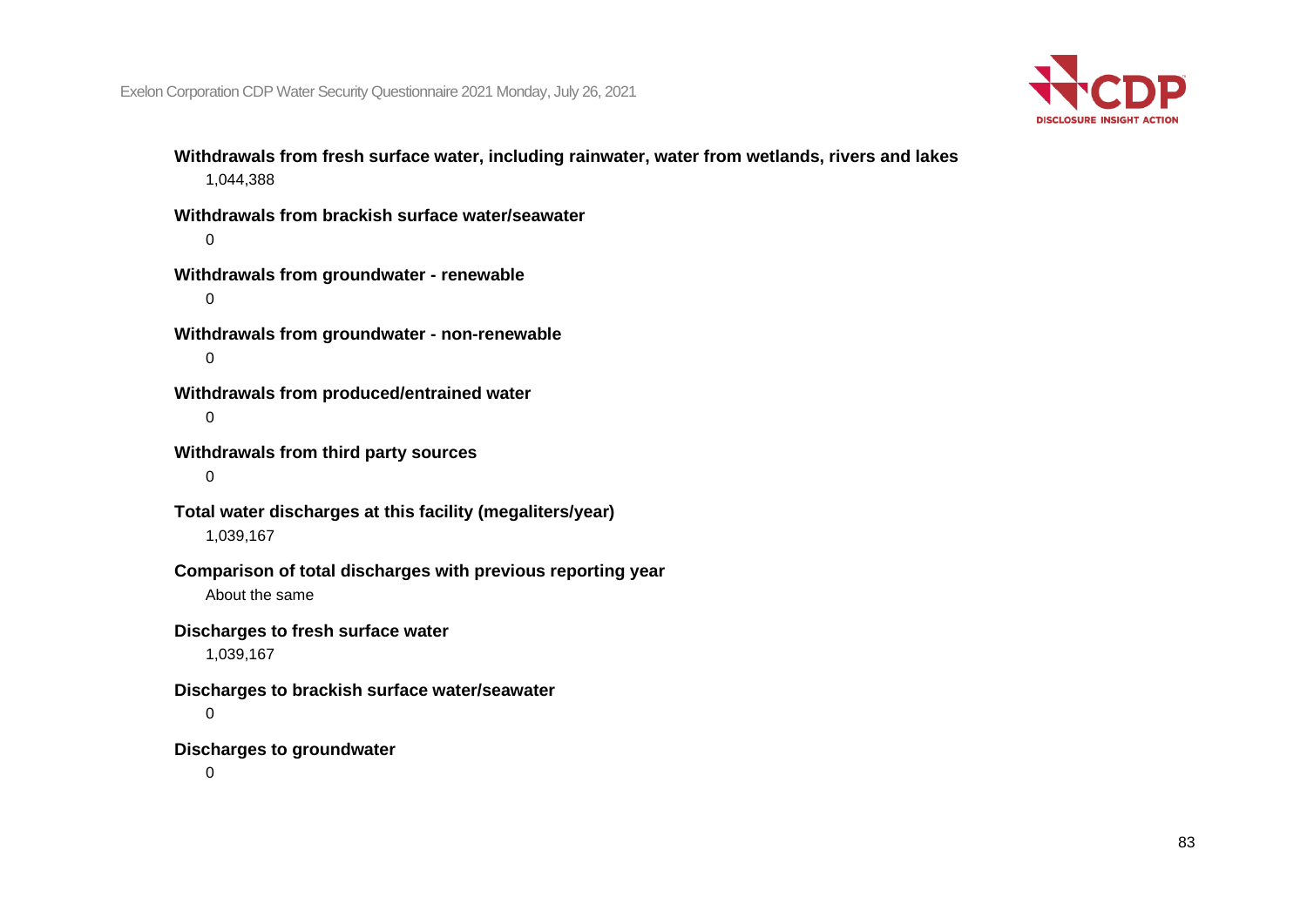

# **Discharges to third party destinations**

 $\Omega$ 

**Total water consumption at this facility (megaliters/year)** 5,221

**Comparison of total consumption with previous reporting year** About the same

#### **Please explain**

Some flows may be estimated using accepted engineering practices including mechanical specifications and mass-balance methods. Water consumption is related to evaporation from cooling systems, steam-cycle and cooling-cycle blowdown, mechanical losses and degraded flows requiring treatment before return to the source.

**Facility reference number**

Facility 3

**Facility name (optional)**

Dresden Generating Station

#### **Country/Area & River basin**

United States of America Mississippi River

#### **Latitude**

41.38943

# **Longitude**

-88.287

**Located in area with water stress**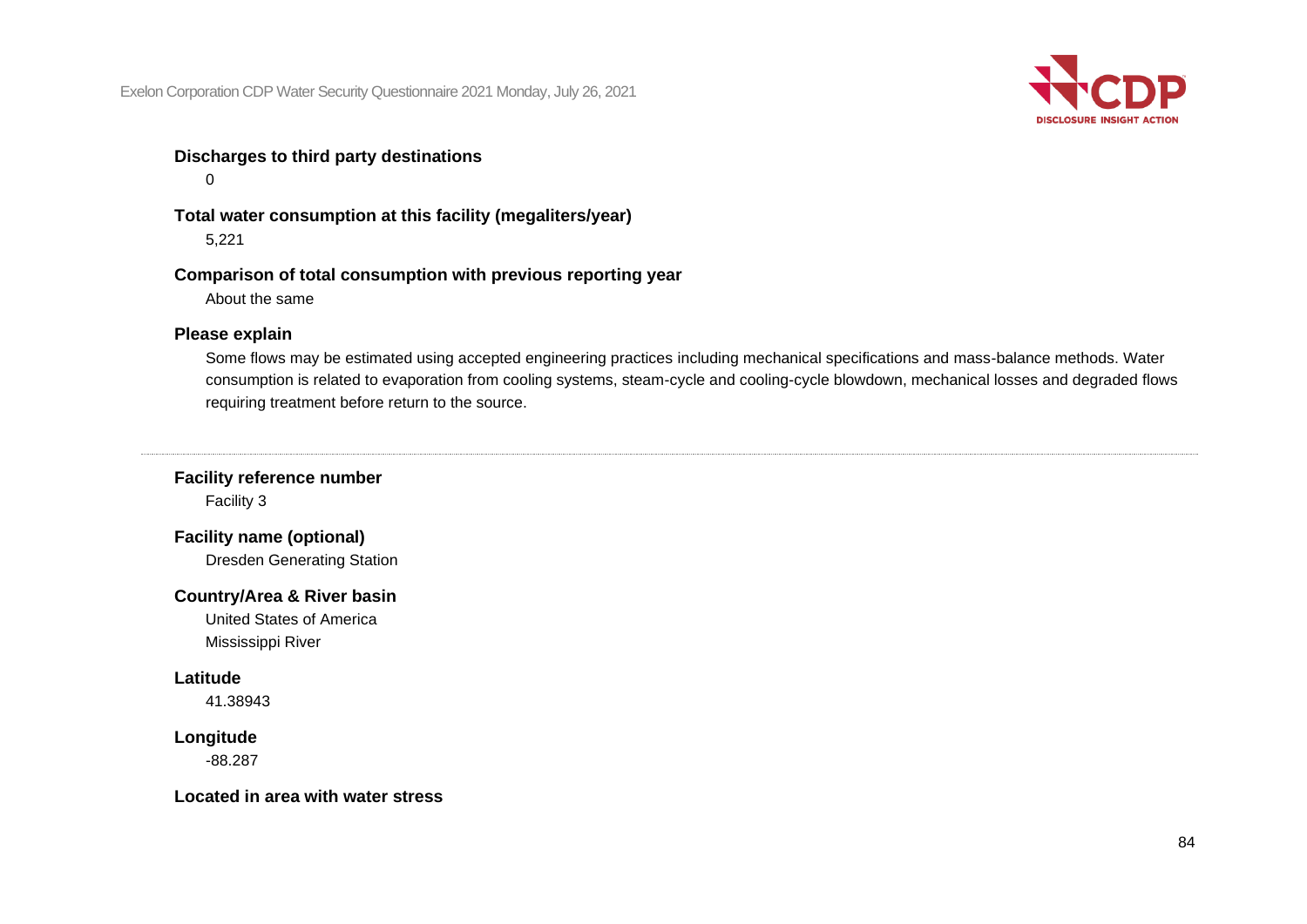

No

**Primary power generation source for your electricity generation at this facility Nuclear** 

- **Total water withdrawals at this facility (megaliters/year)** 669,200
- **Comparison of total withdrawals with previous reporting year** Lower
- **Withdrawals from fresh surface water, including rainwater, water from wetlands, rivers and lakes** 669,200
- **Withdrawals from brackish surface water/seawater** 0
- **Withdrawals from groundwater - renewable**  $\Omega$
- **Withdrawals from groundwater - non-renewable** 0
- **Withdrawals from produced/entrained water**
	- $\Omega$
- **Withdrawals from third party sources**
	- 0

**Total water discharges at this facility (megaliters/year)** 656,300

**Comparison of total discharges with previous reporting year**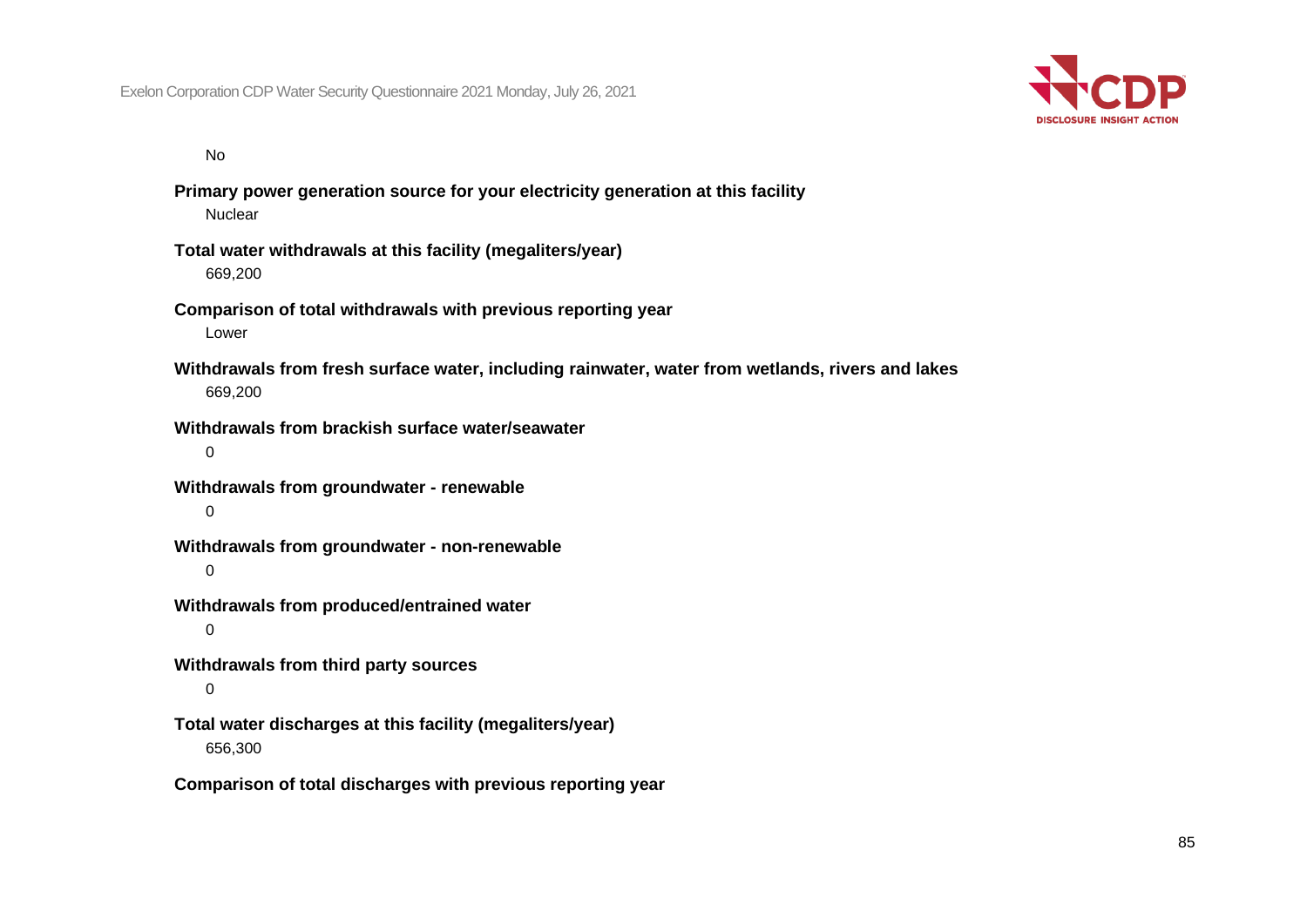

Lower

**Discharges to fresh surface water** 656,300

**Discharges to brackish surface water/seawater**

 $\Omega$ 

**Discharges to groundwater**

 $\Omega$ 

**Discharges to third party destinations**

0

**Total water consumption at this facility (megaliters/year)** 12,900

**Comparison of total consumption with previous reporting year**

Lower

#### **Please explain**

Some flows may be estimated using accepted engineering practices including mechanical specifications and mass-balance methods. Water consumption is related to evaporation from cooling systems, steam-cycle and cooling-cycle blowdown, mechanical losses and degraded flows requiring treatment before return to the source.

**Facility reference number**

Facility 4

**Facility name (optional)**

Quad Cities Nuclear Generating Station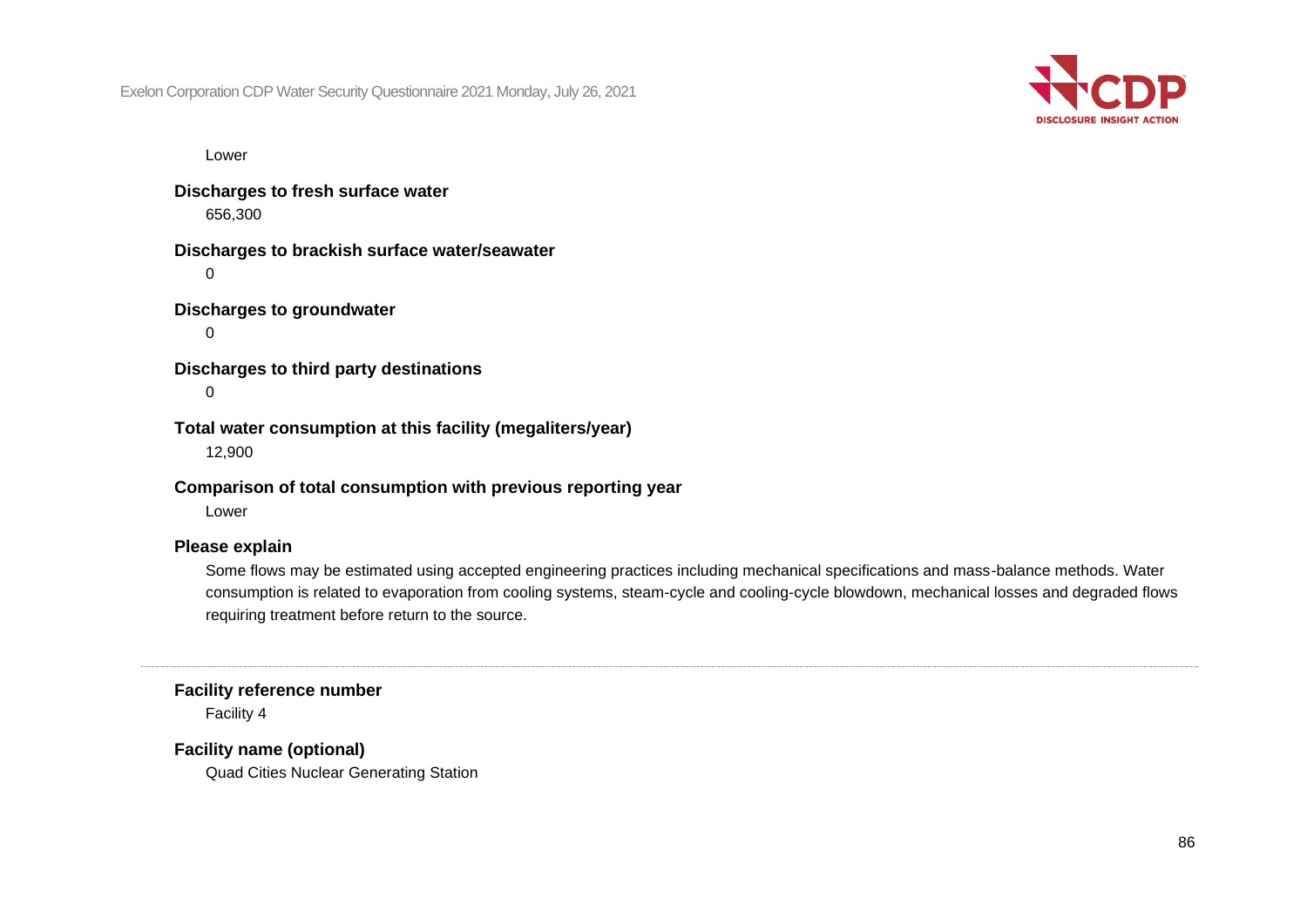

## **Country/Area & River basin**

United States of America Mississippi River

#### **Latitude**

41.72619

#### **Longitude**

-90.310704

#### **Located in area with water stress**

No

#### **Primary power generation source for your electricity generation at this facility Nuclear**

#### **Total water withdrawals at this facility (megaliters/year)**

1,516,462

# **Comparison of total withdrawals with previous reporting year**

About the same

# **Withdrawals from fresh surface water, including rainwater, water from wetlands, rivers and lakes**

1,516,462

# **Withdrawals from brackish surface water/seawater**

 $\Omega$ 

#### **Withdrawals from groundwater - renewable**

0

#### **Withdrawals from groundwater - non-renewable**

 $\Omega$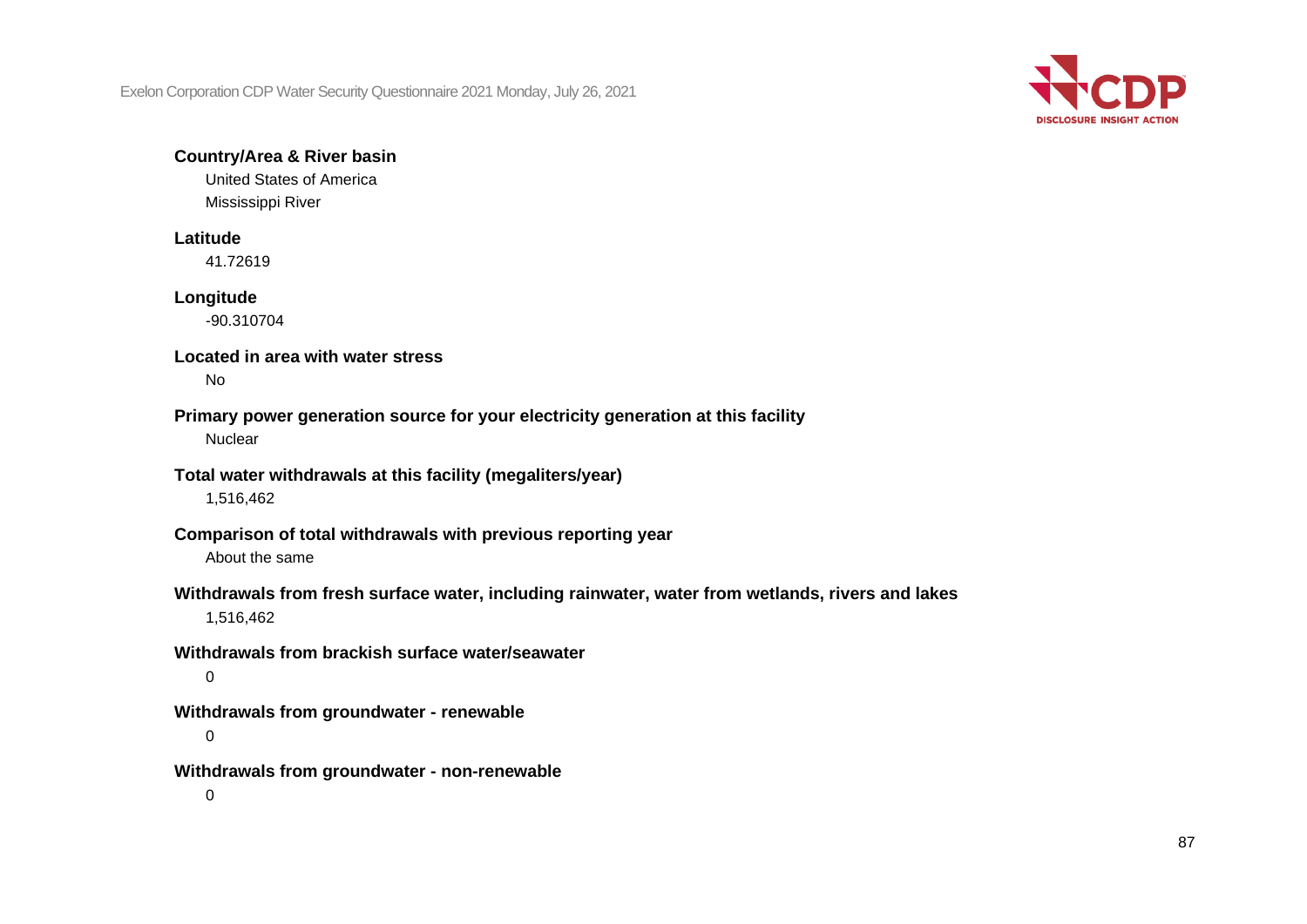

**Withdrawals from produced/entrained water**  $\Omega$ 

**Withdrawals from third party sources**  $\Omega$ 

**Total water discharges at this facility (megaliters/year)** 1,500,560

**Comparison of total discharges with previous reporting year** About the same

**Discharges to fresh surface water** 1,500,560

**Discharges to brackish surface water/seawater** 0

**Discharges to groundwater**

 $\Omega$ 

**Discharges to third party destinations**

0

**Total water consumption at this facility (megaliters/year)** 15,902

**Comparison of total consumption with previous reporting year** About the same

**Please explain**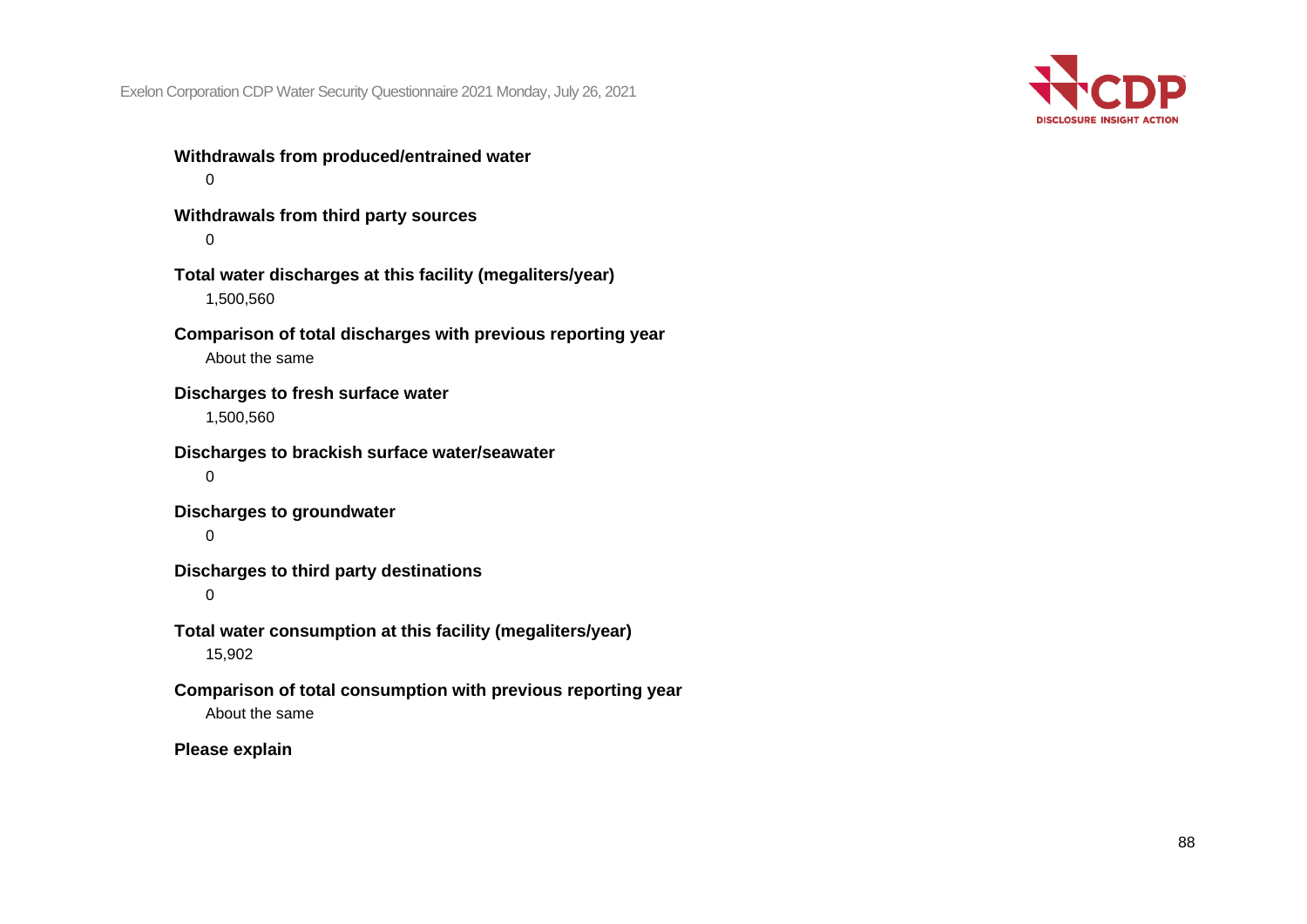

Some flows may be estimated using accepted engineering practices including mechanical specifications and mass-balance methods. Water consumption is related to evaporation from cooling systems, steam-cycle and cooling-cycling blowdown, mechanical losses and degraded flows requiring treatment before return to the source.

# **Facility reference number**

Facility 5

### **Facility name (optional)**

Peach Bottom Atomic Power Station

#### **Country/Area & River basin**

United States of America Susquehanna River

#### **Latitude**

39.75917

#### **Longitude**

-76.2685

# **Located in area with water stress**

No

# **Primary power generation source for your electricity generation at this facility**

**Nuclear** 

# **Total water withdrawals at this facility (megaliters/year)**

3,038,228

#### **Comparison of total withdrawals with previous reporting year**

About the same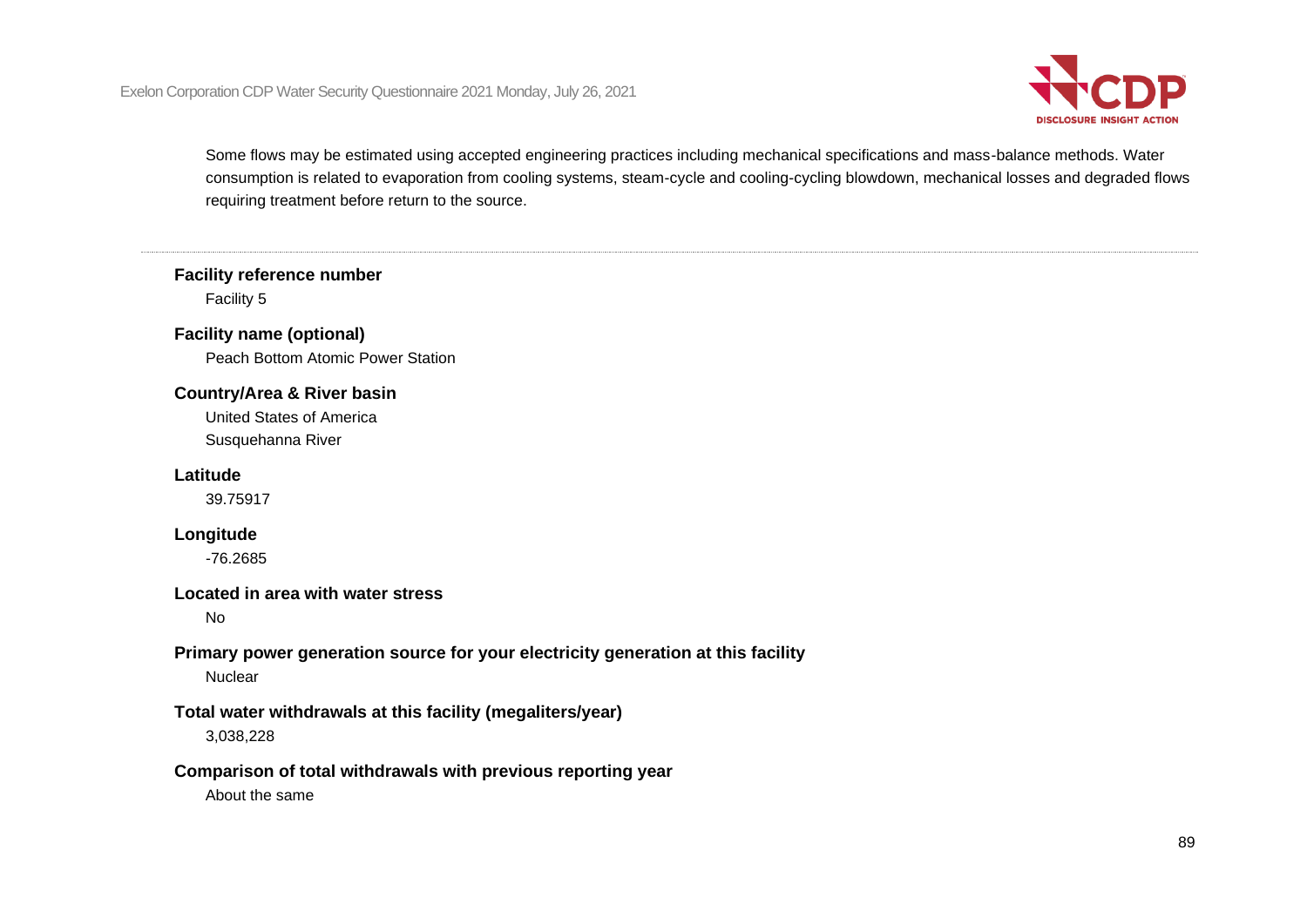

**Withdrawals from fresh surface water, including rainwater, water from wetlands, rivers and lakes** 3,038,228

**Withdrawals from brackish surface water/seawater**  $\Omega$ 

**Withdrawals from groundwater - renewable** 0

**Withdrawals from groundwater - non-renewable**  $\Omega$ 

**Withdrawals from produced/entrained water** 0

**Withdrawals from third party sources**

0

**Total water discharges at this facility (megaliters/year)** 3,008,589

# **Comparison of total discharges with previous reporting year**

About the same

#### **Discharges to fresh surface water**

3,008,589

#### **Discharges to brackish surface water/seawater**

0

#### **Discharges to groundwater**

 $\Omega$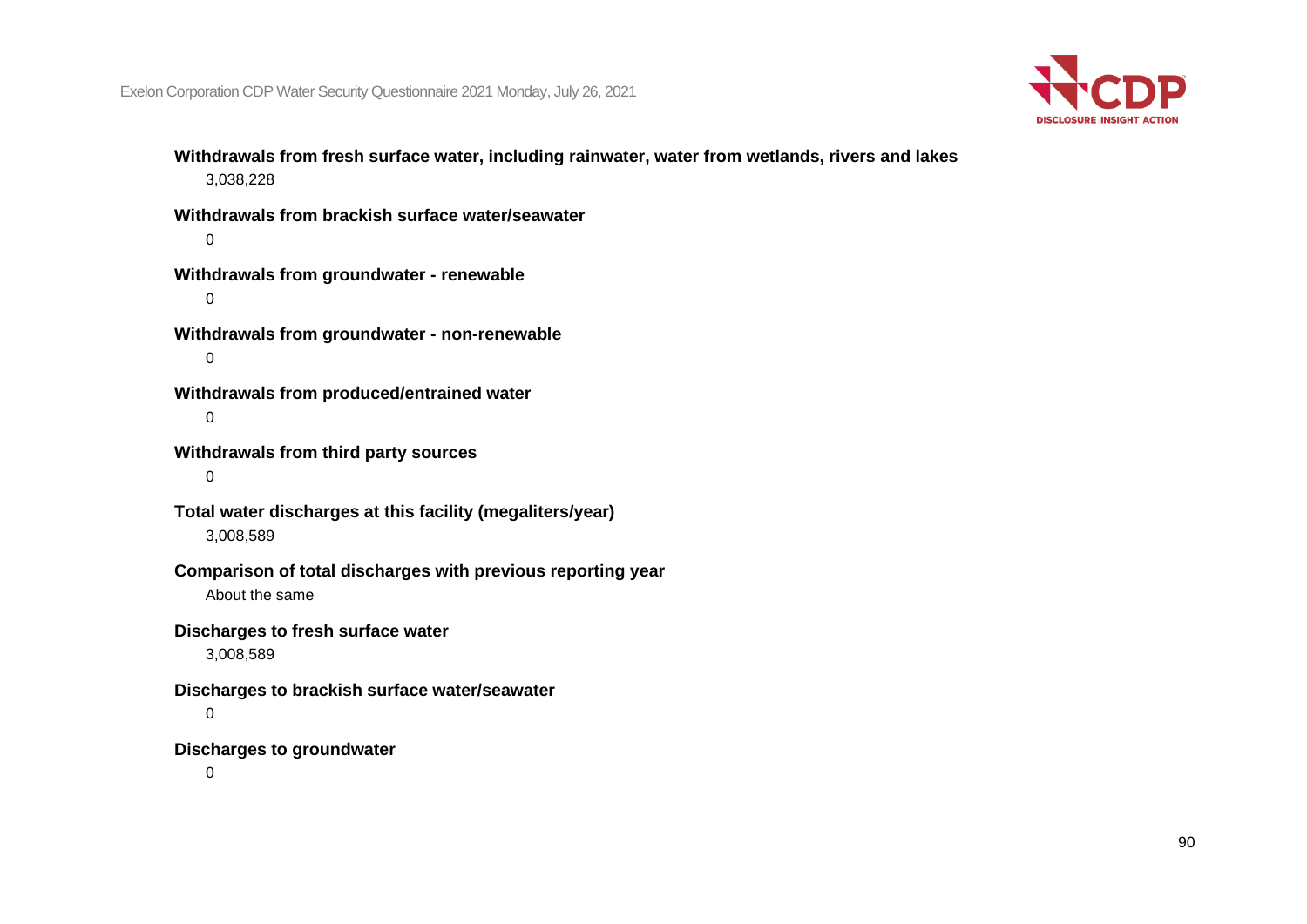

# **Discharges to third party destinations**

 $\Omega$ 

**Total water consumption at this facility (megaliters/year)** 29,639

**Comparison of total consumption with previous reporting year** Lower

#### **Please explain**

Some flows may be estimated using accepted engineering practices including mechanical specifications and mass-balance methods. Water consumption is related to evaporation from cooling systems, steam-cycle and cooling-cycle blowdown, mechanical losses and degraded flows requiring treatment before return to the source.

**Facility reference number**

Facility 6

**Facility name (optional)**

Nine Mile Point Nuclear Station

#### **Country/Area & River basin**

United States of America Other, please specify Lake Ontario

## **Latitude**

43.52139

#### **Longitude**

-76.408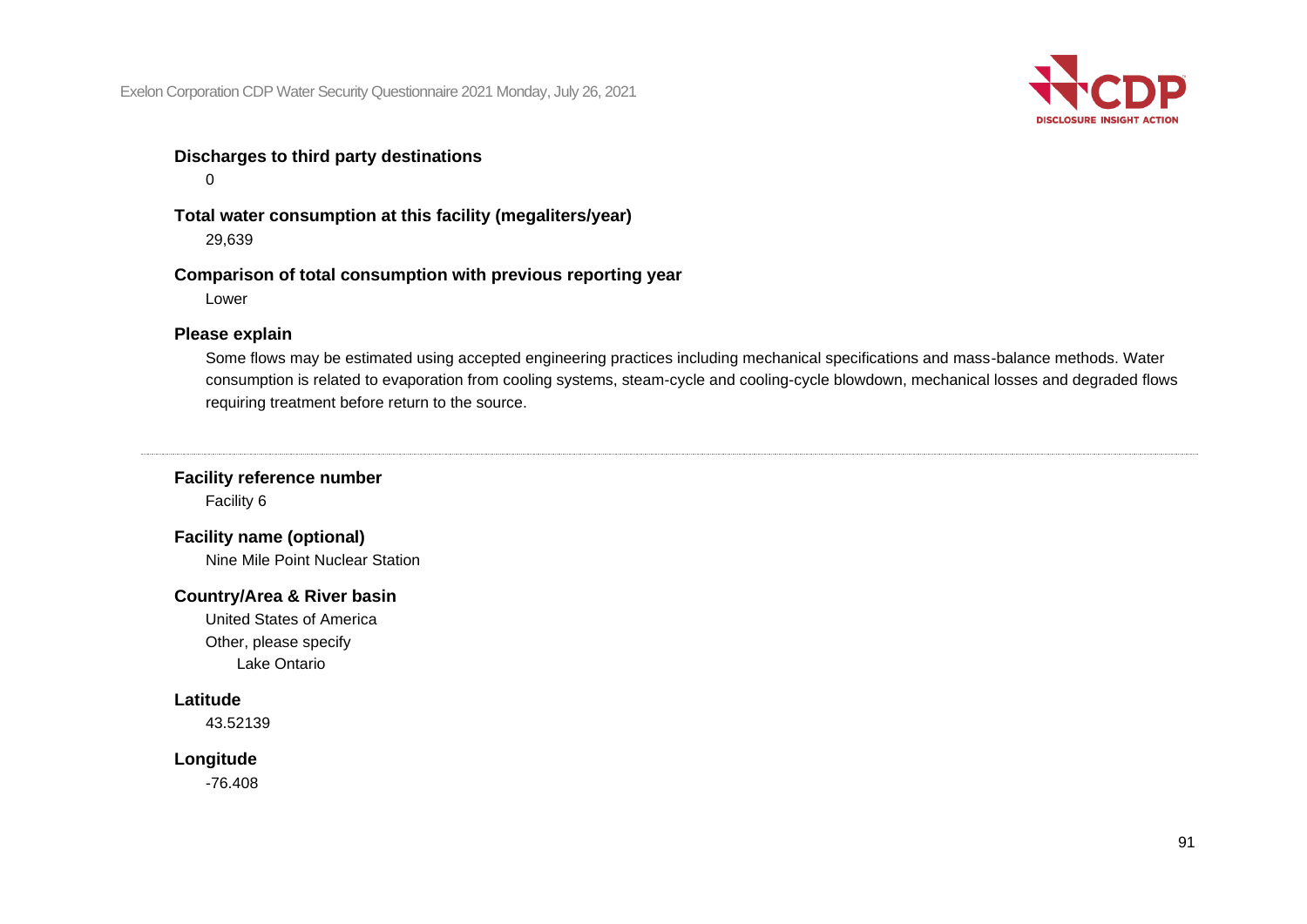

**Located in area with water stress**

No

- **Primary power generation source for your electricity generation at this facility Nuclear**
- **Total water withdrawals at this facility (megaliters/year)** 604,367
- **Comparison of total withdrawals with previous reporting year** Higher
- **Withdrawals from fresh surface water, including rainwater, water from wetlands, rivers and lakes** 604,367
- **Withdrawals from brackish surface water/seawater** 0
- **Withdrawals from groundwater - renewable**  $\Omega$
- **Withdrawals from groundwater - non-renewable**
	- 0
- **Withdrawals from produced/entrained water** 0
- **Withdrawals from third party sources**

0

**Total water discharges at this facility (megaliters/year)** 585,402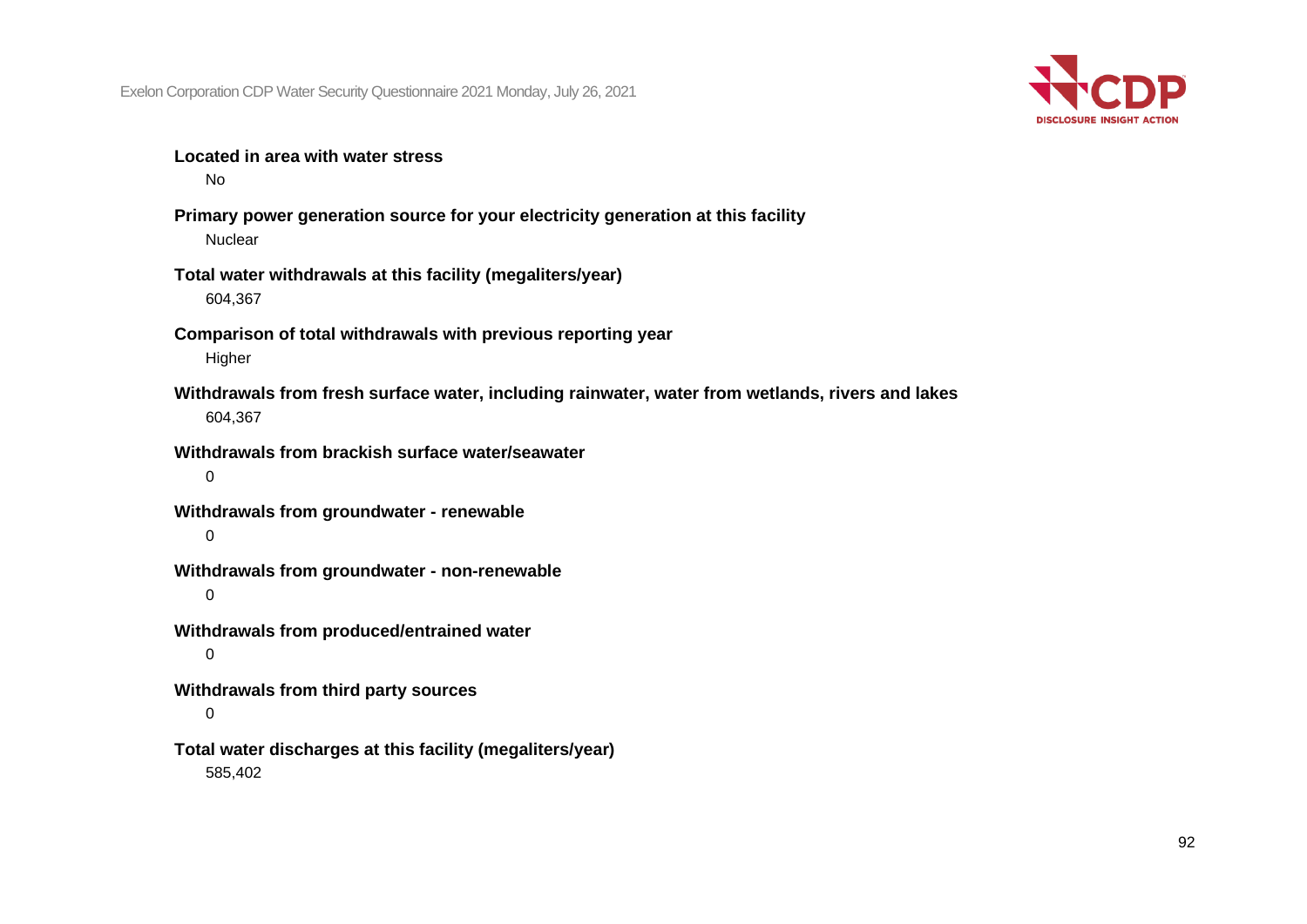

**Comparison of total discharges with previous reporting year Higher** 

**Discharges to fresh surface water** 585,402

**Discharges to brackish surface water/seawater**  $\Omega$ 

**Discharges to groundwater**

 $\Omega$ 

**Discharges to third party destinations**

 $\Omega$ 

**Total water consumption at this facility (megaliters/year)** 18,965

**Comparison of total consumption with previous reporting year**

About the same

#### **Please explain**

Some flows may be estimated using accepted engineering practices including mechanical specifications and mass-balance methods. Water consumption is related to evaporation from cooling systems, steam-cycle and cooling-cycle blowdown, mechanical losses and degraded flows requiring treatment before return to the source.

**Facility reference number**

Facility 7

**Facility name (optional)**

Ginna Nuclear Power Plant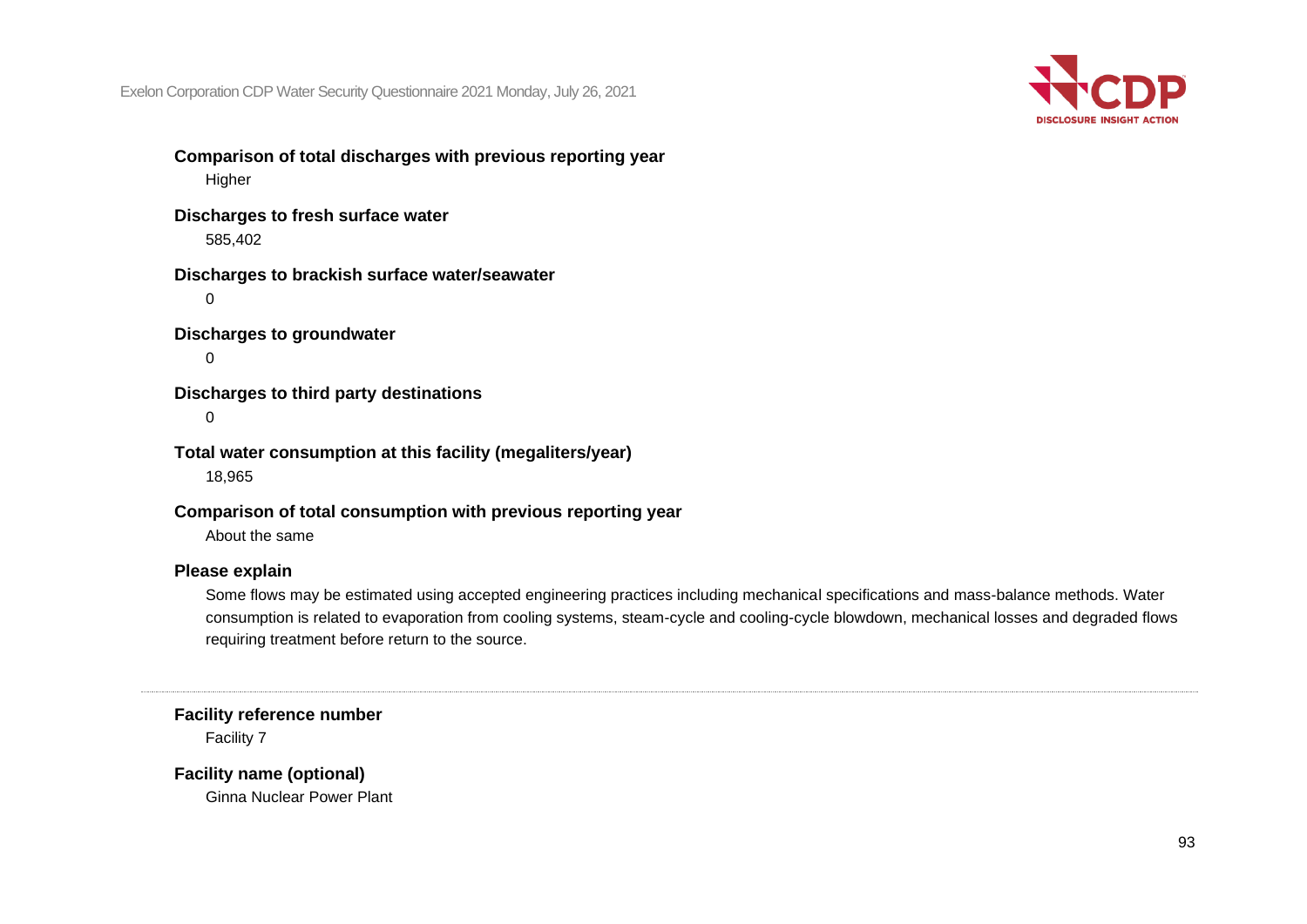

#### **Country/Area & River basin**

United States of America Other, please specify Lake Ontario

#### **Latitude**

43.27761

#### **Longitude**

-77.3089

# **Located in area with water stress**

No

# **Primary power generation source for your electricity generation at this facility**

**Nuclear** 

#### **Total water withdrawals at this facility (megaliters/year)**

621,046

# **Comparison of total withdrawals with previous reporting year**

About the same

# **Withdrawals from fresh surface water, including rainwater, water from wetlands, rivers and lakes** 621,046

#### **Withdrawals from brackish surface water/seawater**  $\Omega$

**Withdrawals from groundwater - renewable**  $\Omega$ 

**Withdrawals from groundwater - non-renewable**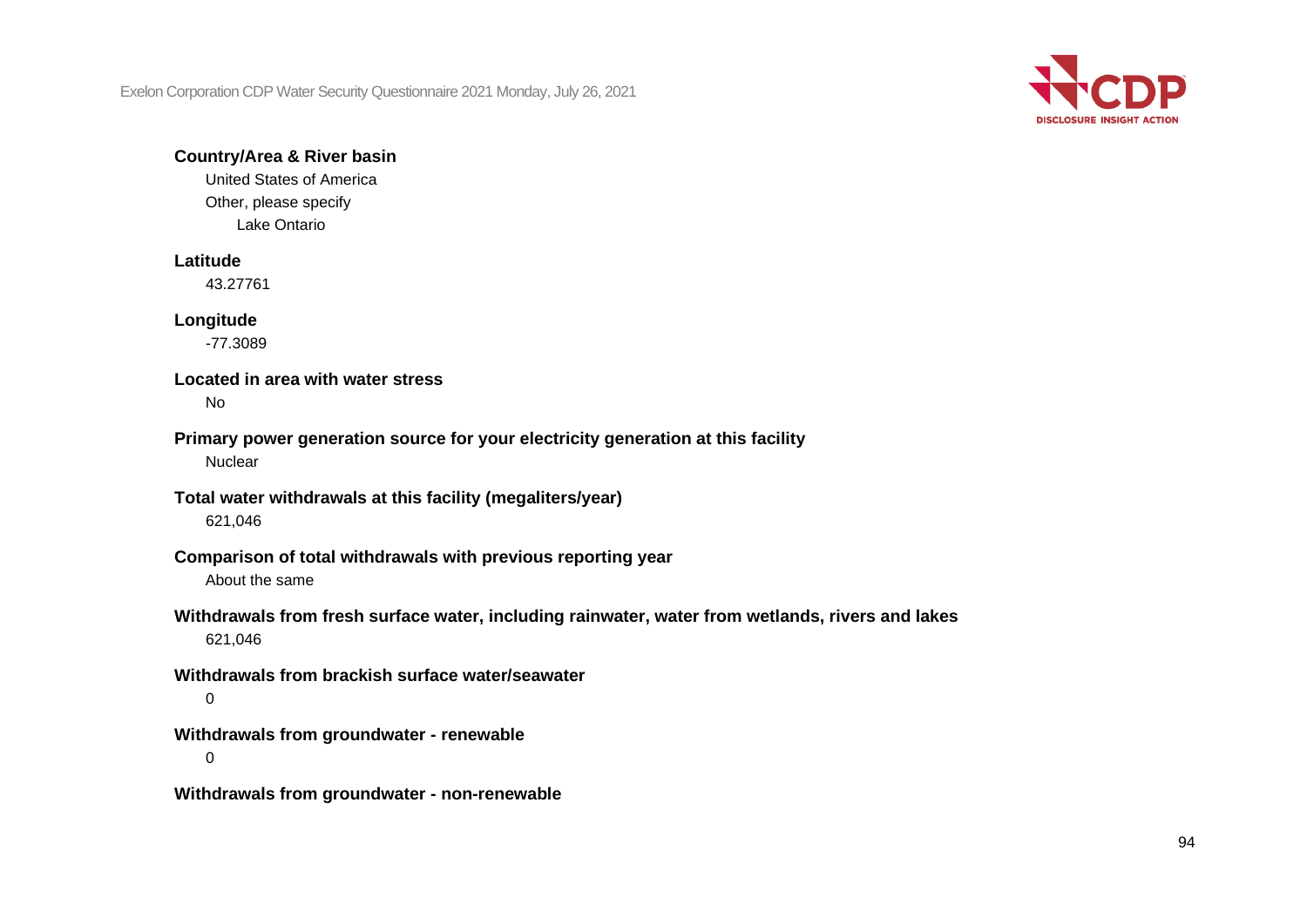

 $\Omega$ 

**Withdrawals from produced/entrained water**  $\Omega$ **Withdrawals from third party sources**  $\Omega$ **Total water discharges at this facility (megaliters/year)** 621,046 **Comparison of total discharges with previous reporting year** About the same **Discharges to fresh surface water** 621,046 **Discharges to brackish surface water/seawater**  $\Omega$ **Discharges to groundwater** 0 **Discharges to third party destinations**  $\Omega$ **Total water consumption at this facility (megaliters/year)** 0 **Comparison of total consumption with previous reporting year** About the same

**Please explain**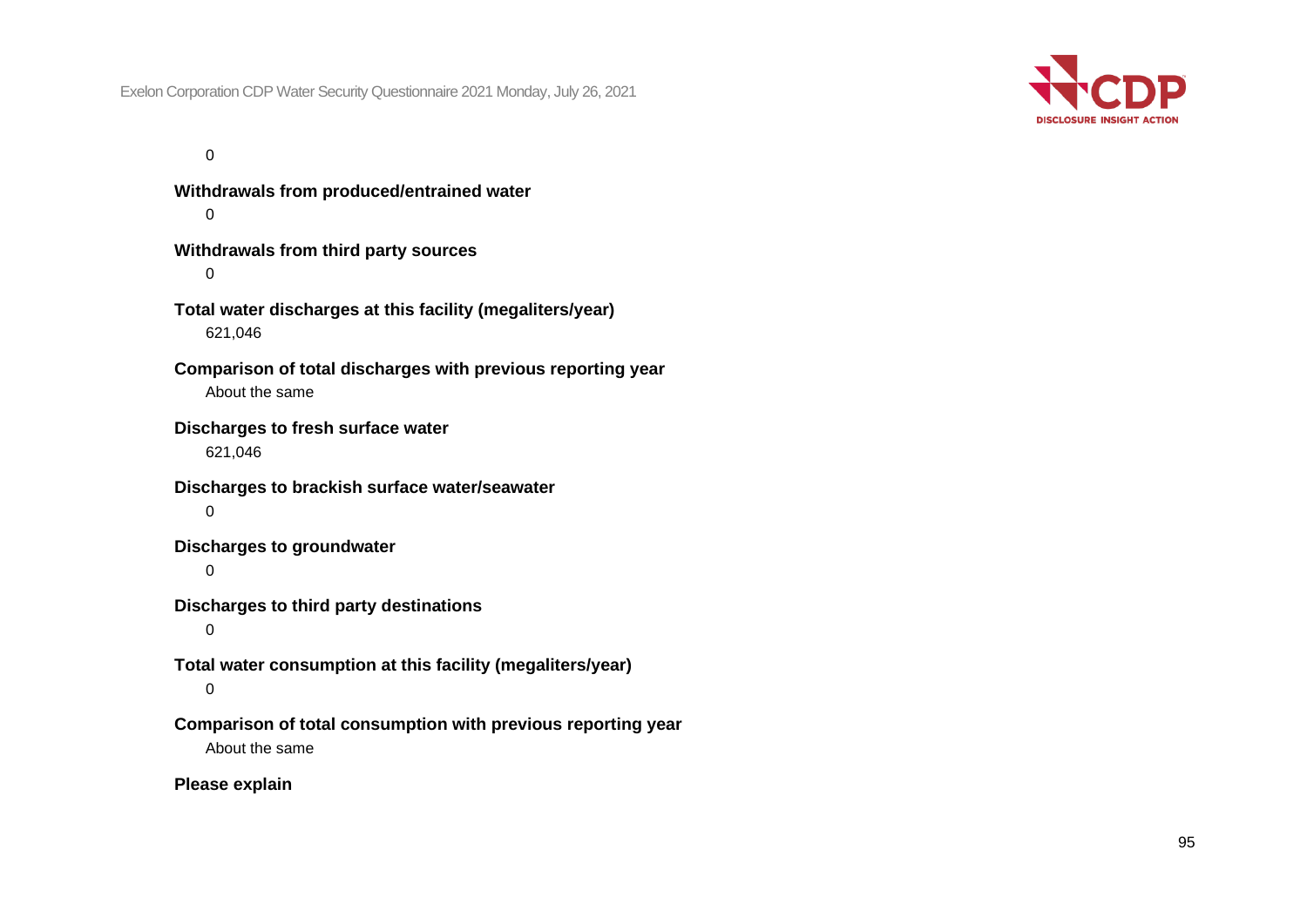

Some flows may be estimated using accepted engineering practices including mechanical specifications and mass-balance methods. Water consumption is related to evaporation from cooling systems, steam-cycle and cooling-cycle blowdown, mechanical losses and degraded flows requiring treatment before return to the source.

# **Facility reference number**

Facility 8

# **Facility name (optional)**

James A. Fitzpatrick Nuclear Power Plant

#### **Country/Area & River basin**

United States of America Other, please specify Lake Ontario

#### **Latitude**

43.51749

#### **Longitude**

-76.410667

#### **Located in area with water stress**

No

### **Primary power generation source for your electricity generation at this facility Nuclear**

# **Total water withdrawals at this facility (megaliters/year)**

770,373

#### **Comparison of total withdrawals with previous reporting year**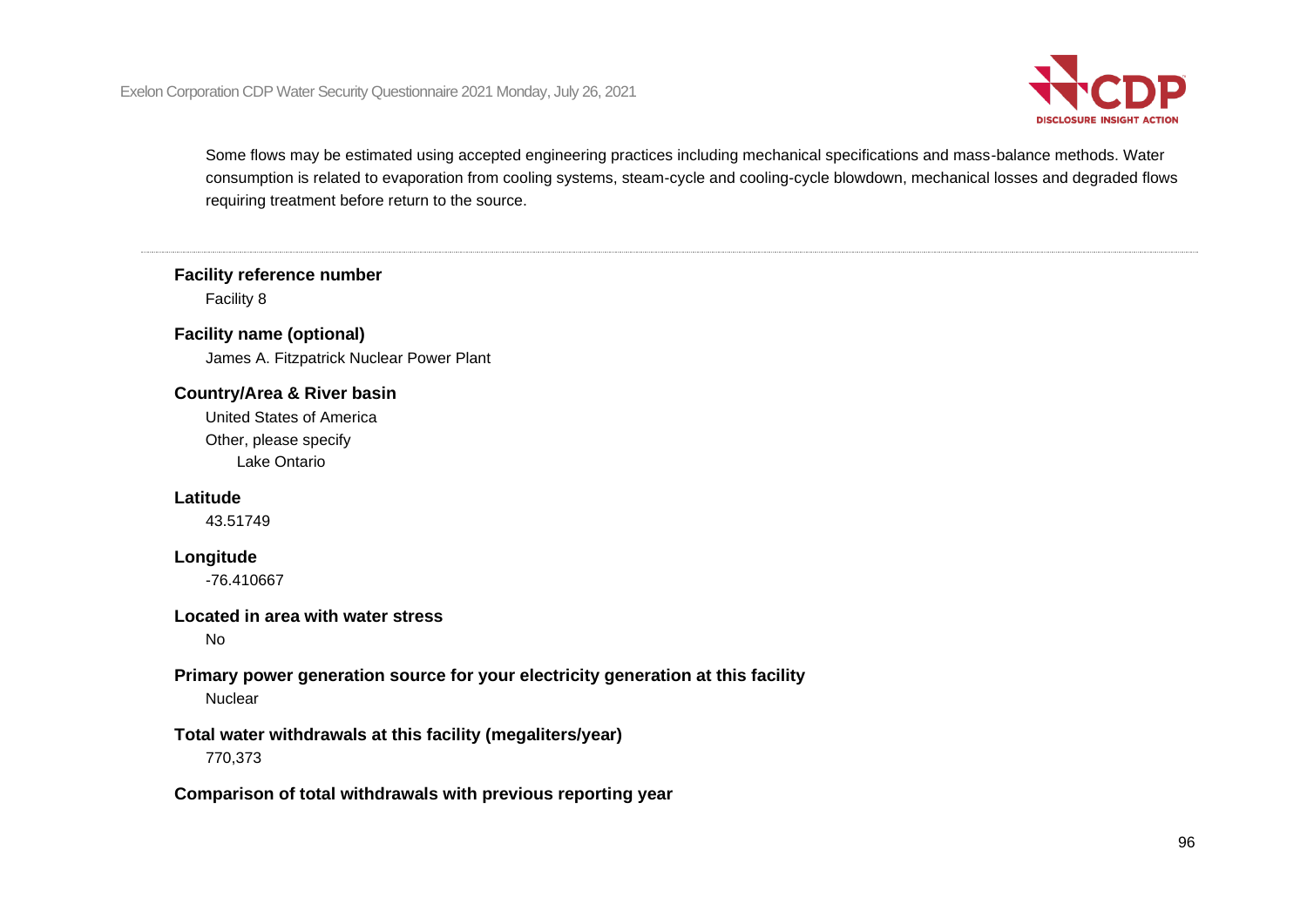

About the same

**Withdrawals from fresh surface water, including rainwater, water from wetlands, rivers and lakes** 770,373

**Withdrawals from brackish surface water/seawater**  $\Omega$ 

**Withdrawals from groundwater - renewable** 0

**Withdrawals from groundwater - non-renewable** 0

**Withdrawals from produced/entrained water** 0

**Withdrawals from third party sources**  $\Omega$ 

**Total water discharges at this facility (megaliters/year)** 770,373

**Comparison of total discharges with previous reporting year** About the same

**Discharges to fresh surface water**

770,373

**Discharges to brackish surface water/seawater**

 $\Omega$ 

**Discharges to groundwater**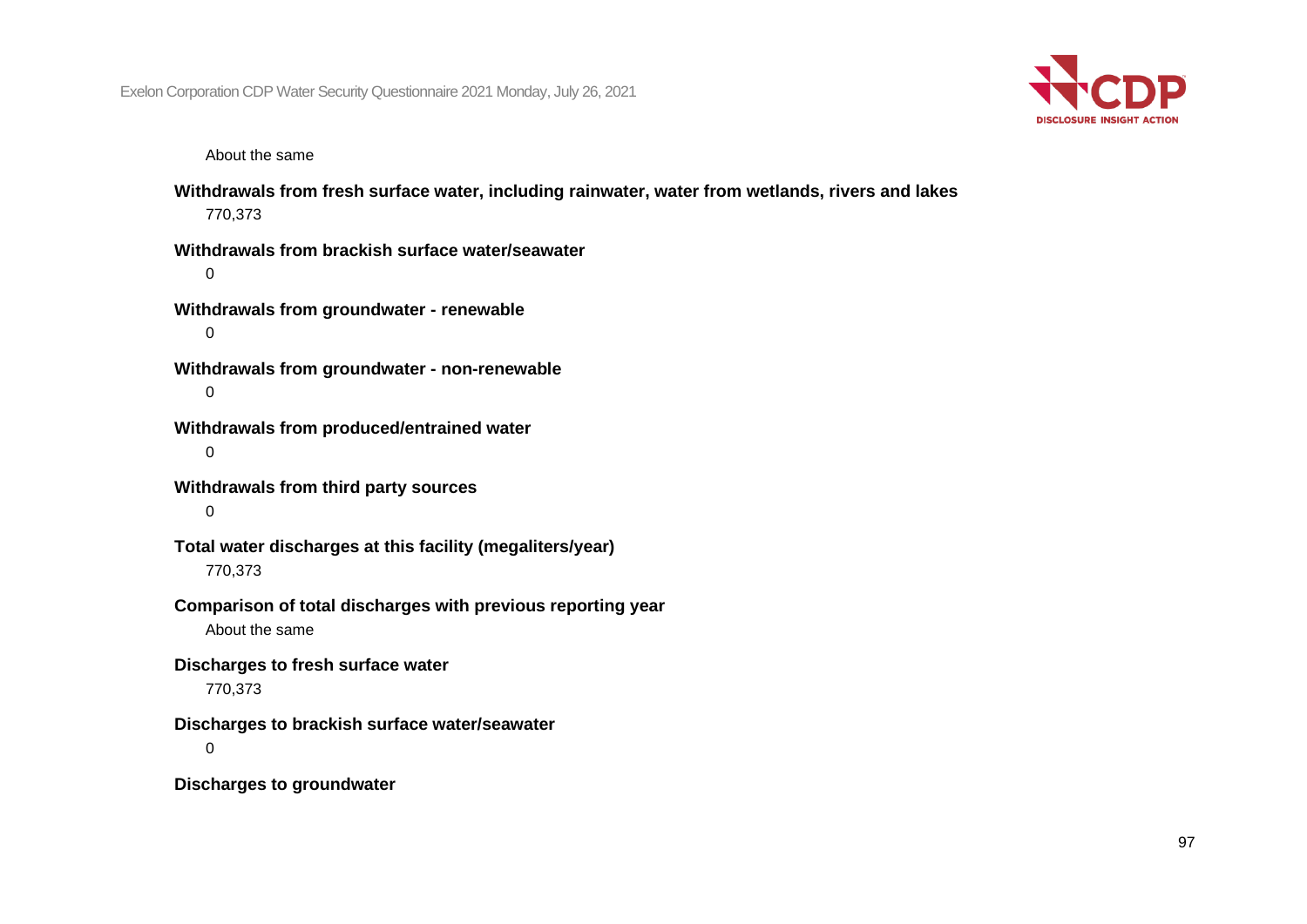

 $\Omega$ 

**Discharges to third party destinations**

 $\Omega$ 

**Total water consumption at this facility (megaliters/year)**

 $\Omega$ 

**Comparison of total consumption with previous reporting year**

About the same

#### **Please explain**

Some flows may be estimated using accepted engineering practices including mechanical specifications and mass-balance methods. Water consumption is related to evaporation from cooling systems, steam-cycle and cooling-cycle blowdown, mechanical losses and degraded flows requiring treatment before return to the source.

# **W5.1a**

# **(W5.1a) For the facilities referenced in W5.1, what proportion of water accounting data has been externally verified?**

#### **Water withdrawals – total volumes**

**% verified** 76-100

#### **What standard and methodology was used?**

We report water data to regulatory agencies (USEPA, USDOE and state agencies) in compliance with environmental permits. All reports require legally responsible company executive signatures. The method and frequency of verification are within the discretion of the regulatory agencies.

#### **Water withdrawals – volume by source**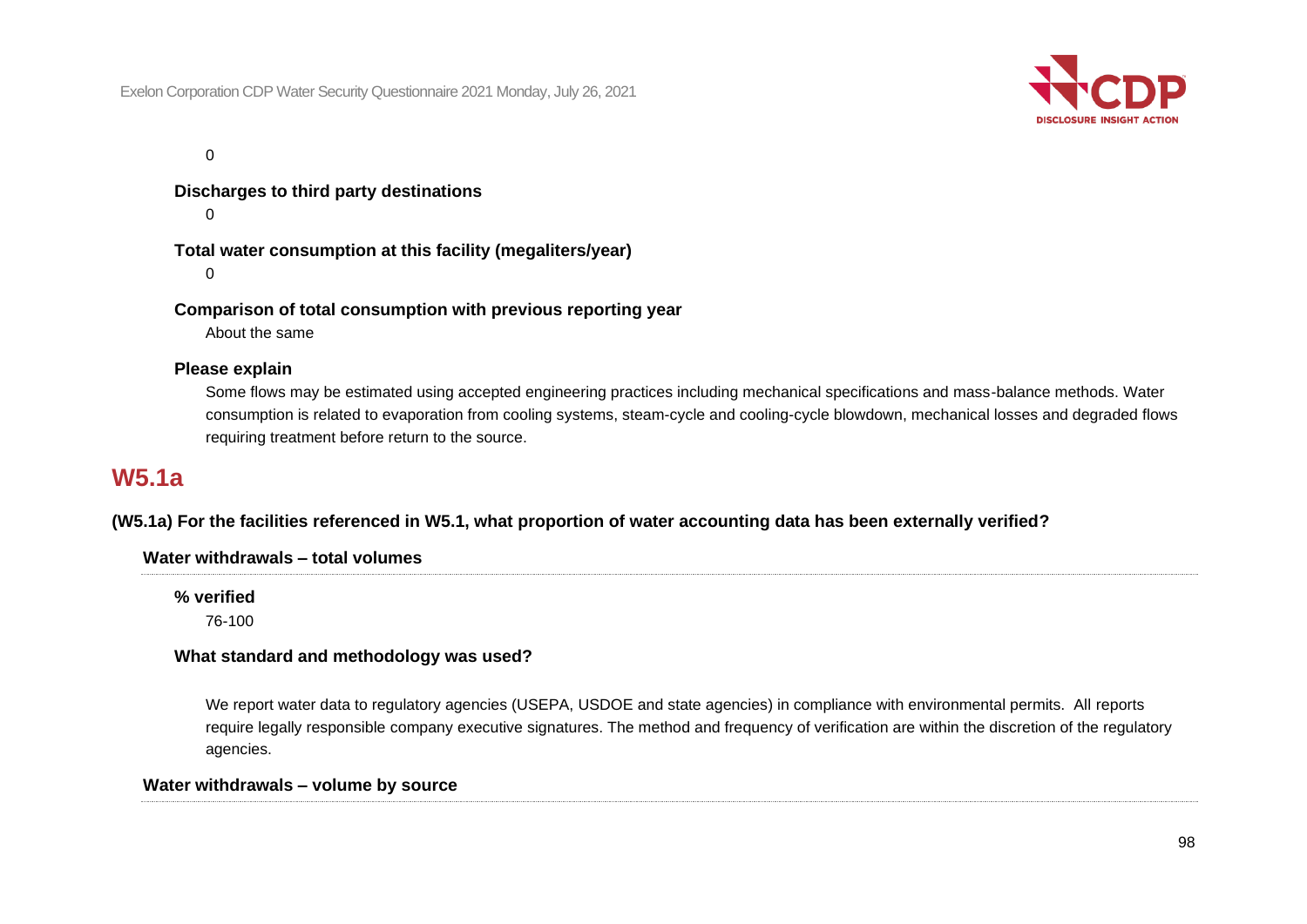

#### **% verified**

76-100

### **What standard and methodology was used?**

We report water data to regulatory agencies (USEPA, USDOE and state agencies) in compliance with environmental permits. All reports require legally responsible company executive signatures. The method and frequency of verification are within the discretion of the regulatory agencies.

### **Water withdrawals – quality**

# **% verified**

76-100

# **What standard and methodology was used?**

We report water data to regulatory agencies (USEPA, USDOE and state agencies) in compliance with environmental permits. All reports require legally responsible company executive signatures. The method and frequency of verification are within the discretion of the regulatory agencies.

# **Water discharges – total volumes**

**% verified**

76-100

# **What standard and methodology was used?**

We report water data to regulatory agencies (USEPA, USDOE and state agencies) in compliance with environmental permits. All reports require legally responsible company executive signatures. The method and frequency of verification are within the discretion of the regulatory agencies.

# **Water discharges – volume by destination**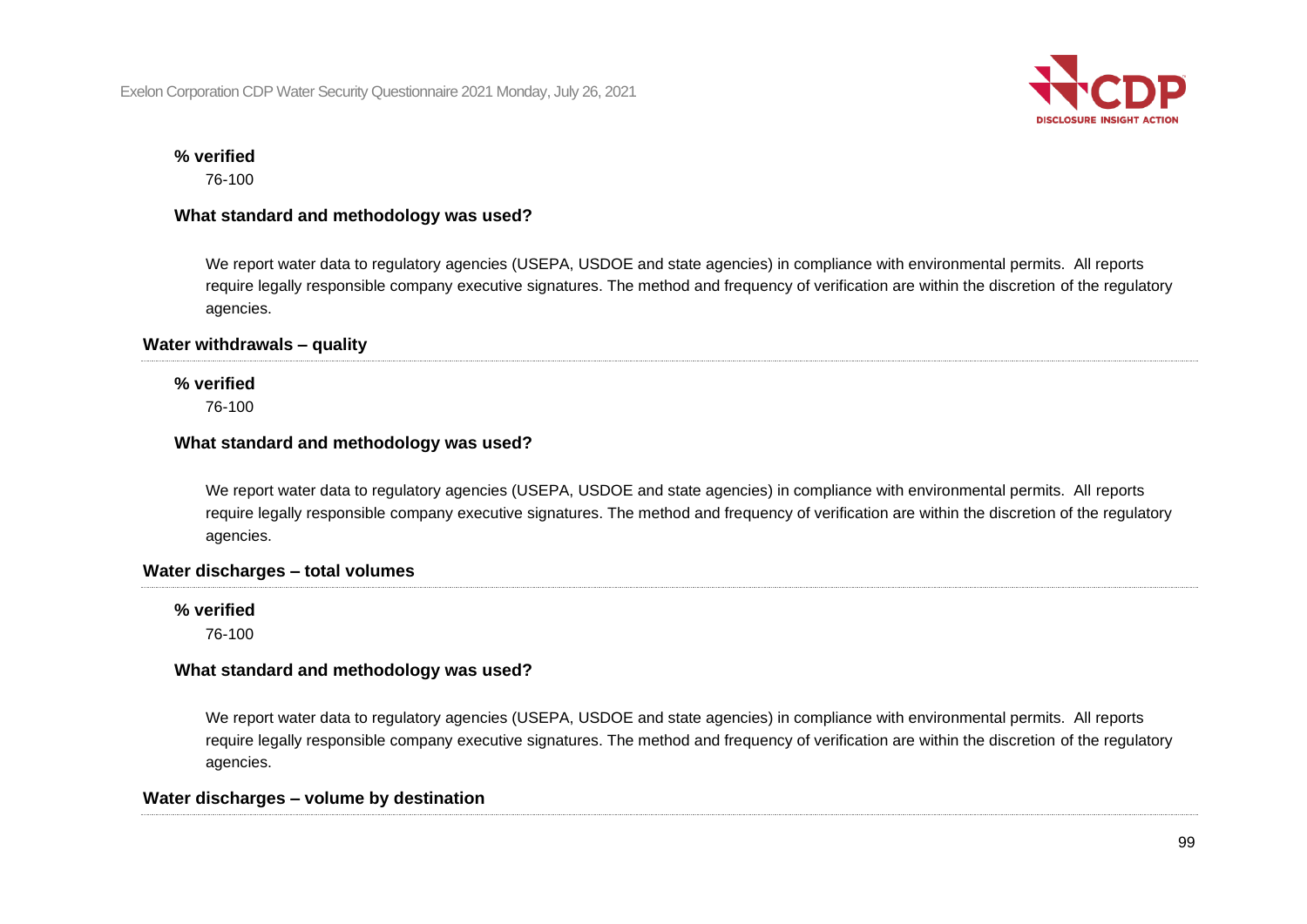

#### **% verified**

76-100

#### **What standard and methodology was used?**

We report water data to regulatory agencies (USEPA, USDOE and state agencies) in compliance with environmental permits. All reports require legally responsible company executive signatures. The method and frequency of verification are within the discretion of the regulatory agencies.

#### **Water discharges – volume by treatment method**

#### **% verified**

76-100

#### **What standard and methodology was used?**

We report water data to regulatory agencies (USEPA, USDOE and state agencies) in compliance with environmental permits. All reports require legally responsible company executive signatures. The method and frequency of verification are within the discretion of the regulatory agencies.

### **Water discharge quality – quality by standard effluent parameters**

#### **% verified**

76-100

#### **What standard and methodology was used?**

We report water data to regulatory agencies (USEPA, USDOE and state agencies) in compliance with environmental permits. All reports require legally responsible company executive signatures. The method and frequency of verification are within the discretion of the regulatory agencies.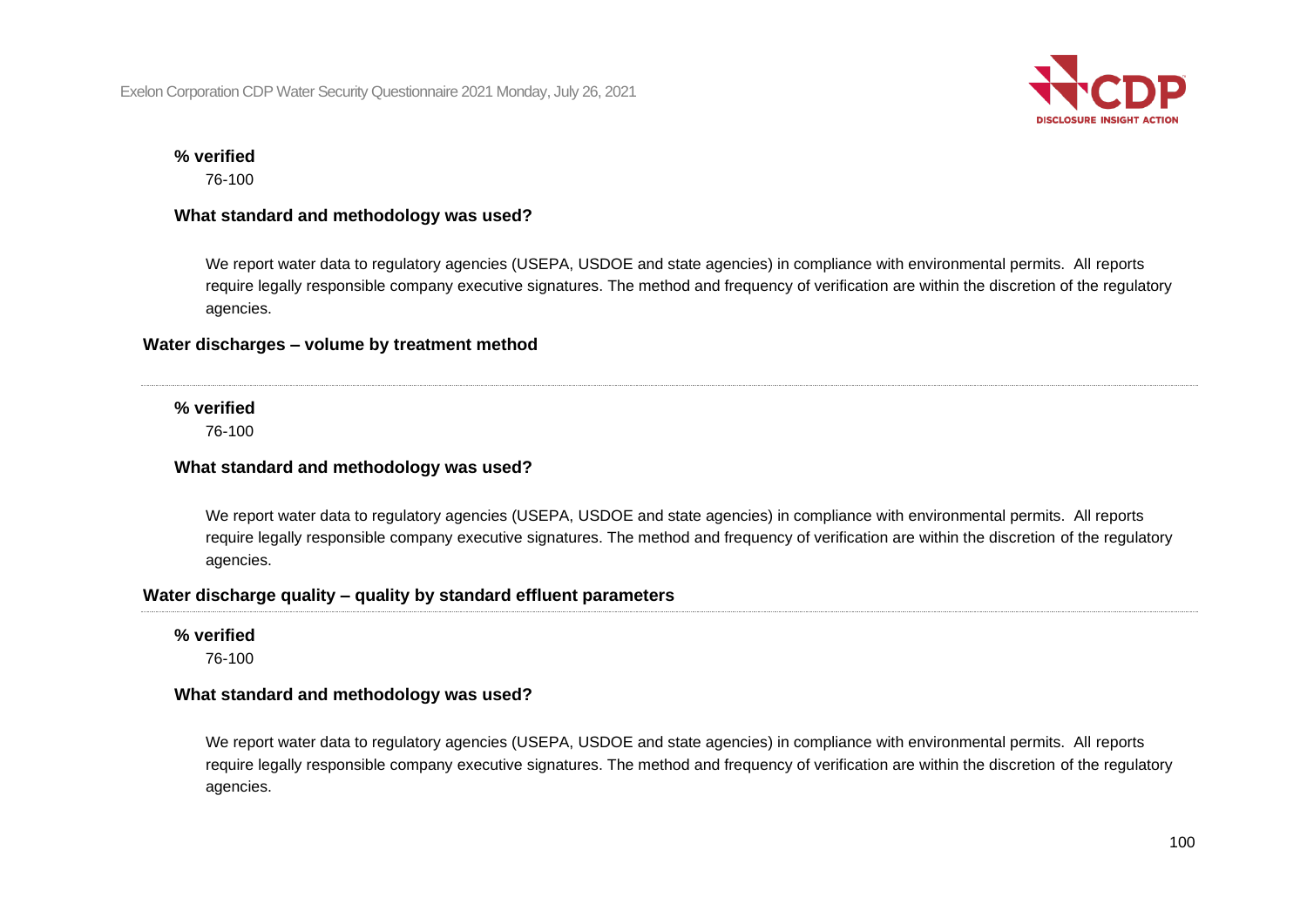

## **Water discharge quality – temperature**

# **% verified**

76-100

#### **What standard and methodology was used?**

We report water data to regulatory agencies (USEPA, USDOE and state agencies) in compliance with environmental permits. All reports require legally responsible company executive signatures. The method and frequency of verification are within the discretion of the regulatory agencies.

#### **Water consumption – total volume**

#### **% verified**

76-100

#### **What standard and methodology was used?**

We report water data to regulatory agencies (USEPA, USDOE and state agencies) in compliance with environmental permits. All reports require legally responsible company executive signatures. The method and frequency of verification are within the discretion of the regulatory agencies.

#### **Water recycled/reused**

#### **% verified**

76-100

#### **What standard and methodology was used?**

We report water data to regulatory agencies (USEPA, USDOE and state agencies) in compliance with environmental permits. All reports require legally responsible company executive signatures. The method and frequency of verification are within the discretion of the regulatory agencies.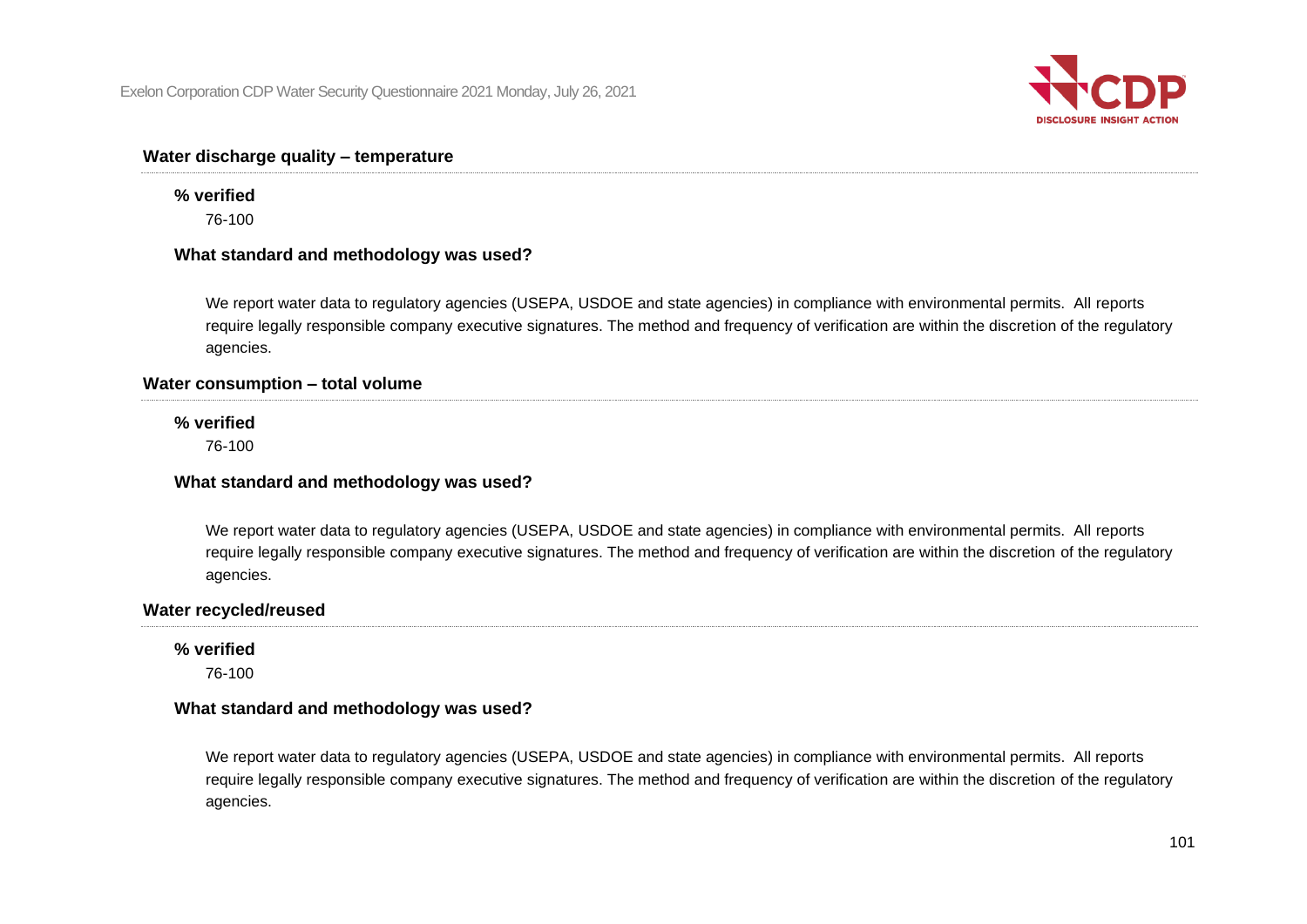

# **W6. Governance**

# **W6.1**

# **(W6.1) Does your organization have a water policy?**

Yes, we have a documented water policy that is publicly available

# **W6.1a**

# **(W6.1a) Select the options that best describe the scope and content of your water policy.**

| <b>Scope</b>           | <b>Content</b>                                                                                                                                                                                                                                                                                                                                  | <b>Please explain</b>                                                                                                                                                                                                                                                                                                                                                                                                                                                                                                                                                                                                                                                                                                                                                                                                                                                                                                                                                                                                                                                                                                                                                       |
|------------------------|-------------------------------------------------------------------------------------------------------------------------------------------------------------------------------------------------------------------------------------------------------------------------------------------------------------------------------------------------|-----------------------------------------------------------------------------------------------------------------------------------------------------------------------------------------------------------------------------------------------------------------------------------------------------------------------------------------------------------------------------------------------------------------------------------------------------------------------------------------------------------------------------------------------------------------------------------------------------------------------------------------------------------------------------------------------------------------------------------------------------------------------------------------------------------------------------------------------------------------------------------------------------------------------------------------------------------------------------------------------------------------------------------------------------------------------------------------------------------------------------------------------------------------------------|
| Row   Company-<br>wide | <b>Description of business</b><br>dependency on water<br>Description of business<br>impact on water<br>Description of water-<br>related performance<br>standards for direct<br>operations<br>Description of water-<br>related standards for<br>procurement<br>Company water targets<br>and goals<br>Commitments beyond<br>regulatory compliance | Exelon's Water Resources Management Policy is publicly available on our corporate website at:<br>https://www.exeloncorp.com/sustainability/Documents/Exelon-Water-Resource-Management-Corporate-<br>Policy.pdf. The policy guides our efforts to: institutionalize the management of water as an essential natural<br>resource for sustained operations; continuously improve our management of water resources, prevent<br>pollution, and comply with all applicable water use laws and regulations, with the objective of advancing<br>water resource management beyond compliance to create or protect value; understand natural and man-<br>made impacts on water resources, including climate change, and continuously adapt strategies and plans to<br>address these issues; engage local and other relevant stakeholders when addressing water issues including<br>those related to operational changes, development of strategic plans, or public policy advocacy; and, build<br>goodwill and enhance the Exelon brand by collaborating with communities and other interested parties to<br>address opportunities for protecting and enhancing watershed resources. |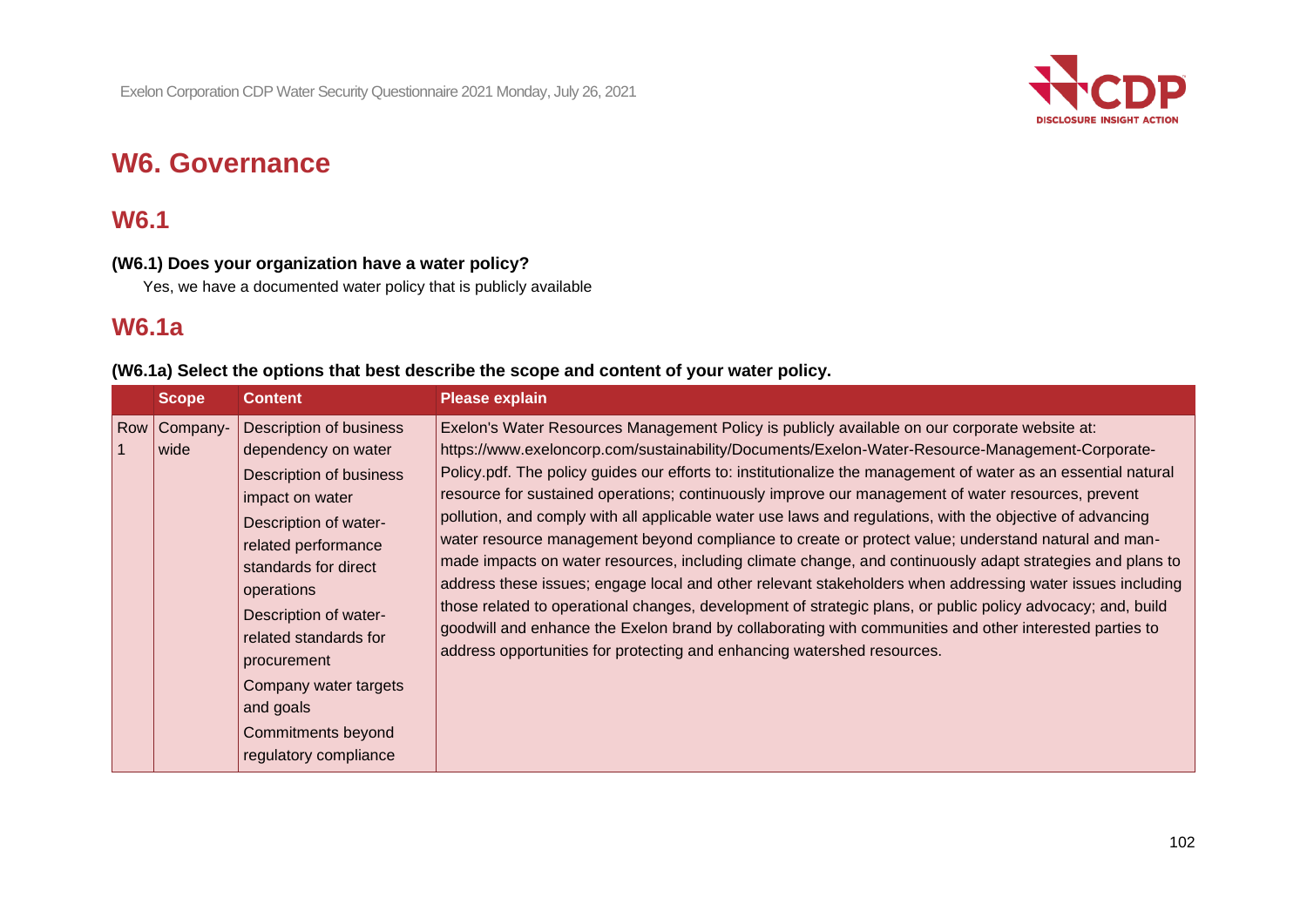

| Commitment to               |  |
|-----------------------------|--|
| stakeholder awareness       |  |
| and education               |  |
| Commitment to water         |  |
| stewardship and/or          |  |
| collective action           |  |
| Acknowledgement of the      |  |
| human right to water and    |  |
| sanitation                  |  |
| Recognition of              |  |
| environmental linkages, for |  |
| example, due to climate     |  |
| change                      |  |
|                             |  |

**(W6.2) Is there board level oversight of water-related issues within your organization?**

Yes

# **W6.2a**

**(W6.2a) Identify the position(s) (do not include any names) of the individual(s) on the board with responsibility for water-related** 

**issues.**

| <b>Position of</b><br>l individual | <b>Please explain</b>                                                                                                                |
|------------------------------------|--------------------------------------------------------------------------------------------------------------------------------------|
| <b>Board-level</b>                 | The Exelon board-delegated Corporate Governance Committee oversees strategies and efforts to improve the environment, including      |
| committee                          | climate change and sustainability policies and programs, and strategic water issues, and provides regular updates to the full Board. |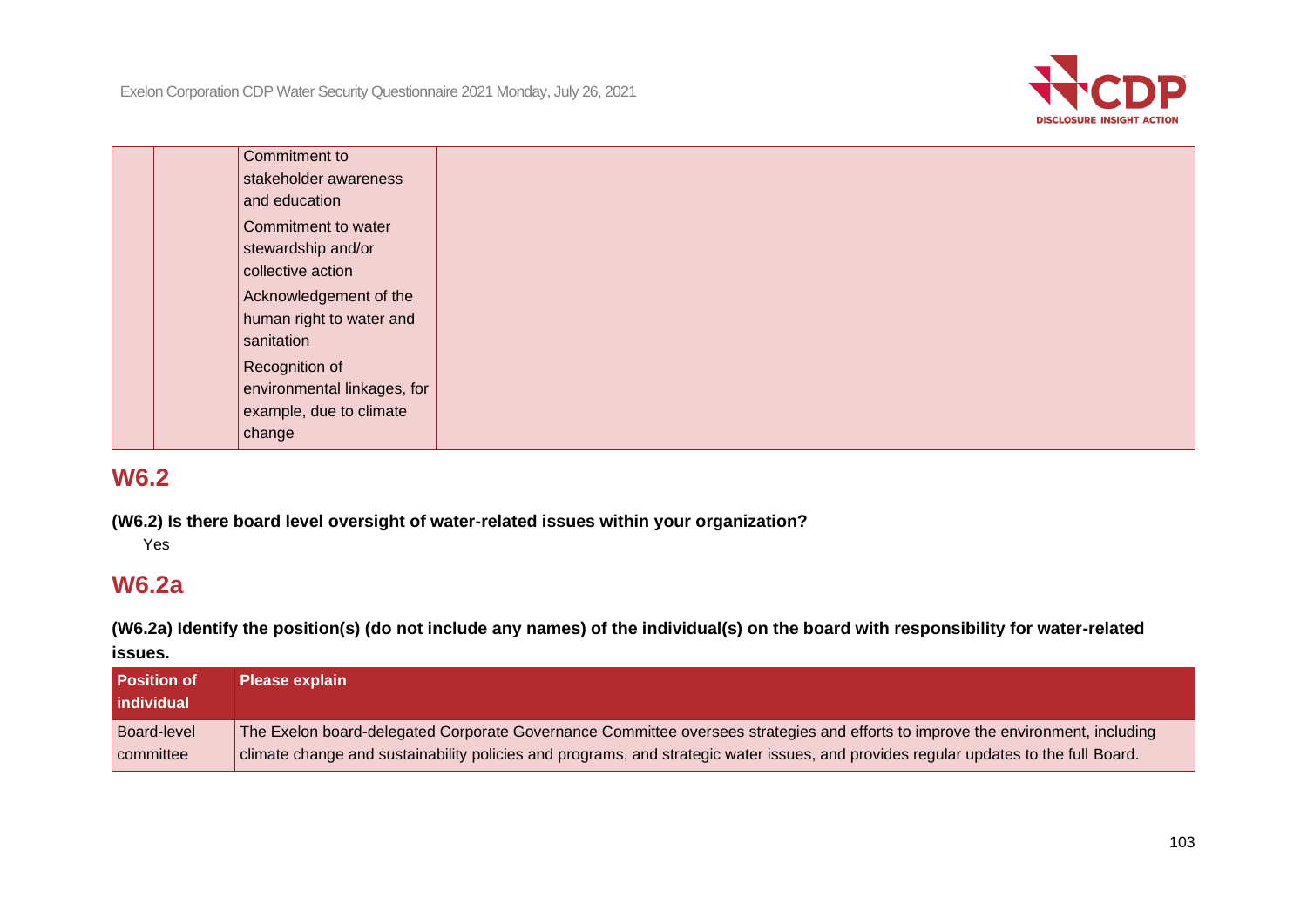

# **W6.2b**

# **(W6.2b) Provide further details on the board's oversight of water-related issues.**

| <b>Frequency that</b><br>water-related issues<br>are a scheduled<br>agenda item | Governance mechanisms Please explain<br>into which water-related<br>issues are integrated                                                                                                                                                                                                                                                                                      |                                                                                                                                                                                                                                                                                                                                                                                                                                                                                                                                                                                                                                                                                                                                                                                                                                                                                                                                                                                                                                                                                                                                                                                                                                                                                                                                                                                                                                                                                                                                                                       |
|---------------------------------------------------------------------------------|--------------------------------------------------------------------------------------------------------------------------------------------------------------------------------------------------------------------------------------------------------------------------------------------------------------------------------------------------------------------------------|-----------------------------------------------------------------------------------------------------------------------------------------------------------------------------------------------------------------------------------------------------------------------------------------------------------------------------------------------------------------------------------------------------------------------------------------------------------------------------------------------------------------------------------------------------------------------------------------------------------------------------------------------------------------------------------------------------------------------------------------------------------------------------------------------------------------------------------------------------------------------------------------------------------------------------------------------------------------------------------------------------------------------------------------------------------------------------------------------------------------------------------------------------------------------------------------------------------------------------------------------------------------------------------------------------------------------------------------------------------------------------------------------------------------------------------------------------------------------------------------------------------------------------------------------------------------------|
| Row Scheduled - some<br>meetings                                                | Monitoring implementation<br>and performance<br>Overseeing acquisitions<br>and divestiture<br>Overseeing major capital<br>expenditures<br>Providing employee<br>incentives<br>Reviewing and guiding<br>annual budgets<br>Reviewing and guiding<br>business plans<br>Reviewing and guiding<br>major plans of action<br>management policies<br>Reviewing and guiding<br>strategy | Exelon's commitment to sustainability is central to our mission of providing reliable, clean,<br>affordable and innovative energy products. Exelon's Corporate Governance Committee oversees<br>our efforts in this area. Our operational excellence and environmental stewardship values drive<br>us to conduct business in a way that is sustainable for our customers, our employees and the<br>communities in which we operate. Consistent with our Purpose statement, we are committed to<br>building the next-generation energy company and applying innovative technologies to manage<br>energy use and meet customer expectations for clean, reliable and affordable power. For more<br>information about our sustainability practices, please refer to the Exelon Corporation<br>Sustainability Report posted on our www.exeloncorp.com/sustainability. The Corporate<br>Governance Committee, a subset of our Board of Directors, monitors governance trends and<br>commitments, and is responsible for taking a leadership role in shaping the corporate governance<br>practices of the Company. The Governance Committee operates via a charter that details the<br>Committee's specific roles and responsibilities which includes overseeing the Company's<br>strategies and efforts to protect and improve the quality of the environment, including, but not<br>limited to, the Company's climate change and sustainability policies and programs at least<br>Reviewing and guiding risk   quarterly or more frequently as needed when events require. |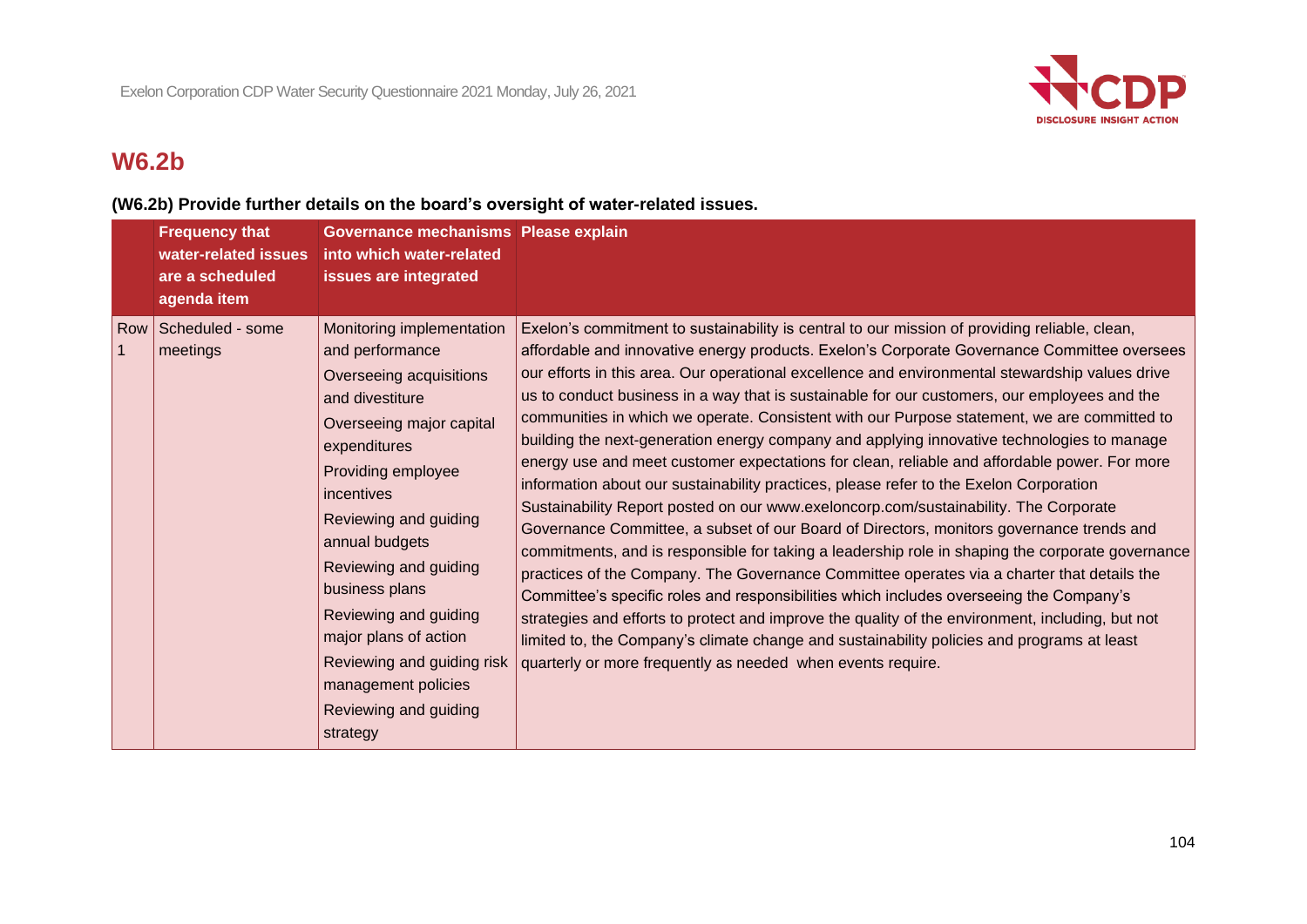

| Reviewing and guiding    |  |
|--------------------------|--|
| corporate responsibility |  |
| strategy                 |  |
| Reviewing innovation/R&D |  |
| priorities               |  |
| Setting performance      |  |
| objectives               |  |

**(W6.3) Provide the highest management-level position(s) or committee(s) with responsibility for water-related issues (do not include the names of individuals).**

# **Name of the position(s) and/or committee(s)**

Chief Executive Officer (CEO)

#### **Responsibility**

Both assessing and managing water-related risks and opportunities

#### **Frequency of reporting to the board on water-related issues**

More frequently than quarterly

#### **Please explain**

The Corporate Governance Committee of the Board is responsible for overseeing Exelon's environmental strategies including climate change and sustainability policies and programs and for providing updates to the full Board at regularly schedules meetings. The Executive Committee, led by the President and CEO, addresses strategic water issues. Exelon's Chief Sustainability Officer is briefed quarterly or more frequently as matters arise and is responsible for implementation of the Exelon Corporate Environment Policy, Water Resources Policy and EMS.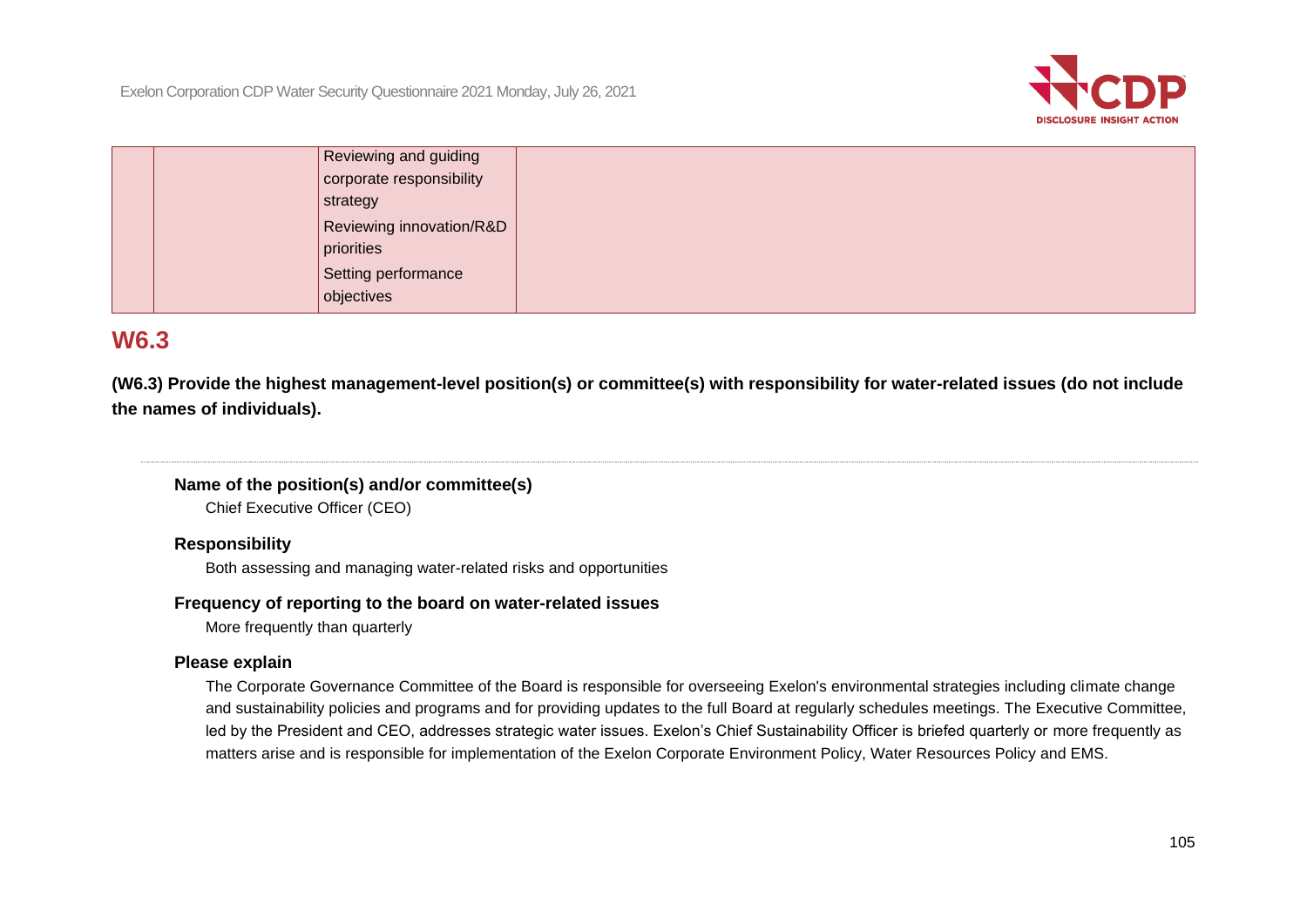

**(W6.4) Do you provide incentives to C-suite employees or board members for the management of water-related issues?**

|     | <b>Provide incentives for</b><br>management of water-<br>related issues | <b>Comment</b>                                                                                                                                                                                                                                                                                                                                                                                                                                                                                                                                                                                                            |
|-----|-------------------------------------------------------------------------|---------------------------------------------------------------------------------------------------------------------------------------------------------------------------------------------------------------------------------------------------------------------------------------------------------------------------------------------------------------------------------------------------------------------------------------------------------------------------------------------------------------------------------------------------------------------------------------------------------------------------|
| Row | <b>Yes</b>                                                              | The Exelon Board of Directors is responsible for overseeing the management of environmental matters. Exelon has a<br>management team to address environmental compliance and strategy, including the CEO, the Corporate Chief<br>Sustainability Officer, the Senior Vice President Regulatory Policy and Analysis, and the Vice President Environmental<br>Strategy, as well as senior management of the Registrants. Performance of those individuals directly involved in<br>environmental compliance and strategy is reviewed and affects compensation as part of the annual individual<br>performance review process. |

# **W6.4a**

**(W6.4a) What incentives are provided to C-suite employees or board members for the management of water-related issues (do not include the names of individuals)?**

|                    | Role(s)<br>entitled to<br>incentive | <b>Performance indicator</b>                                                                                                                 | <b>Please explain</b>                                                                                                                                                                                                                                                                                                                                                                                                                                                                                                                                                                                                                                                                                                                                                 |
|--------------------|-------------------------------------|----------------------------------------------------------------------------------------------------------------------------------------------|-----------------------------------------------------------------------------------------------------------------------------------------------------------------------------------------------------------------------------------------------------------------------------------------------------------------------------------------------------------------------------------------------------------------------------------------------------------------------------------------------------------------------------------------------------------------------------------------------------------------------------------------------------------------------------------------------------------------------------------------------------------------------|
| Monetary<br>reward | Corporate<br>executive<br>team      | <b>Reduction of water</b><br>withdrawals<br>Improvements in efficiency -<br>direct operations<br>Improvements in efficiency -<br>product-use | The Exelon Board of Directors is responsible for overseeing the management of environmental<br>matters. Exelon has a management team to address environmental compliance and strategy,<br>including the CEO, the Corporate Chief Sustainability Officer, the Senior Vice President<br>Regulatory Policy and Analysis, and the Vice President Environmental Strategy, as well as<br>senior management of the company. Performance of those individuals directly involved in<br>environmental compliance and strategy is reviewed and affects compensation as part of the<br>annual individual performance review process. The Exelon Board of Directors has delegated to<br>its Generation Oversight Committee and the Corporate Governance Committee the authority to |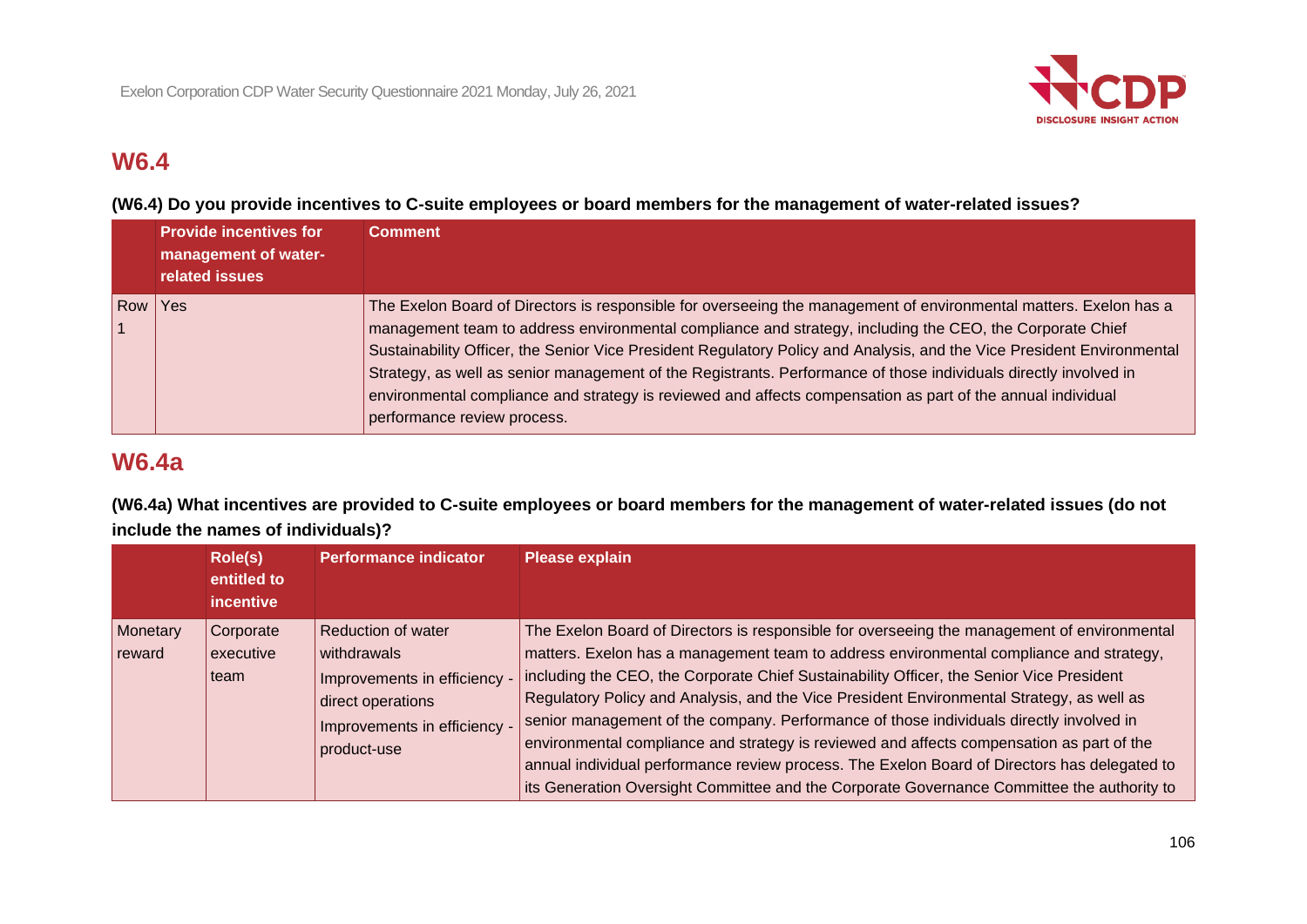

|                            |                                | Improvements in waste<br>water quality - direct<br>operations<br>Implementation of employee<br>awareness campaign or<br>training program<br>Supply chain engagement<br>Implementation of water-<br>related community project                                                                                                                                  | oversee Exelon's compliance with health, environmental and safety laws and regulations and its<br>strategies and efforts to protect and improve the quality of the environment, including Exelon's<br>internal climate change and sustainability policies and programs. The respective Boards of the<br>Utility Registrants oversee environmental, health and safety issues related to these companies.                                                                                                                                                                                                                                                                                                                                                                                                                                                                                                                                                                                                                                                                                                                                                                          |
|----------------------------|--------------------------------|---------------------------------------------------------------------------------------------------------------------------------------------------------------------------------------------------------------------------------------------------------------------------------------------------------------------------------------------------------------|----------------------------------------------------------------------------------------------------------------------------------------------------------------------------------------------------------------------------------------------------------------------------------------------------------------------------------------------------------------------------------------------------------------------------------------------------------------------------------------------------------------------------------------------------------------------------------------------------------------------------------------------------------------------------------------------------------------------------------------------------------------------------------------------------------------------------------------------------------------------------------------------------------------------------------------------------------------------------------------------------------------------------------------------------------------------------------------------------------------------------------------------------------------------------------|
| Non-<br>monetary<br>reward | Corporate<br>executive<br>team | Reduction of water<br>withdrawals<br>Reduction in consumption<br>volumes<br>Improvements in efficiency -<br>direct operations<br>Improvements in waste<br>water quality - direct<br>operations<br>Implementation of employee<br>awareness campaign or<br>training program<br>Supply chain engagement<br>Implementation of water-<br>related community project | The Exelon Board of Directors is responsible for overseeing the management of environmental<br>matters. Exelon has a management team to address environmental compliance and strategy,<br>including the CEO, the Corporate Chief Sustainability Officer, the Senior Vice President<br>Regulatory Policy and Analysis, and the Vice President Environmental Strategy, as well as<br>senior management of the company. Performance of those individuals directly involved in<br>environmental compliance and strategy is reviewed and affects compensation as part of the<br>annual individual performance review process. The Exelon Board of Directors has delegated to<br>its Generation Oversight Committee and the Corporate Governance Committee the authority to<br>oversee Exelon's compliance with health, environmental and safety laws and regulations and its<br>strategies and efforts to protect and improve the quality of the environment, including Exelon's<br>internal climate change and sustainability policies and programs. The respective Boards of the<br>Utility Registrants oversee environmental, health and safety issues related to these companies. |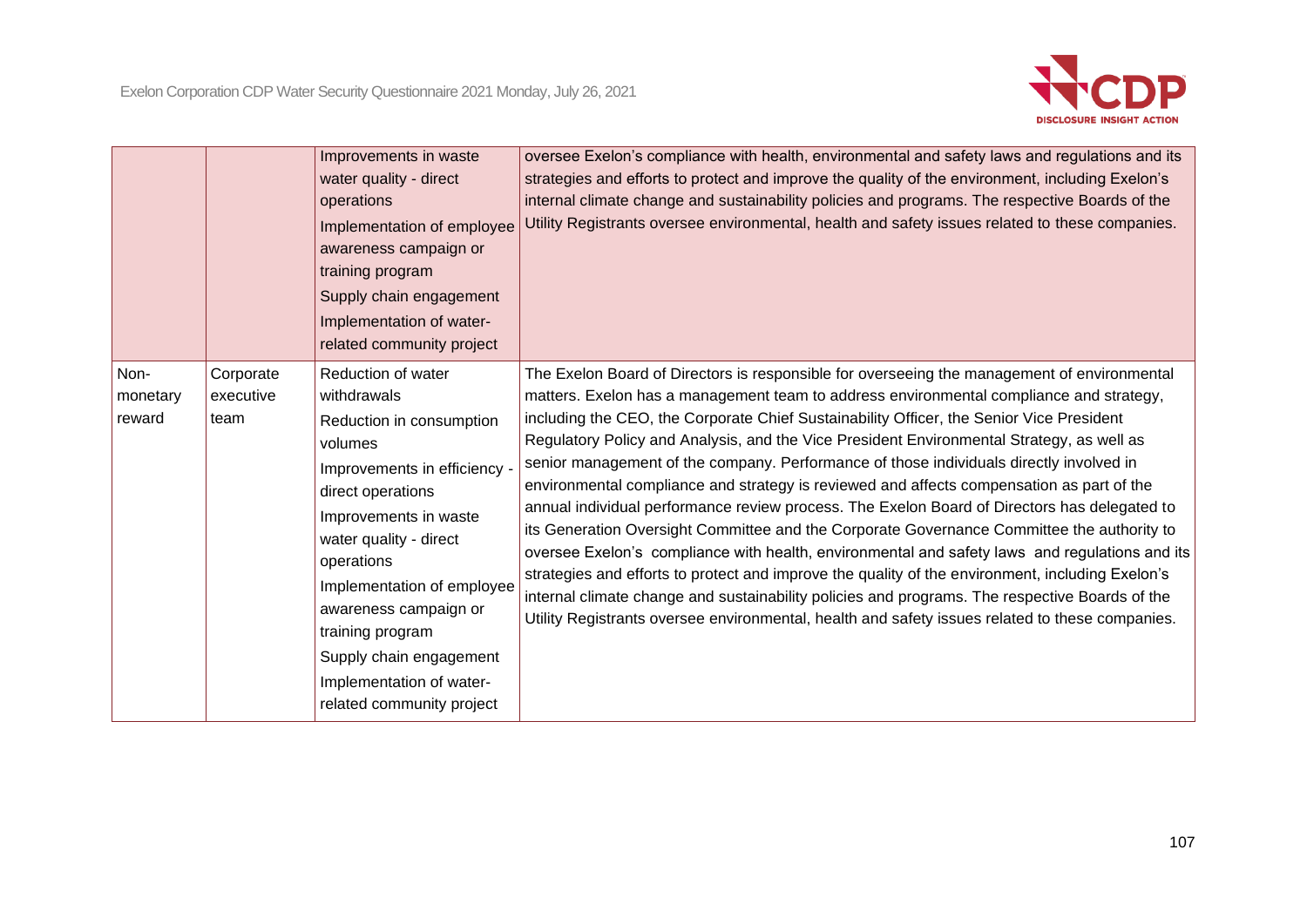

**(W6.5) Do you engage in activities that could either directly or indirectly influence public policy on water through any of the following?**

Yes, direct engagement with policy makers Yes, trade associations Yes, funding research organizations Yes, other

# **W6.5a**

# **(W6.5a) What processes do you have in place to ensure that all of your direct and indirect activities seeking to influence policy are consistent with your water policy/water commitments?**

Exelon provides a framework of core values and a company-wide Code of Business Conduct that defines objectives, expectations and responsibilities for our employees, and provides guidance and support. Furthermore, Exelon has an established enterprise-wide management model. Effective governance of our sustainability performance, including water-related commitments, starts with the Governance Committee of the Exelon Board of Directors, whose charter includes oversight for this aspect of our business. The Exelon Environmental Regulatory & Policy Group (EERPG) is a forum for Exelon's business units to share information about emerging environmental, regulatory, legislative and policy issues that are occurring at the federal, regional and state levels as well as to ensure consistency among our Company's environmental commitments. We maintain a Water Resource Management Policy, which establishes our corporate position on this issue: to manage water as an essential natural resource for sustained operations; to improve our management of water resources, preventing pollution and complying with all applicable water use laws and regulations with the objective of advancing water resource management beyond compliance to create or protect value; to understand natural and man-made impacts on water resources including climate change and continuously adapting strategies and plans to address these issues; and to engage local and other relevant stakeholders when addressing water issues.

# **W6.6**

**(W6.6) Did your organization include information about its response to water-related risks in its most recent mainstream financial report?**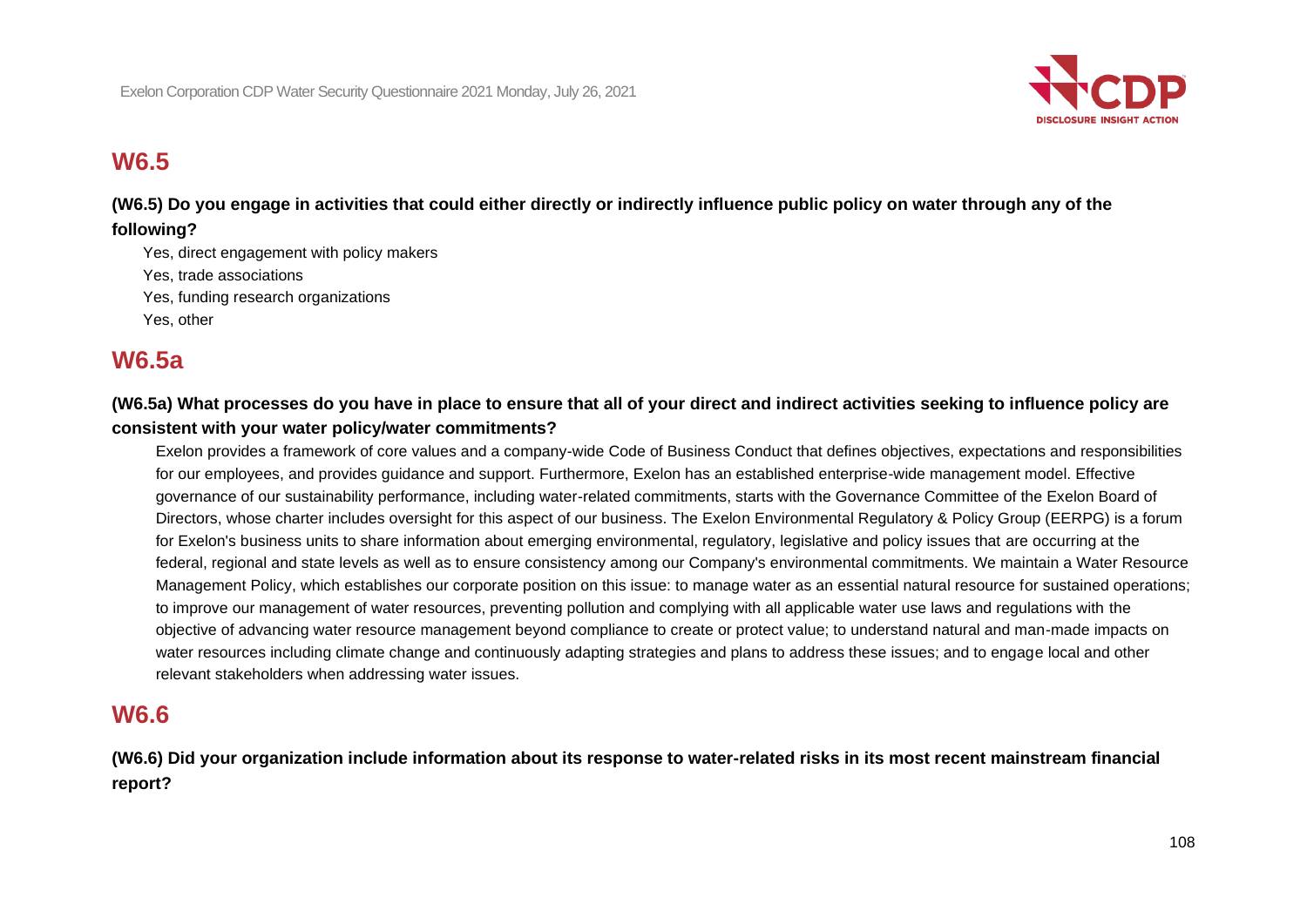Exelon Corporation CDP Water Security Questionnaire 2021 Monday, July 26, 2021



Yes (you may attach the report - this is optional)

Exelon 10K 2020.pdf

 $\rho_{\rm pp. \, 20-21, \, 23}$ 

# **W7. Business strategy**

# **W7.1**

|                                                    | Are water-related<br><b>issues</b><br>integrated? | Long-term<br>time horizon<br>(years) | <b>Please explain</b>                                                                                                                                                                                                                                                                                                                                                                                                                                                                                                                                                                                                                                                                                                                                                                                                                                                     |
|----------------------------------------------------|---------------------------------------------------|--------------------------------------|---------------------------------------------------------------------------------------------------------------------------------------------------------------------------------------------------------------------------------------------------------------------------------------------------------------------------------------------------------------------------------------------------------------------------------------------------------------------------------------------------------------------------------------------------------------------------------------------------------------------------------------------------------------------------------------------------------------------------------------------------------------------------------------------------------------------------------------------------------------------------|
| Long-term<br>business<br>objectives                | Yes, water-related<br>issues are<br>integrated    | $11 - 15$                            | We identify and assess relevant near and long-term water issues in support of strategic planning, risk<br>management, capital expenditures and business planning, including consideration of geographic<br>water stressed regions, with a focus on ensuring the availability of water and its effective use. We also<br>consider different climate change related conditions. including temperature, precipitation, storm<br>frequency and intensity trends and sea level rise projections into our business planning and risk<br>assessment processes. We review flood risk for all critical substations and assess the implications, at<br>a high-level, of worst-case conditions. We work with NOAA and others to improve access to industry<br>data and understand the climate change projections that would most impact electric sector operations<br>and equipment. |
| Strategy for<br>achieving long-<br>term objectives | Yes, water-related<br>issues are<br>integrated    | $11 - 15$                            | We integrate water resource considerations into the life-cycle of operations, products and services<br>(i.e., design, supply chain, operations, customer interfaces, maintenance and de-commissioning) to<br>avoid, mitigate or improve water use impacts. We establish annual performance targets and long-term<br>water management goals at an operating company level to drive performance improvement in areas<br>including water availability, water use, water quality and protection of aquatic species and habitats.<br>We annually track and publicly report on water availability/use and relevant issues internally and                                                                                                                                                                                                                                        |

**(W7.1) Are water-related issues integrated into any aspects of your long-term strategic business plan, and if so how?**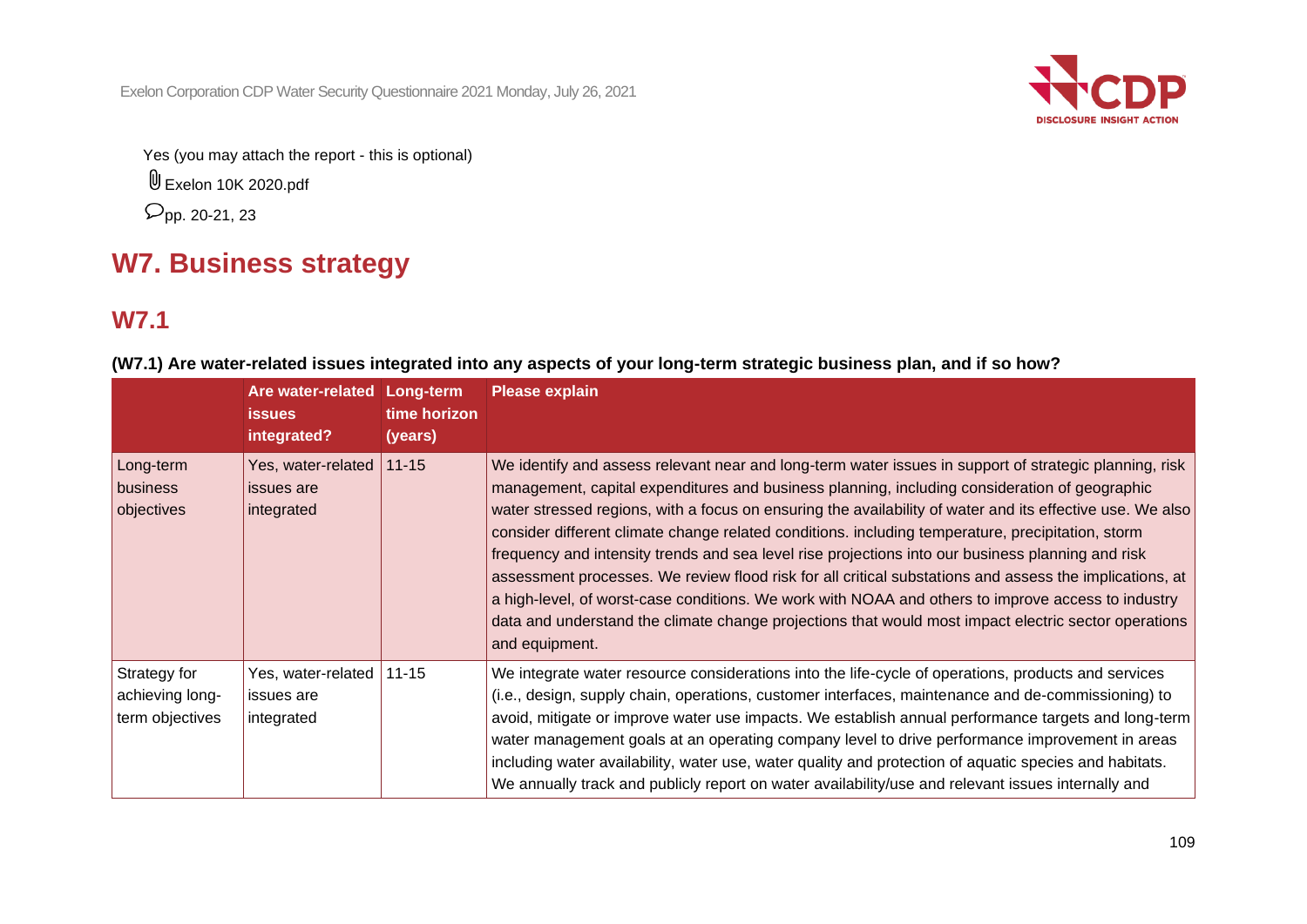

|                       |                                                      | externally. We employ Best Management Practices (BMP) and standards to improve life-cycle water<br>use and water quality and to reduce the risk of adverse impacts on operations and the environment.<br>We raise the awareness of employees, suppliers and other key stakeholders of the strategic<br>importance of water and the need for effective water use management to sustain operations,<br>communities and the ecosystem. We also advocate on water and energy public policy issues based<br>on sound science, competitive markets and universal safe drinking water and sanitation.              |
|-----------------------|------------------------------------------------------|-------------------------------------------------------------------------------------------------------------------------------------------------------------------------------------------------------------------------------------------------------------------------------------------------------------------------------------------------------------------------------------------------------------------------------------------------------------------------------------------------------------------------------------------------------------------------------------------------------------|
| Financial<br>planning | Yes, water-related 11-15<br>issues are<br>integrated | Exelon regularly completes risk assessments to identify and focus on the top risks facing our<br>company, including water-related aspects. Our assessment framework looks at strategic, financial,<br>operational, regulatory/compliance and reputational risks and is being automated for improved<br>intelligence and risk analytics. Additionally, Exelon employs various market, credit, liquidity and<br>operational risk assessment tools to identify financial and business risk exposures that are evaluated<br>by risk management committees at the corporate level and within each business unit. |

# **W7.2**

**(W7.2) What is the trend in your organization's water-related capital expenditure (CAPEX) and operating expenditure (OPEX) for the reporting year, and the anticipated trend for the next reporting year?**

**Row 1**

```
Water-related CAPEX (+/- % change)
\OmegaAnticipated forward trend for CAPEX (+/- % change)
\OmegaWater-related OPEX (+/- % change)
-2
```

```
Anticipated forward trend for OPEX (+/- % change)
```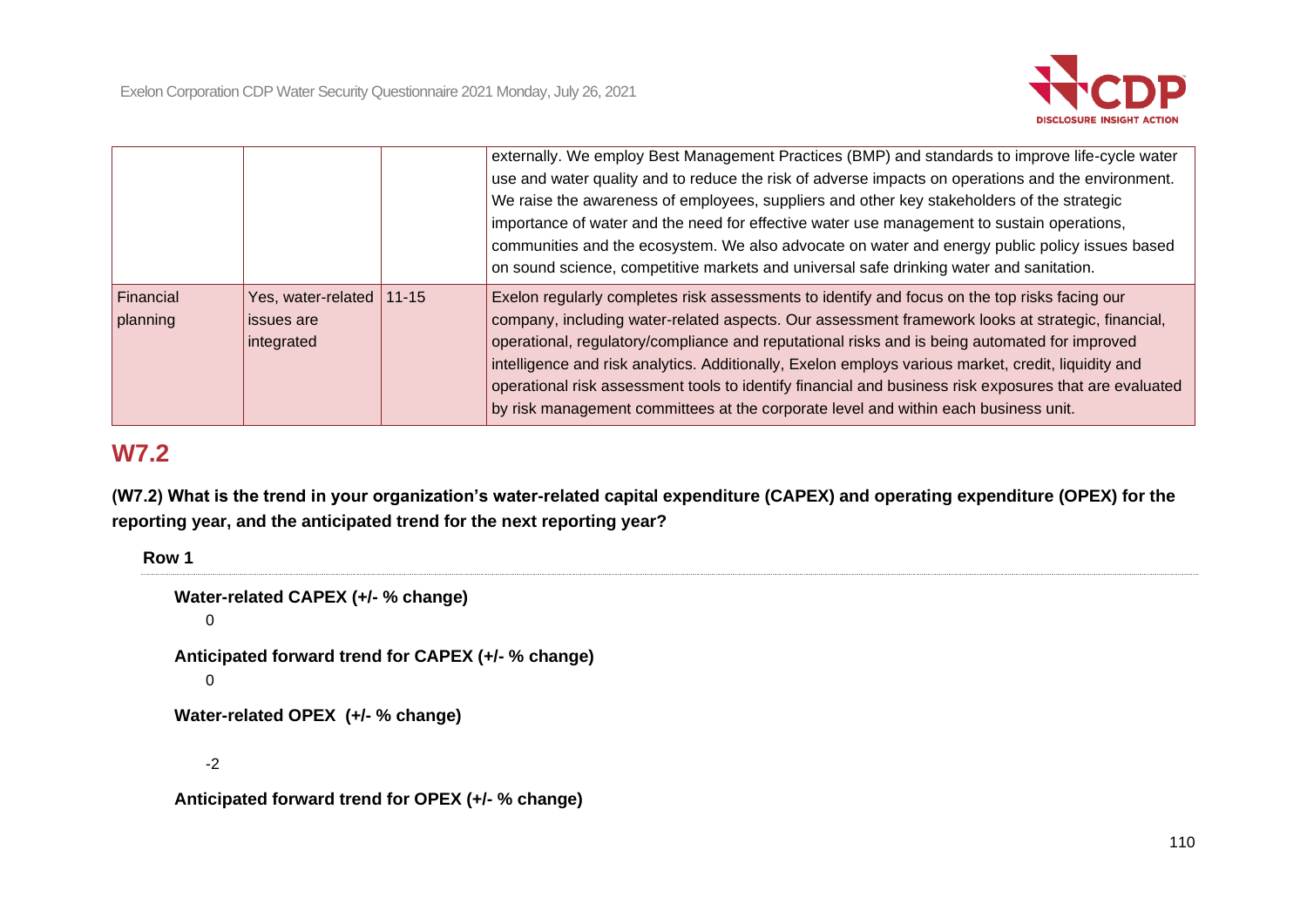

 $\Omega$ 

### **Please explain**

Capital and operating expenditures can vary significantly based on such factors as regulatory compliance, changing permit and access fees, and one-time project completions among other things. From 2019 to 2020, there was no change in our CAPEX expenditures. However, our OPEX expenditures fell year over year owing to several of these factors. We do not anticipate any significant water related CAPEX or OPEX changes in the short term given the current regulatory and operational environment.

## **W7.3**

## **(W7.3) Does your organization use climate-related scenario analysis to inform its business strategy?**

|                | Use of climate-<br>related scenario<br>analysis | <b>Comment</b>                                                                                                                                                                                                                                                                                                                                                                                                                                                                                                                                                                                                                                                                                                                                                                                                                                                                                                                                                                                                                                           |
|----------------|-------------------------------------------------|----------------------------------------------------------------------------------------------------------------------------------------------------------------------------------------------------------------------------------------------------------------------------------------------------------------------------------------------------------------------------------------------------------------------------------------------------------------------------------------------------------------------------------------------------------------------------------------------------------------------------------------------------------------------------------------------------------------------------------------------------------------------------------------------------------------------------------------------------------------------------------------------------------------------------------------------------------------------------------------------------------------------------------------------------------|
| Row <b>Row</b> | Yes                                             | Exelon performs scenario analyses to better understand how climate change could affect the energy economy, customers and<br>communities where we operate. All scenarios suggest a varying degree of potential impacts for society and the energy sector<br>and present opportunities and risks for Exelon's competitive hybrid model. Incorporating climate change scenario analysis into<br>our business strategy ensures that as we focus on the durable trends that impact our strategy today, we also consider different<br>climate change related conditions. including temperature, precipitation, storm frequency and intensity trends and sea level rise<br>projections into our business planning and risk assessment processes. We review flood risk for all critical substations and<br>assess the implications, at a high-level, of worst-case conditions. We work with NOAA and others to improve access to industry<br>data and understand the climate change projections that would most impact electric sector operations and equipment. |

## **W7.3a**

**(W7.3a) Has your organization identified any water-related outcomes from your climate-related scenario analysis?**

Yes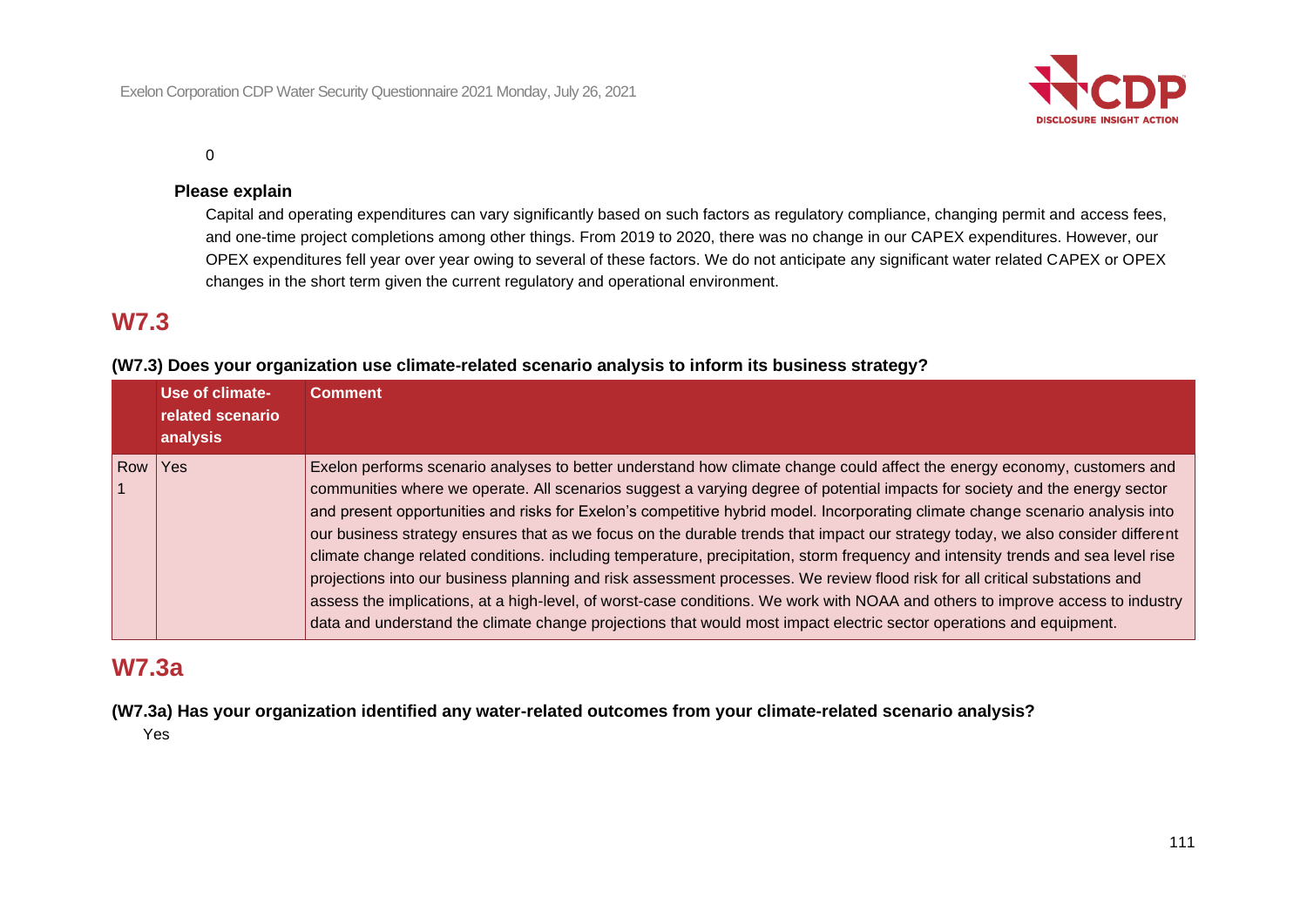

# **W7.3b**

**(W7.3b) What water-related outcomes were identified from the use of climate-related scenario analysis, and what was your organization's response?**

| scenarios and<br>models applied | Climate-related Description of possible water-related outcomes                                                                                                                                                                                                                                                                                                                                                                                                                                                                                              | <b>Company response to possible water-related outcomes</b>                                                                                                                                                                                                                                                                                                                                                                                                                                                                                                                                                                                                                                                                                                                                                                                                                                                                                                                                                                                                                                                                                           |
|---------------------------------|-------------------------------------------------------------------------------------------------------------------------------------------------------------------------------------------------------------------------------------------------------------------------------------------------------------------------------------------------------------------------------------------------------------------------------------------------------------------------------------------------------------------------------------------------------------|------------------------------------------------------------------------------------------------------------------------------------------------------------------------------------------------------------------------------------------------------------------------------------------------------------------------------------------------------------------------------------------------------------------------------------------------------------------------------------------------------------------------------------------------------------------------------------------------------------------------------------------------------------------------------------------------------------------------------------------------------------------------------------------------------------------------------------------------------------------------------------------------------------------------------------------------------------------------------------------------------------------------------------------------------------------------------------------------------------------------------------------------------|
| Row   2DS<br><b>DDPP</b>        | As part of our efforts to mitigate climate change risks, we are<br>closely monitoring drought risk and changing precipitation<br>patterns that have the potential to impact our production of<br>electricity. Recently, Exelon targeted two locations in Texas for<br>the construction of new plants. Both locations were challenged<br>with respect to drought conditions and water supply. In addition,<br>the region had projections in the National Climatic Assessment<br>report that indicated both increasing temperature and drought<br>conditions. | Exelon responded by choosing to construct its two new<br>generation stations to be dry-cooled, instead of water-cooled. By<br>designing these plants to be air-cooled, Exelon eliminated the<br>need for long term water supply as part of their operations, which<br>otherwise would have been drawn from local surface water<br>systems. The new generation totals 2,189 MW of highly efficient<br>combined cycle natural gas generation at our brownfield Wolf<br>Hollow II and Colorado Bend II generating stations in Texas. In<br>addition to the water saving benefits, the quick ramping nature of<br>this generation allows it to respond rapidly to changes in demand<br>and supply, including variable wind power production, supporting<br>a more reliable power system as renewables increase in the<br>regional supply. Also, in support of climate change mitigation<br>depending on annual dispatch, these units also have the<br>potential to lower regional grid emissions by an estimated 1<br>million metric tons of carbon dioxide (CO2) by displacing higher-<br>emitting generation sources. These units came online in 2017. |

# **W7.4**

**(W7.4) Does your company use an internal price on water?**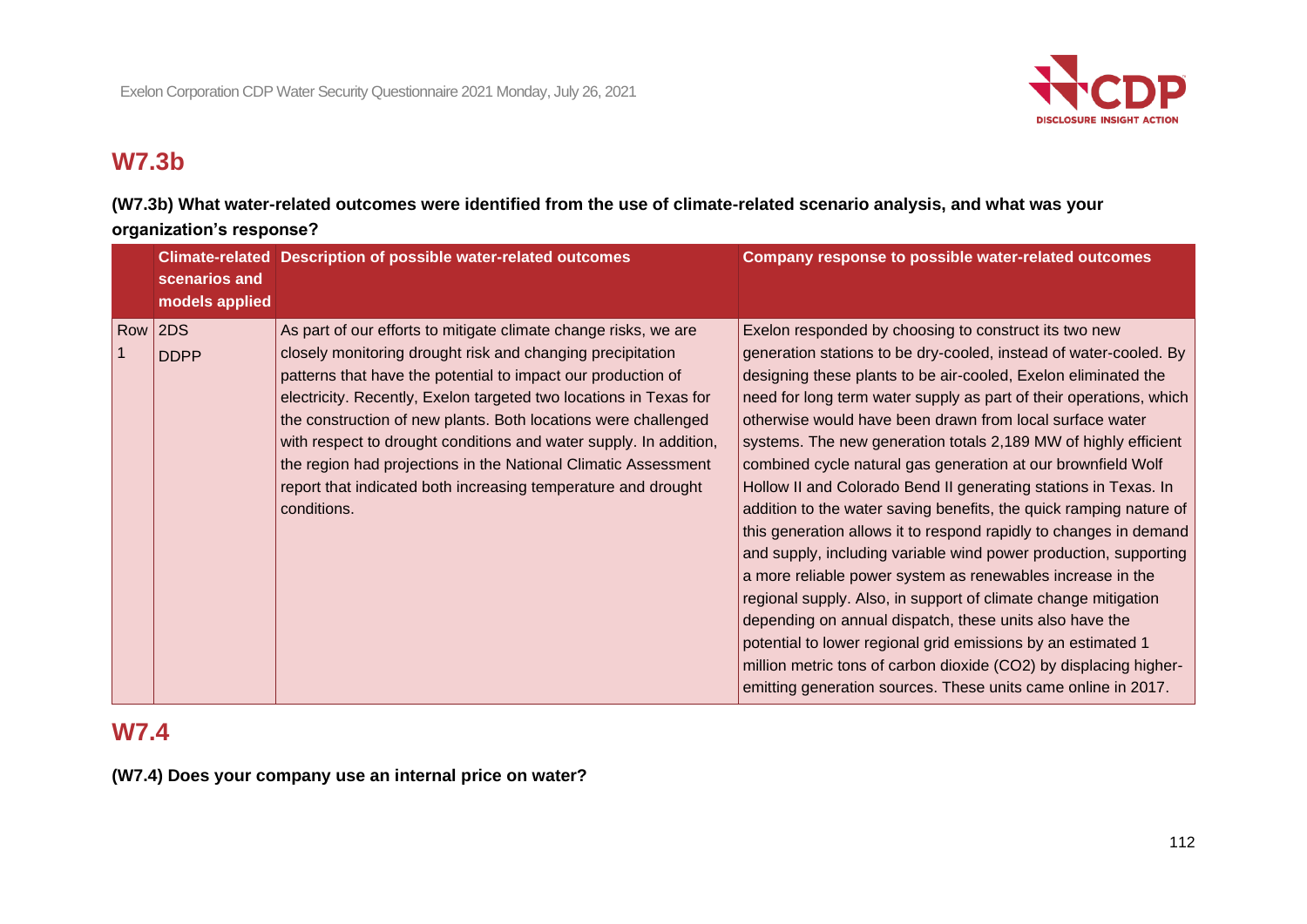

### **Row 1**

#### **Does your company use an internal price on water?**

No, and we do not anticipate doing so within the next two years

## **Please explain**

At the present time weighing the most significant risk factors including increased water stress and scarcity, flooding, drought, and the related potential of climate change, we are not currently using an internal price on water.

# **W8. Targets**

## **W8.1**

**(W8.1) Describe your approach to setting and monitoring water-related targets and/or goals.**

|     | Levels for targets Monitoring at<br>and/or goals                                               | corporate level                                                                                        | Approach to setting and monitoring targets and/or goals                                                                                                                                                                                                                                                                                                                                                                                                                                                                                                                                                                                                      |
|-----|------------------------------------------------------------------------------------------------|--------------------------------------------------------------------------------------------------------|--------------------------------------------------------------------------------------------------------------------------------------------------------------------------------------------------------------------------------------------------------------------------------------------------------------------------------------------------------------------------------------------------------------------------------------------------------------------------------------------------------------------------------------------------------------------------------------------------------------------------------------------------------------|
| Row | Company-wide<br>targets and goals<br><b>Business level</b><br>specific targets<br>and/or goals | Targets are<br>monitored at the<br>corporate level<br>Goals are monitored<br>at the corporate<br>level | Water supply to support our direct operations has not been a significant challenge in the past several years.<br>However, we continue to assess our risks, evaluate our impacts and closely monitor our watersheds on an<br>ongoing basis. The Exelon Environment Policy commits the company to continually improving its<br>environmental performance, preventing pollution and utilizing natural resources more efficiently. Goals<br>around water-related risks and opportunities such as permit non-compliance events, notices of violation and<br>spill events are established and tracked annually within our business units and at a corporate level. |

## **W8.1a**

**(W8.1a) Provide details of your water targets that are monitored at the corporate level, and the progress made.**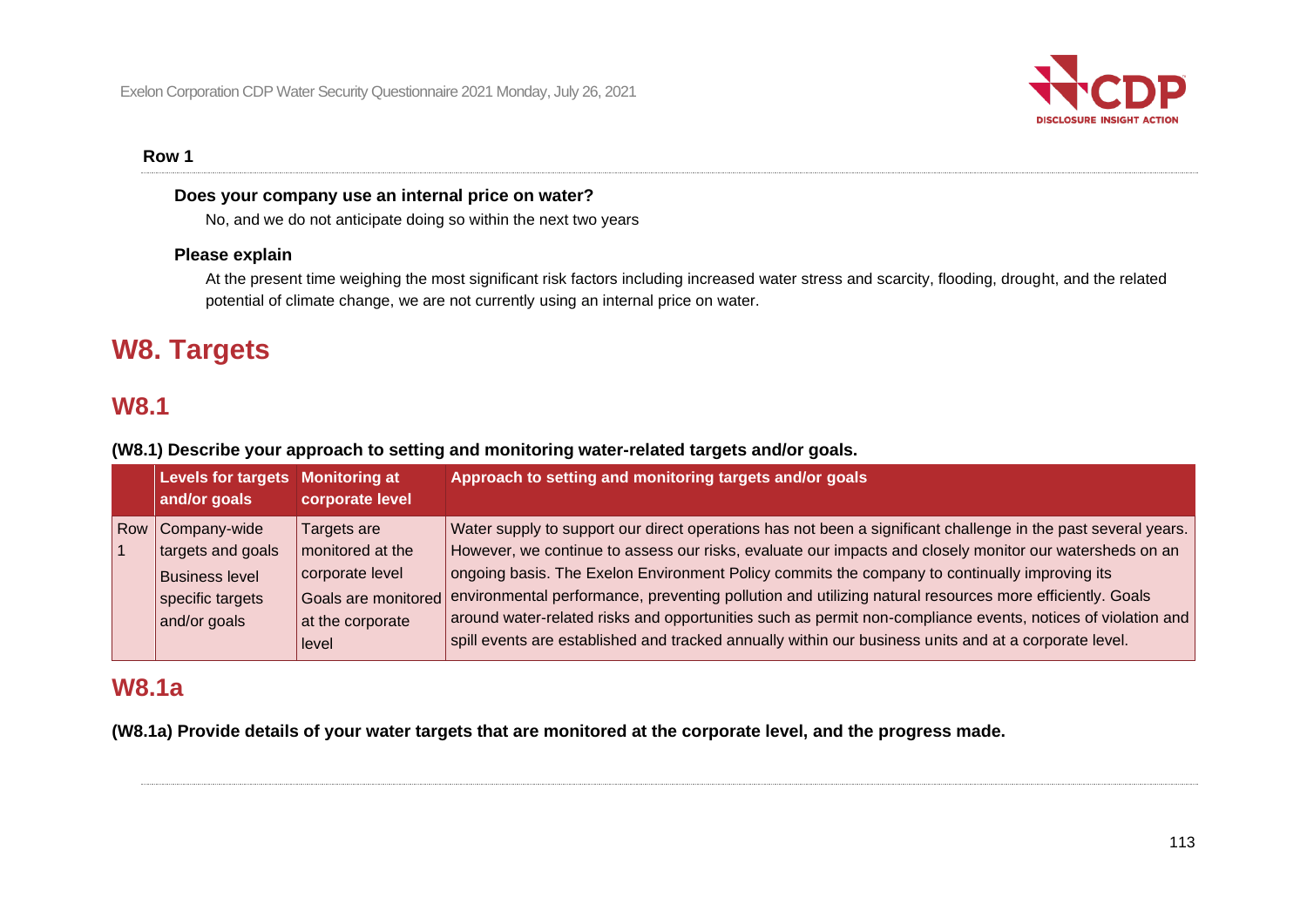Exelon Corporation CDP Water Security Questionnaire 2021 Monday, July 26, 2021



## **Target reference number**

Target 1

## **Category of target**

Water pollution reduction

## **Level**

Company-wide

## **Primary motivation**

Water stewardship

## **Description of target**

Goal: Zero Notices of Violation. The Exelon Environment Policy commits the company to continually improving its environmental performance, preventing pollution and utilizing natural resources more efficiently. This is an absolute target applicable to all company operations on an annually recurring basis. There is no baseline comparison and the goal is refreshed every year.

## **Quantitative metric**

Other, please specify Number of NOVs

## **Baseline year**

2020

## **Start year**

2020

## **Target year**

2020

## **% of target achieved**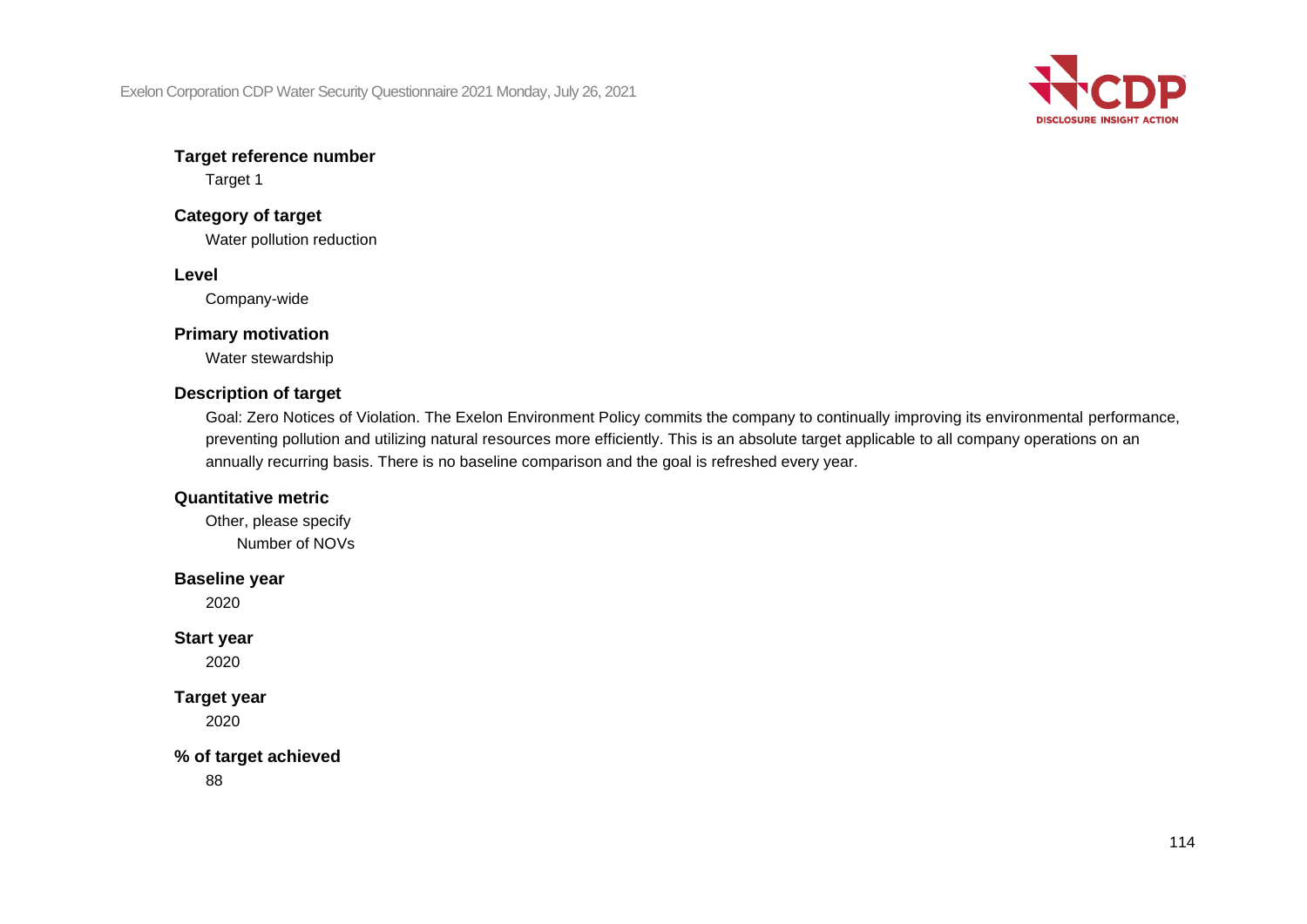

#### **Please explain**

Seven of eight business units achieved the goal of zero NOVs. This is a year-on-year rolling target and has the same baseline, start and target years as described in the description.

#### **Target reference number**

Target 2

#### **Category of target**

Water pollution reduction

#### **Level**

Company-wide

## **Primary motivation**

Brand value protection

#### **Description of target**

Goal: Zero Permit Non-Compliances. The Exelon Environment Policy commits the company to continually improving its environmental performance, preventing pollution and utilizing natural resources more efficiently. This is an absolute target applicable to all company operations on an annually recurring basis. There is no base line comparison and the goal is refreshed every year.

#### **Quantitative metric**

Other, please specify Number of Permit Non-Compliances

#### **Baseline year**

2020

## **Start year**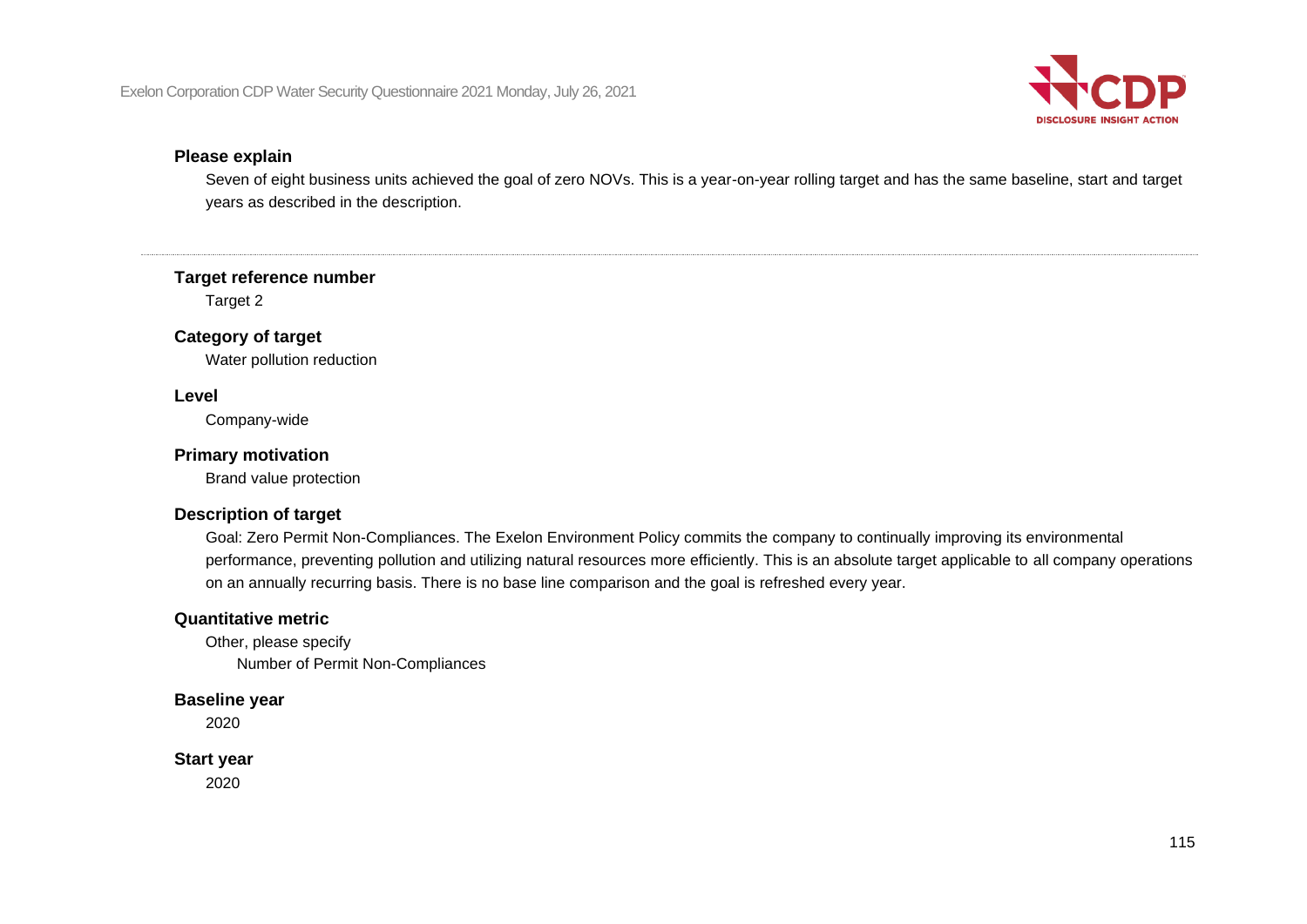Exelon Corporation CDP Water Security Questionnaire 2021 Monday, July 26, 2021



## **Target year**

2020

## **% of target achieved**

25

## **Please explain**

Two of eight business units achieved the goal of zero permit non-compliances. This is a year-on-year rolling target and has the same baseline, start and target years as described in the description.

## **Target reference number**

Target 3

## **Category of target**

Water pollution reduction

#### **Level**

Company-wide

#### **Primary motivation**

Risk mitigation

## **Description of target**

Goal: Zero Preventable Reportable Spills. The Exelon Environment Policy commits the company to continually improving its environmental performance, preventing pollution and utilizing natural resources more efficiently. This is an absolute target applicable to all company operations on an annually recurring basis. There is no base line comparison and the goal is refreshed every year.

## **Quantitative metric**

Other, please specify

Number of Preventable Reportable Spills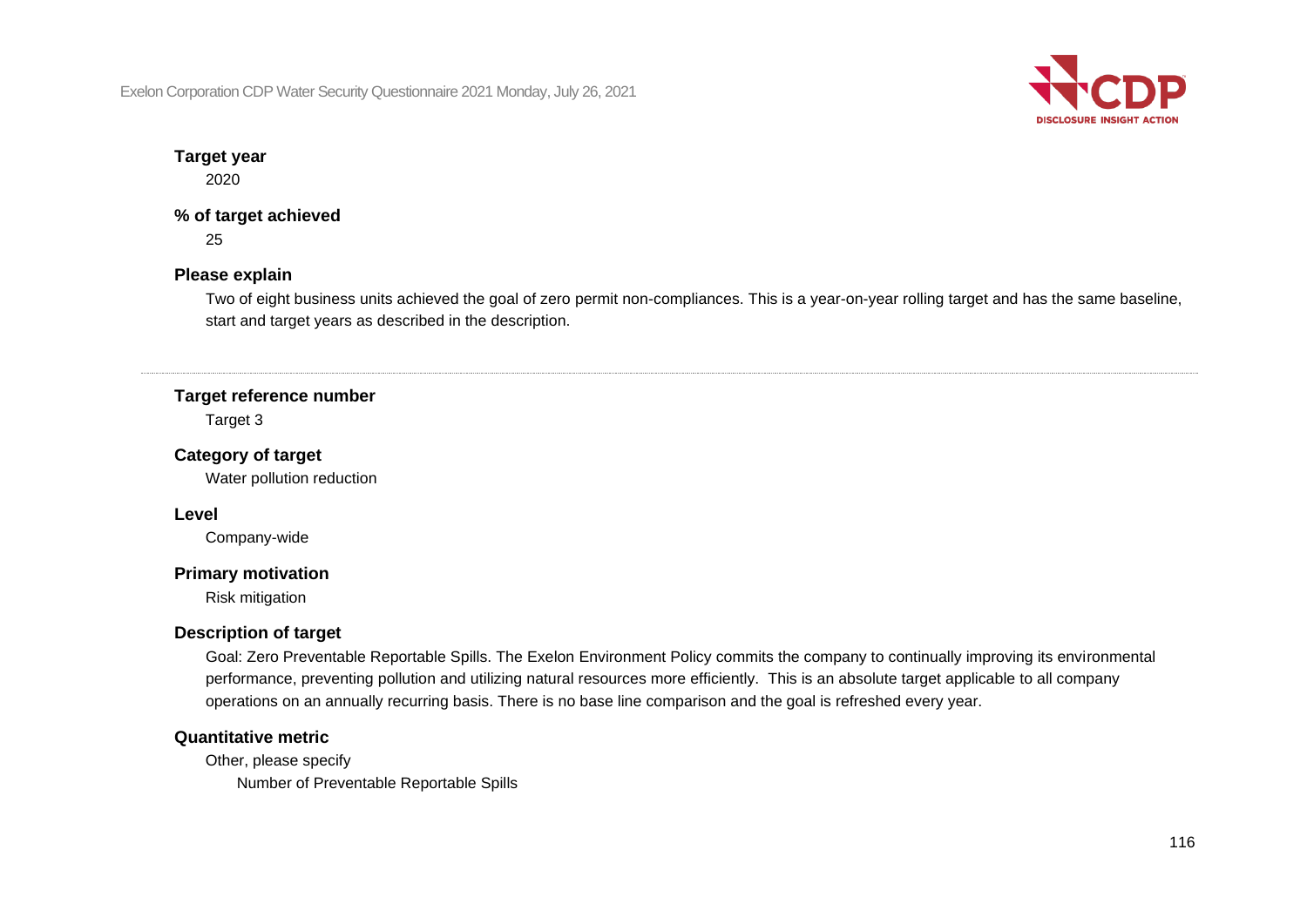Exelon Corporation CDP Water Security Questionnaire 2021 Monday, July 26, 2021



## **Baseline year**

2020

## **Start year**

2020

# **Target year**

2020

## **% of target achieved**

100

## **Please explain**

Four or four business units achieved the goal of zero preventable reportable spill events. This is a year-on-year rolling target and has the same baseline, start and target years as described in the description.

## **Target reference number**

Target 4

## **Category of target**

Water pollution reduction

## **Level**

Company-wide

## **Primary motivation**

Water stewardship

## **Description of target**

Distinguished Goal: Zero Reportable Spills under the National Response Center (NRC) spill reporting criteria. The Exelon Environmental Policy commits the company to continually improving its environmental performance, preventing pollution and utilizing natural resources more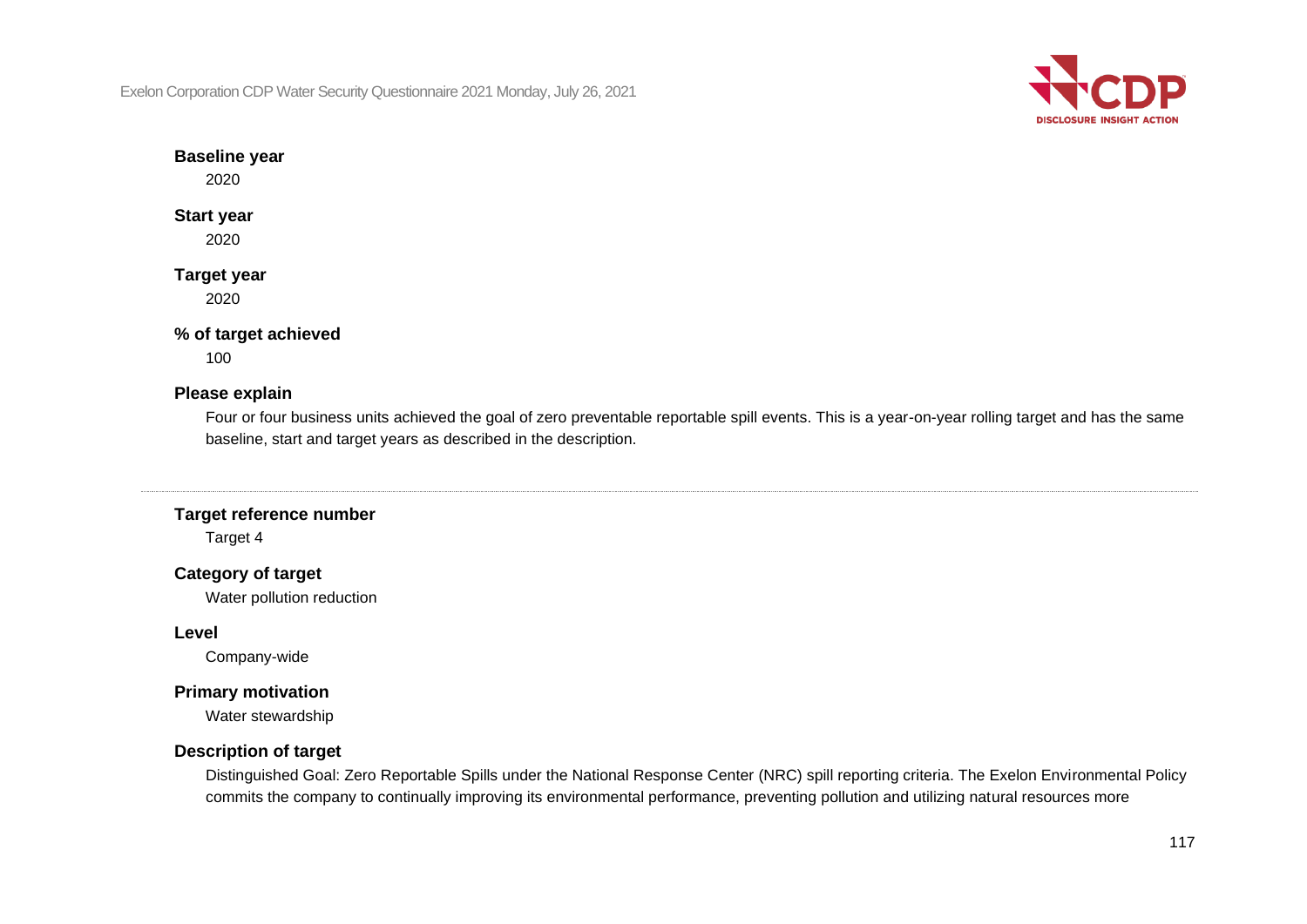

efficiently. This is an absolute target applicable to all company operations on an annually recurring basis. There is no base line comparison and the goal is refreshed every year.

## **Quantitative metric**

Other, please specify Number of Reportable Spills

## **Baseline year**

2020

## **Start year**

2020

## **Target year**

2020

## **% of target achieved**

38

## **Please explain**

Three of eight business units achieved the goal of zero NRC reportable spills. This is a year-on-year rolling target and has the same baseline, start and target years as described in the instructions,

## **W8.1b**

**(W8.1b) Provide details of your water goal(s) that are monitored at the corporate level and the progress made.**

**Goal**

Watershed remediation and habitat restoration, ecosystem preservation

**Level**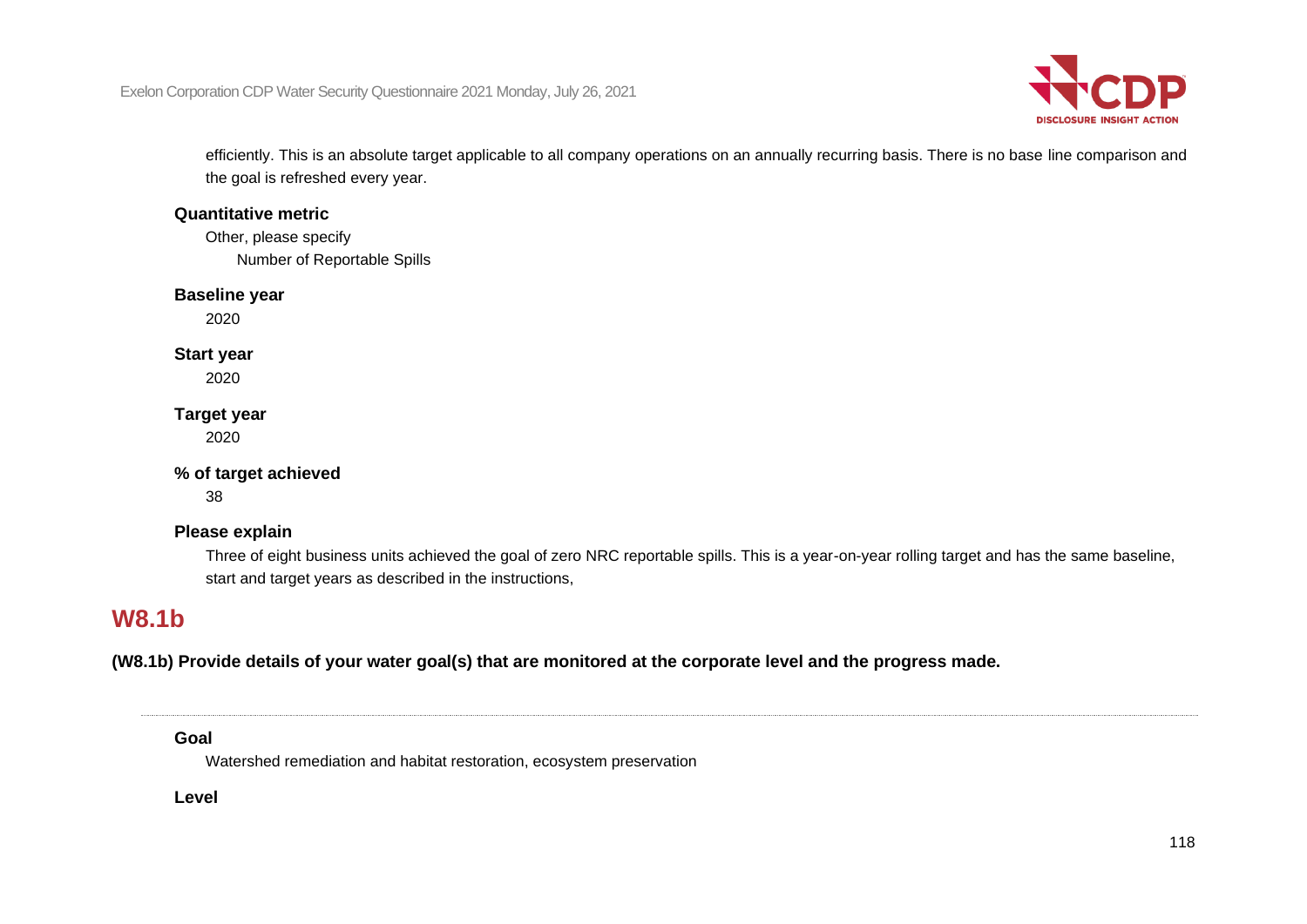

Company-wide

## **Motivation**

Risk mitigation

## **Description of goal**

The prevention of tritium releases and the protection and monitoring of buried piping and tanks containing hazardous substances in support of mitigation of unplanned releases of tritium. Exelon launched an extensive monitoring and mitigation program, performed risk assessments and has engaged in regular public outreach with the surrounding communities, cooperating with regulatory agencies and elected officials. We also adopted the Nuclear Energy Institute program 07-07 for the prevention of tritium releases and 09-14 for the protection and monitoring of buried piping and tanks containing hazardous substances.

## **Baseline year**

2020

## **Start year**

2020

## **End year**

2020

## **Progress**

Exelon Nuclear continues to implement a radiological groundwater protection program across the nuclear fleet to identify and mitigate unplanned releases to soils, groundwater and surface water. Progress is measured by the number of permit non-compliances, notices of violation or spill events for which targets are set as a corporation and not allocated to individual business units. The program has been successful at monitoring and mitigating releases, and our nuclear groups performance has been consistent from 2019 to 2020.

## **Goal**

Watershed remediation and habitat restoration, ecosystem preservation

**Level**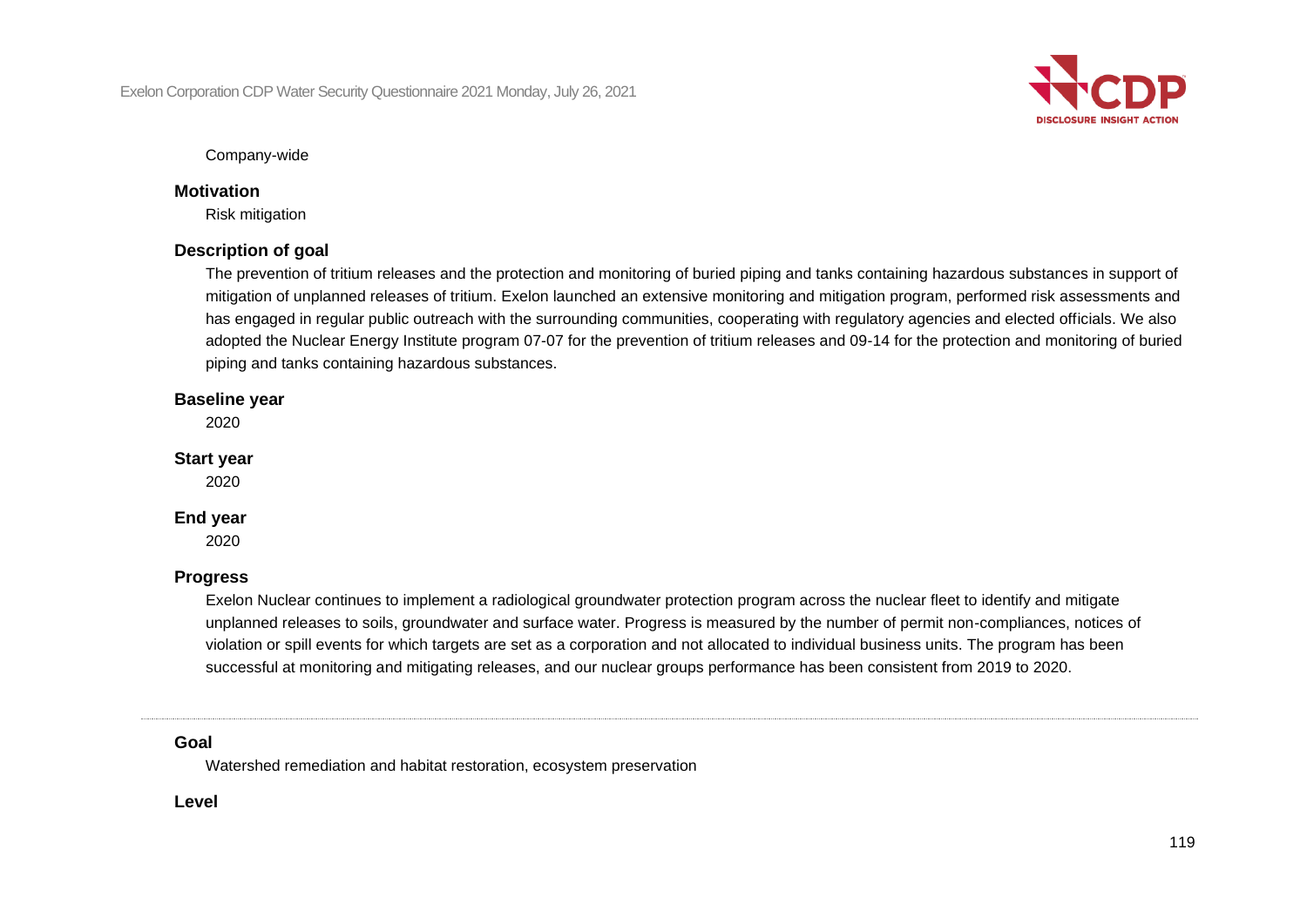

Company-wide

## **Motivation**

Water stewardship

## **Description of goal**

Collaborate with environmental NGOs and wildlife organizations to preserve, protect and restore sensitive habitats. Exelon participates in management of watershed issues where it has operations (e.g., Susquehanna River Basin Commission, Delaware River Basin Commission). Exelon collaborates with environmental NGOs and wildlife organizations to preserve, protect and restore sensitive habitats (e.g., Wildlife Habitat Council, Ducks Unlimited, Partnership for the Delaware Estuary, Trout Unlimited and the Water Resources Association for the Delaware River Basin, Center for Inland Bays, Anacostia Watershed Society, Delaware Nature Society, The Nature Conservancy, and many others).

## **Baseline year**

2020

## **Start year**

2020

## **End year**

2020

## **Progress**

Progress is measured through ongoing representation, support and presentation at organizational meetings and forums. For 2020, we maintained our participation with external groups and plan to continue participation in 2021.

## **Goal**

Engaging with local community

#### **Level**

Company-wide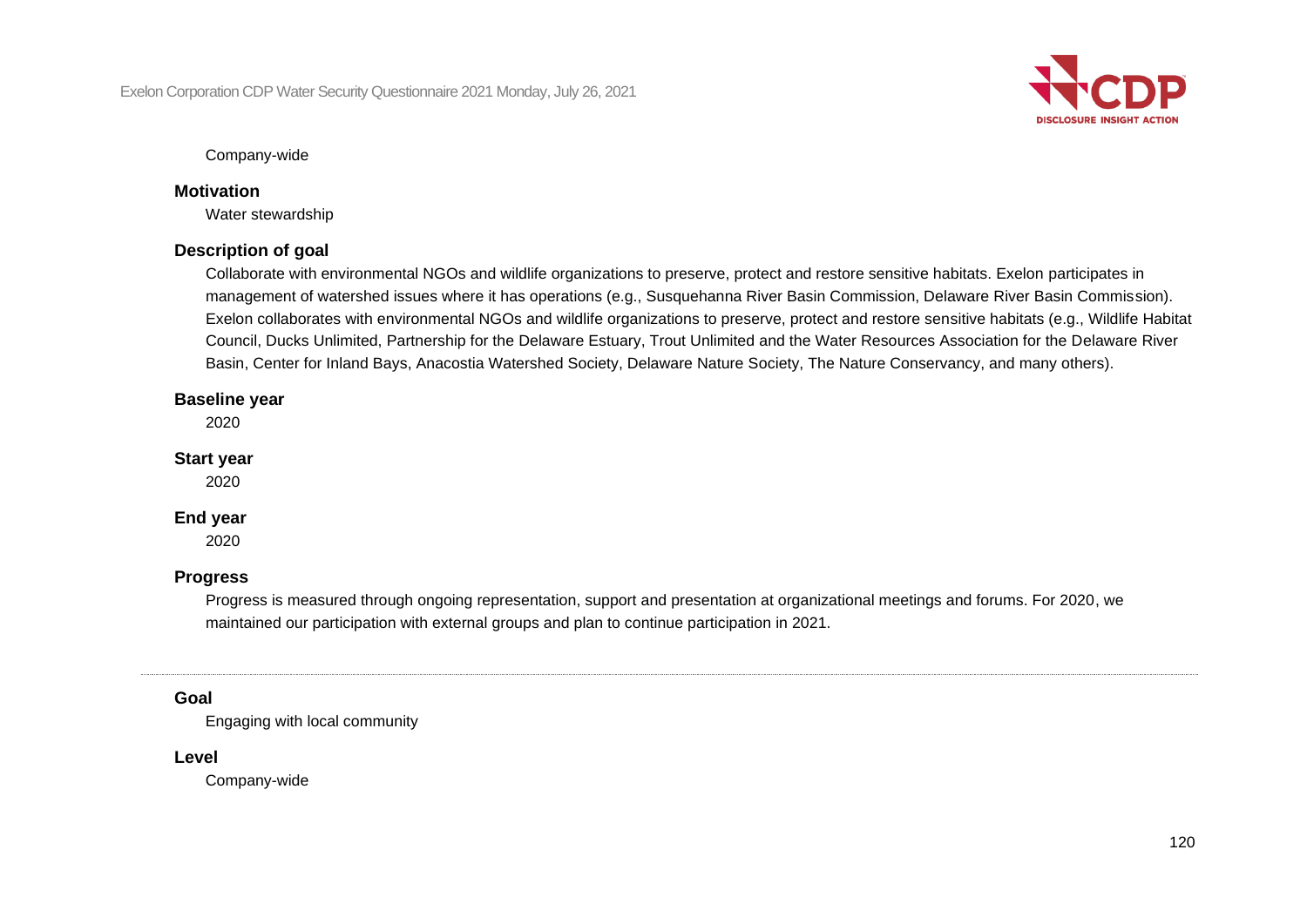

#### **Motivation**

Water stewardship

## **Description of goal**

Wildlife Habitat Council (WHC) and National Wildlife Federation (NWF) certificated wildlife habitat projects and programs help educate employees and the community at large, making global sustainability issues part of our everyday lives. Nuclear power plants tend to include significant buffer areas within their boundaries, making them ideal locations for habitat conservation efforts, while utility rights-of-way (ROW) have the potential for a network of habitat through community greenways managed for native vegetation, we refer to as Integrated Vegetation Management (IVM).

#### **Baseline year**

2020

#### **Start year**

2020

#### **End year**

2020

## **Progress**

Exelon has a longstanding partnership with the Wildlife Habitat Council (WHC) to restore and enhance wildlife habitats at our facilities and on our ROWs. Exelon has been a member of the WHC for 15 years, with a total of 50 sites certified by WHC. The WHC Certification Program provides us with a guidance tool and objective oversight for creating and maintaining high-quality wildlife habitats, as well as implementing environmental education programs. Seventy of our facilities or ROWs have National Wildlife Federation (NWF) habitat certifications, and one facility has an Audubon Bird-Friendly habitat certification. The PHI Pepco WaterShed Sustainability Center in Rockville, MD which has a WHC certification, is open to the public, including students and educators, providing community education and outreach by combining hands-on learning with interactive displays that educate visitors and help them apply the lessons of WaterShed in their own homes. The Center is also a working laboratory for collaboration between Pepco and the University of Maryland, focused on advances in energy efficiency and sustainable living. Progress is measured through the maintenance of existing certifications and the successful certification of new sites each year. We added 5 new WHC certifications and 18 new NWF registrations in 2020.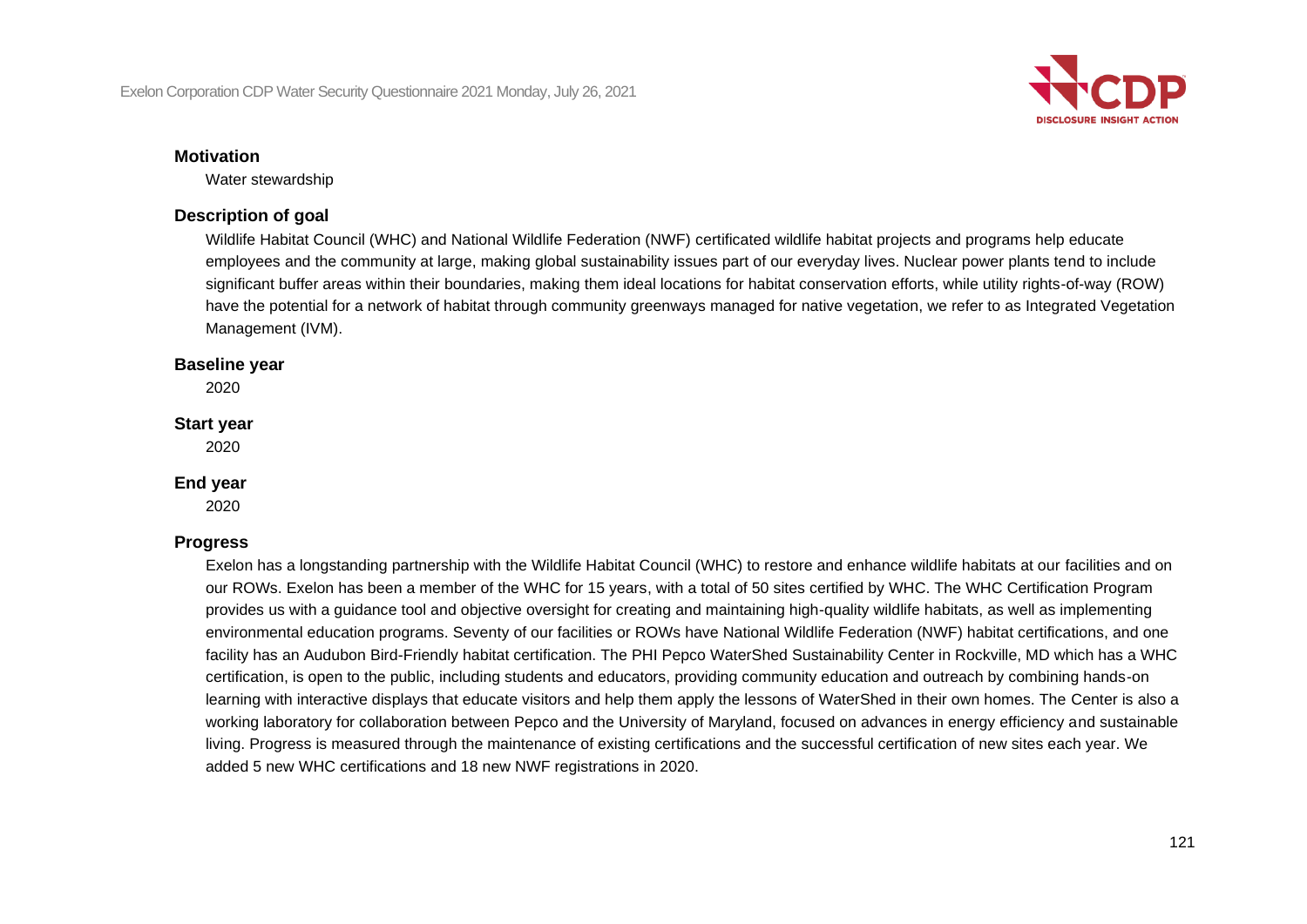

#### **Goal**

Watershed remediation and habitat restoration, ecosystem preservation

#### **Level**

**Business** 

#### **Motivation**

Other, please specify Ecological Sustainability

## **Description of goal**

Support threatened and endangered species such as the restoration of American Eels in the Susquehanna River. Under both the Muddy Run Pumped Storage FERC License and the Conowingo FERC License, Exelon collects elvers at the Conowingo Dam and transports them to locations upstream above the York Haven Dam.

#### **Baseline year**

2015

## **Start year**

2015

#### **End year**

2071

## **Progress**

We continue our coordination of the Eel Passage Advisory Group in support of the commitments established in the Eel Management Plan of the Pennsylvania 401 Water Quality Certification (WQC) finalized in December 2014 for the Muddy Run Pumped Storage Project FERC license. As required by the Pennsylvania WQC, Exelon installed a permanent eel trap consisting of one collection tank, three holding tanks and one ramp at Conowingo, beginning operation on May 1, 2017. Exelon also operates a permanent eel trapping facility in the Octoraro Creek watershed that commenced operations in 2015. Prior to Exelon's eel facility operations, the Unites States Fish and Wildlife Service (USFWS) operated an eel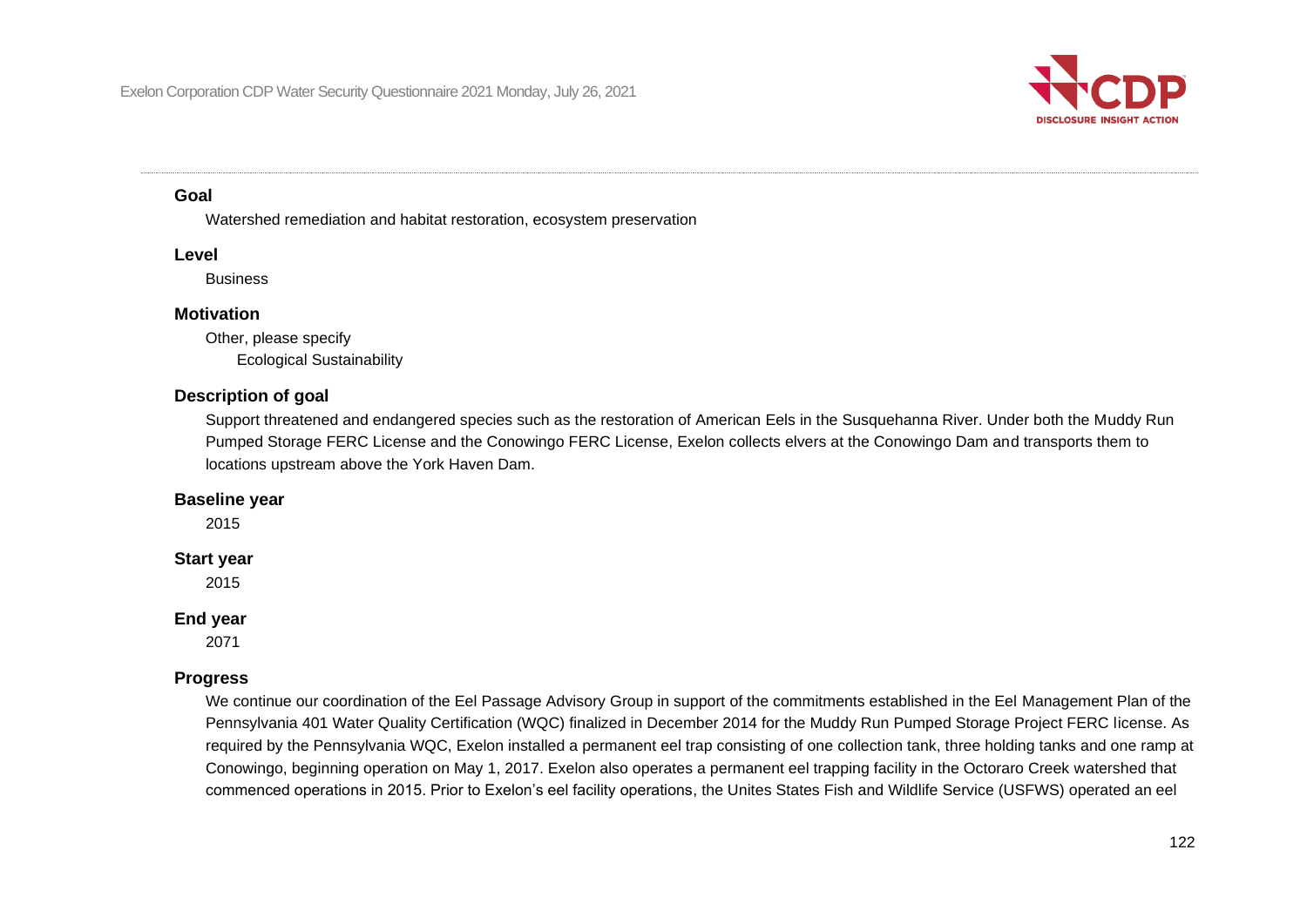

collection facility at Conowingo Dam from 2005 to 2016. In 2020, there was a delayed start to operations due to COVID-19 workplace restrictions, but the season was extended to the beginning of October to compensate for the delay. At Octoraro Creek, 3,597 eels were collected and transported to holding tanks at Conowingo. The Conowingo site collected 254,651 eels. Collectively from both sites, 255,889 were transported and released at upstream stocking sites. From 2005 through 2020, a total of 1,456,525 eels were collected and transported to tributaries in the Susquehanna River watershed above York Haven Dam.

#### **Goal**

Watershed remediation and habitat restoration, ecosystem preservation

#### **Level**

**Business** 

#### **Motivation**

Water stewardship

#### **Description of goal**

Support water quality and habitat restoration efforts in watersheds where we have operations. Provide support and funding within the Susquehanna River watershed to reduce sediment pollution, improve mussel populations, submerged aquatic vegetation and shoreline habitat.

#### **Baseline year**

2016

#### **Start year**

2016

#### **End year**

2071

#### **Progress**

Under the Muddy Run Pumped Storage Project FERC License issued in December of 2015, Exelon provides \$500,000 funding annually through 2030 for habitat improvement projects for the implementation of agricultural pasture and barnyard best management practices to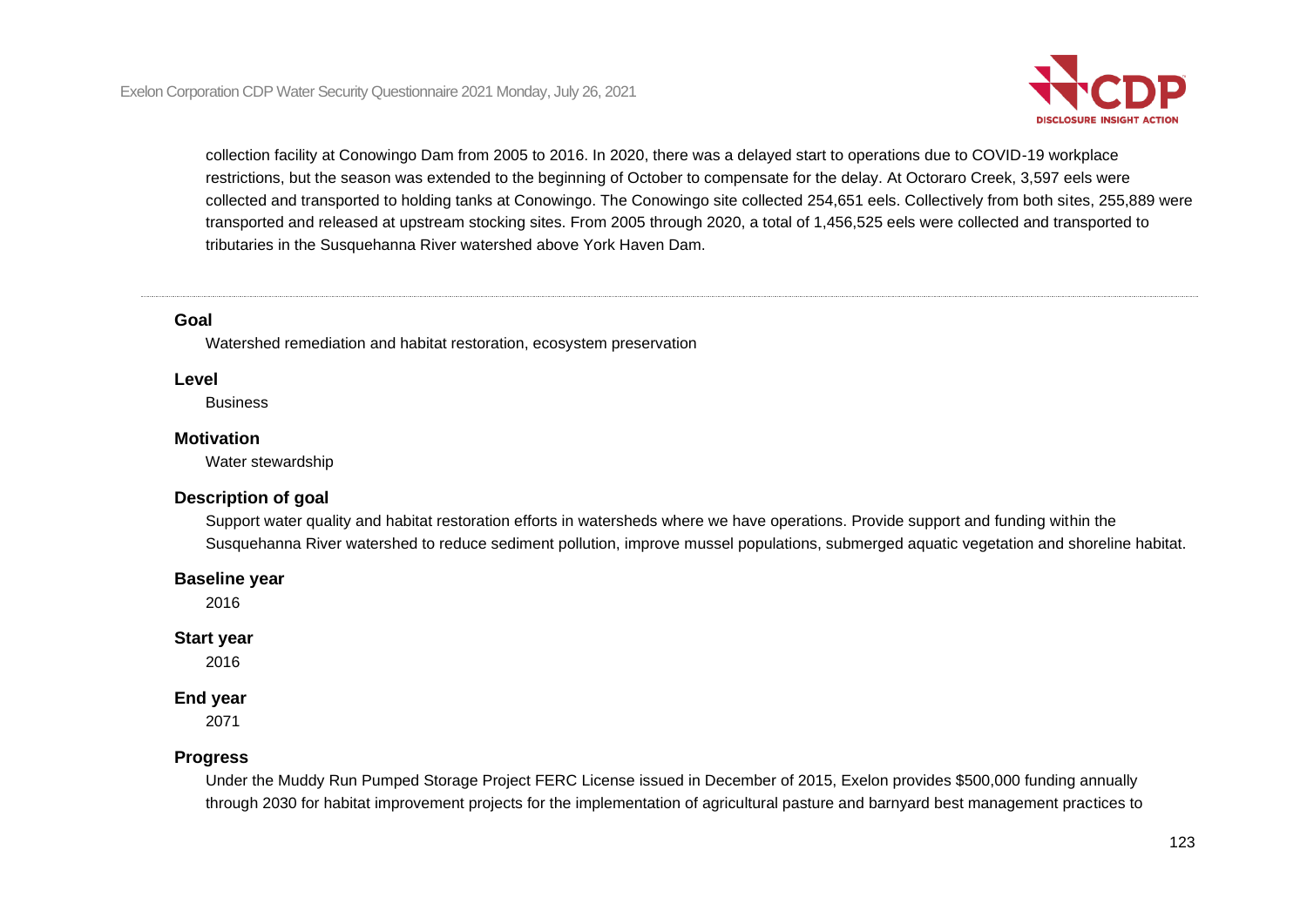

address sediment introduction and other habitat improvement projects including small dam removals. Funding is provided to Lancaster County Conservation District, York County Conservation District, and Pennsylvania Fish and Boat Commission. Exelon receives annual reports from Lancaster County Conservation District, York County Conservation District, and Pennsylvania Fish and Boat Commission listing the projects the funding has aided. This funding has provided support for riparian buffers, stream restoration, erosion control, and small dam removal. Exelon also provides funding to MDE as part of the Offer of Settlement filed in October 2019 with FERC and the recently issued FERC license issued to Conowingo on March 19, 2021. This funding provides support for mussel restoration, resiliency projects such as SAV restoration, aquaculture, clam and oyster restoration, and living shoreline creation, and other water quality projects and will continue through 2071.

#### **Goal**

Engaging with local community

#### **Level**

Company-wide

#### **Motivation**

Brand value protection

#### **Description of goal**

Engage stakeholders in our efforts to support threatened or endangered species and provide access to experience natural resources. The smaller fish lift on the west side of the Conowingo dam continues to support U.S. Fish and Wildlife Services (USFWS) spawning and stocking activities related to protecting American shad, as well as providing support to the USFWS for studies of the American eel. In an effort of engage stakeholders in the value of natural resources, Exelon Generation opens lands for public use.

### **Baseline year**

2020

## **Start year**

2020

**End year**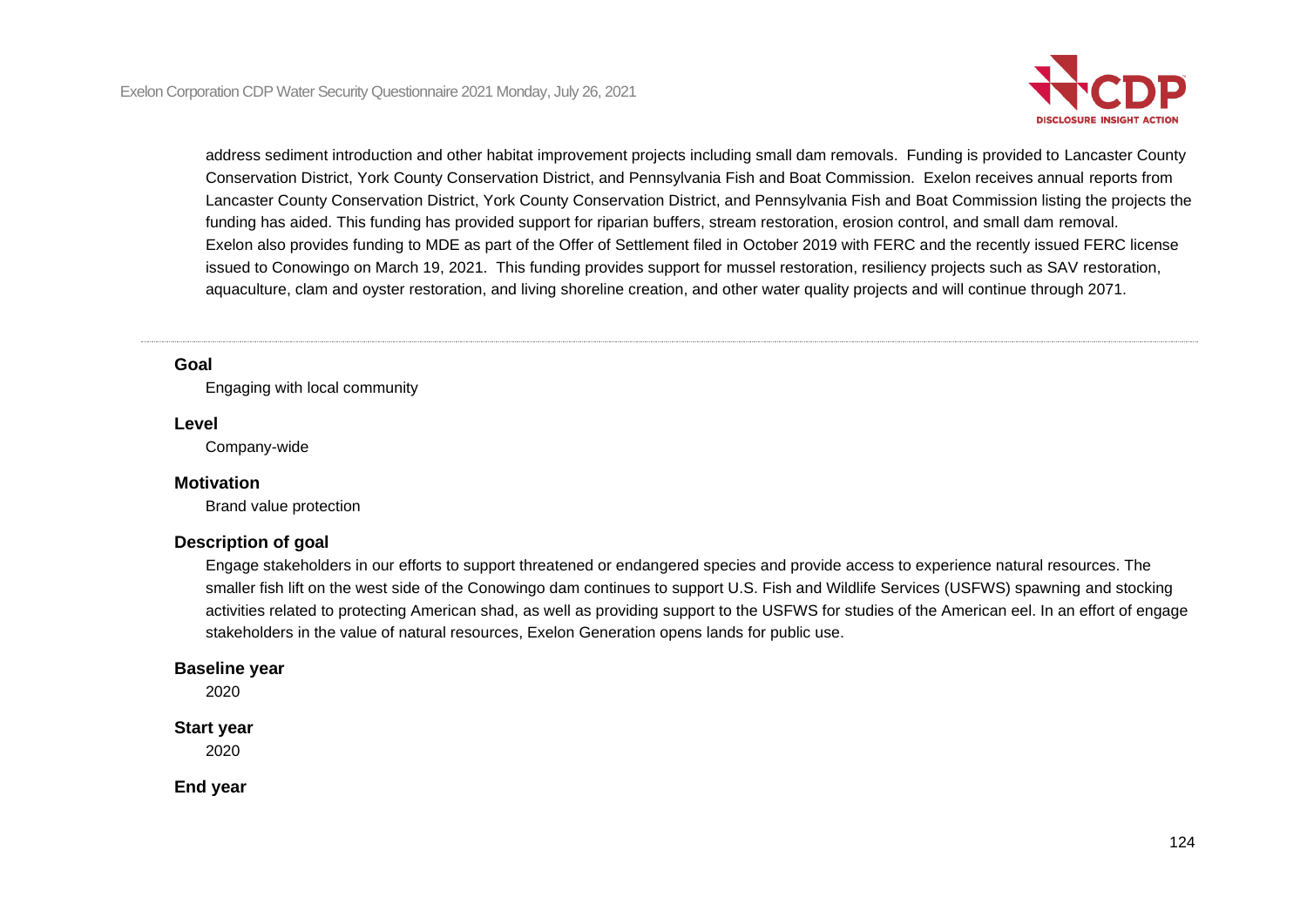

#### 2020

#### **Progress**

Exelon Generation continues to provide public access to its property for a number of recreational opportunities, including fishing, boating, camping, hiking/backpacking, bird watching, swimming and nature photography. The Muddy Run pumped storage facility also maintains a visitors center and community park land on the over 700 acres of woods and fields. Progress is monitored through the implementation of the requirements of the Conowingo DOI fish passage agreement, passage of fish upstream in the Susquehanna River watershed and number of visitors to the various recreation sites.

## **Goal**

Watershed remediation and habitat restoration, ecosystem preservation

#### **Level**

**Business** 

### **Motivation**

Brand value protection

#### **Description of goal**

Exelon funds a major aquaculture facility at the Quad Cities Nuclear Station in Illinois, in cooperation with Illinois DNR, Iowa DNR and U.S. Fish and Wildlife Service, to enhance stocks of several aquatic species in the area.

#### **Baseline year**

2020

#### **Start year**

2020

#### **End year**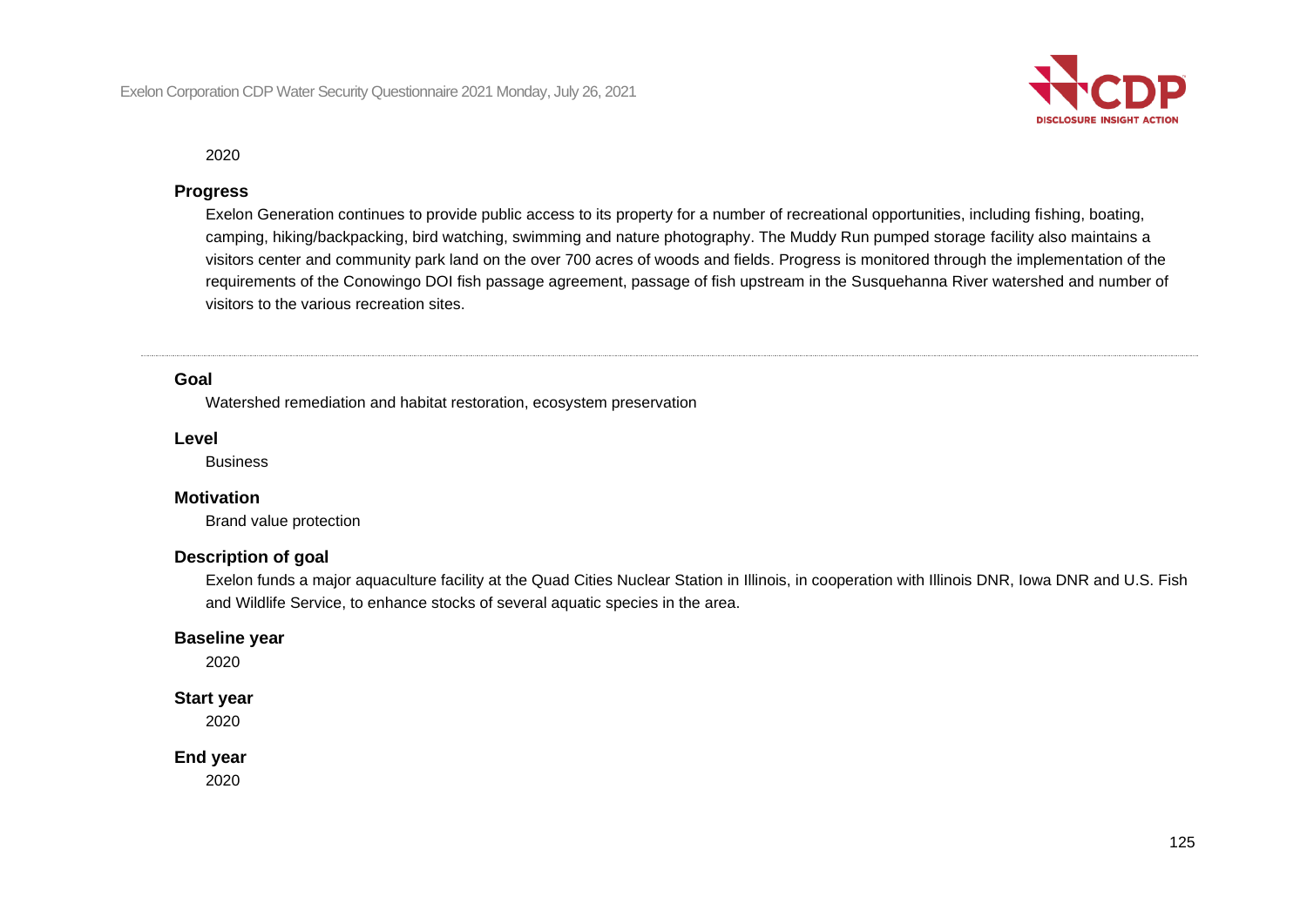

#### **Progress**

The Quad Cities Fish Hatchery celebrated its 37th year of operation in 2020. The facility collected walleye eggs for the Illinois and Iowa Departments of Natural Resources (DNRs), as well as the U.S. Fish and Wildlife Service (USFWS), harvesting 15 million eggs for all three entities combined. The hatchery produced 31,486 advanced fingerling walleye and stocked over 2 million fry into the Mississippi and Rock Rivers. Over 44,000 advanced fingerling hybrid striped bass were produced for the Mississippi River, Clinton, Braidwood and LaSalle Lakes as requested by the IL DNR. The hatchery partnered with multiple government agencies over the last decade to grow freshwater mussels on site using local mussel beds for brood stock. The site produced nearly 5000 young-of-year Black Sandshell (Illinois State threatened), Yellow Sandshell (Iowa State threatened), and Higgins Eye (Federally Endangered), which will be held for an additional season to increase their survival rates when stocked in the fall of 2021. The hatchery did stock 1,680 two-year-old fat mucket in the Iowa River and donated 245 twoyear-old Plain Pocketbook to the Urban Stream Research Center in Warrenville, Illinois.

#### **Goal**

Engaging with local community

#### **Level**

**Business** 

#### **Motivation**

Corporate social responsibility

#### **Description of goal**

The Quad Cities aquaculture program is a valuable community and regional resource, offering many tours each year for school groups, local neighbors, fishing clubs and other resource-oriented groups with an interest in Mississippi River fisheries.

#### **Baseline year**

2020

#### **Start year**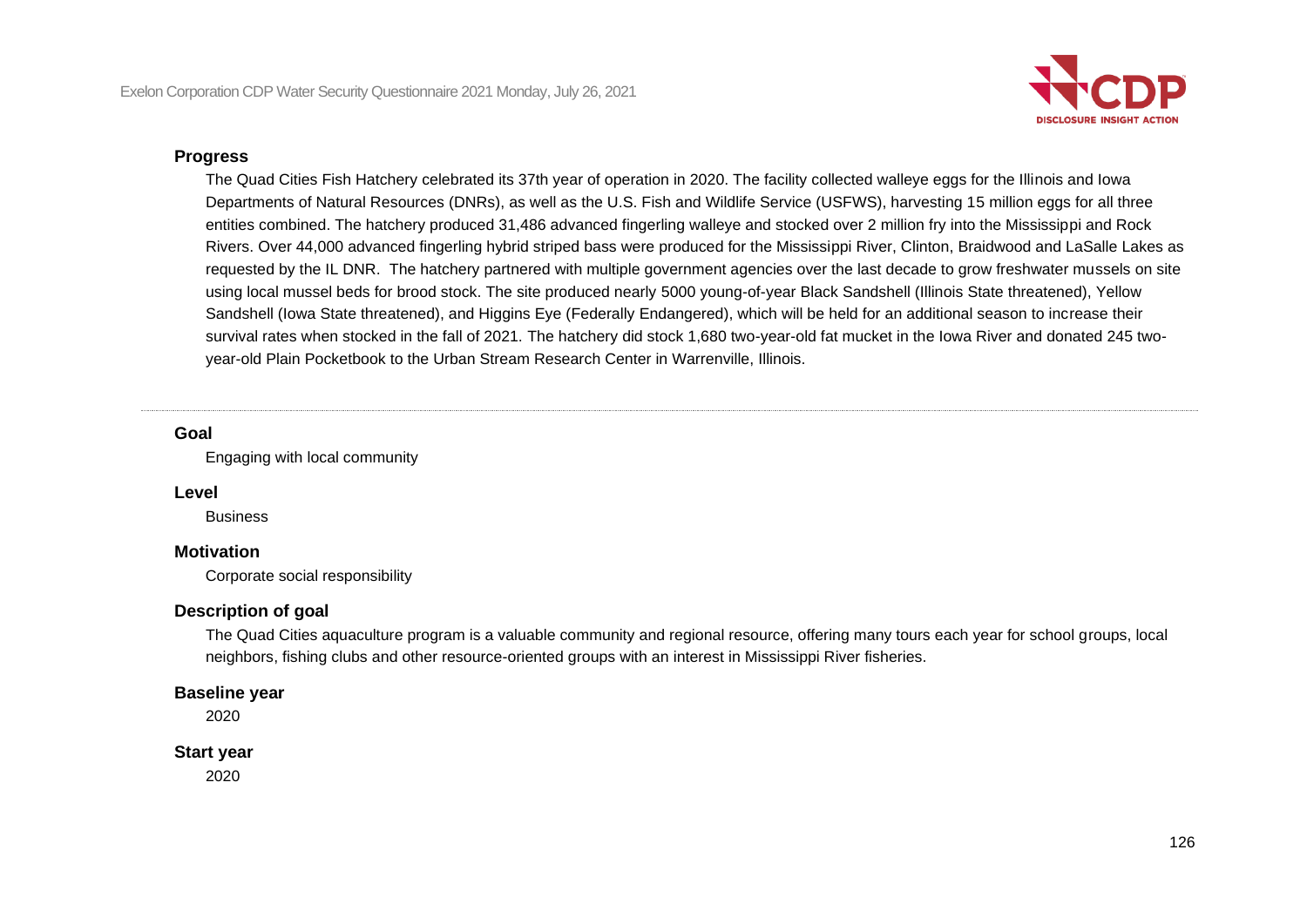

2020

## **Progress**

Progress is monitored through our Corporate Contributions group to assess the number of community engagement events including STEM activities at our Quad Cities facility. Over 200 students and adults either directly toured the fish hatchery prior to Covid-19 shutdown in March or received offsite presentations about the programs in 2020. The hatchery also regularly assists fishing tournaments to transfer, transport and conduct releases of the fish after they were caught for the major events. This approach maximizes the welfare of the fish caught during the tournaments and minimizes impacts on local fisheries.

#### **Goal**

Engagement with public policy makers to advance sustainable water management and policies

#### **Level**

**Business** 

#### **Motivation**

Other, please specify Ecological Sustainability

## **Description of goal**

Support fish and eel passage, management of species of concern, and recreation and shoreline management associated with the FERC license requirements for Muddy Run and Conowingo Dam. Support habitat improvement and stream restoration projects within the watershed that promote the reduction of sediment and nutrient loads associated with sediment transport.

#### **Baseline year**

2020

#### **Start year**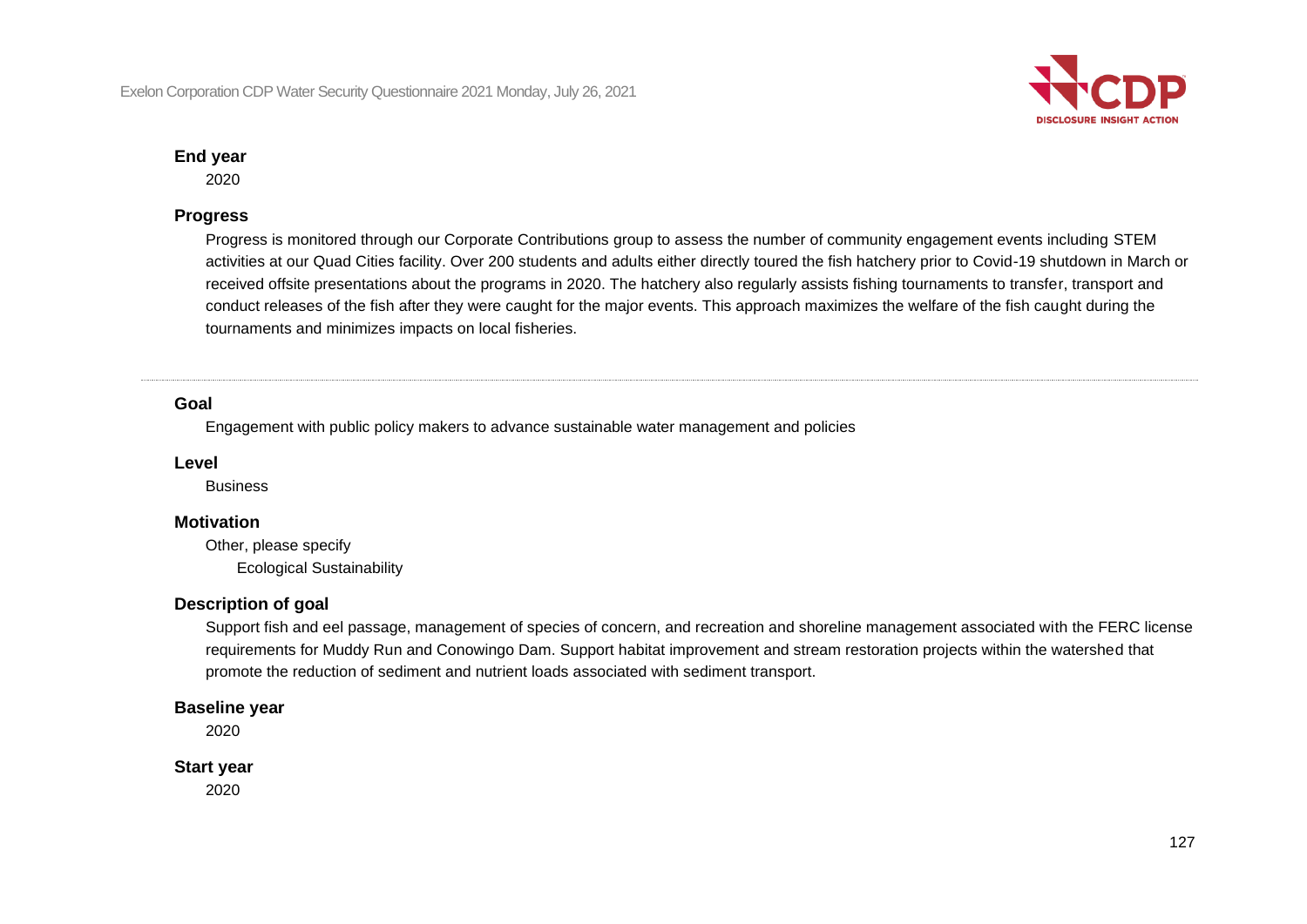

2020

## **Progress**

Pursuant to the Pennsylvania Department of Environmental Protection 401 Water Quality Certificate for the Muddy Run Pumped Storage Project, Exelon provides annual funding to the Lancaster County Conservation District, York County Conservation District and Pennsylvania Fish and Boat Commission for the implementation of agricultural pasture and barnyard best management practices to address sediment introduction and provide for other habitat improvement projects such as stream restoration. Projects supported in 2020 included the installation of 46 stream habitat improvement structures, 10,439 feet of streambank protection and planting over one half of an acre of riparian forest in York County, Pennsylvania.

## **Goal**

Engagement with suppliers to help them improve water stewardship

#### **Level**

Company-wide

## **Motivation**

Water stewardship

## **Description of goal**

Exelon Supply Management incorporates environmental performance requirements and participation in voluntary pollution reduction programs into the supply procurement process, including measures to address supplier water use.

#### **Baseline year**

2020

#### **Start year**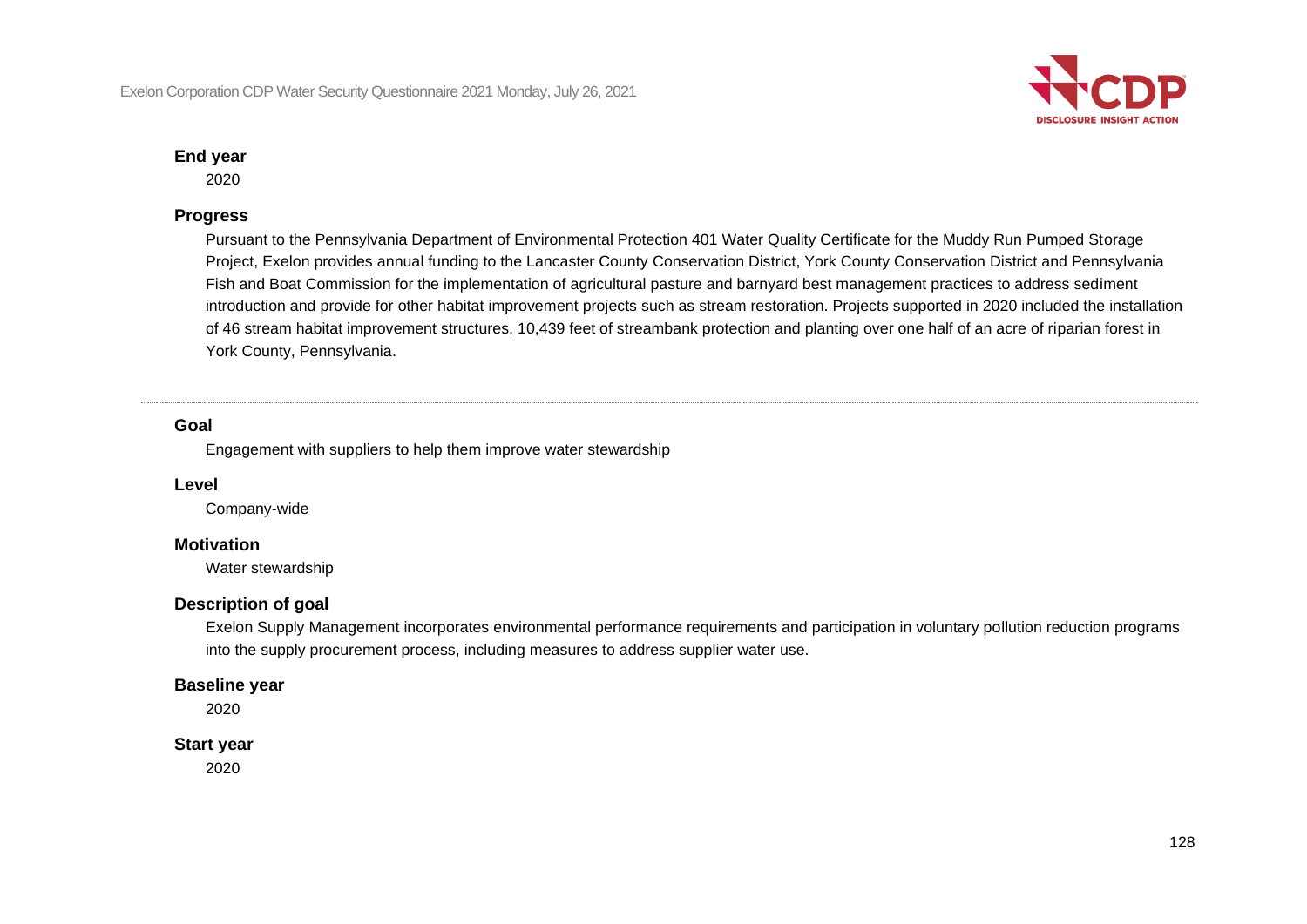

2020

## **Progress**

Exelon Supply Chain continued the use of the Electric Utility Industry Sustainable Supply Chain Alliance voluntary procurement standards in alignment with Exelon Water Resources Management Policy.

## **Goal**

Promotion of water data transparency

#### **Level**

Company-wide

## **Motivation**

Corporate social responsibility

## **Description of goal**

Compile and publish timely and relevant data on water issues including quantity, quality and related ecological issues. Exelon is committed to the Ceres Principles and annually Ceres facilitates a corporate level review of Exelon's material sustainability issues and performance with a group of interested stakeholders. Water resource issues and the company's response are addressed as part of the review.

#### **Baseline year**

2020

## **Start year**

2020

## **End year**

2020

**Progress**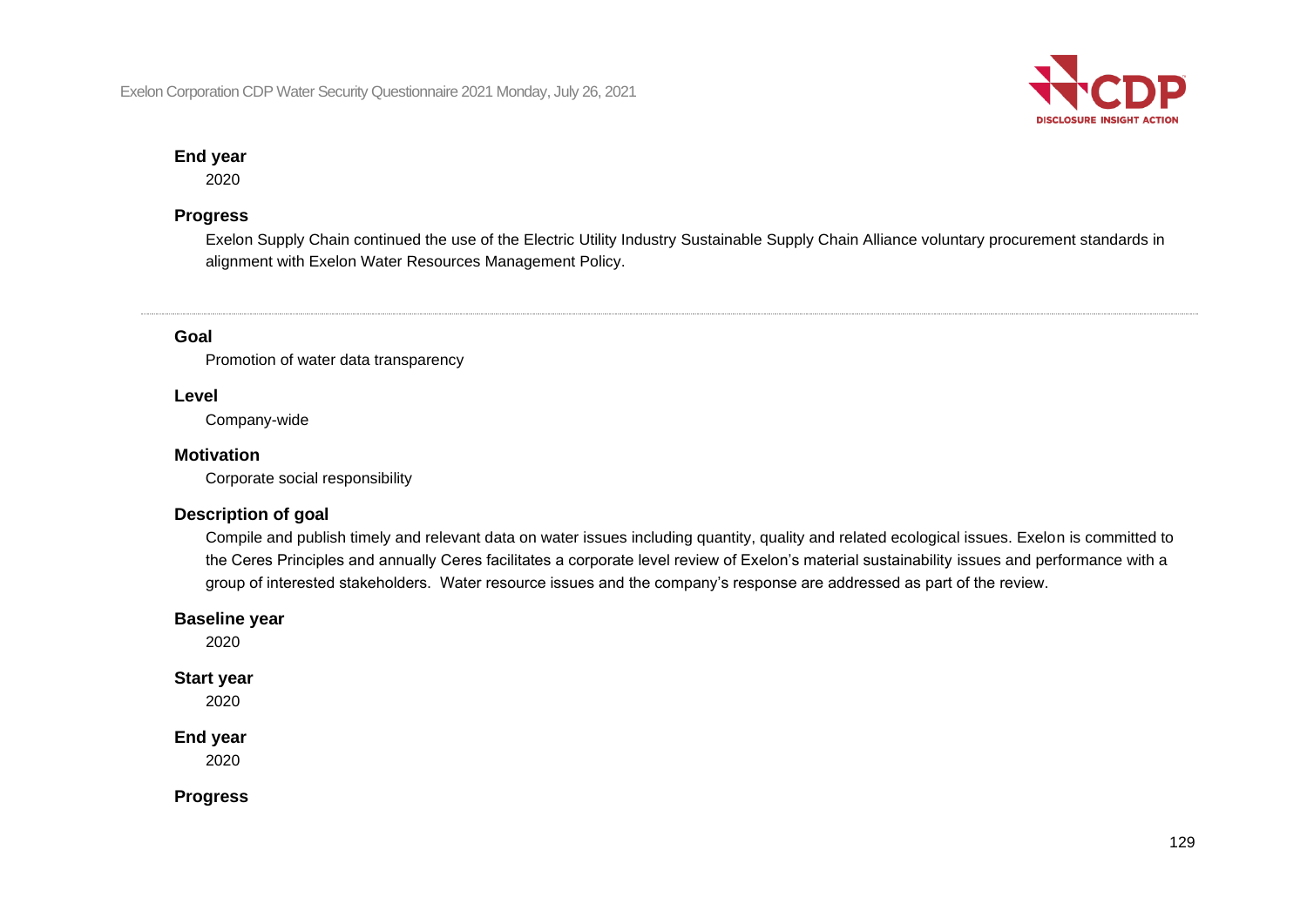

Exelon published an annual sustainability performance report, including relevant water-related data and conducted a stakeholder review of Exelon's material sustainability issues with a body of stakeholders identified and assembled by the NGO CERES.

#### **Goal**

Other, please specify Sustainable Water Supplies

#### **Level**

Company-wide

#### **Motivation**

Other, please specify Sustainable Revenue

## **Description of goal**

Sustainable water supplies that are reliable, affordable and adequate. Water impacts are diverse, lending themselves to measurement techniques more complex than consumptive or non-consumptive use (gallons/MWh). The disparity in the volume of cooling water compared to other uses presents a challenge to combining water use metrics across the energy value chain. Our goals are based on key issues and greatest opportunities for value, while addressing environmental impacts.

#### **Baseline year**

2020

#### **Start year**

2020

#### **End year**

2020

**Progress**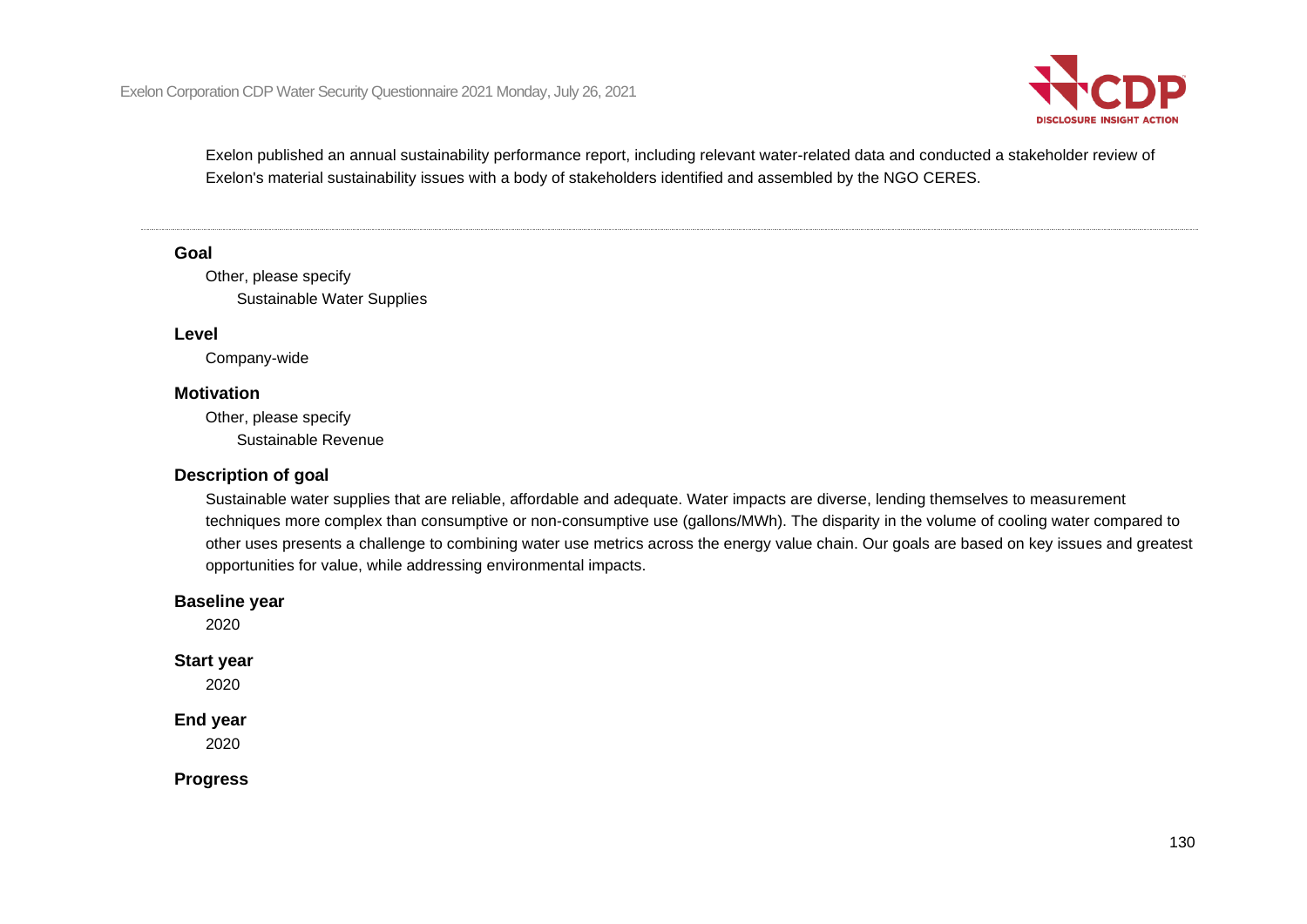

Exelon completed a hydrology/climate modelling study for our Braidwood facility in 2014. Since then, Exelon continues to pursue cutting-edge research with pre-eminent researchers (such as the MIT Global Change Forum) to better understand potential climate and water impacts and to help push the current limits of the state of art modelling in the most efficient and effective manner by accessing both public and private institutions. Exelon also completed five-year Hydrologic Investigation Reports as required by NEI 07-07 (an industry groundwater protection initiative) at our Braidwood and Dresden facilities in 2020. Similar studies are in progress at our Ginna and Nine Mile Point facilities and will be completed by the end of 2021, and similar studies were completed at our Byron and Limerick facilities in 2019 and at our Peach Bottom, Quad Cities and Calvert Cliffs facilities in 2017.

#### **Goal**

Watershed remediation and habitat restoration, ecosystem preservation

#### **Level**

Company-wide

#### **Motivation**

Corporate social responsibility

#### **Description of goal**

Contributions to support environmental stewardship efforts.

#### **Baseline year**

2020

#### **Start year**

2020

#### **End year**

2020

**Progress**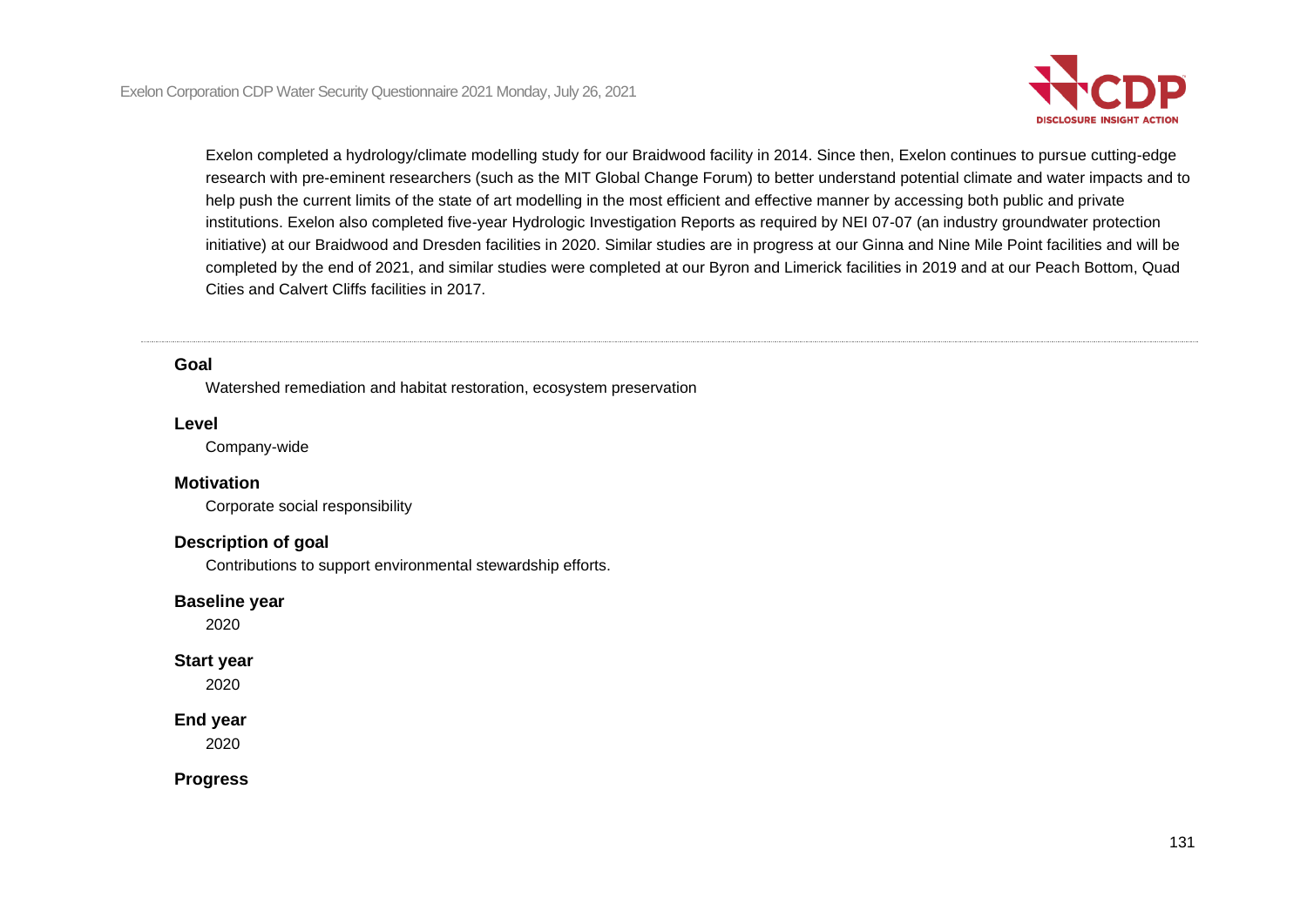

In 2020, Exelon provided \$3.9 million in financial support of environmental projects including a grant PECO provided to the Wissahickon Trails in partnership of the Wissahickon Headwaters Stream and Riparian Restoration Project. This is part of PECO's investment of \$6.5 million in grants to local non-profits and community organizations. This project will offer significant benefits to the Wissahickon Watershed by improving the water quality and water flow conditions during wet weather. This collaboration, led by Wissahickon Trails and supported by Merck, PECO, Upper Gwynedd Township, and matched by additional dollars from the William Penn Foundation, PA Department of Environmental Protection, and the National Fish and Wildlife Foundation, is a shining example of what we can achieve with strong public/private partnerships. The Wissahickon Creek has been designated as an Impaired Waterway by the PA Department of Environmental Protection with sediment and nutrients identified as the primary pollutants. The Headwaters Stream and Riparian Restoration Project connected 1,775 linear feet of stream with its floodplain, allowing water to spread, slow, and settle during storms. This project will reduce sediment loads in the stream by slowing the flow, reducing erosion, and creating an opportunity for sediment to settle.

#### **Goal**

Watershed remediation and habitat restoration, ecosystem preservation

#### **Level**

Business

## **Motivation**

Risk mitigation

## **Description of goal**

Seasonal variations of temperature and river flow rate could potentially limit water intake needed by the Limerick plant. To address these limitations, Exelon collaborated with numerous regulatory agencies and environmental stakeholders to develop a flow augmentation alternative.

## **Baseline year**

2020

## **Start year**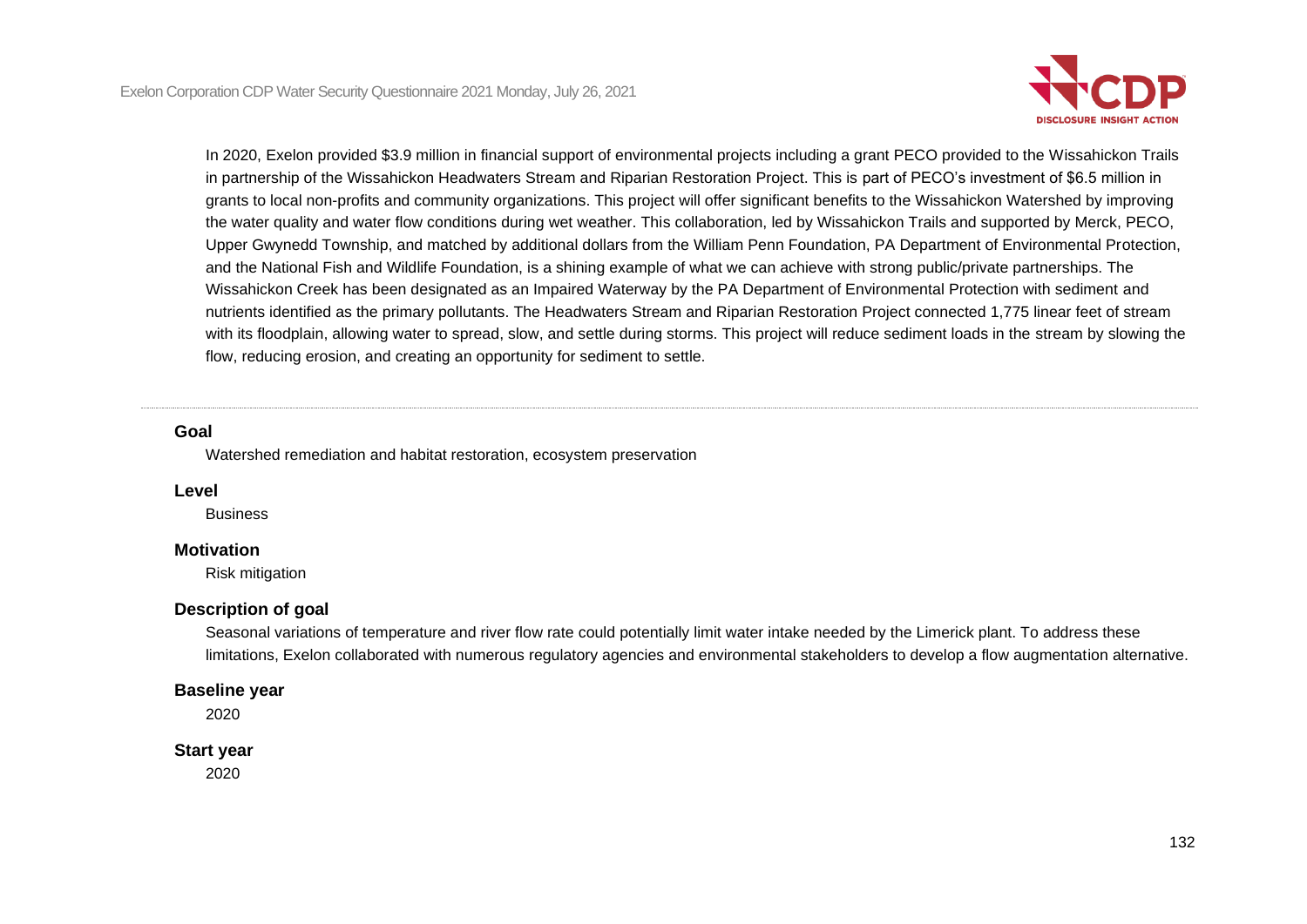

2020

## **Progress**

The flow augmentation alternative at our Limerick facility continues to use mine water to supplement flow in the Schuylkill River, pursuant to beneficial re-use standards established by the Pennsylvania Department of Environmental Protection (PA DEP). This allows the plant to continue to use the Schuylkill rather than the Delaware River as its primary source. This project has demonstrated that mine water can be a viable option for non-contact cooling water requirements.

## **Goal**

Improve wastewater quality beyond compliance requirements

#### **Level**

**Business** 

## **Motivation**

Risk mitigation

## **Description of goal**

Removal of water from subsurface manholes for completing electrical work is an ongoing issue for Exelon's utilities. Typically, manhole water is discharged to storm sewers after being field-filtered for contaminants. At PECO, small volumes of water are transported via tanker truck to a central wastewater treatment plant where the multi-stage filtration is completed prior to discharge to the Philadelphia Water Department system.

Continue operation of a recently completed capital improvement project to rebuild a 40-yr old stormwater treatment system at ComEd's Maywood Technical Center in Maywood, IL.

## **Baseline year**

2020

**Start year**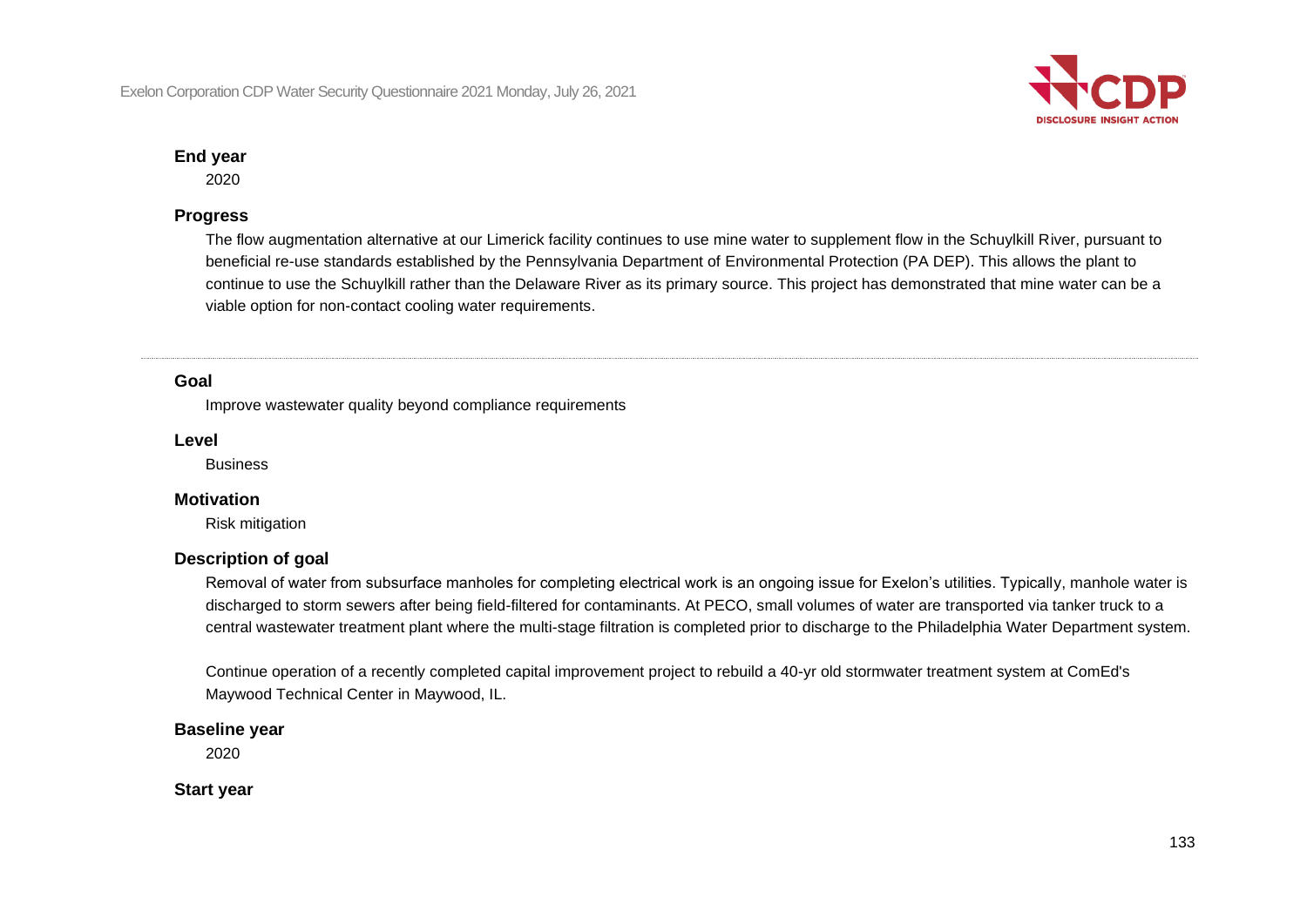

2020

#### **End year**

2020

## **Progress**

The PECO central maintenance facility's wastewater treatment plant treats manhole water under a permit from the Philadelphia Water Department. To supplement the central wastewater treatment plan, PECO constructed a mobile wastewater treatment plant that has been used to field-filter manhole water to reduce the amount of truck traffic transporting water to the centralized water treatment plant. This plant will continue to operate on an ongoing basis.

ComEd's two (2) treatment plants at the Maywood Technical Center treating 32-acres of stormwater were completely rebuilt utilizing an engineering design that focused primarily on improving permit-required water quality of stormwater discharges. Solids removal were optimized by the installation of additional baffling, redesigning discharge weirs, high-efficiency submersible pumps and new "wet well" design. The Scada system allows for remote operational interface and "real time" monitoring of system influent (pumps) and effluent flow rates, and the systems continue to operate efficiently. The high efficiency Oil Water Separators (OWS) have been completely cleaned, operations restored and the contents (oily sediments) removed and properly disposed of in 2019-2020. This Preventative Maintenance (PM) cleaning increases each unit's efficiency and helps these to exceed compliance discharge standards established in the NPDES permit.

#### **Goal**

Reduce environmental impact of product in use phase

#### **Level**

**Business** 

#### **Motivation**

Reduced environmental impact

## **Description of goal**

Exelon Generation will continue operation of two recently constructed combined-cycle gas turbine (CCGT) units in Texas utilizing a new General Electric technology that makes them among the cleanest, most efficient CCGTs in the state and the nation.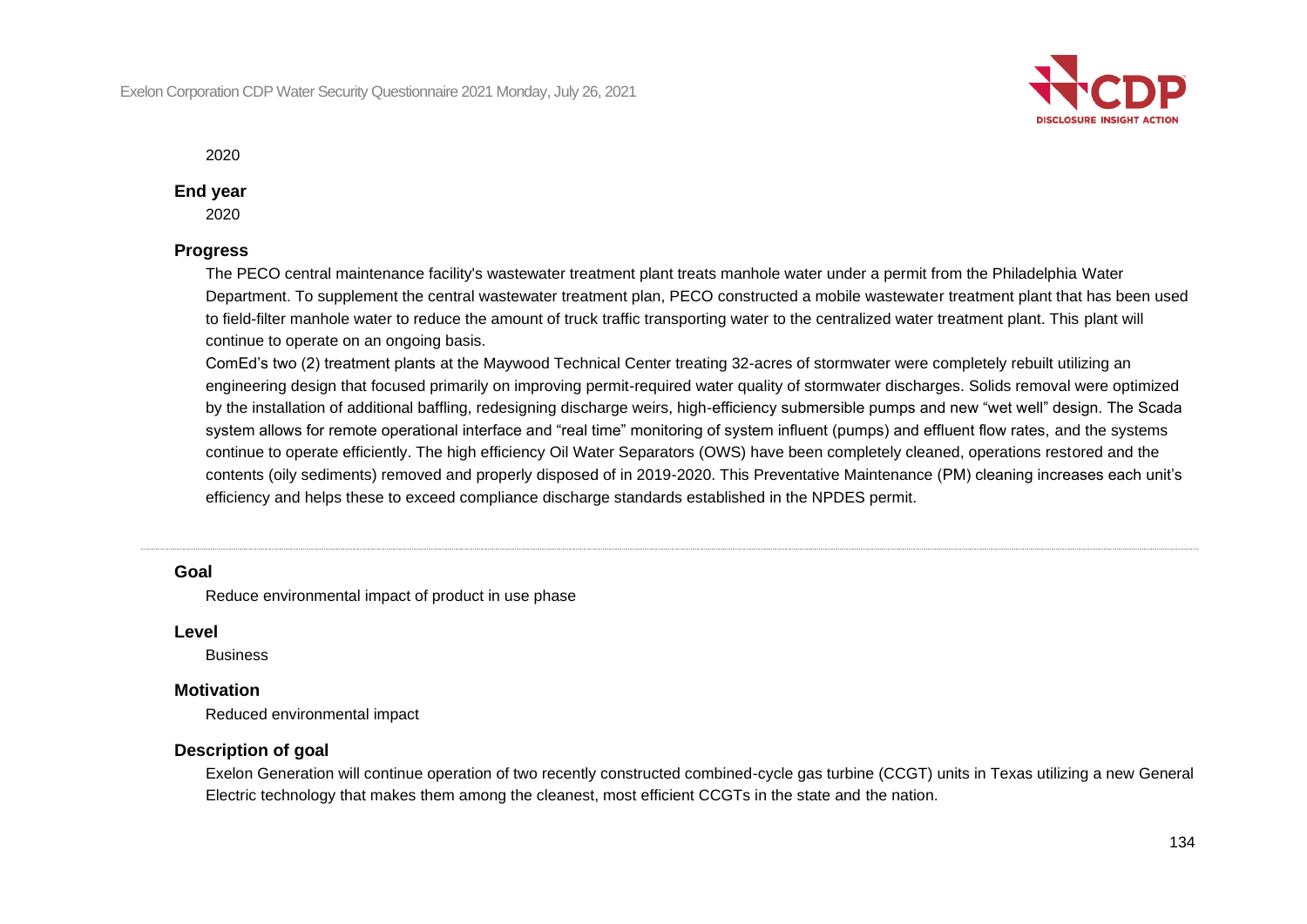Exelon Corporation CDP Water Security Questionnaire 2021 Monday, July 26, 2021



## **Baseline year**

2020

## **Start year**

2020

## **End year**

2020

## **Progress**

Each new unit adds approximately 1,000 MW of capacity to their respective sites; being mindful of increased water efficiency in drought-prone Texas, the new units are cooled with air instead of water. These units became commercially available in 2017. Water use associated with the dry-cooled technology use is significantly less than traditional water-cooled turbines.

## **Goal**

Engaging with local community

## **Level**

Company-wide

## **Motivation**

Brand value protection

## **Description of goal**

Support STEM education and activities in the communities in which we operate such as the Delaware Valley Science Fair (DVSF). By doing a research project, students develop critical problem-solving skills that they will need for careers, college, and citizenship. Schools located in NJ, DE and PA.

## **Baseline year**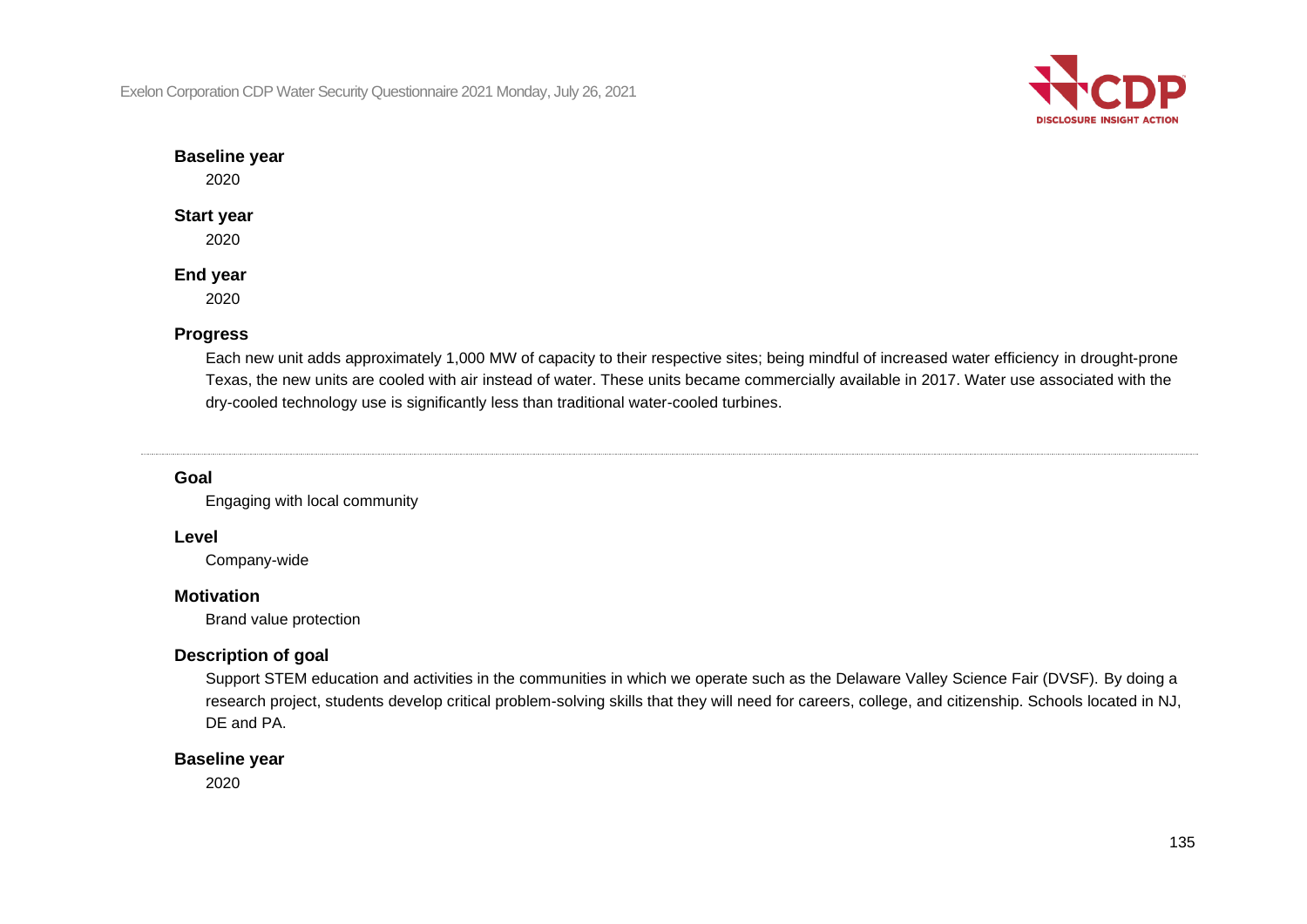Exelon Corporation CDP Water Security Questionnaire 2021 Monday, July 26, 2021



## **Start year**

2020

## **End year**

2020

## **Progress**

In April 2021, Exelon had 88 employees volunteer as judges at the regional DVSF virtual competition. Each year, 900 to 1,000 students in grades 6th through 12th from Pennsylvania, Southern New Jersey, and Delaware make new discoveries that could change their lives forever as they participate in the DVSF. Due to Covid-19, the 2021 DVSF was conducted virtually. From the 2021 DVSF, 16 students went on to compete at the Intel International Science and Engineering Fair (ISEF).

## **Goal**

Watershed remediation and habitat restoration, ecosystem preservation

## **Level**

**Business** 

## **Motivation**

Water stewardship

## **Description of goal**

Conowingo Dam has an ongoing debris management plan to remove material coming from upstream sources. On average, Conowingo removes 600 tons of upstream debris per year from Conowingo Pond.

## **Baseline year**

2020

## **Start year**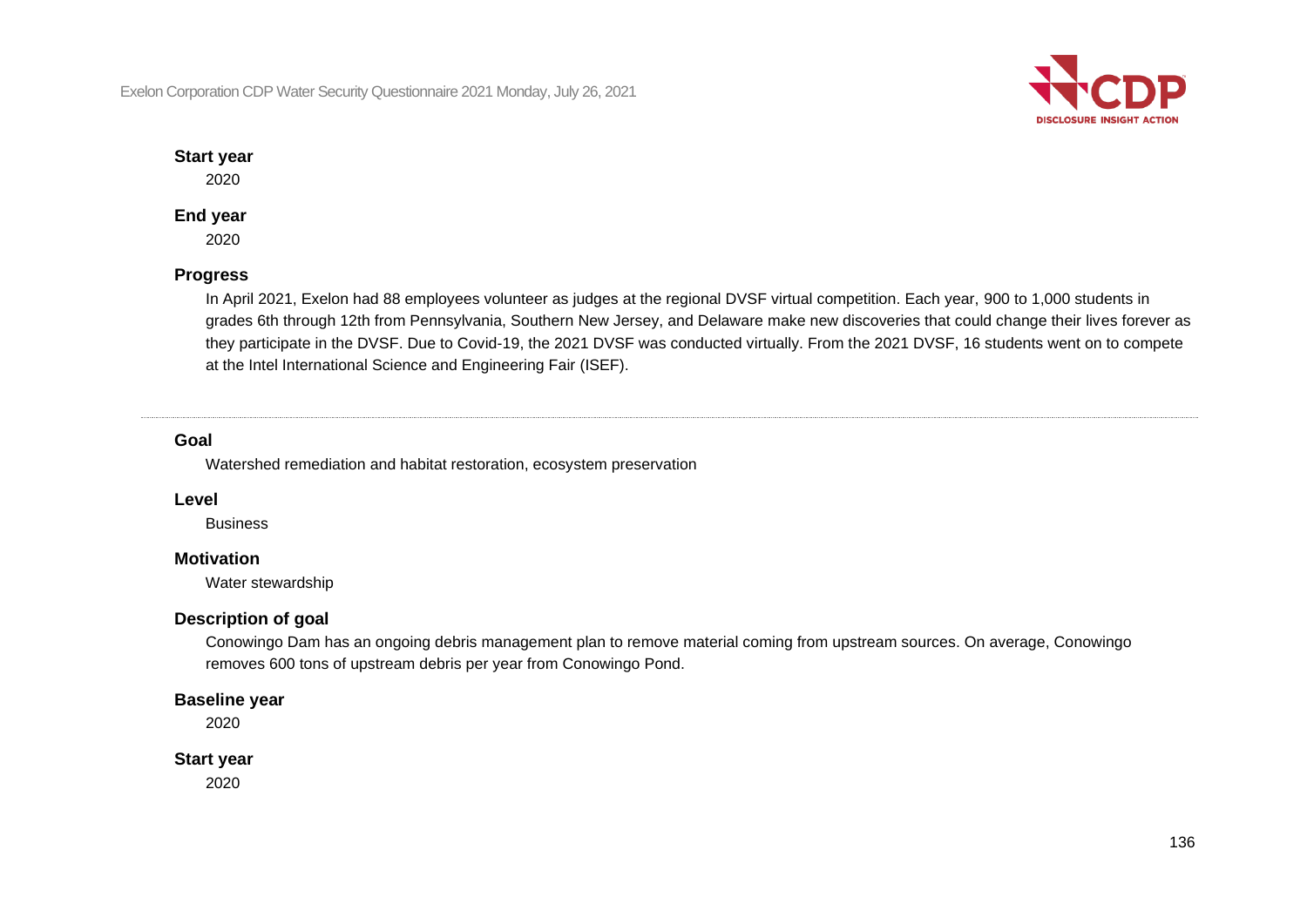

2020

## **Progress**

Cranes on top of the dam scoop up debris from upstream sources floating on the surface of the pond, all of which has been segregated and recycled. Conowingo Dam recently purchased a skimmer boat especially designed that will help with on-going debris management. On March 19, 2021, the Federal Energy Regulatory Commission (FERC) issued a new 50-year license for the Conowingo hydroelectric facility, effective March 1, 2021. The new license incorporates conditions agreed upon by Exelon and the state of Maryland under which Exelon will invest \$200 million in environmental measures to benefit the Susquehanna River, and, by extension, the Chesapeake Bay. This includes \$41 million to reduce the amount of trash and debris passing through the dam toward the bay.

## **Goal**

Improve wastewater quality beyond compliance requirements

#### **Level**

Company-wide

## **Motivation**

Water stewardship

## **Description of goal**

Maintain ISO 14001:2015 certified Environmental Management System

#### **Baseline year**

2020

#### **Start year**

2020

**End year**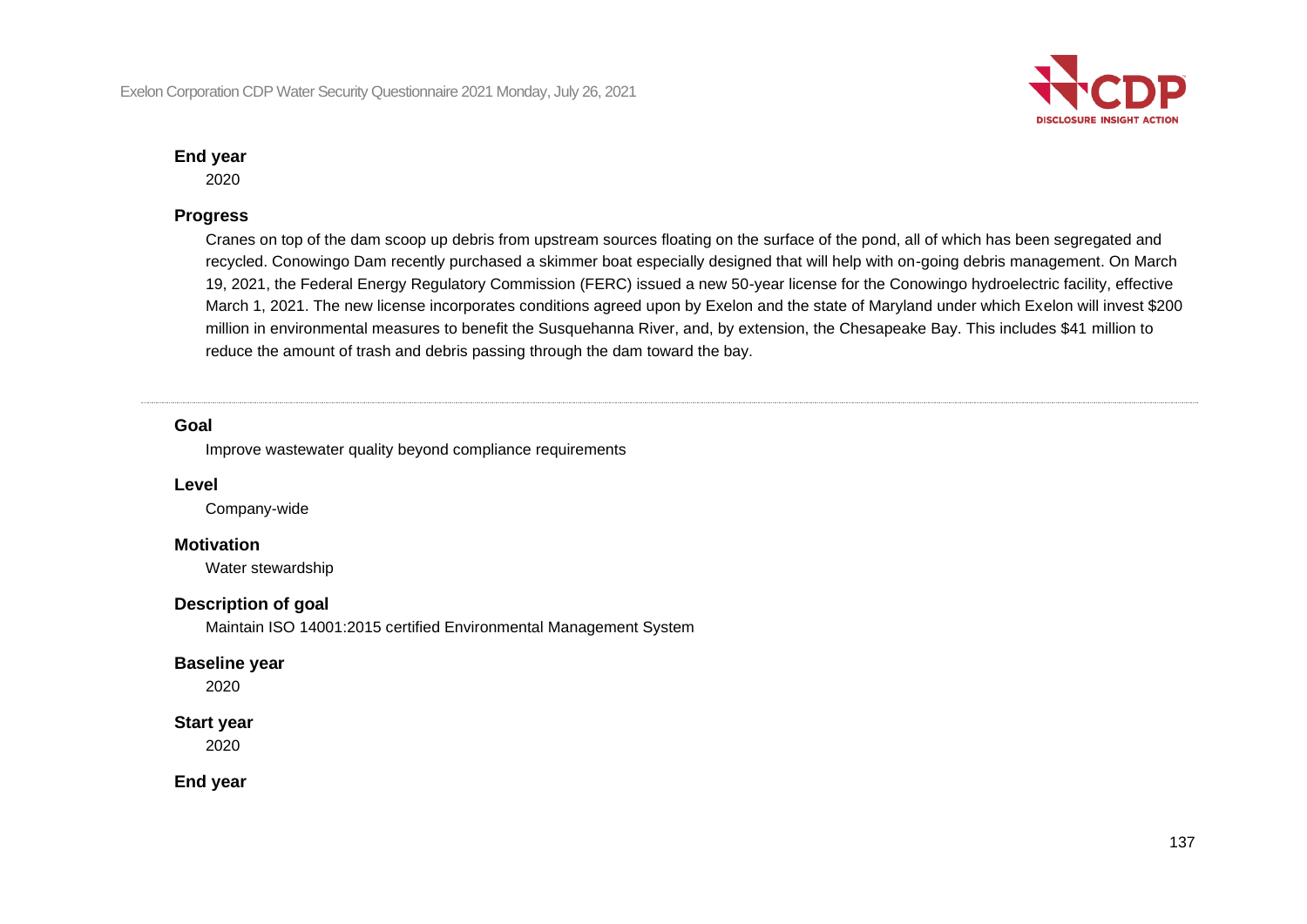

2020

## **Progress**

Exelon maintains an ISO 14001 certified Environmental Management System. In accordance with this standard, annual objectives and targets related to managing risks are established to address environmental risks. Operating companies and business units are responsible for establishing their own risk policies that satisfy the guiding principles of the Exelon Risk Policy (RK-AC-01). Progress is measured through the maintenance of our ISO compliant management system.

# **W9. Verification**

## **W9.1**

**(W9.1) Do you verify any other water information reported in your CDP disclosure (not already covered by W5.1a)?** Yes

## **W9.1a**

|  | (W9.1a) Which data points within your CDP disclosure have been verified, and which standards were used? |  |
|--|---------------------------------------------------------------------------------------------------------|--|
|--|---------------------------------------------------------------------------------------------------------|--|

| <b>Disclosure</b><br>module | Data verified                                                                                                                                                                                                                                               | <b>Verification standard</b>                                                                                | <b>Please explain</b>                                                                                                                                                                                                                                                                                                                                                                                                                                                                                                                                                                 |
|-----------------------------|-------------------------------------------------------------------------------------------------------------------------------------------------------------------------------------------------------------------------------------------------------------|-------------------------------------------------------------------------------------------------------------|---------------------------------------------------------------------------------------------------------------------------------------------------------------------------------------------------------------------------------------------------------------------------------------------------------------------------------------------------------------------------------------------------------------------------------------------------------------------------------------------------------------------------------------------------------------------------------------|
| <b>W1 Current</b><br>state  | Applicable withdrawals and discharges are<br>monitored for both quantity and quality. This<br>includes cooling water intakes and discharges,<br>treated wastewater discharges, storm water<br>and various industrial or construction related<br>activities. | Other, please specify<br><b>USEPA NPDES</b><br>System, US DOE EIA<br>Reporting<br>Requirements (Fm.<br>923) | The CWA's National Pollutant Discharge Elimination System<br>(NPDES) Program regulates point sources that discharge<br>pollutants into waters of the United States. Compliance monitoring<br>under the NPDES Program encompasses a range of techniques,<br>from Discharge Monitoring Report reviews, to on-site compliance<br>evaluation as well as providing assistance to enhance compliance<br>with NPDES permits. The objective is to address the most<br>significant problems and to promote compliance among the<br>regulated community. The NPDES Compliance Inspection Manual |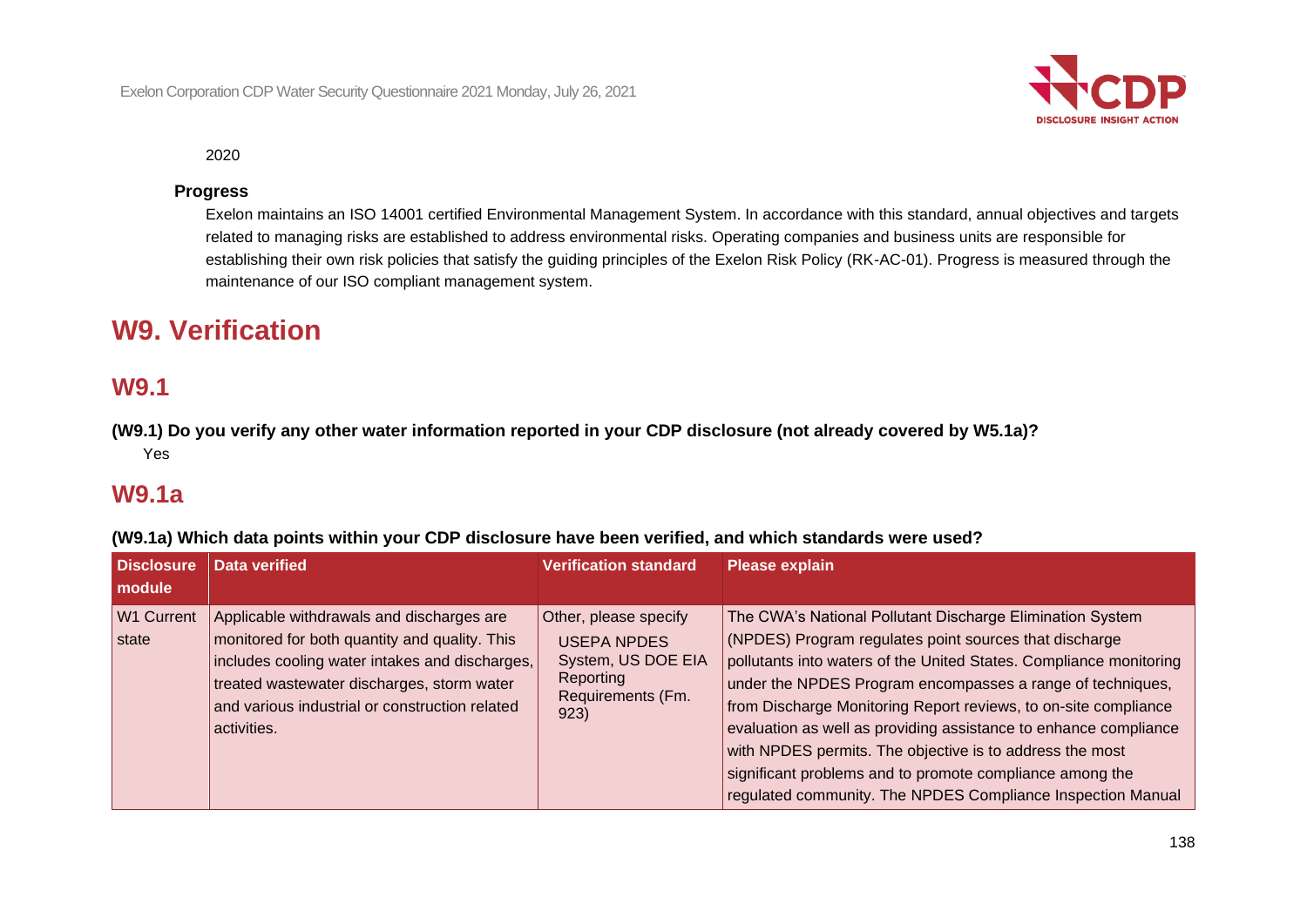

| provides information on how compliance inspections are              |
|---------------------------------------------------------------------|
| conducted.                                                          |
| Form EIA-923 collects information on the operation of electric      |
| power plants and combined heat and power (CHP) plants in the        |
| United States. Data collected on this form includes electric power  |
| generation operational cooling water data. These data are used to   |
| monitor the status and trends of the electric power industry and    |
| appear in U.S. Energy Information Administration (EIA) publications |
| and public databases.                                               |

# **W10. Sign off**

# **W-FI**

**(W-FI) Use this field to provide any additional information or context that you feel is relevant to your organization's response. Please note that this field is optional and is not scored.**

## **W10.1**

**(W10.1) Provide details for the person that has signed off (approved) your CDP water response.**

|       | <b>Job title</b>                                                 | <b>Corresponding job category</b>  |
|-------|------------------------------------------------------------------|------------------------------------|
| Row 1 | Vice President, Corporate Strategy; Chief Sustainability Officer | Chief Sustainability Officer (CSO) |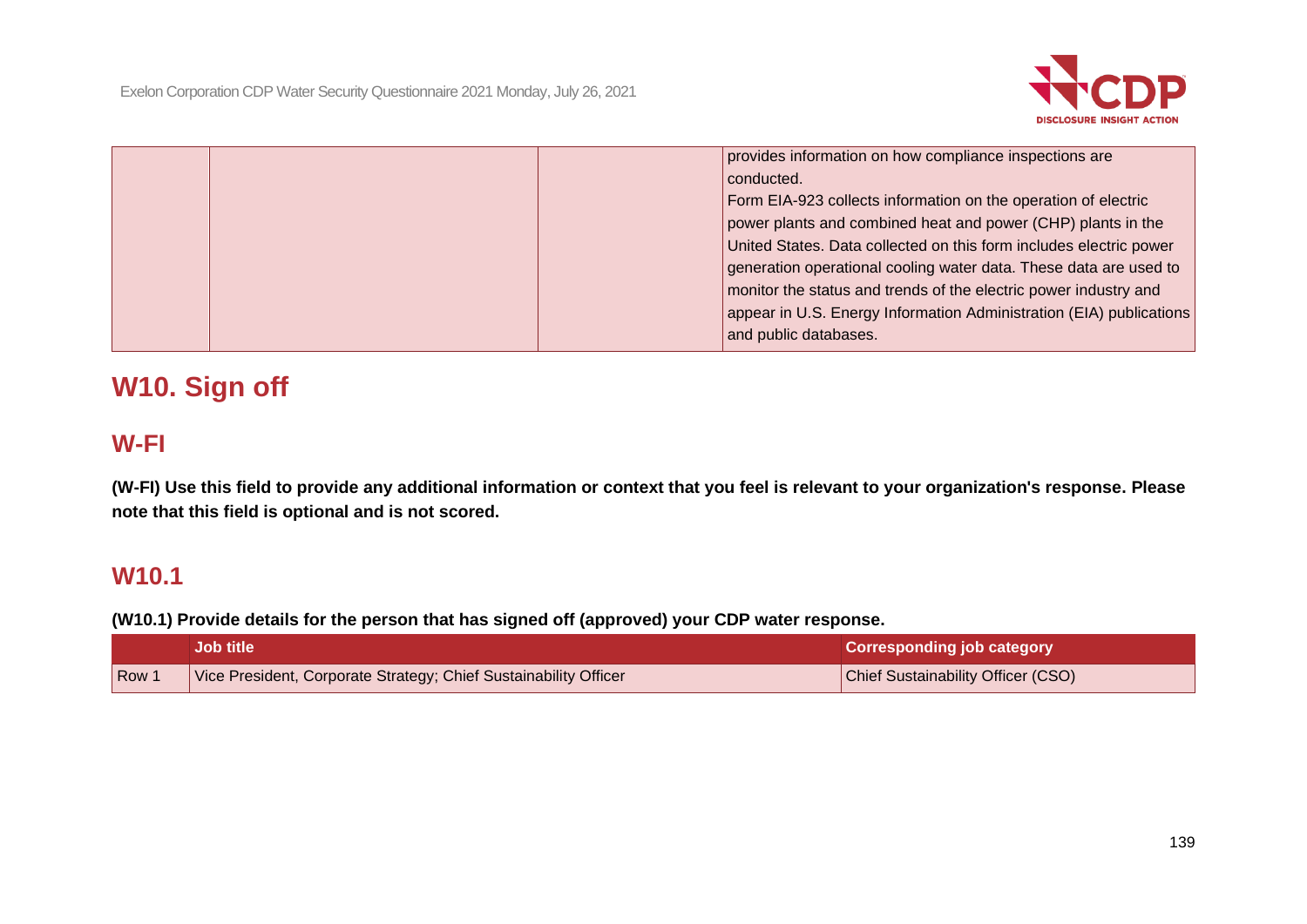

# **W10.2**

**(W10.2) Please indicate whether your organization agrees for CDP to transfer your publicly disclosed data on your impact and risk response strategies to the CEO Water Mandate's Water Action Hub [applies only to W2.1a (response to impacts), W4.2 and W4.2a (response to risks)].**

Yes

# **SW. Supply chain module**

# **SW0.1**

**(SW0.1) What is your organization's annual revenue for the reporting period?**

|       | <b>Annual revenue</b> |
|-------|-----------------------|
| Row 1 | 33,039,000,000        |

## **SW0.2**

**(SW0.2) Do you have an ISIN for your organization that you are willing to share with CDP?**

Yes

# **SW0.2a**

**(SW0.2a) Please share your ISIN in the table below.**

|     | <b>ISIN country code</b> | ISIN numeric identifier (including single check digit) |
|-----|--------------------------|--------------------------------------------------------|
| Row | <b>US</b>                | 30161N1019                                             |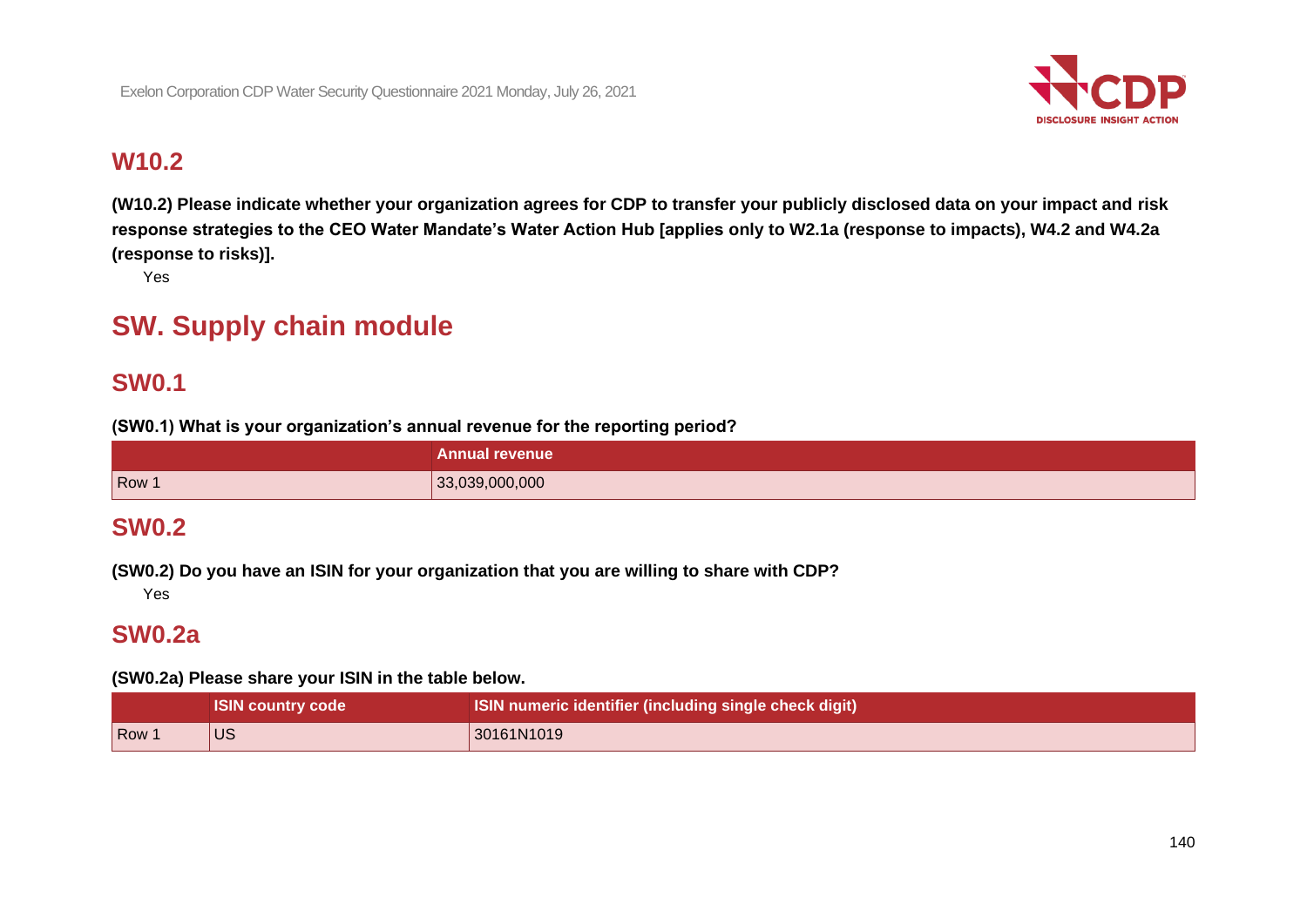

# **SW1.1**

**(SW1.1) Could any of your facilities reported in W5.1 have an impact on a requesting CDP supply chain member?**

This is confidential

# **SW1.2**

## **(SW1.2) Are you able to provide geolocation data for your facilities?**

|       | Are you able to provide<br>geolocation data for your<br>facilities? | Comment                                                                                                                                                                                                                                                                   |
|-------|---------------------------------------------------------------------|---------------------------------------------------------------------------------------------------------------------------------------------------------------------------------------------------------------------------------------------------------------------------|
| l Row | Yes, for some facilities                                            | We have provided geolocation data for those facilities reported in Section 5.1 We also provide an analysis of our<br>operations in relation to water scarcity as depicted by the WRI Water Risk Atlas as provided in our annual<br>Corporate Sustainability Report (CSR). |

# **SW1.2a**

## **(SW1.2a) Please provide all available geolocation data for your facilities.**

| <b>Identifier</b> | Latitude Longitude Comment |                                                                                                                    |
|-------------------|----------------------------|--------------------------------------------------------------------------------------------------------------------|
| Numerous          |                            | We have provided geolocation data for those facilities reported in Section 5.1. We also provide an analysis of our |
| <b>Facilities</b> |                            | operations in relation to water scarcity as depicted by the WRI Water Risk Atlas as provided in our annual CSR.    |

## **SW2.1**

**(SW2.1) Please propose any mutually beneficial water-related projects you could collaborate on with specific CDP supply chain members.**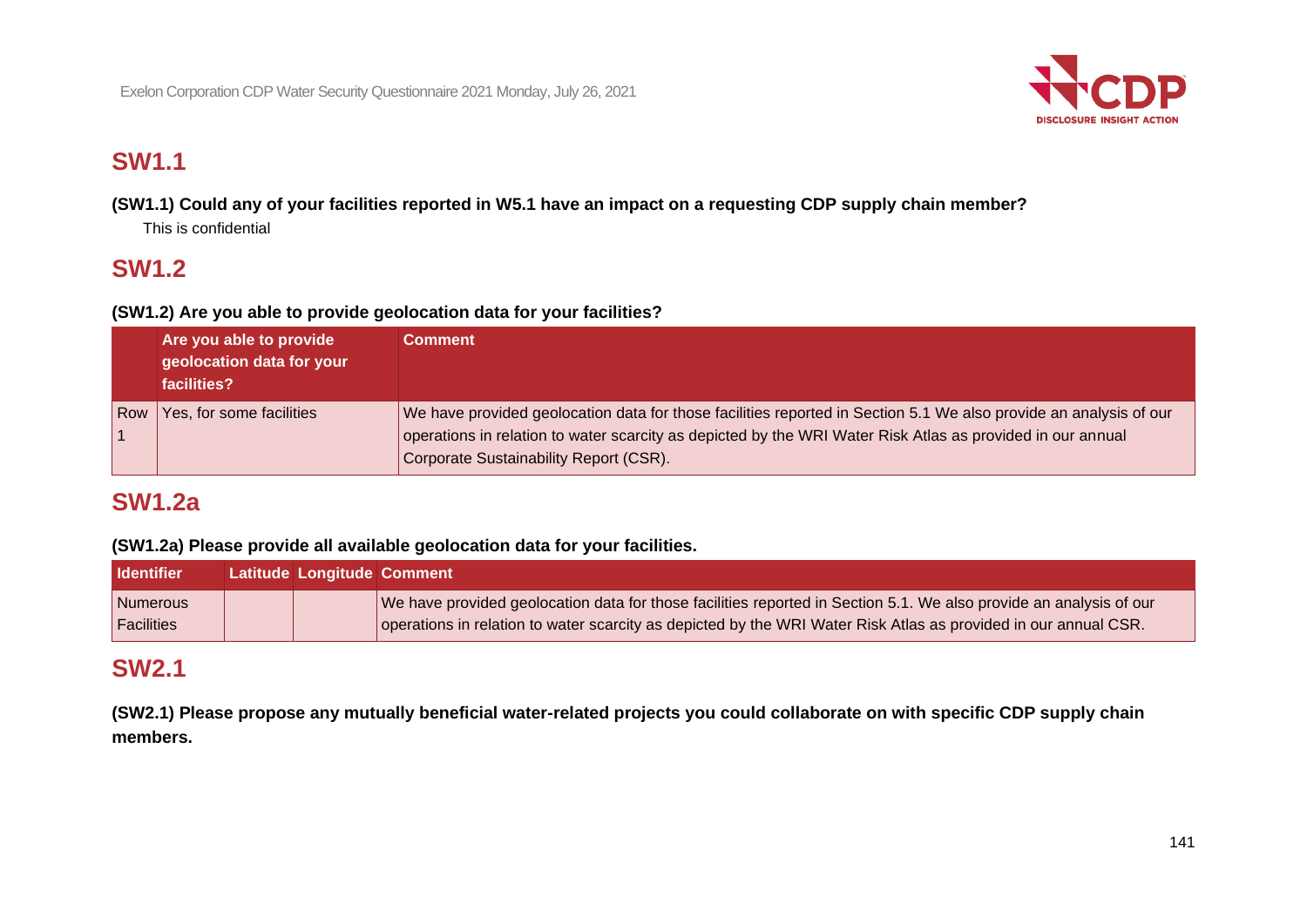

# **SW2.2**

**(SW2.2) Have any water projects been implemented due to CDP supply chain member engagement?** No

# **SW3.1**

**(SW3.1) Provide any available water intensity values for your organization's products or services.**

## **Product name**

Thermoelectric Power Generation

**Water intensity value**

1.14

**Numerator: Water aspect** Water consumed

#### **Denominator**

MWh

## **Comment**

While our facilities draw upon water resources for their operation, greater than 98% of water withdrawn from fresh, brackish or sea water is returned to the source. Comparing the intensity for total water consumption provides a means for us to fully evaluate the impact of our business on shared water resources. We utilize this metric to evaluate opportunities for changes in business practices such as reuse or reduction techniques to further strengthen our role as an environmental steward. We do not anticipate significant changes to this value in 2021.